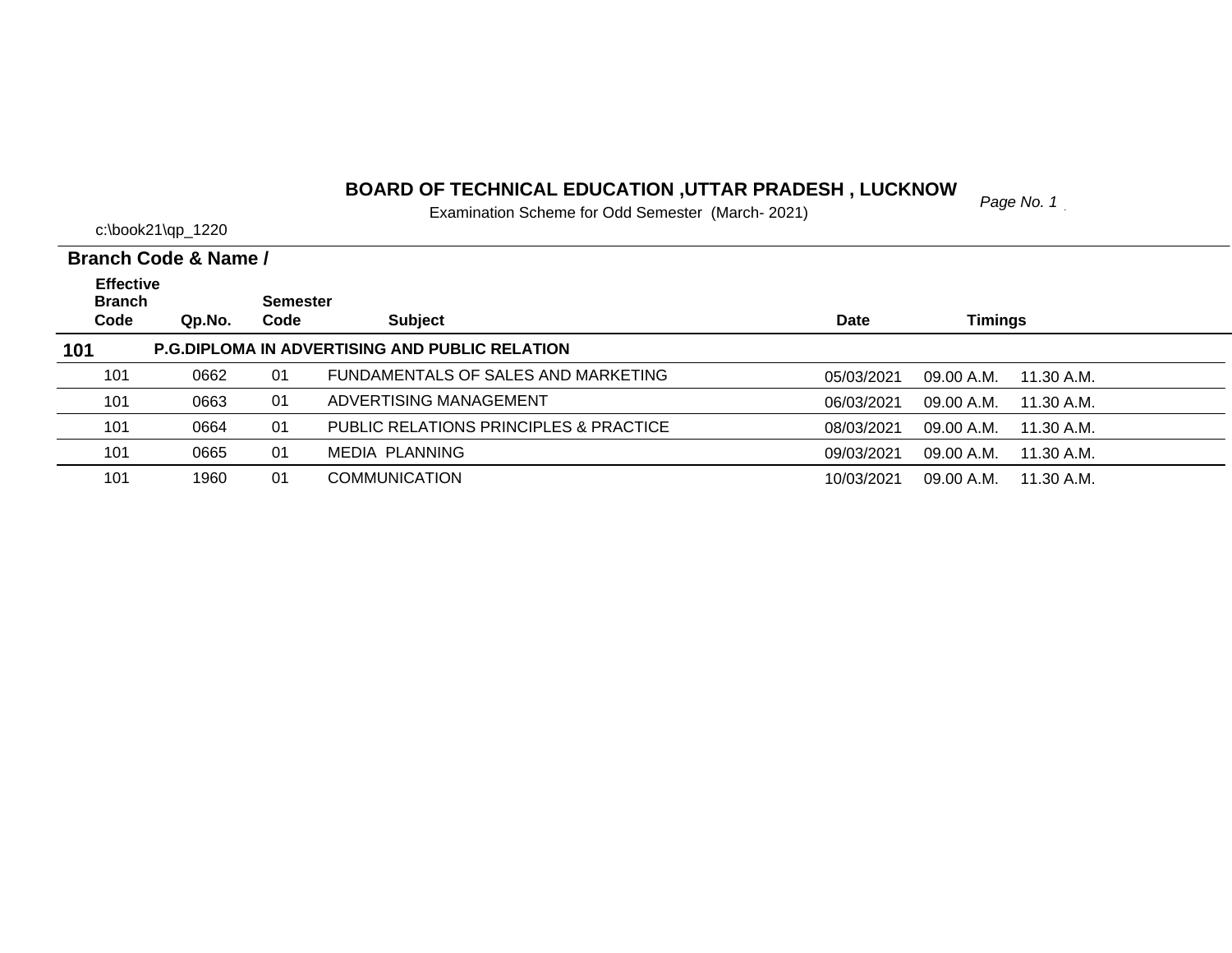#### **BOARD OF TECHNICAL EDUCATION ,UTTAR PRADESH , LUCKNOW**  $_{Page No. 2}$

Examination Scheme for Odd Semester (March- 2021)

c:\book21\qp\_1220

**Branch Code Qp.No. Semester Code Subject Date Timings Branch Code & Name / Effective 102 P.G.DIPLOMA IN BIO TECHNOLOGY (TISSUE CULTURE)** 1020651 01 ANALYTICAL BIOCHEMISTRY 05/03/2021 09.00 A.M. 12.00 NOON 102 0652 01 MOLECULAR BIOLOGY AND GENETIC ENGINEERING 06/03/2021 09.00 A.M. 12.00 NOON 102 0653 01 INDUSTRIAL MICROBIOLOGY 08/03/2021 09.00 A.M. 12.00 NOON 102 0654 01 PLANT TISSUE CULTURE TECHNOLOGY09/03/2021 09.00 A.M. 12.00 NOON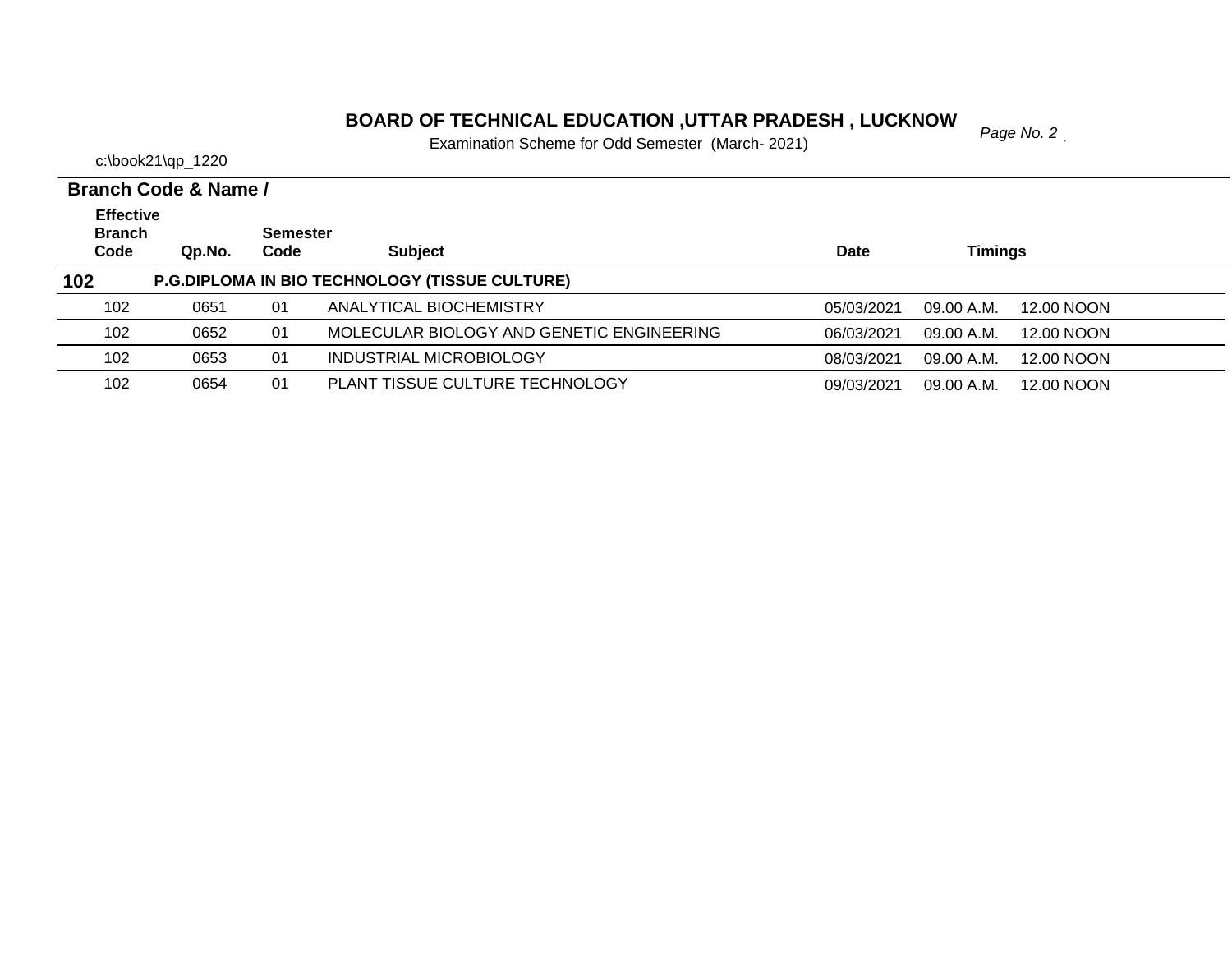# *Page No. 3* **BOARD OF TECHNICAL EDUCATION ,UTTAR PRADESH , LUCKNOW**

Examination Scheme for Odd Semester (March- 2021)

|                                           | Branch Code & Name / |                         |                                                     |            |                          |  |
|-------------------------------------------|----------------------|-------------------------|-----------------------------------------------------|------------|--------------------------|--|
| <b>Effective</b><br><b>Branch</b><br>Code | Qp.No.               | <b>Semester</b><br>Code | <b>Subject</b>                                      | Date       | <b>Timings</b>           |  |
| 103                                       |                      |                         | <b>P.G.DIPLOMA IN TOURISM AND TRAVEL MANAGEMENT</b> |            |                          |  |
| 103                                       | 0671                 | 01                      | FUNDAMENTAL OF TOURISM                              | 05/03/2021 | 09.00 A.M.<br>11.30 A.M. |  |
| 103                                       | 0673                 | 01                      | COMPUTER APPLICATION & GLOBAL DISTRIBUTION SYSTEM   | 06/03/2021 | 09.00 A.M.<br>11.30 A.M. |  |
| 103                                       | 0675                 | 01                      | INTRODUCTORY ACCOUNTING & FOREIGN LANGUAGE          | 08/03/2021 | 09.00 A.M.<br>11.30 A.M. |  |
| 103                                       | 0676                 | 01                      | PERSONALITY DEVELOPMENT & COMMUNICATION SKILLS      | 09/03/2021 | 09.00 A.M.<br>11.30 A.M. |  |
| 103                                       | 0678                 | 01                      | TOURISM PRODUCT OF INDIA                            | 10/03/2021 | 09.00 A.M.<br>11.30 A.M. |  |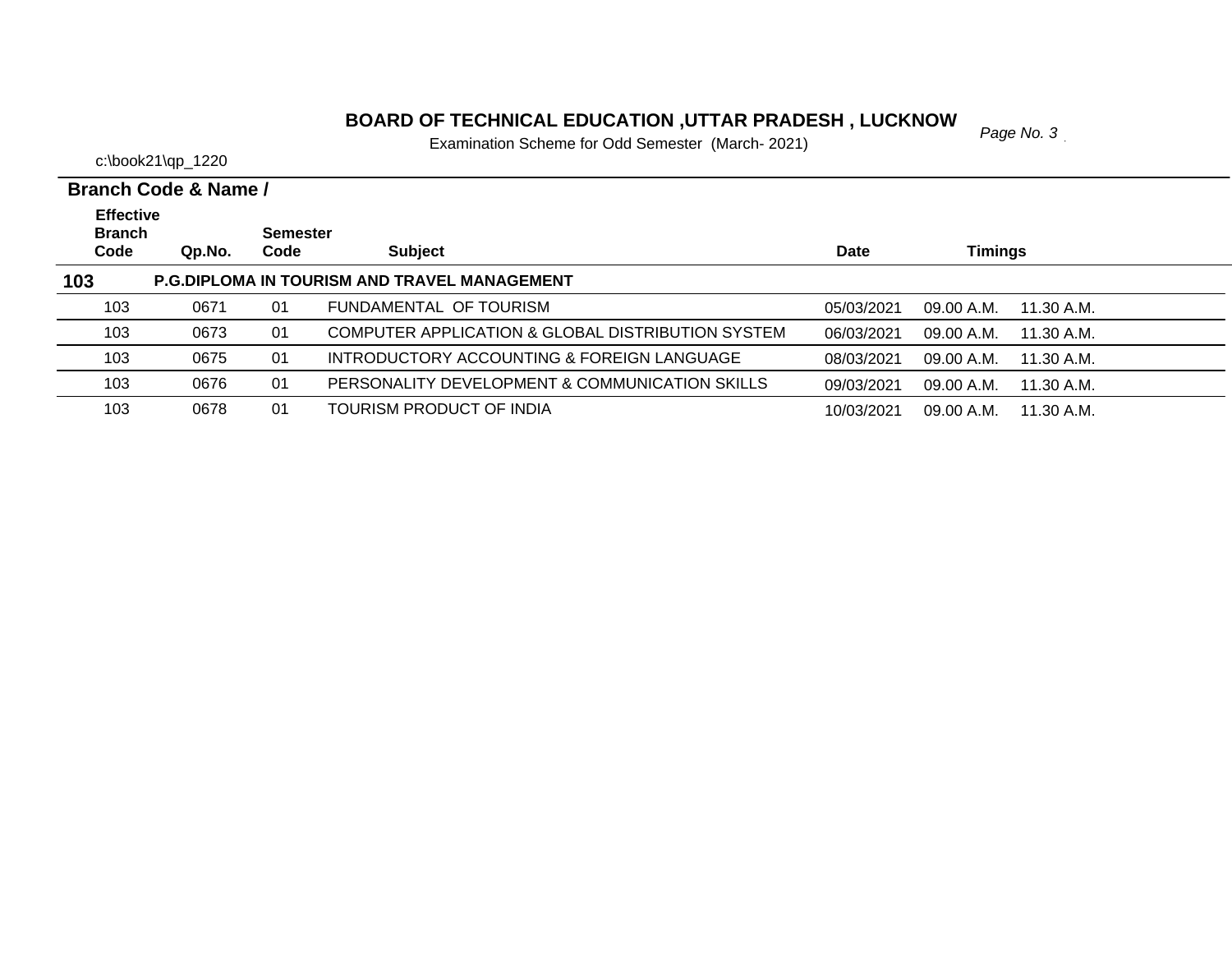#### **BOARD OF TECHNICAL EDUCATION ,UTTAR PRADESH , LUCKNOW**<br>Fage No. 4

Examination Scheme for Odd Semester (March- 2021)

c:\book21\qp\_1220

**Branch Code Qp.No. Semester Code Subject Date Timings Branch Code & Name / Effective 104 P.G.DIPLOMA IN TEXTILE DESIGN** 104 1074 01 FABRIC CONSTRUCTION & CLOTH ANALYSIS05/03/2021 09.00 A.M. 11.30 A.M. 104 1632 01 TEXTILE MATERIALS06/03/2021 09.00 A.M. 11.30 A.M. 104 1633 01 YARN MANUFACTURING PROCESS08/03/2021 02.00 P.M. 04.30 P.M. 1042254 01 FABRIC DESIGN -I 09/03/2021 09.00 A.M. 11.30 A.M.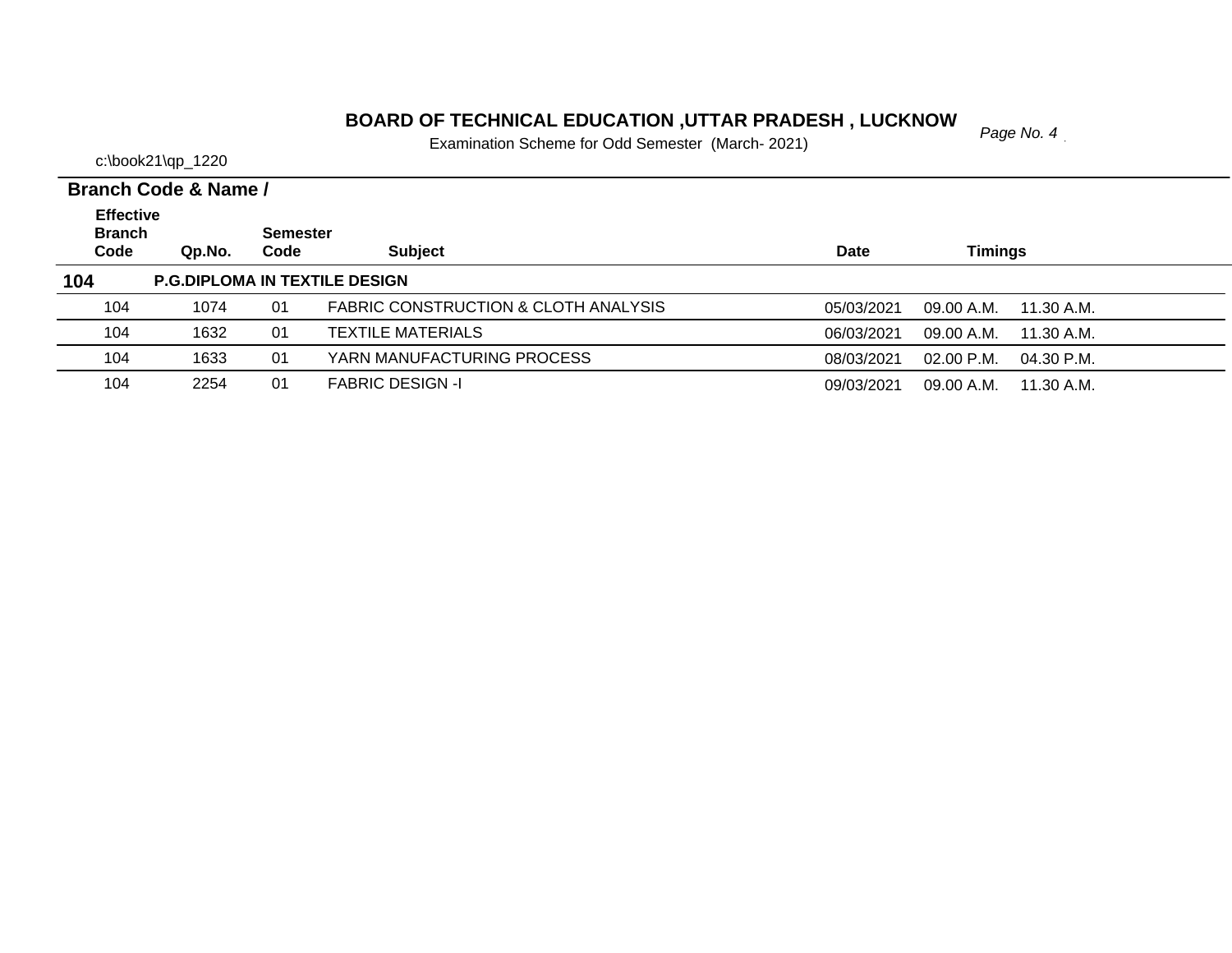# **PARE OF TECHNICAL EDUCATION ,UTTAR PRADESH , LUCKNOW**<br>Examination Sabara for Odd Samoster (Marsh, 2021)

Examination Scheme for Odd Semester (March- 2021)

|                       | Branch Code & Name / |                         |                                                   |             |                          |  |
|-----------------------|----------------------|-------------------------|---------------------------------------------------|-------------|--------------------------|--|
| <b>Effective</b>      |                      |                         |                                                   |             |                          |  |
| <b>Branch</b><br>Code | Qp.No.               | <b>Semester</b><br>Code | <b>Subject</b>                                    | <b>Date</b> | <b>Timings</b>           |  |
|                       |                      |                         |                                                   |             |                          |  |
| 106                   |                      |                         | <b>P.G.DIPLOMA IN CUSTOMER SERVICE MANAGEMENT</b> |             |                          |  |
| 106                   | 0631                 | 01                      | COMMUNICATION SKILLS DEVELOPMENT-I                | 05/03/2021  | 09.00 A.M.<br>11.30 A.M. |  |
| 106                   | 0633                 | 01                      | CONSUMER BEHAVIOUR & PSYCHOLOGY                   | 06/03/2021  | 09.00 A.M.<br>11.30 A.M. |  |
| 106                   | 0634                 | 01                      | FUNDAMENTALS OF COMPUTER AND OFFICE- AUTOMATION   | 08/03/2021  | 09.00 A.M.<br>11.30 A.M. |  |
| 106                   | 0635                 | 01                      | <b>CUSTOMER SERVICE ORIENTATION</b>               | 09/03/2021  | 09.00 A.M.<br>11.30 A.M. |  |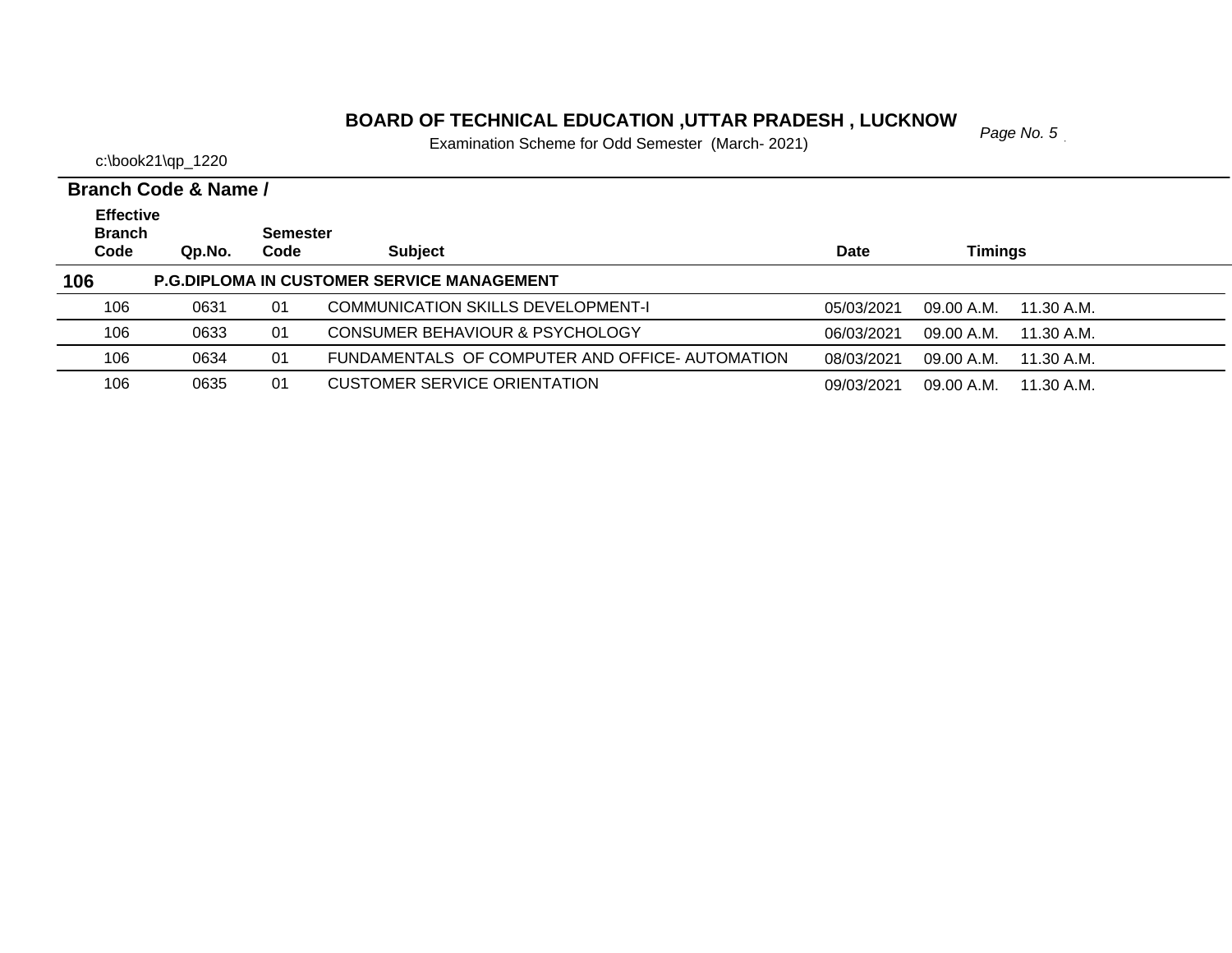#### **BOARD OF TECHNICAL EDUCATION ,UTTAR PRADESH , LUCKNOW**<br>Fage No. 6

Examination Scheme for Odd Semester (March- 2021)

|                                   | Branch Code & Name / |                 |                                                      |            |                          |  |
|-----------------------------------|----------------------|-----------------|------------------------------------------------------|------------|--------------------------|--|
| <b>Effective</b><br><b>Branch</b> |                      | <b>Semester</b> |                                                      |            |                          |  |
| Code                              | Qp.No.               | Code            | <b>Subject</b>                                       | Date       | <b>Timings</b>           |  |
| 107                               |                      |                 | <b>P.G.DIPLOMA IN MARKETING AND SALES MANAGEMENT</b> |            |                          |  |
| 107                               | 0601                 | 01              | PRINCIPLES OF MANAGEMENT                             | 05/03/2021 | 09.00 A.M.<br>11.30 A.M. |  |
| 107                               | 0602                 | 01              | PRINCIPLES OF MARKETING MANAGEMENT                   | 06/03/2021 | 09.00 A.M.<br>11.30 A.M. |  |
| 107                               | 0603                 | 01              | COMPUTER FUNDAMENTALS AND APPLICATION                | 08/03/2021 | 09.00 A.M.<br>11.30 A.M. |  |
| 107                               | 0605                 | 01              | PRINCIPLES OF SALES MANAGEMENT                       | 09/03/2021 | 09.00 A.M.<br>11.30 A.M. |  |
| 107                               | 1505                 | 01              | PROFESSIONAL COMMUNICATION                           | 10/03/2021 | 09.00 A.M.<br>11.30 A.M. |  |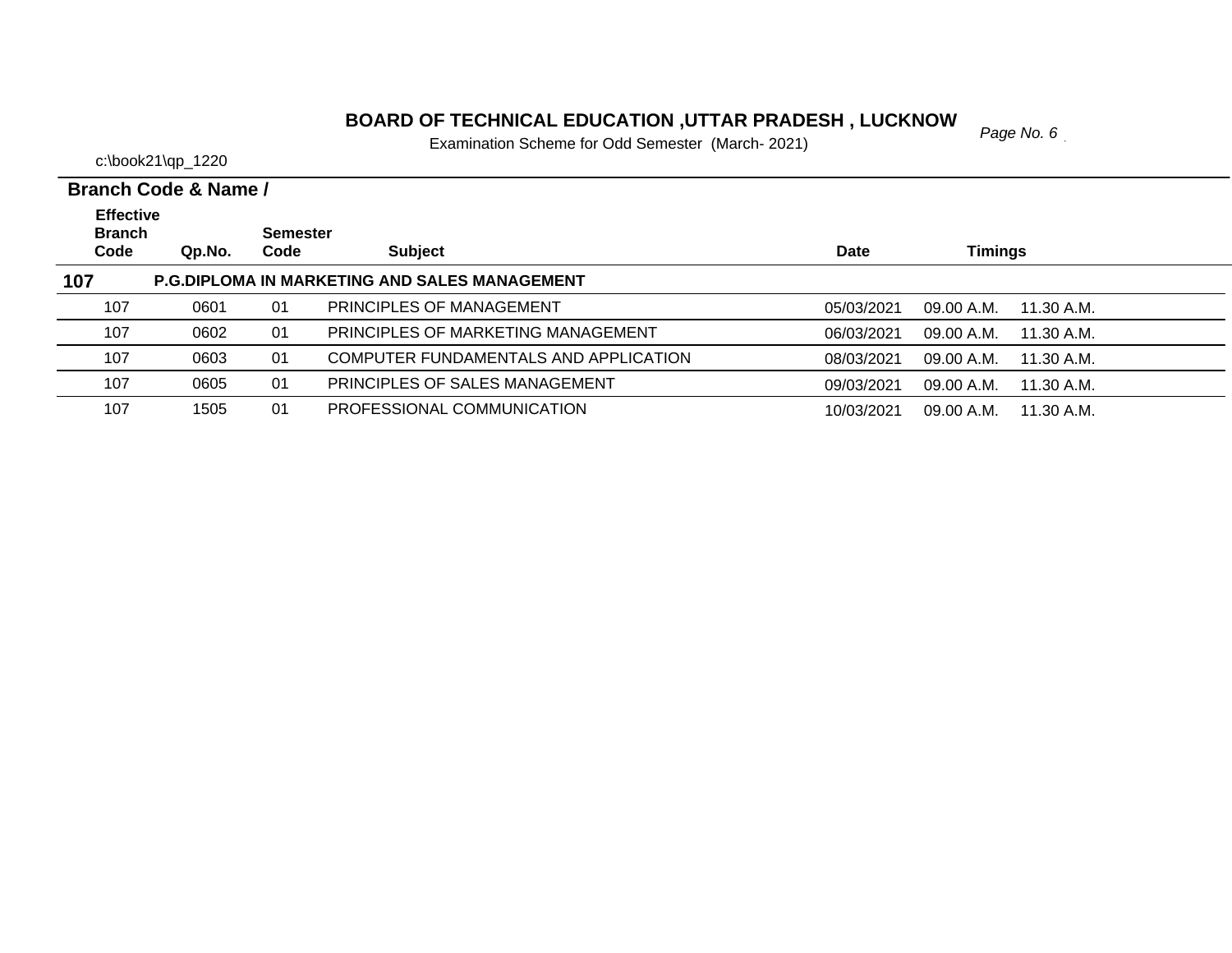# *Page No. 7* **BOARD OF TECHNICAL EDUCATION ,UTTAR PRADESH , LUCKNOW**

Examination Scheme for Odd Semester (March- 2021)

|                                           | Branch Code & Name / |                         |                                              |                                        |  |
|-------------------------------------------|----------------------|-------------------------|----------------------------------------------|----------------------------------------|--|
| <b>Effective</b><br><b>Branch</b><br>Code | Qp.No.               | <b>Semester</b><br>Code | <b>Subject</b>                               | <b>Timings</b><br><b>Date</b>          |  |
| 109                                       |                      |                         | <b>P.G.DIPLOMA IN BEAUTY AND HEALTH CARE</b> |                                        |  |
| 109                                       | 0641                 | 01                      | ANATOMY & PHYSIOLOGY                         | 05/03/2021<br>09.00 A.M.<br>11.30 A.M. |  |
| 109                                       | 0643                 | 01                      | <b>COSMETOLOGY</b>                           | 06/03/2021<br>09.00 A.M.<br>11.30 A.M. |  |
| 109                                       | 0645                 | 01                      | <b>HAIR CARE</b>                             | 09.00 A.M.<br>08/03/2021<br>11.30 A.M. |  |
| 109                                       | 0646                 | 01                      | PERSONALITY DEVELOPMENT                      | 09/03/2021<br>09.00 A.M.<br>11.30 A.M. |  |
| 109                                       | 2040                 | 01                      | <b>COMMUNICATION SKILLS-I</b>                | 10/03/2021<br>09.00 A.M.<br>11.30 A.M. |  |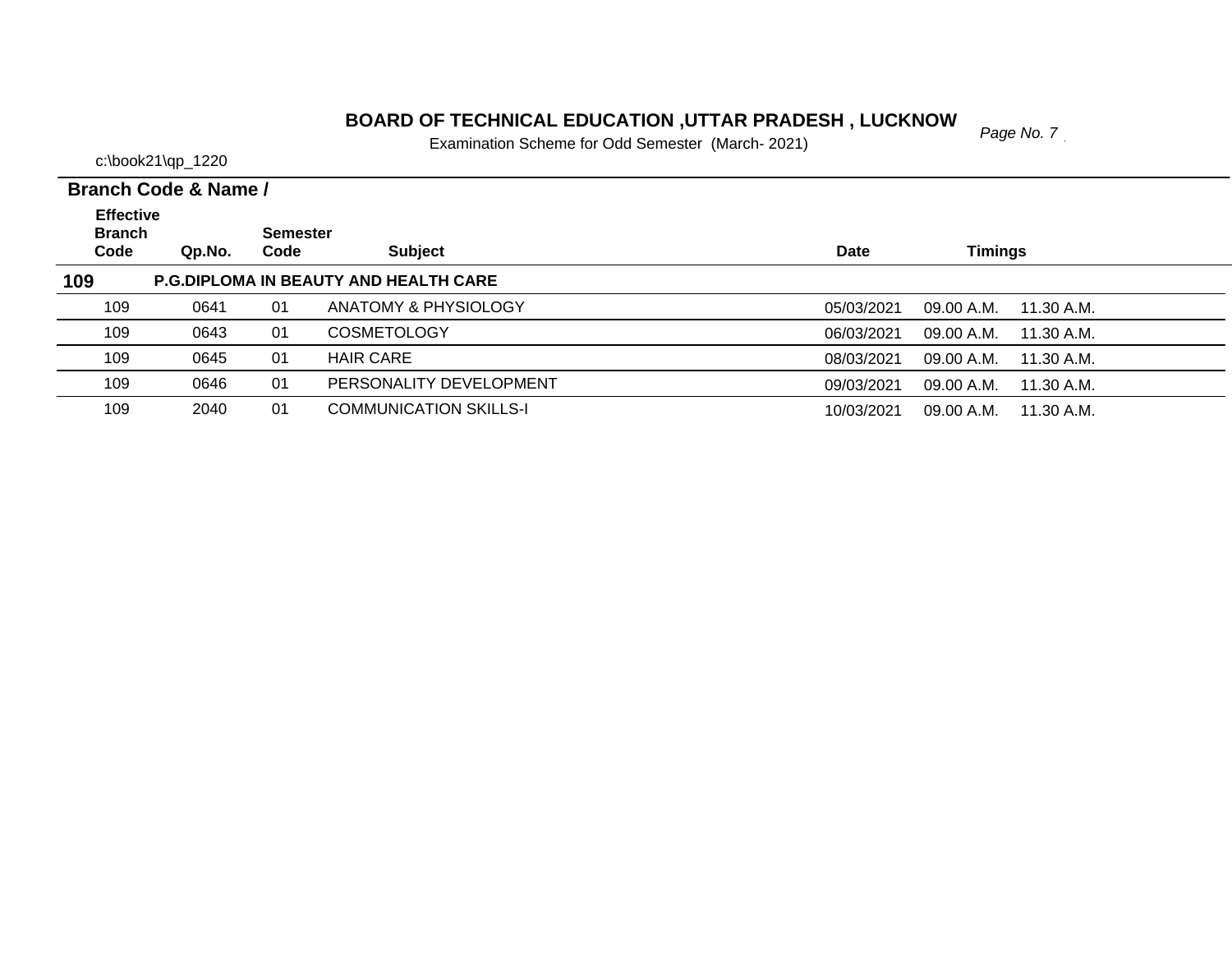#### *Page No. 8* **BOARD OF TECHNICAL EDUCATION ,UTTAR PRADESH , LUCKNOW**

Examination Scheme for Odd Semester (March- 2021)

|                                           | Branch Code & Name / |                         |                                          |                                        |
|-------------------------------------------|----------------------|-------------------------|------------------------------------------|----------------------------------------|
| <b>Effective</b><br><b>Branch</b><br>Code | Qp.No.               | <b>Semester</b><br>Code | <b>Subject</b>                           | Timinas<br><b>Date</b>                 |
| 110                                       |                      |                         | <b>P.G.DIPLOMA IN FASHION TECHNOLOGY</b> |                                        |
| 110                                       | 0681                 | 01                      | <b>FASHION GENERAL KNOWLEDGE</b>         | 09.00 A.M.<br>05/03/2021<br>11.30 A.M. |
| 110                                       | 0683                 | 01                      | <b>TEXTILE SCIENCE</b>                   | 06/03/2021<br>09.00 A.M.<br>11.30 A.M. |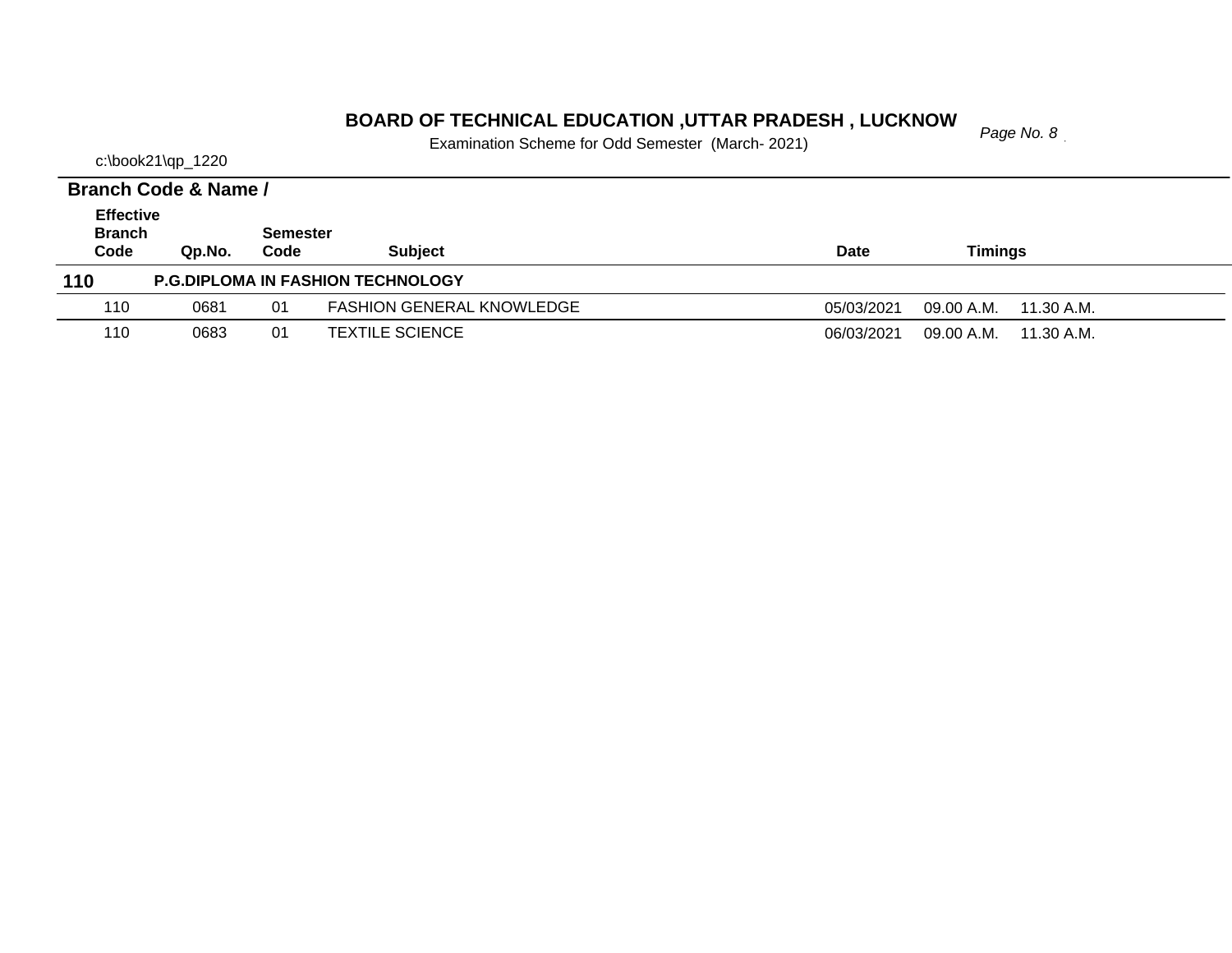#### **PARD OF TECHNICAL EDUCATION ,UTTAR PRADESH , LUCKNOW**<br>*Page No. 9*

Examination Scheme for Odd Semester (March- 2021)

c:\book21\qp\_1220

**Branch Code Qp.No. Semester Code Subject Date Timings Branch Code & Name / Effective 111 P G DIPLOMA IN RETAIL MANAGEMENT** 1110601 01 PRINCIPLES OF MANAGEMENT 05/03/2021 09.00 A.M. 11.30 A.M. 1110611 01 BUSINESS COMMUNICATION 06/03/2021 09.00 A.M. 11.30 A.M. 1110612 01 MARKETING MANAGEMENT 08/03/2021 09.00 A.M. 11.30 A.M. 111 0613 01 RETAIL MANAGEMENT09/03/2021 09.00 A.M. 11.30 A.M.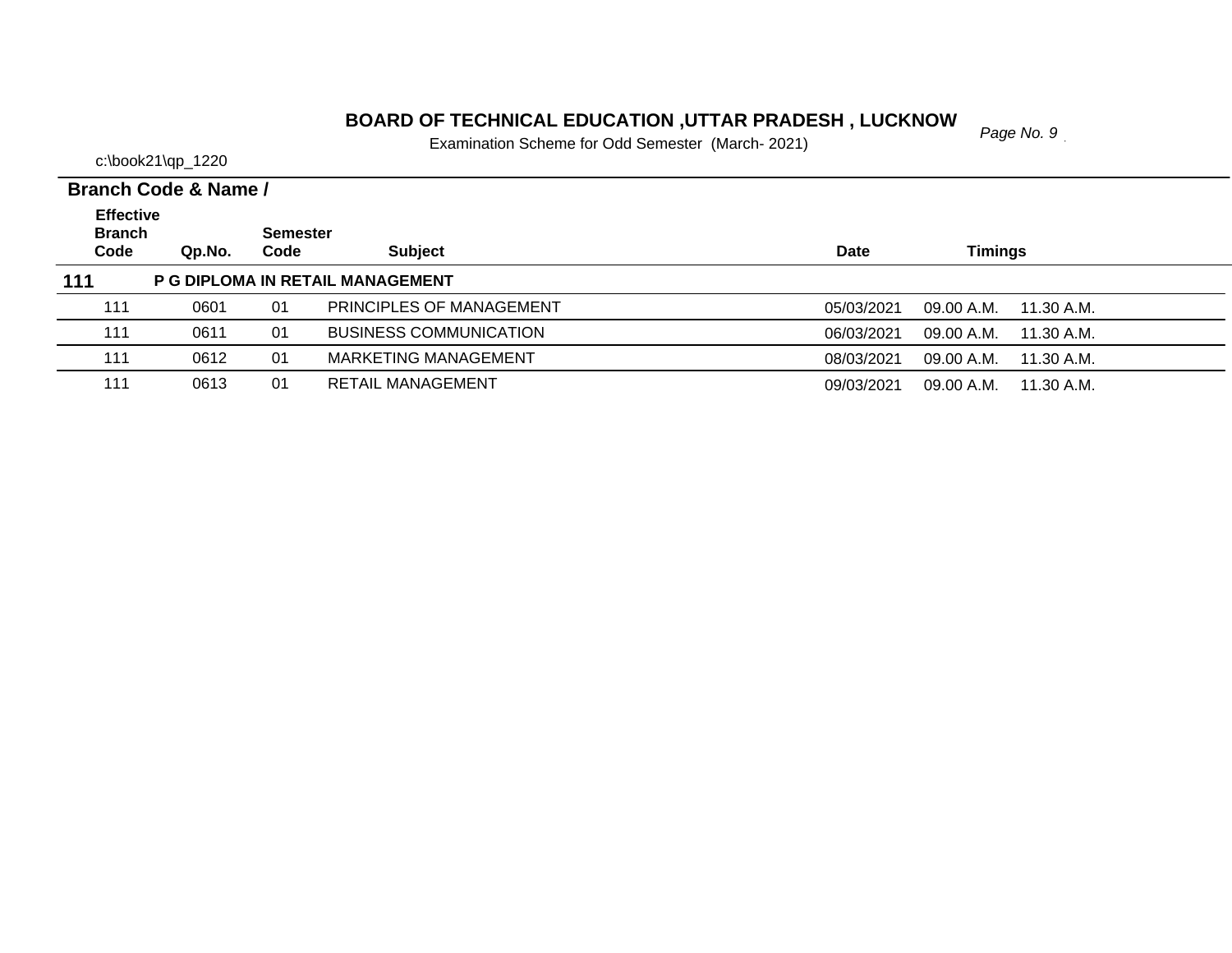# **BOARD OF TECHNICAL EDUCATION ,UTTAR PRADESH , LUCKNOW**<br>Examination Sabarna for Odd Samostar (March. 2021)

Examination Scheme for Odd Semester (March- 2021)

|                                           | Branch Code & Name / |                         |                                                                                |             |            |            |
|-------------------------------------------|----------------------|-------------------------|--------------------------------------------------------------------------------|-------------|------------|------------|
| <b>Effective</b><br><b>Branch</b><br>Code | Qp.No.               | <b>Semester</b><br>Code | <b>Subject</b>                                                                 | <b>Date</b> | Timings    |            |
| 112                                       |                      |                         | P G DIPLOMA IN ACCOUNTANCY (WITH COMPUTERISED ACCOUNTS & TAXATION)             |             |            |            |
| 112                                       | 0691                 | 01                      | <b>PRACTICES &amp; PROCEDURES OF BUSINESS AND COMPANY</b><br><b>ACCOUNTING</b> | 05/03/2021  | 09.00 A.M. | 11.30 A.M. |
| 112                                       | 0694                 | 01                      | COST ACCOUNTANCY & FINANCIAL MANAGEMENT                                        | 06/03/2021  | 09.00 A.M. | 11.30 A.M. |
| 112                                       | 0603                 | 01                      | COMPUTER FUNDAMENTALS AND APPLICATION                                          | 08/03/2021  | 09.00 A.M. | 11.30 A.M. |
| 112                                       | 0695                 | 01                      | ELEMENTS OF BANKING & AUDITING                                                 | 09/03/2021  | 09.00 A.M. | 11.30 A.M. |
| 112                                       | 2259                 | 01                      | GST(GOODS & SERVICE TAX)                                                       | 10/03/2021  | 09.00 A.M. | 11.30 A.M. |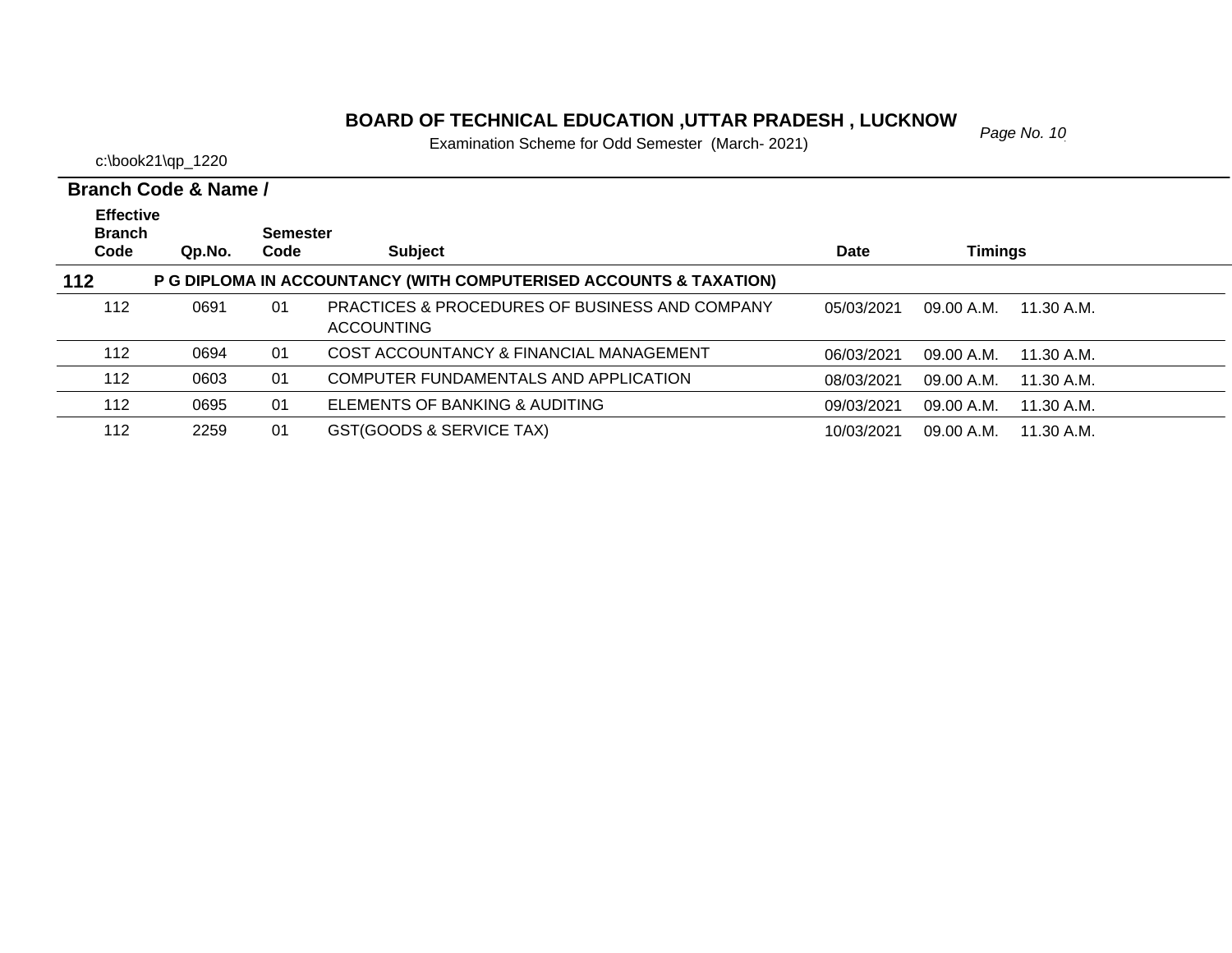# **BOARD OF TECHNICAL EDUCATION ,UTTAR PRADESH , LUCKNOW**<br>Examination Sabarna for Odd Samostar (March. 2021)

Examination Scheme for Odd Semester (March- 2021)

|                                           | <b>Branch Code &amp; Name /</b> |                         |                                               |             |                          |  |
|-------------------------------------------|---------------------------------|-------------------------|-----------------------------------------------|-------------|--------------------------|--|
| <b>Effective</b><br><b>Branch</b><br>Code | Qp.No.                          | <b>Semester</b><br>Code | <b>Subject</b>                                | <b>Date</b> | <b>Timings</b>           |  |
| 113                                       |                                 |                         | <b>P G DIPLOMA IN WEB DESIGNING</b>           |             |                          |  |
| 113                                       | 2131                            | 01                      | DATABASE MANAGEMENT SYSTEM                    | 06/03/2021  | 09.00 A.M.<br>11.30 A.M. |  |
| 113                                       | 2225                            | 01                      | BASICS OF COMPUTER AND INFORMATION TECHNOLOGY | 08/03/2021  | 09.00 A.M.<br>11.30 A.M. |  |
| 113                                       | 2231                            | 01                      | COMPUTER PROGRAMMING USING PYTHON             | 09/03/2021  | 09.00 A.M.<br>11.30 A.M. |  |
| 113                                       | 2130                            | 01                      | INTERNET AND WEB TECHNOLOGY                   | 17/03/2021  | 09.00 A.M.<br>11.30 A.M. |  |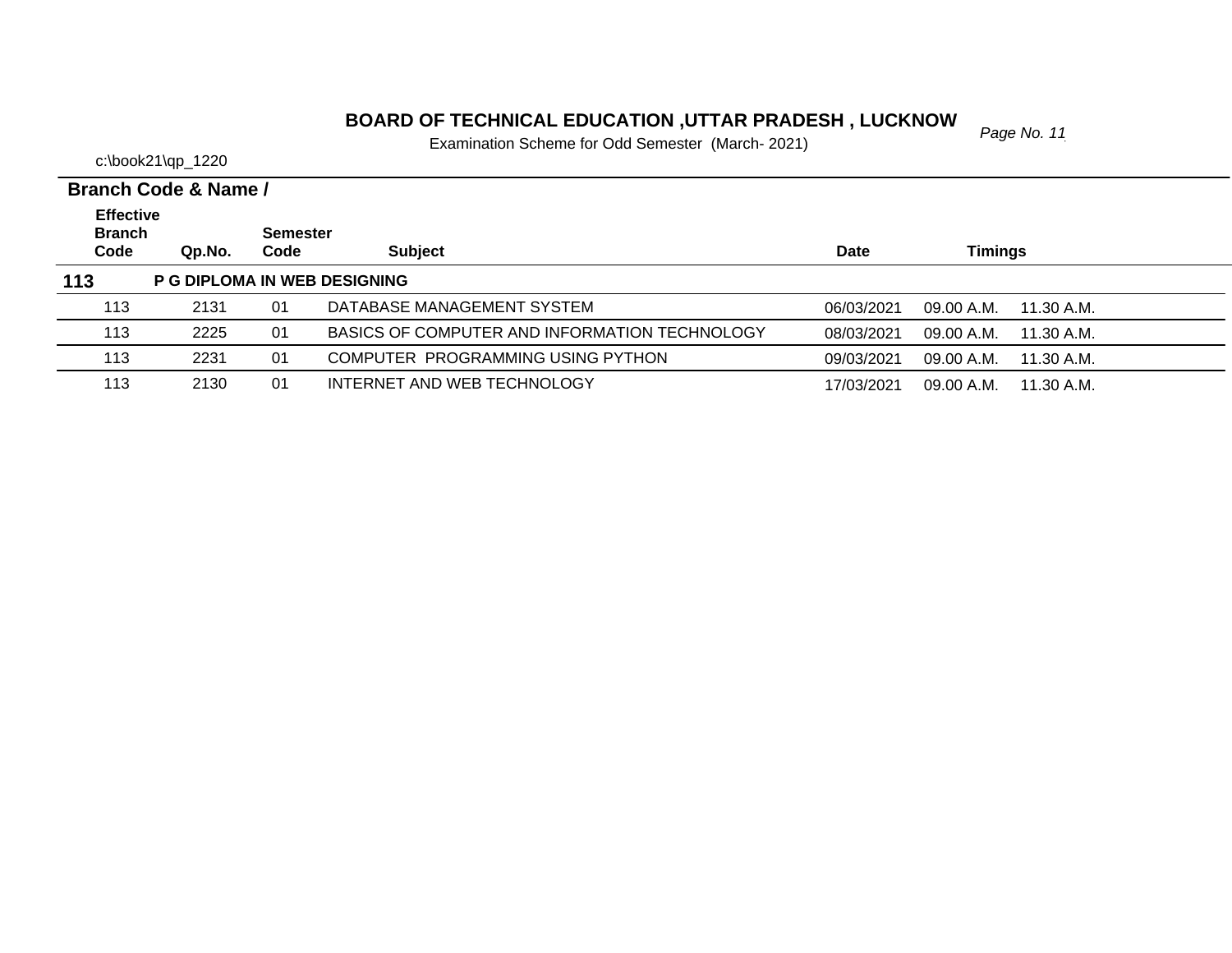# *Page No. 12* **BOARD OF TECHNICAL EDUCATION ,UTTAR PRADESH , LUCKNOW**

Examination Scheme for Odd Semester (March- 2021)

|                       | Branch Code & Name / |                         |                                               |            |                          |  |  |  |
|-----------------------|----------------------|-------------------------|-----------------------------------------------|------------|--------------------------|--|--|--|
| <b>Effective</b>      |                      |                         |                                               |            |                          |  |  |  |
| <b>Branch</b><br>Code | Qp.No.               | <b>Semester</b><br>Code | <b>Subject</b>                                | Date       | Timings                  |  |  |  |
| 114                   |                      |                         | P G DIPLOMA IN COMPUTER HARDWARE & NETWORKING |            |                          |  |  |  |
| 114                   | 2222                 | 01                      | BASIC ELECTRONICS & MEASURING INSTRUMENTS     | 05/03/2021 | 09.00 A.M.<br>11.30 A.M. |  |  |  |
| 114                   | 2223                 | 01                      | <b>BASIC NETWORKING</b>                       | 06/03/2021 | 09.00 A.M.<br>11.30 A.M. |  |  |  |
| 114                   | 2288                 | 01                      | OPERATING SYSTEM & DIAGNOSTIC UTILITIES       | 08/03/2021 | 09.00 A.M.<br>11.30 A.M. |  |  |  |
| 114                   | 2290                 | 01                      | PC & PERIPHERAL ARCHITECTURE                  | 09/03/2021 | 09.00 A.M.<br>11.30 A.M. |  |  |  |
| 114                   | 2307                 | 01                      | <b>SOFT SKILLS</b>                            | 10/03/2021 | 09.00 A.M.<br>11.30 A.M. |  |  |  |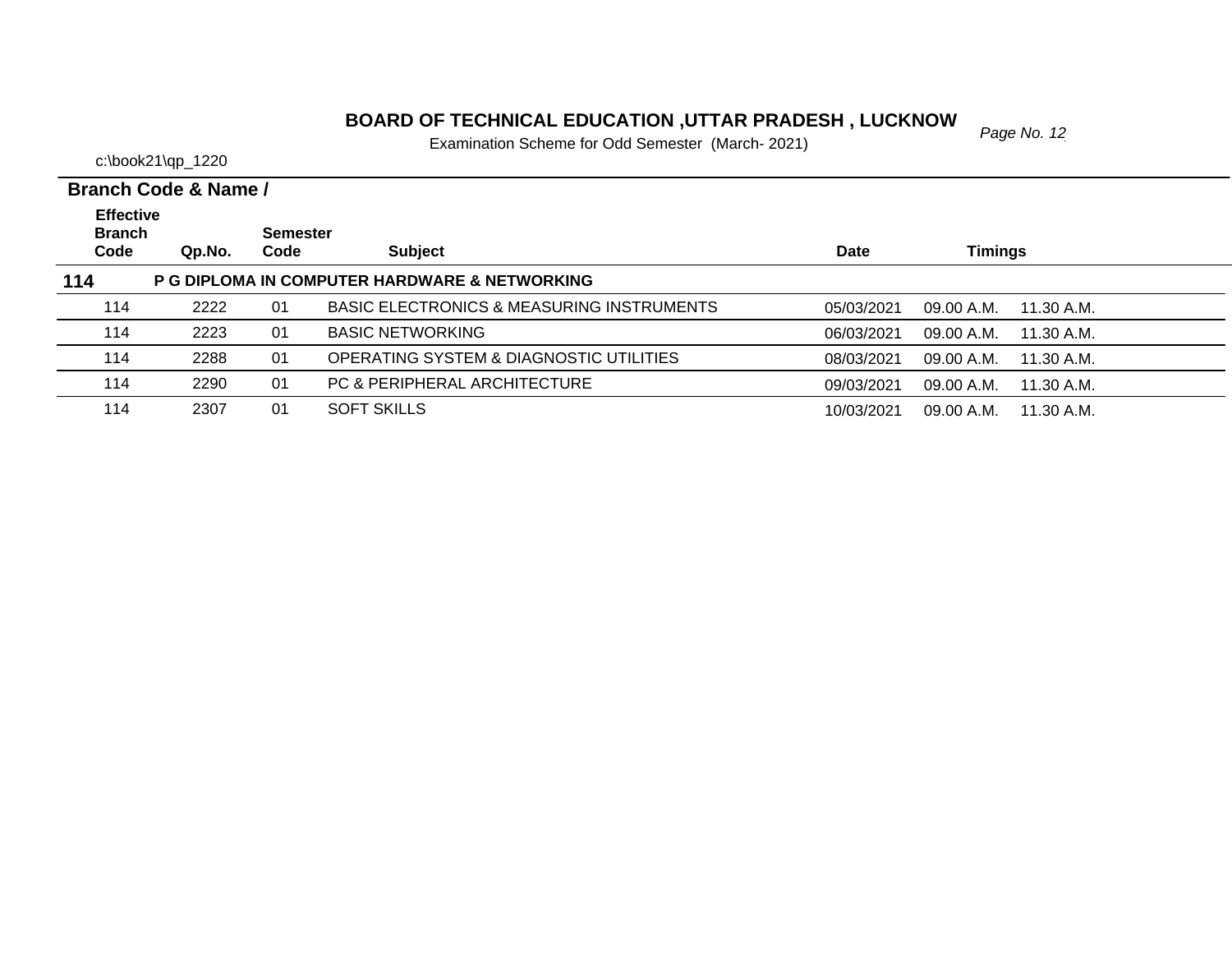#### *Page No. 13* **BOARD OF TECHNICAL EDUCATION ,UTTAR PRADESH , LUCKNOW**

Examination Scheme for Odd Semester (March- 2021)

|                                   | Branch Code & Name / |                 |                                               |            |                            |  |
|-----------------------------------|----------------------|-----------------|-----------------------------------------------|------------|----------------------------|--|
| <b>Effective</b><br><b>Branch</b> |                      | <b>Semester</b> |                                               |            |                            |  |
| Code                              | Qp.No.               | Code            | <b>Subject</b>                                | Date       | <b>Timings</b>             |  |
| 202                               |                      |                 | <b>P.G.DIPLOMA IN COMPUTER APPLICATION</b>    |            |                            |  |
| 202                               | 2225                 | 01              | BASICS OF COMPUTER AND INFORMATION TECHNOLOGY | 08/03/2021 | 09.00 A.M.<br>11.30 A.M.   |  |
| 202                               | 2231                 | 01              | COMPUTER PROGRAMMING USING PYTHON             | 09/03/2021 | 09.00 A.M.<br>11.30 A.M.   |  |
| 202                               | 2187                 | 01              | DATA COMMUNICATION AND COMPUTER NETWORK       | 15/03/2021 | 09.00 A.M.<br>11.30 A.M.   |  |
| 202                               | 2130                 | 01              | INTERNET AND WEB TECHNOLOGY                   | 17/03/2021 | 09.00 A.M.<br>11.30 A.M.   |  |
| 602                               | 0128                 | 03              | <b>JAVA PROGRAMMING</b>                       | 05/03/2021 | 02.00 P.M.<br>04.30 P.M.   |  |
| 602                               | 1929                 | 03              | E-COMMERCE                                    | 06/03/2021 | $02.00$ P.M.<br>04.30 P.M. |  |
| 602                               | 1958                 | 03              | WEB TECHNOLOGY - II                           | 08/03/2021 | 02.00 P.M.<br>04.30 P.M.   |  |
| 602                               | 2012                 | 03              | DATABASE MANAGEMENT SYSTEM                    | 09/03/2021 | 02.00 P.M.<br>04.30 P.M.   |  |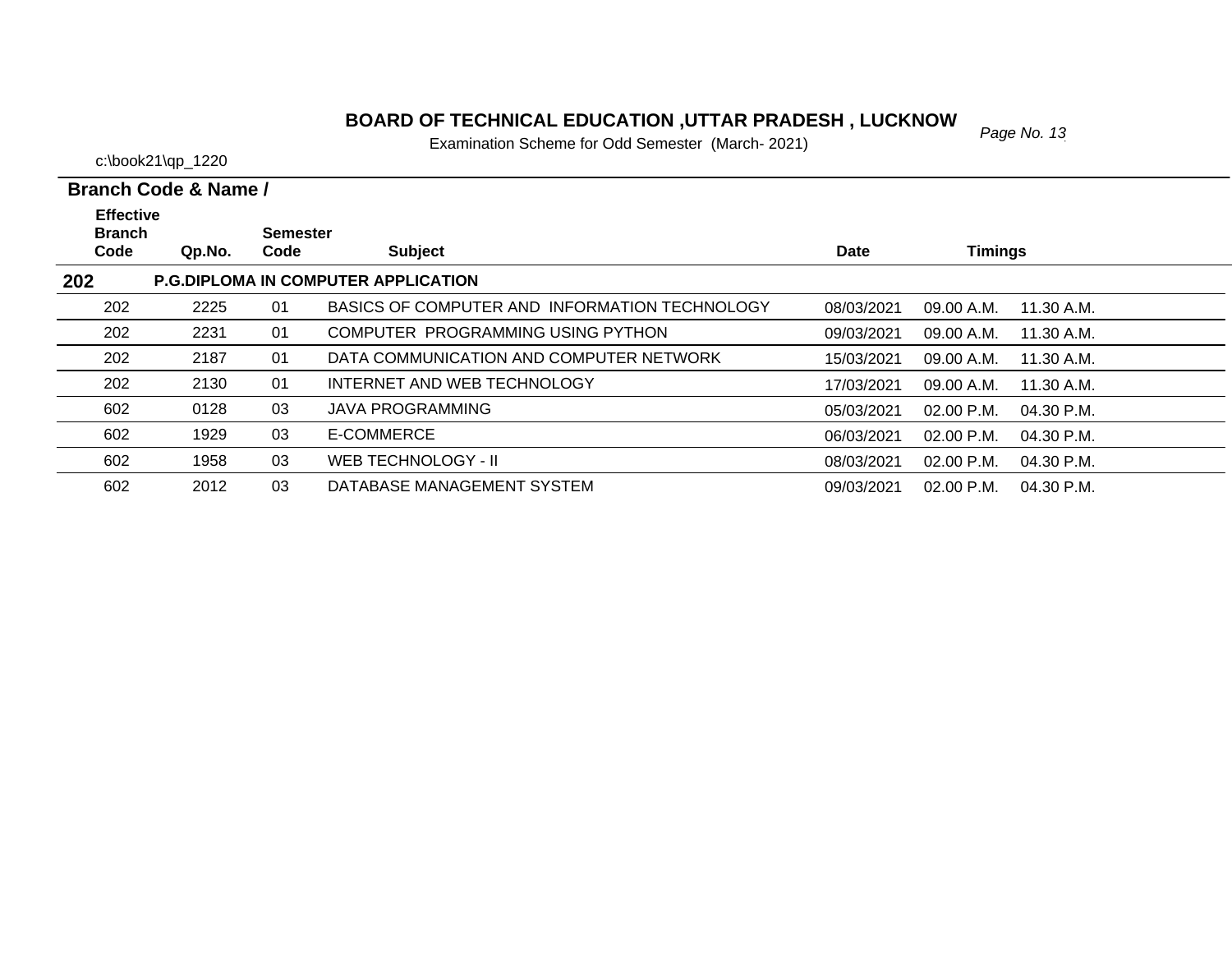# *Page No. 14* **BOARD OF TECHNICAL EDUCATION ,UTTAR PRADESH , LUCKNOW**

Examination Scheme for Odd Semester (March- 2021)

| Branch Code & Name |  |
|--------------------|--|
|                    |  |

| <b>Effective</b><br><b>Branch</b> |                     | <b>Semester</b> |                                                   |             |                              |  |
|-----------------------------------|---------------------|-----------------|---------------------------------------------------|-------------|------------------------------|--|
| Code                              | Qp.No.              | Code            | <b>Subject</b>                                    | <b>Date</b> | <b>Timings</b>               |  |
| 211                               | <b>HOME SCIENCE</b> |                 |                                                   |             |                              |  |
| 211                               | 1803                | 01              | FUNDAMENTALS OF ART AND DESIGN                    | 05/03/2021  | 09.00 A.M.<br>11.30 A.M.     |  |
| 211                               | 1804                | 01              | <b>FOOD &amp; NUTRITION</b>                       | 06/03/2021  | 09.00 A.M.<br>11.30 A.M.     |  |
| 211                               | 1505                | 01              | PROFESSIONAL COMMUNICATION                        | 10/03/2021  | 09.00 A.M.<br>11.30 A.M.     |  |
| 211                               | 0401                | 03              | <b>HOME MANAGEMENT</b>                            | 05/03/2021  | $02.00$ P.M.<br>04.30 P.M.   |  |
| 211                               | 0403                | 03              | DIET PLANNING & THERAPY                           | 06/03/2021  | $02.00$ P.M.<br>04.30 P.M.   |  |
| 211                               | 0405                | 03              | <b>EARLY CHILDHOOD EDUCATION &amp; MANAGEMENT</b> | 08/03/2021  | $02.00$ P.M.<br>$04.30$ P.M. |  |
| 211                               | 0407                | 03              | <b>TEXTILE DESIGN</b>                             | 09/03/2021  | $02.00$ P.M.<br>04.30 P.M.   |  |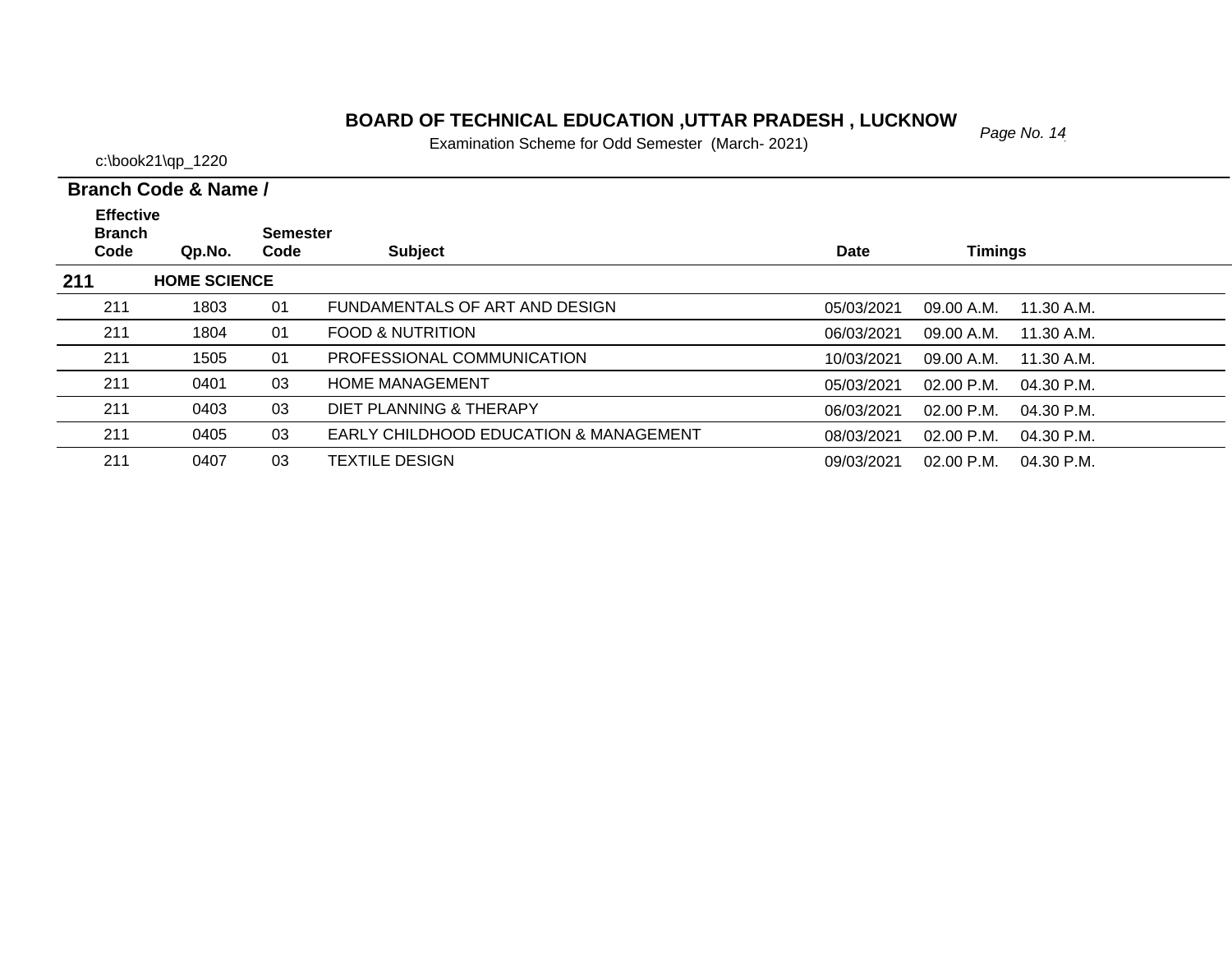# *Page No. 15* **BOARD OF TECHNICAL EDUCATION ,UTTAR PRADESH , LUCKNOW**

Examination Scheme for Odd Semester (March- 2021)

c:\book21\qp\_1220

 $\overline{\phantom{0}}$ 

| Branch Code & Name / |  |  |
|----------------------|--|--|

| <b>Effective</b><br><b>Branch</b> |        | <b>Semester</b> |                                             |             |                              |  |
|-----------------------------------|--------|-----------------|---------------------------------------------|-------------|------------------------------|--|
| Code                              | Qp.No. | Code            | <b>Subject</b>                              | <b>Date</b> | Timings                      |  |
| 212                               |        |                 | <b>LIBRARY AND INFORMATION SCIENCE</b>      |             |                              |  |
| 212                               | 1811   | 01              | LIBRARY & SOCIETY                           | 05/03/2021  | 09.00 A.M.<br>11.30 A.M.     |  |
| 212                               | 1812   | 01              | KNOWLEDGE ORGANISATION-I                    | 06/03/2021  | 09.00 A.M.<br>11.30 A.M.     |  |
| 212                               | 1505   | 01              | PROFESSIONAL COMMUNICATION                  | 10/03/2021  | 11.30 A.M.<br>09.00 A.M.     |  |
| 212                               | 0411   | 03              | MANAGEMENT OF LIBRARY & INFORMATION CENTRES | 05/03/2021  | $02.00$ P.M.<br>$04.30$ P.M. |  |
| 212                               | 0412   | 03              | KNOWLEDGE ORGANISATION-II                   | 06/03/2021  | $02.00$ P.M.<br>$04.30$ P.M. |  |
| 212                               | 0414   | 03              | <b>INFORMATION SYSTEM &amp; SERVICES</b>    | 08/03/2021  | $02.00$ P.M.<br>$04.30$ P.M. |  |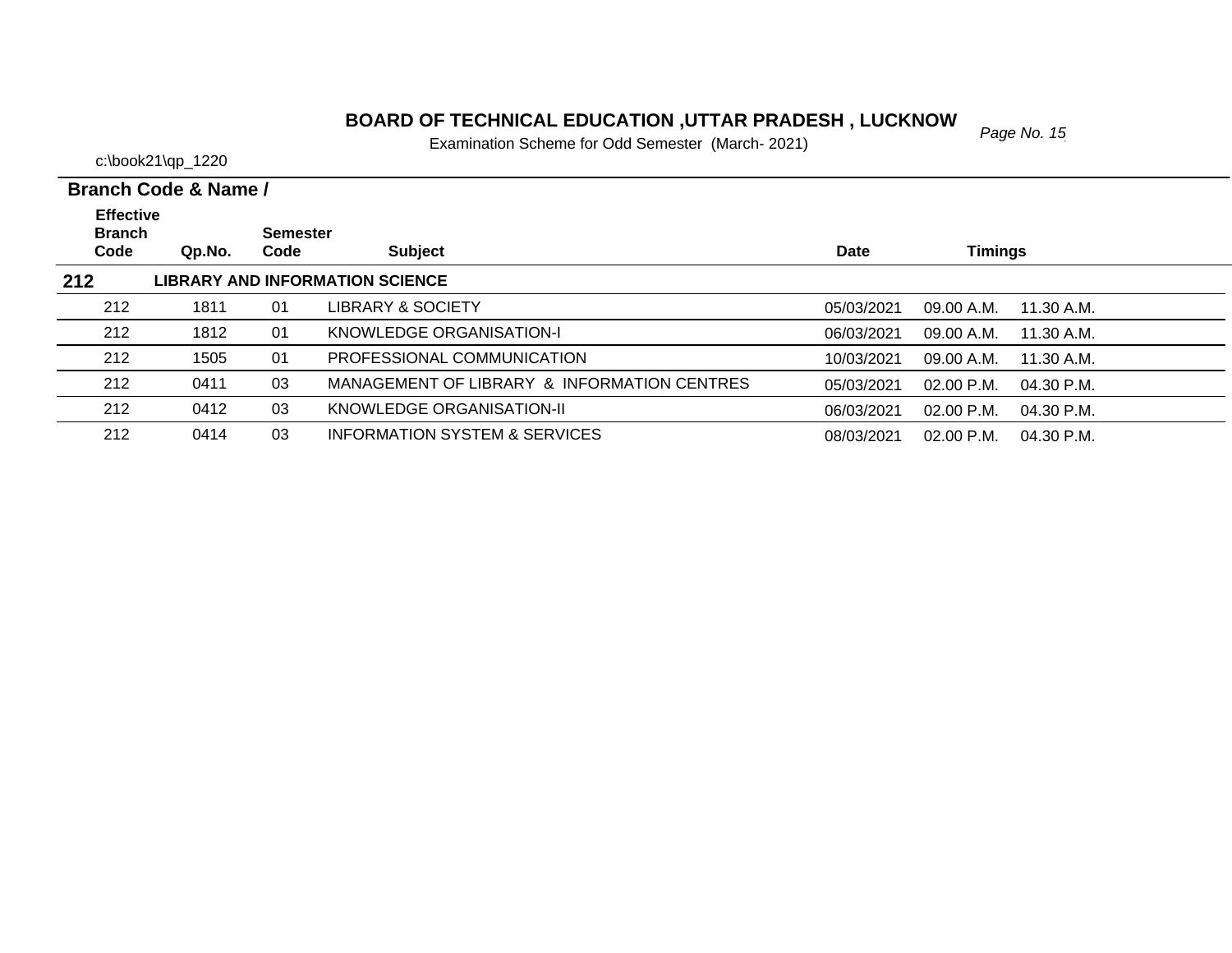# **BOARD OF TECHNICAL EDUCATION ,UTTAR PRADESH , LUCKNOW**<br>Examination Sabarna for Odd Samostar (March. 2021)

Examination Scheme for Odd Semester (March- 2021)

|                                   | Branch Code & Name / |          |                                                            |            |                |              |  |
|-----------------------------------|----------------------|----------|------------------------------------------------------------|------------|----------------|--------------|--|
| <b>Effective</b><br><b>Branch</b> |                      | Semester |                                                            |            |                |              |  |
| Code                              | Qp.No.               | Code     | <b>Subject</b>                                             | Date       | <b>Timings</b> |              |  |
| 213                               |                      |          | <b>P.G. DIPLOMA IN JOURNALISM AND MASS COMMUNICATION</b>   |            |                |              |  |
| 213                               | 1851                 | 01       | PRINCIPLES OF COMMUNICATION                                | 05/03/2021 | 09.00 A.M.     | 11.30 A.M.   |  |
| 213                               | 1936                 | 01       | <b>HISTORY OF JOURNALISM</b>                               | 06/03/2021 | 09.00 A.M.     | 11.30 A.M.   |  |
| 213                               | 1967                 | 01       | <b>MEDIA LAWS &amp; ETHICS</b>                             | 08/03/2021 | 09.00 A.M.     | 12.00 NOON   |  |
| 213                               | 1927                 | 03       | DEVELOPMENT COMMUNICATION                                  | 05/03/2021 | 02.00 P.M.     | 04.30 P.M.   |  |
| 213                               | 1943                 | 03       | MEDIA MANAGEMENT AND ENTREPRENURSHIP<br><b>DEVELOPMENT</b> | 06/03/2021 | $02.00$ P.M.   | $05.00$ P.M. |  |
| 213                               | 1948                 | 03       | <b>NEW MEDIA</b>                                           | 08/03/2021 | $02.00$ P.M.   | 04.30 P.M.   |  |
| 213                               | 1961                 | 03       | RADIO JOURNALISM & PRODUCTION                              | 09/03/2021 | 02.00 P.M.     | 04.30 P.M.   |  |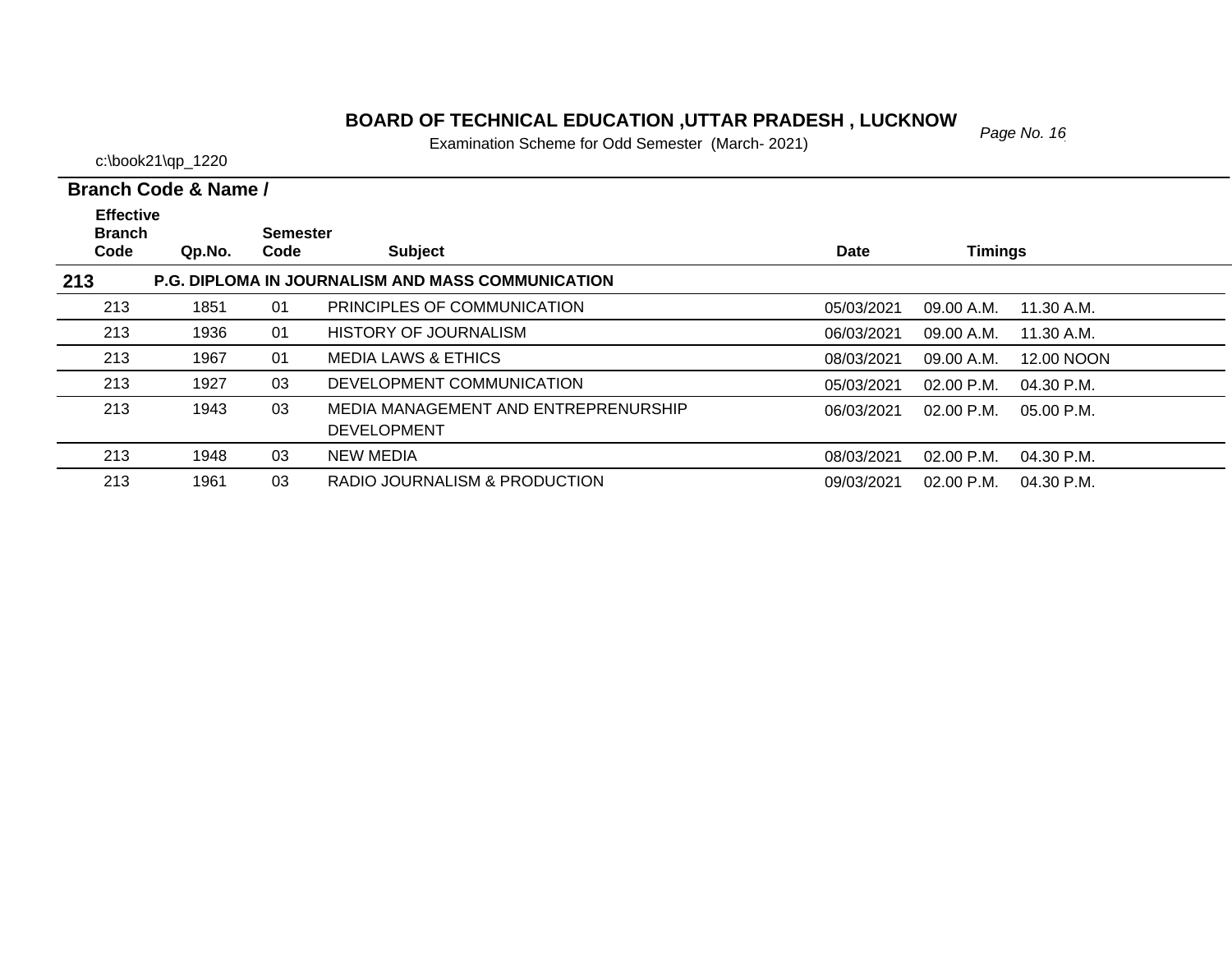# *Page No. 17* **BOARD OF TECHNICAL EDUCATION ,UTTAR PRADESH , LUCKNOW**

Examination Scheme for Odd Semester (March- 2021)

|                                           | Branch Code & Name / |                         |                                                          |            |                                      |  |  |  |  |
|-------------------------------------------|----------------------|-------------------------|----------------------------------------------------------|------------|--------------------------------------|--|--|--|--|
| <b>Effective</b><br><b>Branch</b><br>Code |                      | <b>Semester</b><br>Code | <b>Subject</b>                                           | Date       | <b>Timings</b>                       |  |  |  |  |
|                                           | Qp.No.               |                         | <b>MODERN OFFICE MANAGEMENT AND SECRETARIAL PRACTICE</b> |            |                                      |  |  |  |  |
| 215                                       |                      |                         |                                                          |            |                                      |  |  |  |  |
| 215                                       | 1841                 | 01                      | MODERN OFFICE MANAGEMENT & PRACTICES                     | 05/03/2021 | 09.00 A.M.<br>11.30 A.M.             |  |  |  |  |
| 215                                       | 1845                 | 01                      | <b>COMPUTER TYPING THEORY</b>                            | 06/03/2021 | 09.00 A.M.<br>11.30 A.M.             |  |  |  |  |
| 215                                       | 1505                 | 01                      | PROFESSIONAL COMMUNICATION                               | 10/03/2021 | 09.00 A.M.<br>11.30 A.M.             |  |  |  |  |
| 215                                       | 0471                 | 03                      | SECRETARIAL PRACTICE & OFFICE AUTOMATION                 | 05/03/2021 | $02.00 \text{ P.M.}$<br>$04.30$ P.M. |  |  |  |  |
| 215                                       | 0475                 | 03                      | OFFICE AND BUSINESS CORRESPONDENCE IN ENGLISH            | 06/03/2021 | $02.00$ P.M.<br>04.30 P.M.           |  |  |  |  |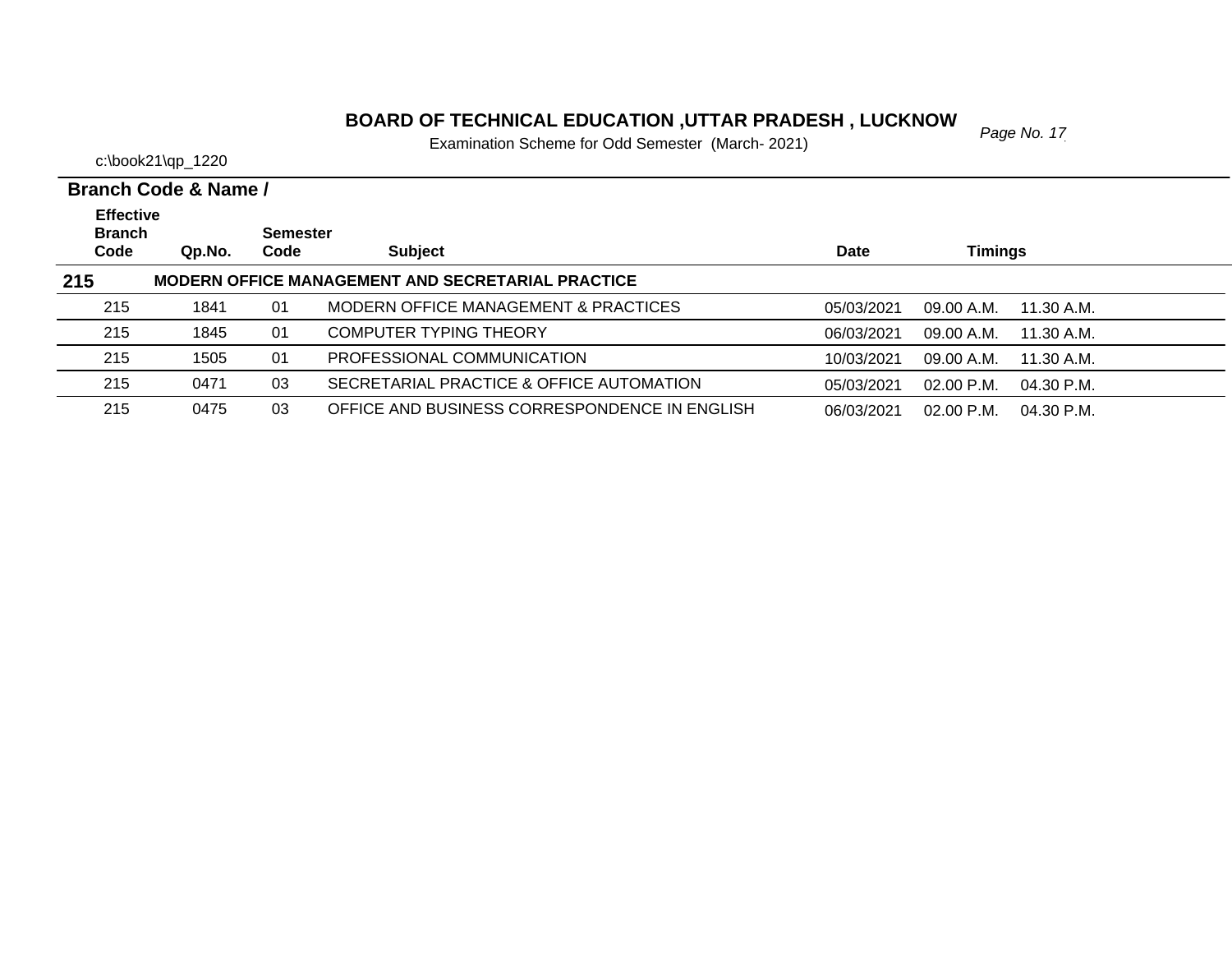# *Page No. 18* **BOARD OF TECHNICAL EDUCATION ,UTTAR PRADESH , LUCKNOW**

Examination Scheme for Odd Semester (March- 2021)

|  | Branch Code & Name / |  |  |
|--|----------------------|--|--|

| <b>Effective</b><br><b>Branch</b> |                                | <b>Semester</b> |                                                                     |            |                |            |
|-----------------------------------|--------------------------------|-----------------|---------------------------------------------------------------------|------------|----------------|------------|
| Code                              | Qp.No.                         | Code            | <b>Subject</b>                                                      | Date       | <b>Timings</b> |            |
| 316                               | <b>AGRICULTURE ENGINEERING</b> |                 |                                                                     |            |                |            |
| 316                               | 2041                           | 01              | <b>APPLIED MATHEMATICS - I</b>                                      | 05/03/2021 | 09.00 A.M.     | 11.30 A.M. |
| 316                               | 2043                           | 01              | <b>APPLIED CHEMISTRY</b>                                            | 06/03/2021 | 09.00 A.M.     | 11.30 A.M. |
| 316                               | 2042                           | 01              | <b>APPLIED PHYSICS-I</b>                                            | 08/03/2021 | 09.00 A.M.     | 11.30 A.M. |
| 316                               | 2044                           | 01              | <b>ENGINEERING DRAWING-I</b>                                        | 09/03/2021 | 09.00 A.M.     | 12.00 NOON |
| 316                               | 2040                           | 01              | <b>COMMUNICATION SKILLS-I</b>                                       | 10/03/2021 | 09.00 A.M.     | 11.30 A.M. |
| 316                               | 1568                           | 01              | AGRICULTURAL SCIENCE                                                | 12/03/2021 | 09.00 A.M.     | 11.30 A.M. |
| 716                               | 0901                           | 03              | <b>HYDRAULICS</b>                                                   | 05/03/2021 | 02.00 P.M.     | 04.30 P.M. |
| 716                               | 0903                           | 03              | <b>SURVEYING &amp; LEVELLING</b>                                    | 08/03/2021 | 02.00 P.M.     | 04.30 P.M. |
| 716                               | 0905                           | 03              | SOIL MECHANICS & SOIL SCIENCE                                       | 09/03/2021 | 02.00 P.M.     | 04.30 P.M. |
| 716                               | 0145                           | 05              | <b>ESTIMATING &amp; COSTING</b>                                     | 06/03/2021 | 02.00 P.M.     | 06.00 P.M. |
| 716                               | 0142                           | 05              | MINOR IRRIGATION & TUBE WELL ENGINEERING                            | 10/03/2021 | 02.00 P.M.     | 04.30 P.M. |
| 716                               | 0144                           | 05              | POST HARVEST TECHNOLOGY & AGRO BASED INDUSTRIES                     | 12/03/2021 | 02.00 P.M      | 04.30 P.M  |
| 716                               | 1935                           | 05              | GREEN HOUSE TECHNOLOGY, HYDROPONICS & AQUAPONICS<br><b>ENGG</b>     | 13/03/2021 | 09.00 A.M.     | 11.30 A.M. |
| 716                               | 1918                           | 05              | AGRICULTURAL, INDUSTRIAL FINANCE & RURAL<br><b>ENTREPRENEURSHIP</b> | 15/03/2021 | 09.00 A.M.     | 11.30 A.M. |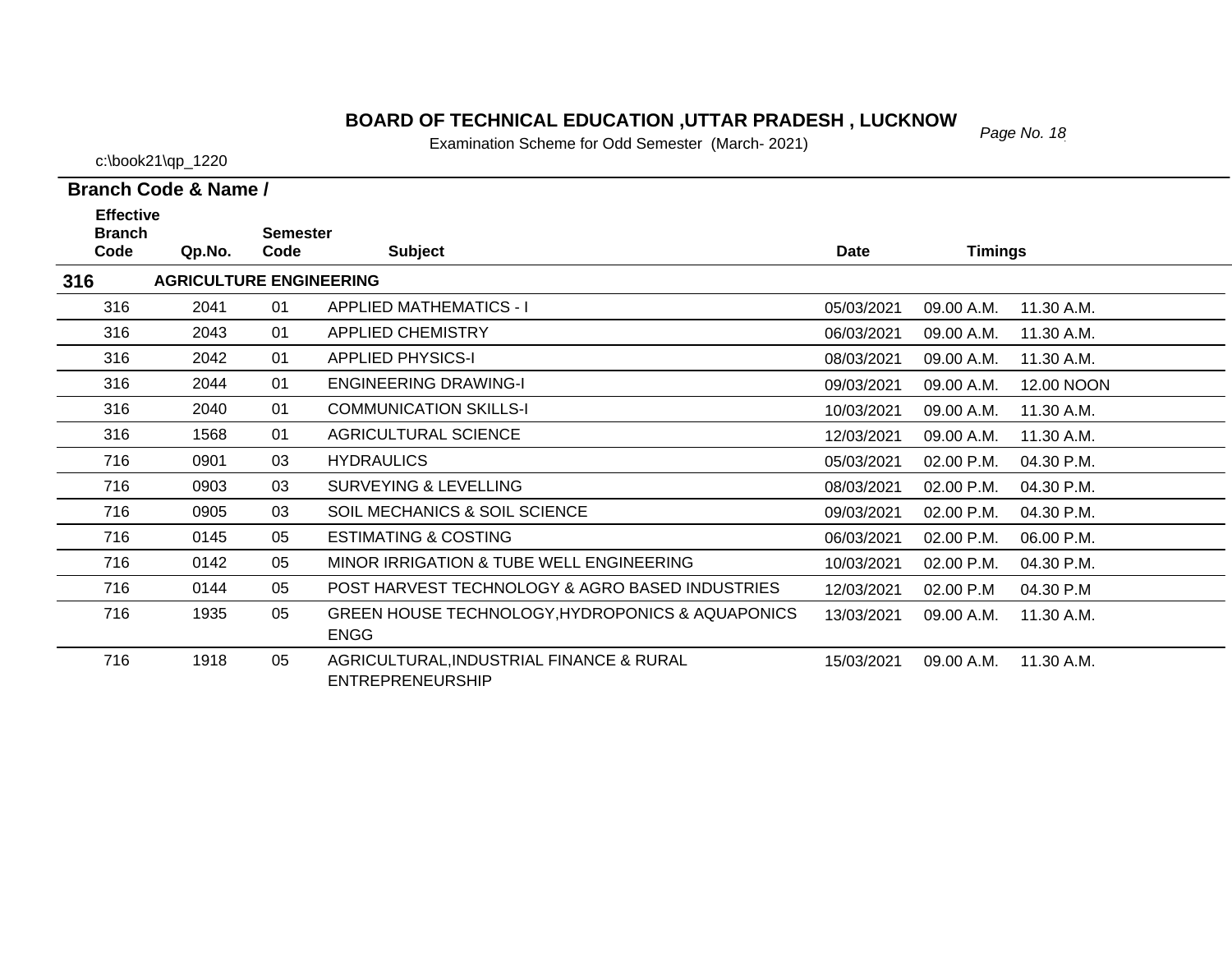#### *Page No. 19* **BOARD OF TECHNICAL EDUCATION ,UTTAR PRADESH , LUCKNOW**

Examination Scheme for Odd Semester (March- 2021)

c:\book21\qp\_1220

| <b>Effective</b><br><b>Branch</b> |        | <b>Semester</b> |                                                |            |                          |  |
|-----------------------------------|--------|-----------------|------------------------------------------------|------------|--------------------------|--|
| Code                              | Qp.No. | Code            | <b>Subject</b>                                 | Date       | <b>Timings</b>           |  |
| 317                               |        |                 | DIPLOMA IN AIRCRAFT MAINTENANCE ENGINEERING    |            |                          |  |
| 317                               | 1940   | 01              | <b>MATHEMATICS-I</b>                           | 05/03/2021 | 09.00 A.M.<br>11.30 A.M. |  |
| 317                               | 1619   | 01              | <b>GENERAL ENGINEERING AND GROUND SUPPORTS</b> | 06/03/2021 | 09.00 A.M.<br>11.30 A.M. |  |
| 317                               | 1620   | 01              | <b>ENGINEERING DRAWING</b>                     | 08/03/2021 | 09.00 A.M.<br>01.00 P.M. |  |
| 317                               | 1622   | 01              | AIR LAW C.A.R. & HUMAN FACTORS & LIMITATION-I  | 09/03/2021 | 11.30 A.M.<br>09.00 A.M. |  |
| 317                               | 1623   | 01              | <b>WORKSHOP PRACTICE</b>                       | 10/03/2021 | 09.00 A.M.<br>11.30 A.M. |  |
| 317                               | 1949   | 01              | <b>PHYSICS-I</b>                               | 12/03/2021 | 09.00 A.M.<br>11.30 A.M. |  |
| 317                               | 1062   | 03              | <b>GENERAL AIRFRAME</b>                        | 05/03/2021 | 02.00 P.M.<br>04.30 P.M. |  |
| 317                               | 1065   | 03              | AIR CRAFT SYSTEMS                              | 08/03/2021 | 02.00 P.M.<br>04.30 P.M. |  |
| 317                               | 1067   | 03              | AIR CRAFT ELECTRICITY                          | 10/03/2021 | 02.00 P.M.<br>04.30 P.M. |  |
| 317                               | 1068   | 03              | <b>PROPELLORS</b>                              | 12/03/2021 | 02.00 P.M.<br>04.30 P.M. |  |
| 317                               | 0201   | 05              | AIR CRAFT RECIPROCATING ENGINES & ACCESSORIES  | 06/03/2021 | 02.00 P.M.<br>04.30 P.M. |  |
| 317                               | 0203   | 05              | <b>AVIONICS</b>                                | 09/03/2021 | 02.00 P.M.<br>04.30 P.M. |  |
| 317                               | 0204   | 05              | AIR FRAME (BONANZA A-36/A-35)                  | 13/03/2021 | 02.00 P.M.<br>04.30 P.M. |  |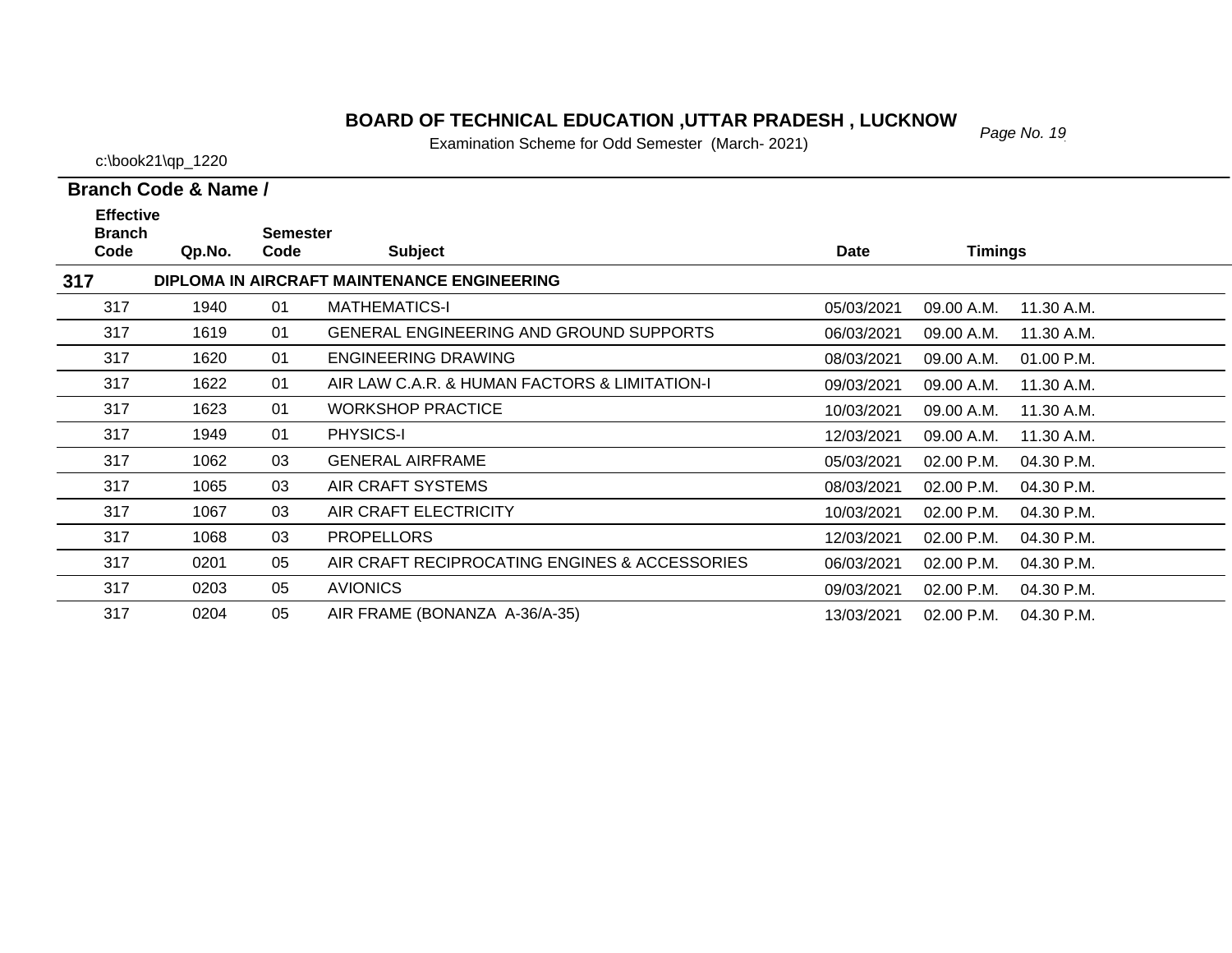#### *Page No. 20* **BOARD OF TECHNICAL EDUCATION ,UTTAR PRADESH , LUCKNOW**

Examination Scheme for Odd Semester (March- 2021)

c:\book21\qp\_1220

**Effective** 

| <b>Branch</b> |        | <b>Semester</b> |                                                                |             |                          |  |
|---------------|--------|-----------------|----------------------------------------------------------------|-------------|--------------------------|--|
| Code          | Qp.No. | Code            | <b>Subject</b>                                                 | <b>Date</b> | <b>Timings</b>           |  |
| 318           |        |                 | <b>ARCHITECTURAL ASSISTANTSHIP</b>                             |             |                          |  |
| 318           | 2041   | 01              | <b>APPLIED MATHEMATICS - I</b>                                 | 05/03/2021  | 09.00 A.M.<br>11.30 A.M. |  |
| 318           | 2043   | 01              | <b>APPLIED CHEMISTRY</b>                                       | 06/03/2021  | 09.00 A.M.<br>11.30 A.M. |  |
| 318           | 2042   | 01              | <b>APPLIED PHYSICS-I</b>                                       | 08/03/2021  | 09.00 A.M.<br>11.30 A.M. |  |
| 318           | 2040   | 01              | <b>COMMUNICATION SKILLS-I</b>                                  | 10/03/2021  | 09.00 A.M.<br>11.30 A.M. |  |
| 318           | 1652   | 01              | <b>GRAPHICS PRESENTATION &amp; ART</b>                         | 12/03/2021  | 09.00 A.M.<br>01.00 P.M. |  |
| 718           | 1122   | 03              | HISTORY OF ARCHITECTURE'A'                                     | 05/03/2021  | 02.00 P.M.<br>04.30 P.M. |  |
| 718           | 1121   | 03              | BUILDING SCIENCE (CLIMATOLOGY P.H.E. & ELECTRICAL<br>SERVICES) | 06/03/2021  | 02.00 P.M.<br>04.30 P.M. |  |
| 718           | 1123   | 03              | <b>SURVEYING</b>                                               | 09/03/2021  | 02.00 P.M.<br>04.30 P.M. |  |
| 718           | 1124   | 03              | <b>CONSTRUCTION &amp; MATERIALS-'B'</b>                        | 10/03/2021  | 02.00 P.M.<br>04.30 P.M. |  |
| 718           | 0265   | 05              | EARTHQUAKE ENGINEERING CONCEPT                                 | 08/03/2021  | 02.00 P.M.<br>04.30 P.M. |  |
| 718           | 0263   | 05              | STRUCTURE'B'                                                   | 09/03/2021  | 09.00 A.M.<br>11.30 A.M. |  |
| 718           | 0008   | 05              | ENVIRONMENTAL POLLUTION & CONTROL                              | 12/03/2021  | 02.00 P.M.<br>04.30 P.M. |  |
| 718           | 0264   | 05              | ARCHITECTURAL DESIGN-'C'                                       | 13/03/2021  | 09.00 A.M.<br>03.00 P.M  |  |
| 718           | 0264   | 05              | ARCHITECTURAL DESIGN-'C'                                       | 14/03/2021  | 03.00 P.M<br>09.00 A.M.  |  |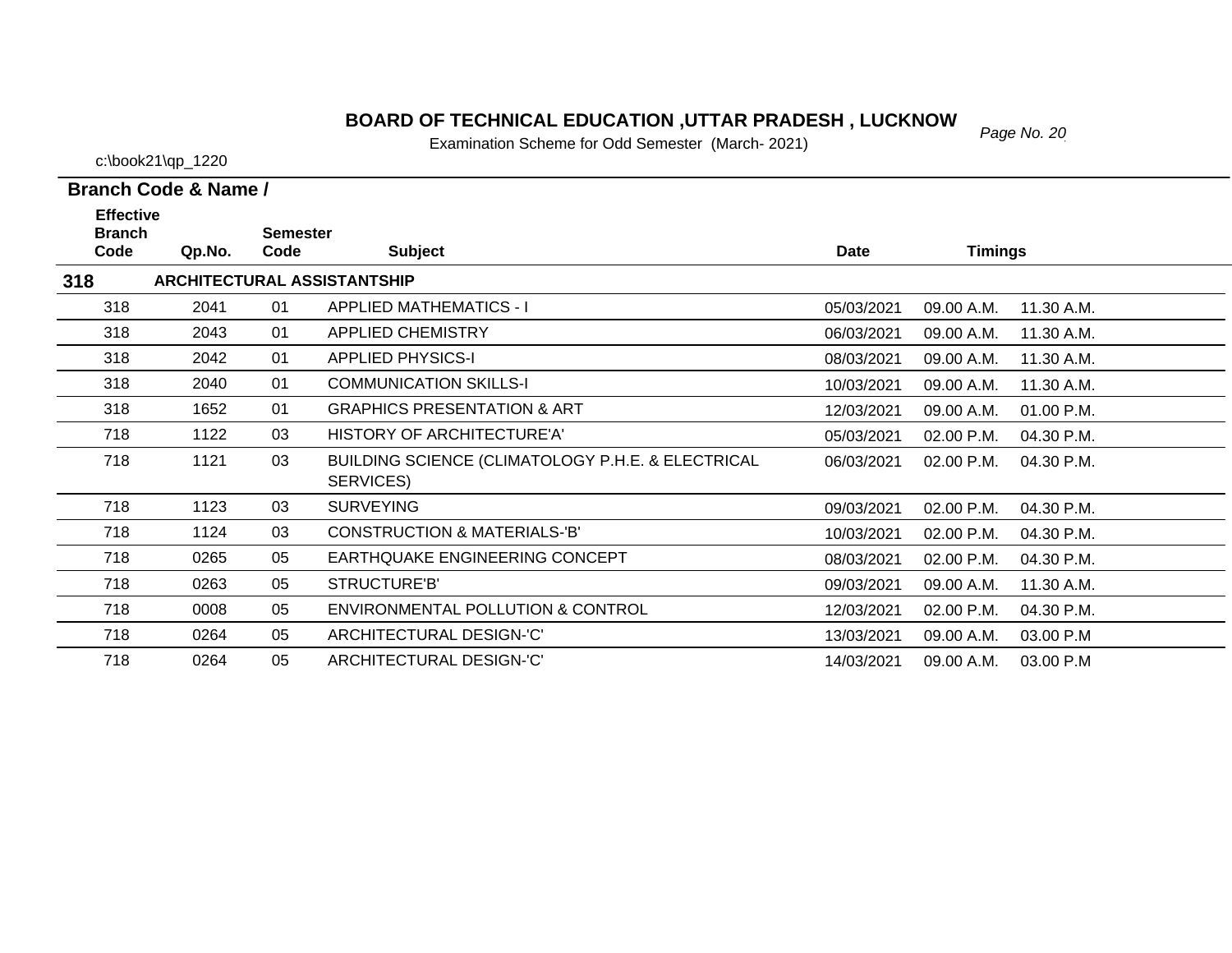# *Page No. 21* **BOARD OF TECHNICAL EDUCATION ,UTTAR PRADESH , LUCKNOW**

Examination Scheme for Odd Semester (March- 2021)

|  | Branch Code & Name / |  |
|--|----------------------|--|
|  |                      |  |

| <b>Effective</b><br><b>Branch</b> |        | <b>Semester</b> |                                                                 |             |                |            |
|-----------------------------------|--------|-----------------|-----------------------------------------------------------------|-------------|----------------|------------|
| Code                              | Qp.No. | Code            | <b>Subject</b>                                                  | <b>Date</b> | <b>Timings</b> |            |
| 319                               |        |                 | <b>GLASS AND CERAMIC ENGINEERING</b>                            |             |                |            |
| 319                               | 2041   | 01              | <b>APPLIED MATHEMATICS - I</b>                                  | 05/03/2021  | 09.00 A.M.     | 11.30 A.M. |
| 319                               | 2043   | 01              | <b>APPLIED CHEMISTRY</b>                                        | 06/03/2021  | 09.00 A.M.     | 11.30 A.M. |
| 319                               | 2042   | 01              | <b>APPLIED PHYSICS-I</b>                                        | 08/03/2021  | 09.00 A.M.     | 11.30 A.M. |
| 319                               | 2044   | 01              | <b>ENGINEERING DRAWING-I</b>                                    | 09/03/2021  | 09.00 A.M.     | 12.00 NOON |
| 319                               | 2040   | 01              | <b>COMMUNICATION SKILLS-I</b>                                   | 10/03/2021  | 09.00 A.M.     | 11.30 A.M. |
| 719                               | 1001   | 03              | <b>APPLIED CHEMISTRY-II</b>                                     | 05/03/2021  | 02.00 P.M.     | 04.30 P.M. |
| 719                               | 1002   | 03              | INDUSTRIAL OPERATIONS                                           | 06/03/2021  | 02.00 P.M.     | 04.30 P.M. |
| 719                               | 1004   | 03              | POTTERY & REFRACTORY                                            | 08/03/2021  | 02.00 P.M.     | 04.30 P.M. |
| 719                               | 1009   | 03              | ELEMENTARY ELECTRICAL, MECHANICAL & CIVIL<br><b>ENGINEERING</b> | 09/03/2021  | 02.00 P.M.     | 04.30 P.M. |
| 719                               | 0153   | 05              | <b>GLASS TECHNOLOGY-I</b>                                       | 10/03/2021  | 02.00 P.M.     | 04.30 P.M. |
| 719                               | 0155   | 05              | <b>MODERN CERAMIC &amp; ITS APPLICATION</b>                     | 12/03/2021  | 09.00 A.M.     | 11.30 A.M. |
| 719                               | 0151   | 05              | POTTERY & PORCELAIN-I                                           | 13/03/2021  | 09.00 A.M.     | 11.30 A.M. |
| 719                               | 0152   | 05              | REFRACTORY TECHNOLOGY                                           | 15/03/2021  | 09.00 A.M.     | 11.30 A.M. |
| 719                               | 1964   | 05              | INDUSTRIAL MANAGEMENT & ENTREPRENEURSHIP<br><b>DEVELOPMENT</b>  | 16/03/2021  | 02.00 P.M.     | 04.30 P.M. |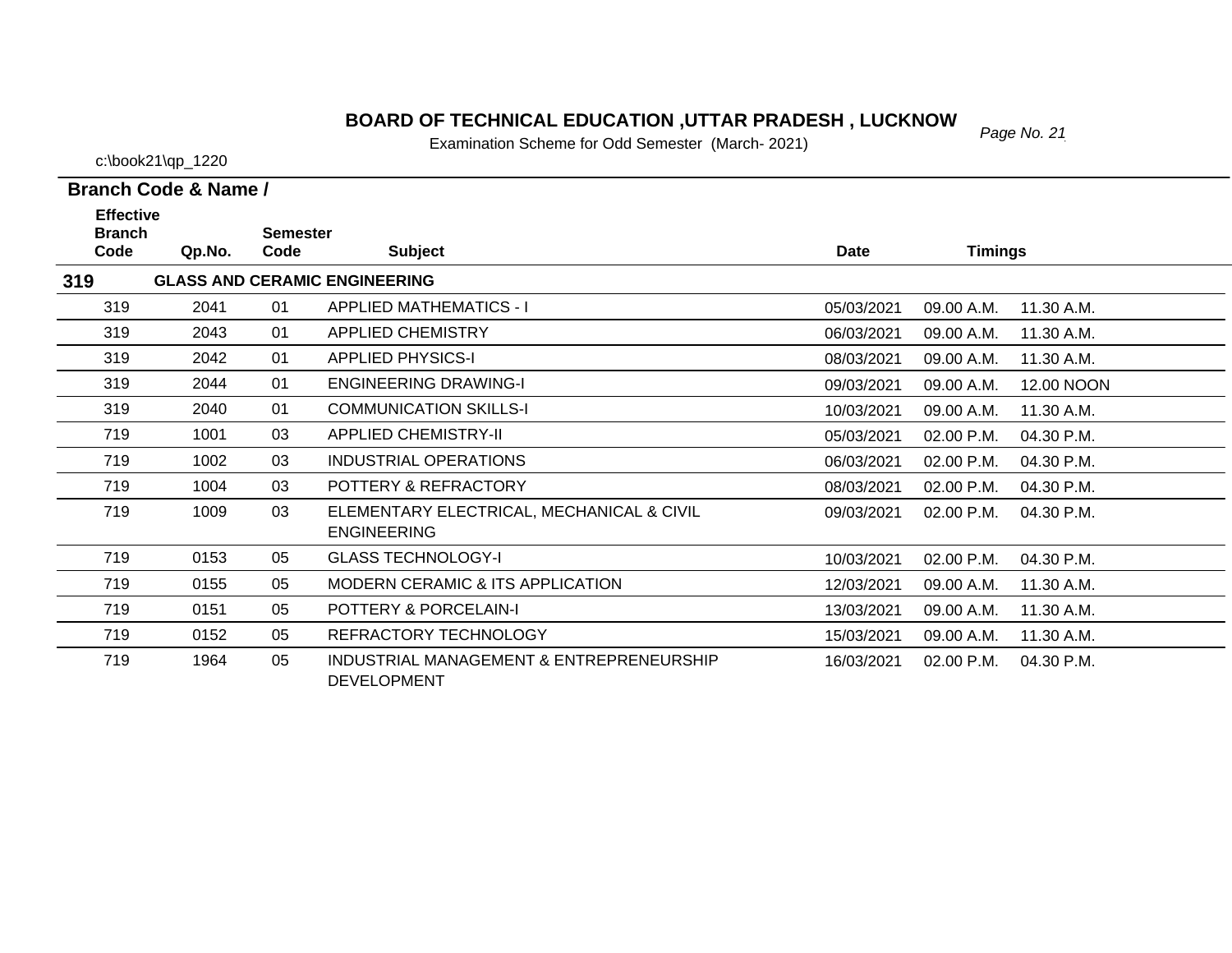# *Page No. 22* **BOARD OF TECHNICAL EDUCATION ,UTTAR PRADESH , LUCKNOW**

Examination Scheme for Odd Semester (March- 2021)

c:\book21\qp\_1220

| <b>Effective</b><br><b>Branch</b> |        | <b>Semester</b> |                                                                |             |                |            |
|-----------------------------------|--------|-----------------|----------------------------------------------------------------|-------------|----------------|------------|
| Code                              | Qp.No. | Code            | <b>Subject</b>                                                 | <b>Date</b> | <b>Timings</b> |            |
| 320                               |        |                 | <b>CHEMICAL TECHNOLOGY (FERTILIZER)</b>                        |             |                |            |
| 320                               | 2041   | 01              | <b>APPLIED MATHEMATICS - I</b>                                 | 05/03/2021  | 09.00 A.M.     | 11.30 A.M. |
| 320                               | 2043   | 01              | <b>APPLIED CHEMISTRY</b>                                       | 06/03/2021  | 09.00 A.M.     | 11.30 A.M. |
| 320                               | 2042   | 01              | <b>APPLIED PHYSICS-I</b>                                       | 08/03/2021  | 09.00 A.M.     | 11.30 A.M. |
| 320                               | 2044   | 01              | <b>ENGINEERING DRAWING-I</b>                                   | 09/03/2021  | 09.00 A.M.     | 12.00 NOON |
| 320                               | 2040   | 01              | <b>COMMUNICATION SKILLS-I</b>                                  | 10/03/2021  | 09.00 A.M.     | 11.30 A.M. |
| 320                               | 2049   | 01              | <b>MEASURING INSTRUMENTS &amp; MEASUREMENTS</b>                | 13/03/2021  | 09.00 A.M.     | 11.30 A.M. |
| 720                               | 1084   | 03              | <b>MATERIAL ENERGY BALANCES</b>                                | 05/03/2021  | 02.00 P.M.     | 04.30 P.M. |
| 720                               | 0821   | 03              | <b>APPLIED MATHEMATICS-II</b>                                  | 06/03/2021  | 02.00 P.M.     | 04.30 P.M. |
| 720                               | 1086   | 03              | CHEMICAL ENGG. THERMODYNAMICS                                  | 08/03/2021  | 02.00 P.M.     | 04.30 P.M. |
| 720                               | 0845   | 03              | ELECTRICAL TECHNOLOGY & ELECTRONICS                            | 15/03/2021  | 02.00 P.M.     | 04.30 P.M. |
| 720                               | 0226   | 05              | <b>FERTILIZER TECHNOLOGY-I</b>                                 | 09/03/2021  | 02.00 P.M.     | 04.30 P.M. |
| 720                               | 0222   | 05              | <b>MASS TRANSFER OPERATIONS</b>                                | 10/03/2021  | 02.00 P.M.     | 04.30 P.M. |
| 720                               | 0221   | 05              | <b>HEAT TRANSFER OPERATIONS</b>                                | 12/03/2021  | 09.00 A.M.     | 11.30 A.M. |
| 720                               | 0228   | 05              | POLLUTION CONTROL & INDUSTRIAL SAFETY                          | 13/03/2021  | 02.00 P.M.     | 04.30 P.M. |
| 720                               | 1964   | 05              | INDUSTRIAL MANAGEMENT & ENTREPRENEURSHIP<br><b>DEVELOPMENT</b> | 16/03/2021  | 02.00 P.M.     | 04.30 P.M. |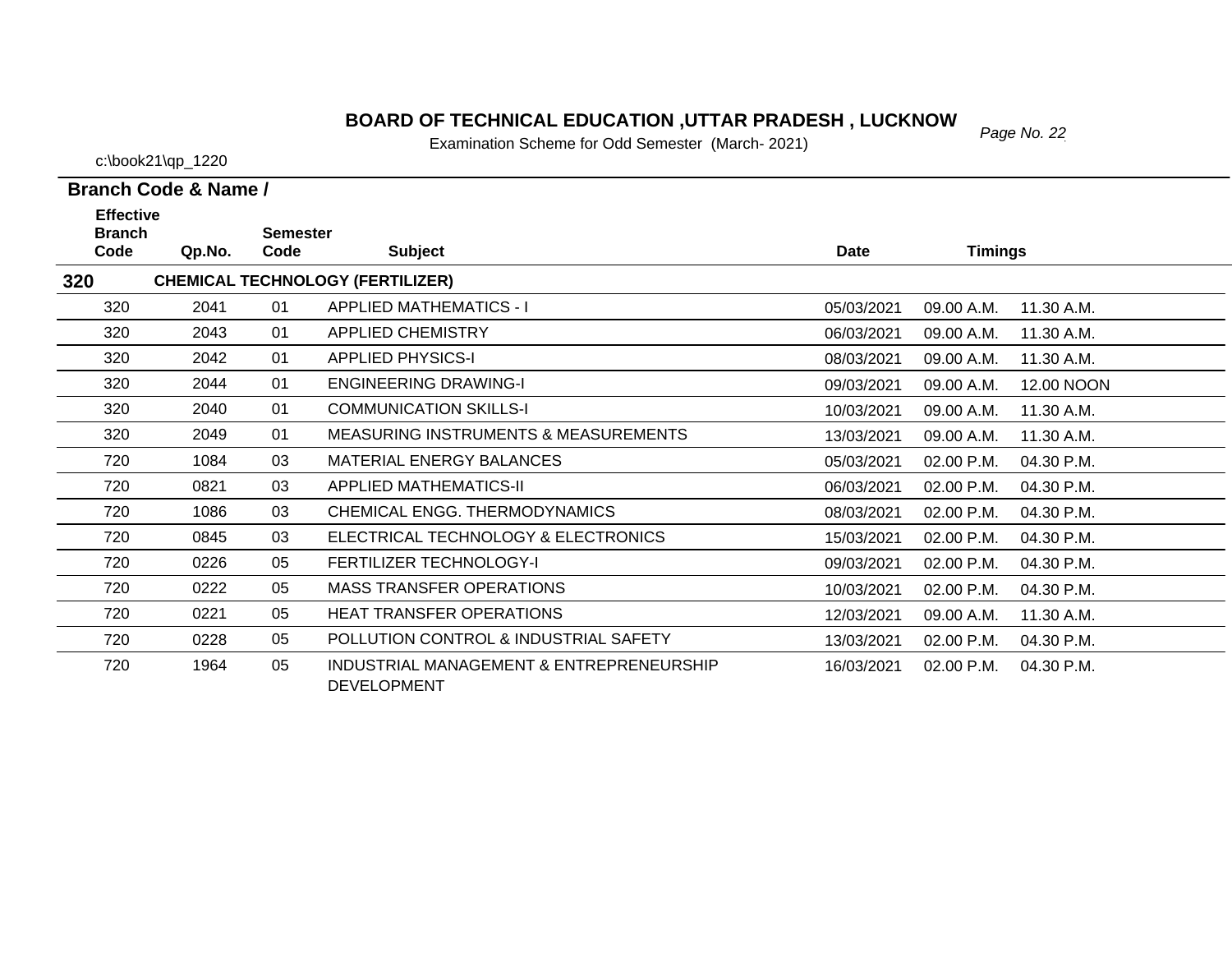#### *Page No. 23* **BOARD OF TECHNICAL EDUCATION ,UTTAR PRADESH , LUCKNOW**

Examination Scheme for Odd Semester (March- 2021)

c:\book21\qp\_1220

**Effective** 

| <b>Branch</b> |        | <b>Semester</b> |                                                                |             |                |            |
|---------------|--------|-----------------|----------------------------------------------------------------|-------------|----------------|------------|
| Code          | Qp.No. | Code            | <b>Subject</b>                                                 | <b>Date</b> | <b>Timings</b> |            |
| 321           |        |                 | CHEMICAL TECHNOLOGY (RUBBER AND PLASTIC)                       |             |                |            |
| 321           | 2041   | 01              | <b>APPLIED MATHEMATICS - I</b>                                 | 05/03/2021  | 09.00 A.M.     | 11.30 A.M. |
| 321           | 2043   | 01              | <b>APPLIED CHEMISTRY</b>                                       | 06/03/2021  | 09.00 A.M.     | 11.30 A.M. |
| 321           | 2042   | 01              | <b>APPLIED PHYSICS-I</b>                                       | 08/03/2021  | 09.00 A.M.     | 11.30 A.M. |
| 321           | 2040   | 01              | <b>COMMUNICATION SKILLS-I</b>                                  | 10/03/2021  | 09.00 A.M.     | 11.30 A.M. |
| 321           | 2049   | 01              | <b>MEASURING INSTRUMENTS &amp; MEASUREMENTS</b>                | 13/03/2021  | 09.00 A.M.     | 11.30 A.M. |
| 721           | 0821   | 03              | <b>APPLIED MATHEMATICS-II</b>                                  | 06/03/2021  | 02.00 P.M.     | 04.30 P.M. |
| 721           | 1092   | 03              | TECHNOLOGY OF PLASTIC AND RUBBER MATERIALS                     | 08/03/2021  | 02.00 P.M.     | 04.30 P.M. |
| 721           | 1093   | 03              | CHEMICAL ENGINEERING THERMODYANMICS AND KINETICS               | 09/03/2021  | 02.00 P.M.     | 04.30 P.M. |
| 721           | 0845   | 03              | ELECTRICAL TECHNOLOGY & ELECTRONICS                            | 15/03/2021  | 02.00 P.M.     | 04.30 P.M. |
| 721           | 0238   | 05              | FOAM AND ADHESIVE TECHNOLOGY (ELECTIVE)                        | 05/03/2021  | 02.00 P.M.     | 04.30 P.M. |
| 721           | 0239   | 05              | PLASTIC & RUBBER FORMULATION (ELECTIVE)                        | 05/03/2021  | 02.00 P.M.     | 04.30 P.M. |
| 721           | 0240   | 05              | PLASTICS IN BUILDING SERVICES (ELECTIVE)                       | 05/03/2021  | 02.00 P.M.     | 04.30 P.M. |
| 721           | 0234   | 05              | PLASTIC & RUBBER PROCESSING-II                                 | 09/03/2021  | 09.00 A.M.     | 11.30 A.M. |
| 721           | 0233   | 05              | <b>HEAT AND MASS TRANSFER</b>                                  | 10/03/2021  | 02.00 P.M.     | 04.30 P.M. |
| 721           | 0228   | 05              | POLLUTION CONTROL & INDUSTRIAL SAFETY                          | 13/03/2021  | 02.00 P.M.     | 04.30 P.M. |
| 721           | 1964   | 05              | INDUSTRIAL MANAGEMENT & ENTREPRENEURSHIP<br><b>DEVELOPMENT</b> | 16/03/2021  | 02.00 P.M.     | 04.30 P.M. |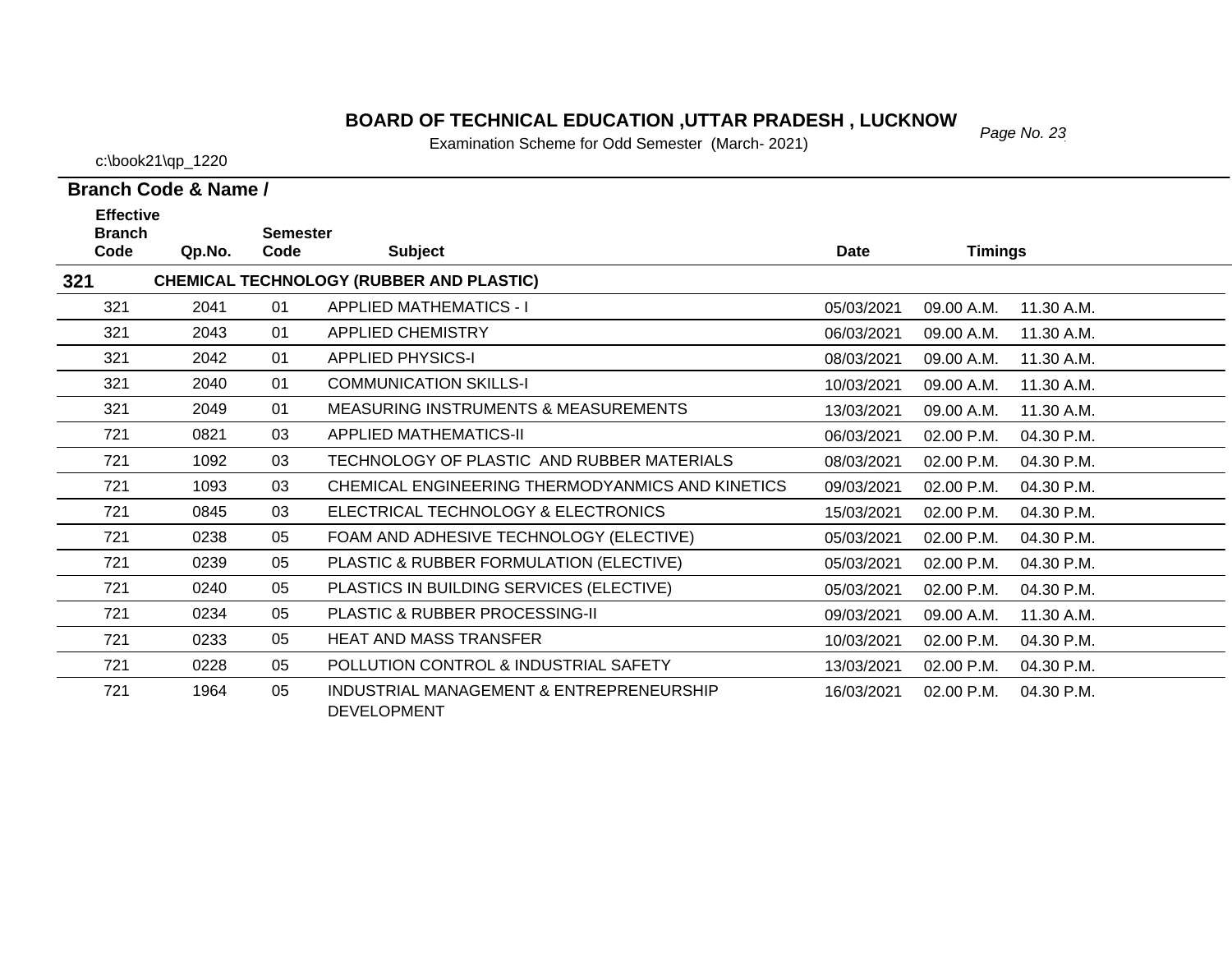#### *Page No. 24* **BOARD OF TECHNICAL EDUCATION ,UTTAR PRADESH , LUCKNOW**

Examination Scheme for Odd Semester (March- 2021)

c:\book21\qp\_1220

| <b>Effective</b>      |                          |                         |                                                |             |                |            |
|-----------------------|--------------------------|-------------------------|------------------------------------------------|-------------|----------------|------------|
| <b>Branch</b><br>Code | Qp.No.                   | <b>Semester</b><br>Code | <b>Subject</b>                                 | <b>Date</b> | <b>Timings</b> |            |
| 322                   | <b>CIVIL ENGINEERING</b> |                         |                                                |             |                |            |
| 322                   | 2041                     | 01                      | <b>APPLIED MATHEMATICS - I</b>                 | 05/03/2021  | 09.00 A.M.     | 11.30 A.M. |
| 322                   | 2043                     | 01                      | <b>APPLIED CHEMISTRY</b>                       | 06/03/2021  | 09.00 A.M.     | 11.30 A.M. |
| 322                   | 2042                     | 01                      | <b>APPLIED PHYSICS-I</b>                       | 08/03/2021  | 09.00 A.M.     | 11.30 A.M. |
| 322                   | 2044                     | 01                      | <b>ENGINEERING DRAWING-I</b>                   | 09/03/2021  | 09.00 A.M.     | 12.00 NOON |
| 322                   | 2040                     | 01                      | <b>COMMUNICATION SKILLS-I</b>                  | 10/03/2021  | 09.00 A.M.     | 11.30 A.M. |
| 322                   | 2045                     | 01                      | <b>CONSTRUCTION MATERIALS</b>                  | 16/03/2021  | 02.00 P.M.     | 04.30 P.M. |
| 322                   | 2098                     | 03                      | <b>BUILDING CONSTRUCTION</b>                   | 09/03/2021  | 02.00 P.M.     | 04.30 P.M. |
| 322                   | 2099                     | 03                      | <b>BUILDING DRAWINGS</b>                       | 12/03/2021  | 09.00 A.M.     | 12.00 NOON |
| 322                   | 2101                     | 03                      | <b>HYDRAULICS AND HYDRAULIC MACHINES</b>       | 13/03/2021  | 09.00 A.M.     | 11.30 A.M. |
| 322                   | 2102                     | 03                      | STRUCTURAL MECHANICS                           | 15/03/2021  | 09.00 A.M.     | 11.30 A.M. |
| 322                   | 2100                     | 03                      | <b>ENVIRONMENTAL STUDIES</b>                   | 16/03/2021  | 09.00 A.M.     | 11.30 A.M. |
| 322                   | 2177                     | 03                      | <b>CONCRETE TECHNOLOGY</b>                     | 17/03/2021  | 09.00 A.M.     | 11.30 A.M. |
| 322                   | 2301                     | 05                      | RAILWAYS BRIDGES AND TUNNELS                   | 05/03/2021  | 02.00 P.M.     | 04.30 P.M. |
| 322                   | 2309                     | 05                      | SOIL MECHANICS AND FOUNDATION ENGINEERING      | 06/03/2021  | 02.00 P.M.     | 04.30 P.M. |
| 322                   | 2317                     | 05                      | WASTE WATER AND IRRIGATION ENGINEERING DRAWING | 08/03/2021  | 02.00 P.M.     | 04.30 P.M. |
| 322                   | 2326                     | 05                      | SURVEYING-II                                   | 10/03/2021  | 02.00 P.M.     | 04.30 P.M. |
| 322                   | 2327                     | 05                      | <b>EARTHOUAKE ENGINEERING</b>                  | 12/03/2021  | 02.00 P.M.     | 04.30 P.M. |
| 322                   | 2318                     | 05                      | WATER AND WASTE WATER ENGINEERING              | 13/03/2021  | 02.00 P.M.     | 04.30 P.M. |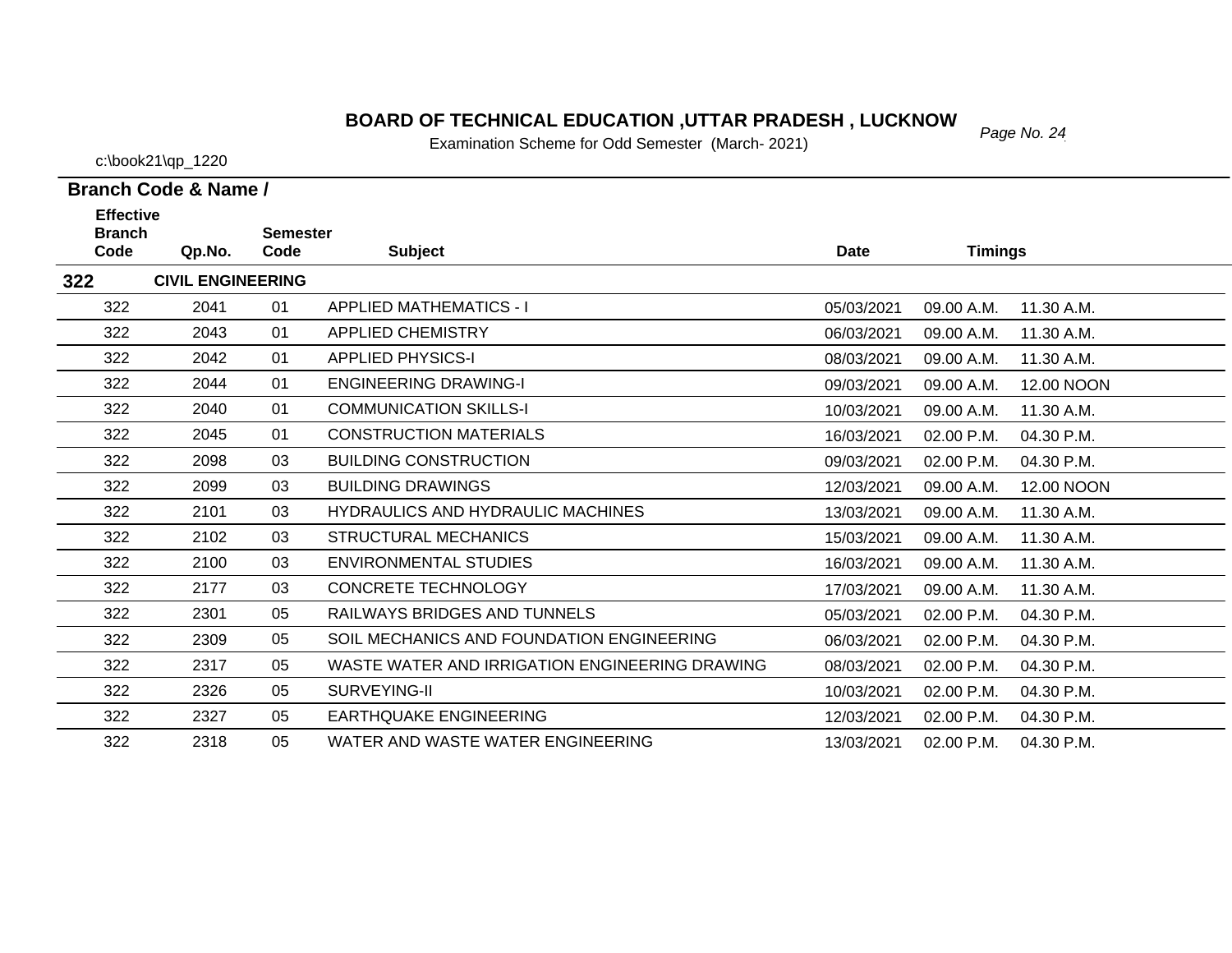#### *Page No. 25* **BOARD OF TECHNICAL EDUCATION ,UTTAR PRADESH , LUCKNOW**

Examination Scheme for Odd Semester (March- 2021)

c:\book21\qp\_1220

| <b>Effective</b><br><b>Branch</b> |        | <b>Semester</b> |                                                       |             |                |            |
|-----------------------------------|--------|-----------------|-------------------------------------------------------|-------------|----------------|------------|
| Code                              | Qp.No. | Code            | <b>Subject</b>                                        | <b>Date</b> | <b>Timings</b> |            |
| 323                               |        |                 | CIVIL ENGINEERING (ENVIRONMENTAL POLLUTION & CONTROL) |             |                |            |
| 323                               | 2041   | 01              | <b>APPLIED MATHEMATICS - I</b>                        | 05/03/2021  | 09.00 A.M.     | 11.30 A.M. |
| 323                               | 2043   | 01              | <b>APPLIED CHEMISTRY</b>                              | 06/03/2021  | 09.00 A.M.     | 11.30 A.M. |
| 323                               | 2042   | 01              | <b>APPLIED PHYSICS-I</b>                              | 08/03/2021  | 09.00 A.M.     | 11.30 A.M. |
| 323                               | 2044   | 01              | <b>ENGINEERING DRAWING-I</b>                          | 09/03/2021  | 09.00 A.M.     | 12.00 NOON |
| 323                               | 2040   | 01              | <b>COMMUNICATION SKILLS-I</b>                         | 10/03/2021  | 09.00 A.M.     | 11.30 A.M. |
| 323                               | 2045   | 01              | <b>CONSTRUCTION MATERIALS</b>                         | 16/03/2021  | 02.00 P.M.     | 04.30 P.M. |
| 323                               | 2098   | 03              | <b>BUILDING CONSTRUCTION</b>                          | 09/03/2021  | 02.00 P.M.     | 04.30 P.M. |
| 323                               | 2099   | 03              | <b>BUILDING DRAWINGS</b>                              | 12/03/2021  | 09.00 A.M.     | 12.00 NOON |
| 323                               | 2101   | 03              | <b>HYDRAULICS AND HYDRAULIC MACHINES</b>              | 13/03/2021  | 09.00 A.M.     | 11.30 A.M. |
| 323                               | 2102   | 03              | <b>STRUCTURAL MECHANICS</b>                           | 15/03/2021  | 09.00 A.M.     | 11.30 A.M. |
| 323                               | 2100   | 03              | <b>ENVIRONMENTAL STUDIES</b>                          | 16/03/2021  | 09.00 A.M.     | 11.30 A.M. |
| 323                               | 2177   | 03              | <b>CONCRETE TECHNOLOGY</b>                            | 17/03/2021  | 09.00 A.M.     | 11.30 A.M. |
| 323                               | 2301   | 05              | RAILWAYS BRIDGES AND TUNNELS                          | 05/03/2021  | 02.00 P.M.     | 04.30 P.M. |
| 323                               | 2309   | 05              | SOIL MECHANICS AND FOUNDATION ENGINEERING             | 06/03/2021  | 02.00 P.M.     | 04.30 P.M. |
| 323                               | 2317   | 05              | WASTE WATER AND IRRIGATION ENGINEERING DRAWING        | 08/03/2021  | 02.00 P.M.     | 04.30 P.M. |
| 323                               | 2326   | 05              | SURVEYING-II                                          | 10/03/2021  | 02.00 P.M.     | 04.30 P.M. |
| 323                               | 2327   | 05              | <b>EARTHQUAKE ENGINEERING</b>                         | 12/03/2021  | 02.00 P.M.     | 04.30 P.M. |
| 323                               | 2318   | 05              | WATER AND WASTE WATER ENGINEERING                     | 13/03/2021  | 02.00 P.M.     | 04.30 P.M. |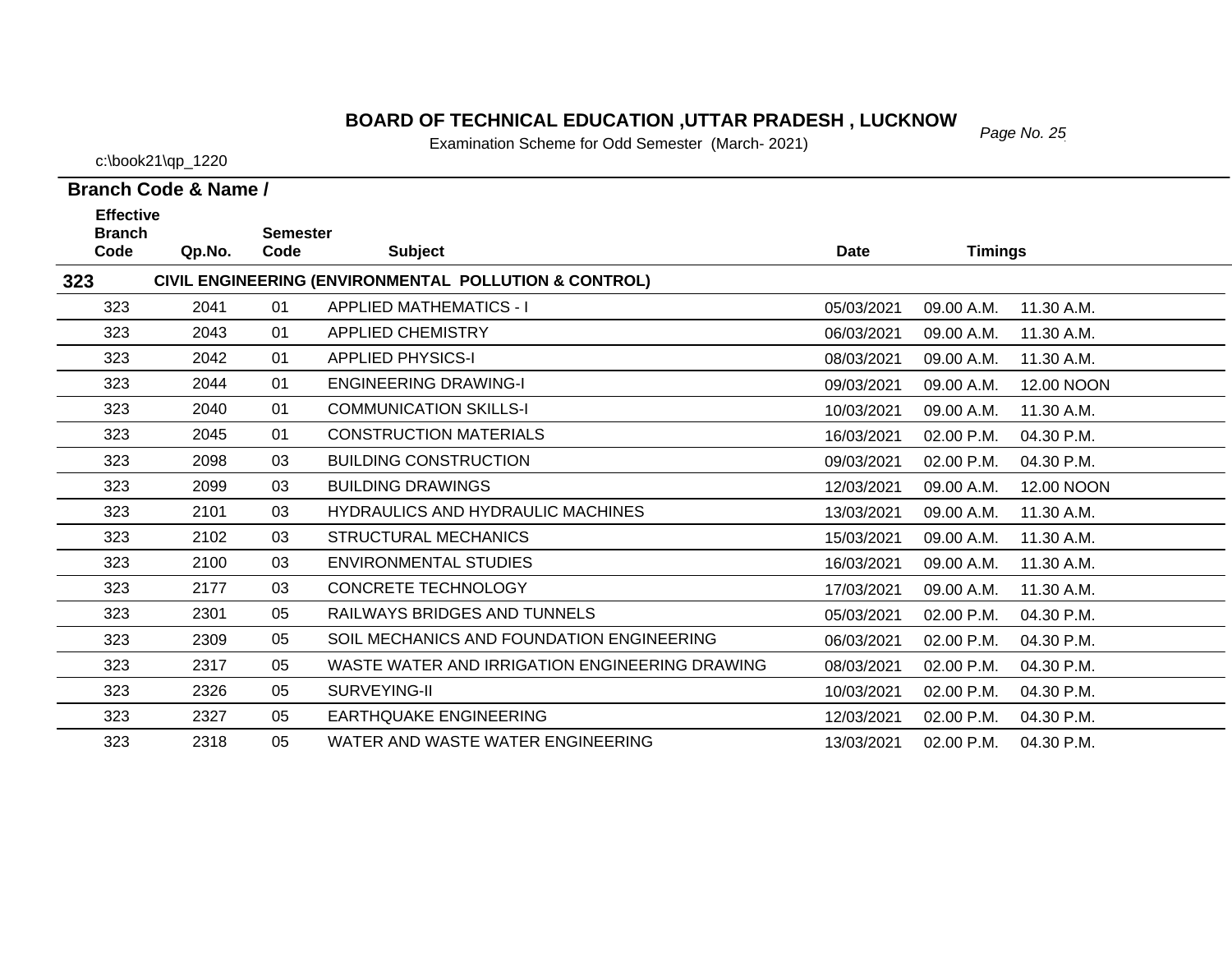#### **BOARD OF TECHNICAL EDUCATION ,UTTAR PRADESH , LUCKNOW**<br>Figurization Schame for Odd Samoster (Marsh, 2004)

Examination Scheme for Odd Semester (March- 2021)

c:\book21\qp\_1220

326

326

0284 05 GRADING

0286 05 LEATHER GARMENT CONSTRUCTION

**Branch Code & Name /**

06/03/2021 02.00 P.M.

08/03/2021 02.00 P.M. 04.30 P.M.

04.30 P.M.

| <b>Effective</b><br><b>Branch</b> |        | <b>Semester</b> |                                                   |            |                |            |
|-----------------------------------|--------|-----------------|---------------------------------------------------|------------|----------------|------------|
| Code                              | Qp.No. | Code            | <b>Subject</b>                                    | Date       | <b>Timings</b> |            |
| 326                               |        |                 | <b>FASHION DESIGNING &amp; GARMENT TECHNOLOGY</b> |            |                |            |
| 326                               | 1657   | 01              | <b>COMPUTER PRINCIPLES &amp; APPLICATION</b>      | 09/03/2021 | 09.00 A.M.     | 11.30 A.M. |
| 326                               | 1905   | 01              | FOUNDATIONAL COMMUNICATION                        | 10/03/2021 | 09.00 A.M.     | 11.30 A.M. |
| 326                               | 1659   | 01              | <b>FASHION DESIGN CONCEPT</b>                     | 12/03/2021 | 09.00 A.M.     | 11.30 A.M. |
| 326                               | 1151   | 03              | <b>DESIGN IDEAS</b>                               | 05/03/2021 | 09.00 A.M.     | 11.30 A.M. |
| 326                               | 1153   | 03              | <b>FABRIC SELECTION AND IDENTIFICATION</b>        | 06/03/2021 | 09.00 A.M.     | 11.30 A.M. |
| 326                               | 1155   | 03              | <b>LEATHER SCIENCE</b>                            | 08/03/2021 | 09.00 A.M.     | 11.30 A.M. |
| 326                               | 0283   | 05              | <b>CAD FOR COSTUME-II</b>                         | 05/03/2021 | $02.00$ P.M.   | 04.30 P.M. |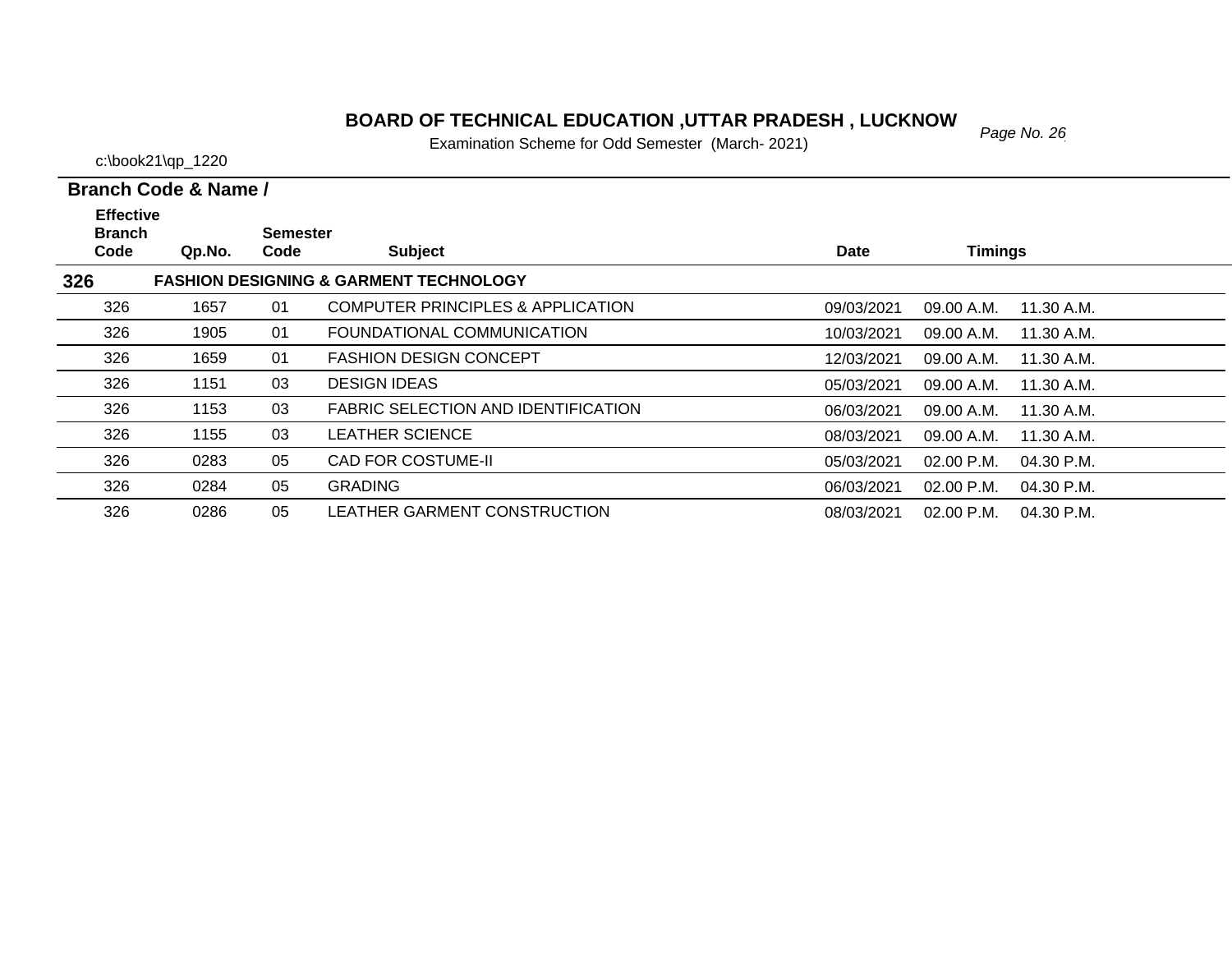#### *Page No. 27* **BOARD OF TECHNICAL EDUCATION ,UTTAR PRADESH , LUCKNOW**

Examination Scheme for Odd Semester (March- 2021)

c:\book21\qp\_1220

**Branch Code & Name /**

| <b>Effective</b> |                          |                 |                                                |             |                |            |
|------------------|--------------------------|-----------------|------------------------------------------------|-------------|----------------|------------|
| <b>Branch</b>    |                          | <b>Semester</b> |                                                |             |                |            |
| Code             | Qp.No.                   | Code            | <b>Subject</b>                                 | <b>Date</b> | <b>Timings</b> |            |
| 327              | <b>DAIRY ENGINEERING</b> |                 |                                                |             |                |            |
| 327              | 1901                     | 01              | APPLIED MATHEMATICS-I(A)                       | 05/03/2021  | 09.00 A.M.     | 11.30 A.M. |
| 327              | 1903                     | 01              | <b>APPLIED PHYSICS-I</b>                       | 08/03/2021  | 09.00 A.M.     | 11.30 A.M. |
| 327              | 1527                     | 01              | APPLIED MECHANICS AND MACHINES COMPONENTS      | 09/03/2021  | 09.00 A.M.     | 11.30 A.M. |
| 327              | 1905                     | 01              | FOUNDATIONAL COMMUNICATION                     | 10/03/2021  | 09.00 A.M.     | 11.30 A.M. |
| 327              | 1528                     | 01              | INTRODUCTION TO DAIRY ENGINEERING & TECHNOLOGY | 12/03/2021  | 09.00 A.M.     | 11.30 A.M. |
| 327              | 1506                     | 01              | <b>ENGINEERING DRAWING</b>                     | 16/03/2021  | 09.00 A.M.     | 12.00 NOON |
| 327              | 0851                     | 03              | STEAM ENGINEERING AND HEAT ENGINES             | 05/03/2021  | 02.00 P.M.     | 04.30 P.M. |
| 327              | 0852                     | 03              | DAIRY ENGINEERING-I                            | 06/03/2021  | 02.00 P.M.     | 04.30 P.M. |
| 327              | 0853                     | 03              | <b>DAIRY TECHNOLOGY-I</b>                      | 12/03/2021  | 02.00 P.M.     | 04.30 P.M. |
| 327              | 0854                     | 03              | <b>DAIRY CHEMISTRY</b>                         | 13/03/2021  | 09.00 A.M.     | 11.30 A.M. |
| 327              | 0845                     | 03              | ELECTRICAL TECHNOLOGY & ELECTRONICS            | 15/03/2021  | 02.00 P.M.     | 04.30 P.M. |
| 327              | 0091                     | 05              | <b>DAIRY ENGINEERING-II</b>                    | 06/03/2021  | 09.00 A.M.     | 11.30 A.M. |
| 327              | 0093                     | 05              | DAIRY TECHNOLOGY II                            | 08/03/2021  | 02.00 P.M.     | 04.30 P.M. |
| 327              | 0094                     | 05              | <b>REFRIGERATION-II</b>                        | 09/03/2021  | 02.00 P.M.     | 04.30 P.M. |
| 327              | 0095                     | 05              | INSTRUMENTATION PROCESS & CONTROL              | 10/03/2021  | 02.00 P.M.     | 04.30 P.M. |
| 327              | 1964                     | 05              | INDUSTRIAL MANAGEMENT & ENTREPRENEURSHIP       | 16/03/2021  | 02.00 P.M.     | 04.30 P.M. |
|                  |                          |                 |                                                |             |                |            |

 $\overline{\phantom{0}}$ 

 $\overbrace{\phantom{aaaaa}}$ 

DEVELOPMENT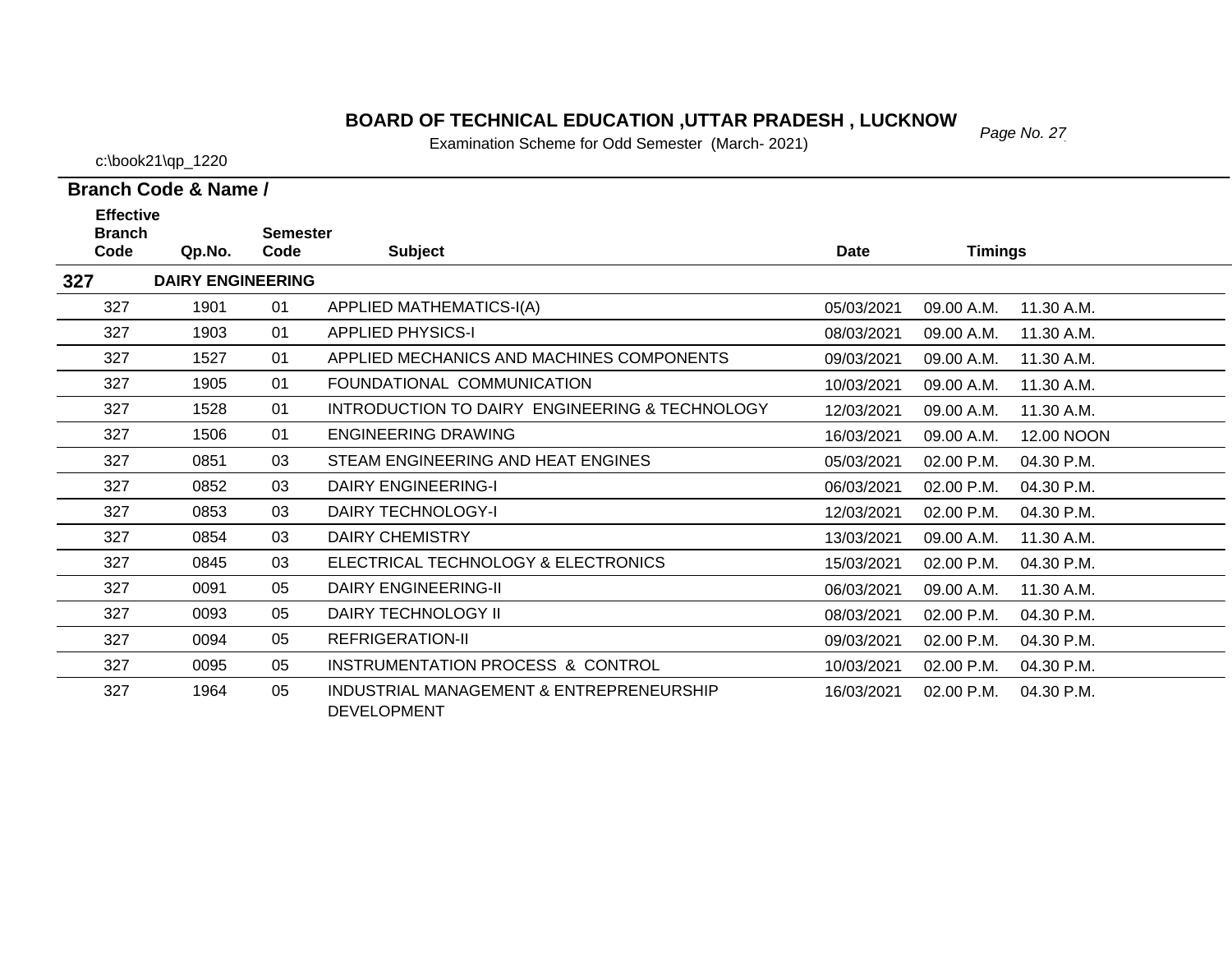# *Page No. 28* **BOARD OF TECHNICAL EDUCATION ,UTTAR PRADESH , LUCKNOW**

Examination Scheme for Odd Semester (March- 2021)

| Branch Code & Name / |  |
|----------------------|--|
| <b>Effective</b>     |  |

| <b>Branch</b> |                               | <b>Semester</b> |                                                                |             |                |            |
|---------------|-------------------------------|-----------------|----------------------------------------------------------------|-------------|----------------|------------|
| Code          | Qp.No.                        | Code            | <b>Subject</b>                                                 | <b>Date</b> | <b>Timings</b> |            |
| 328           | <b>ELECTRICAL ENGINEERING</b> |                 |                                                                |             |                |            |
| 328           | 2041                          | 01              | <b>APPLIED MATHEMATICS - I</b>                                 | 05/03/2021  | 09.00 A.M.     | 11.30 A.M. |
| 328           | 2043                          | 01              | <b>APPLIED CHEMISTRY</b>                                       | 06/03/2021  | 09.00 A.M.     | 11.30 A.M. |
| 328           | 2042                          | 01              | <b>APPLIED PHYSICS-I</b>                                       | 08/03/2021  | 09.00 A.M.     | 11.30 A.M. |
| 328           | 2044                          | 01              | <b>ENGINEERING DRAWING-I</b>                                   | 09/03/2021  | 09.00 A.M.     | 12.00 NOON |
| 328           | 2040                          | 01              | <b>COMMUNICATION SKILLS-I</b>                                  | 10/03/2021  | 09.00 A.M.     | 11.30 A.M. |
| 328           | 2111                          | 03              | ELECTRICAL AND ELECTRONICS ENGINEERING MATERIALS               | 09/03/2021  | 02.00 P.M.     | 04.30 P.M. |
| 328           | 2109                          | 03              | <b>APPLIED MATHEMATICS-III</b>                                 | 12/03/2021  | 09.00 A.M.     | 11.30 A.M. |
| 328           | 2176                          | 03              | ELECTRICAL INSTRUMENTS AND MEASUREMENT                         | 13/03/2021  | 09.00 A.M.     | 11.30 A.M. |
| 328           | 2110                          | 03              | <b>DIGITAL ELECTRONICS</b>                                     | 15/03/2021  | 09.00 A.M.     | 11.30 A.M. |
| 328           | 2100                          | 03              | <b>ENVIRONMENTAL STUDIES</b>                                   | 16/03/2021  | 09.00 A.M.     | 11.30 A.M. |
| 328           | 2181                          | 03              | <b>ELECTRICAL MACHINES-I</b>                                   | 17/03/2021  | 09.00 A.M.     | 11.30 A.M. |
| 328           | 2331                          | 05              | CONTROL OF ELECTRICAL MACHINES (ELECTIVE)                      | 05/03/2021  | 02.00 P.M.     | 04.30 P.M. |
| 328           | 2332                          | 05              | ELECTRIC TRACTION (ELECTIVE)                                   | 05/03/2021  | 02.00 P.M.     | 04.30 P.M. |
| 328           | 2333                          | 05              | RENEWABLE SOURCES OF ENERGY (ELECTIVE)                         | 05/03/2021  | 02.00 P.M.     | 04.30 P.M. |
| 328           | 2334                          | 05              | <b>ENERGY MANAGEMENT (ELECTIVE)</b>                            | 05/03/2021  | 02.00 P.M.     | 04.30 P.M. |
| 328           | 2338                          | 05              | SWITCH GEAR AND PROTECTION                                     | 06/03/2021  | 02.00 P.M.     | 04.30 P.M. |
| 328           | 2330                          | 05              | ELECTRICAL MACHINES-II                                         | 08/03/2021  | 02.00 P.M.     | 04.30 P.M. |
| 328           | 2292                          | 05              | PLC, MICROCONTROLLER AND SCADA                                 | 12/03/2021  | 02.00 P.M.     | 04.30 P.M. |
| 328           | 2337                          | 05              | INDUSTRIAL MANAGEMENT & ENTREPRENEURSHIP<br><b>DEVELOPMENT</b> | 16/03/2021  | 02.00 P.M.     | 04.30 P.M. |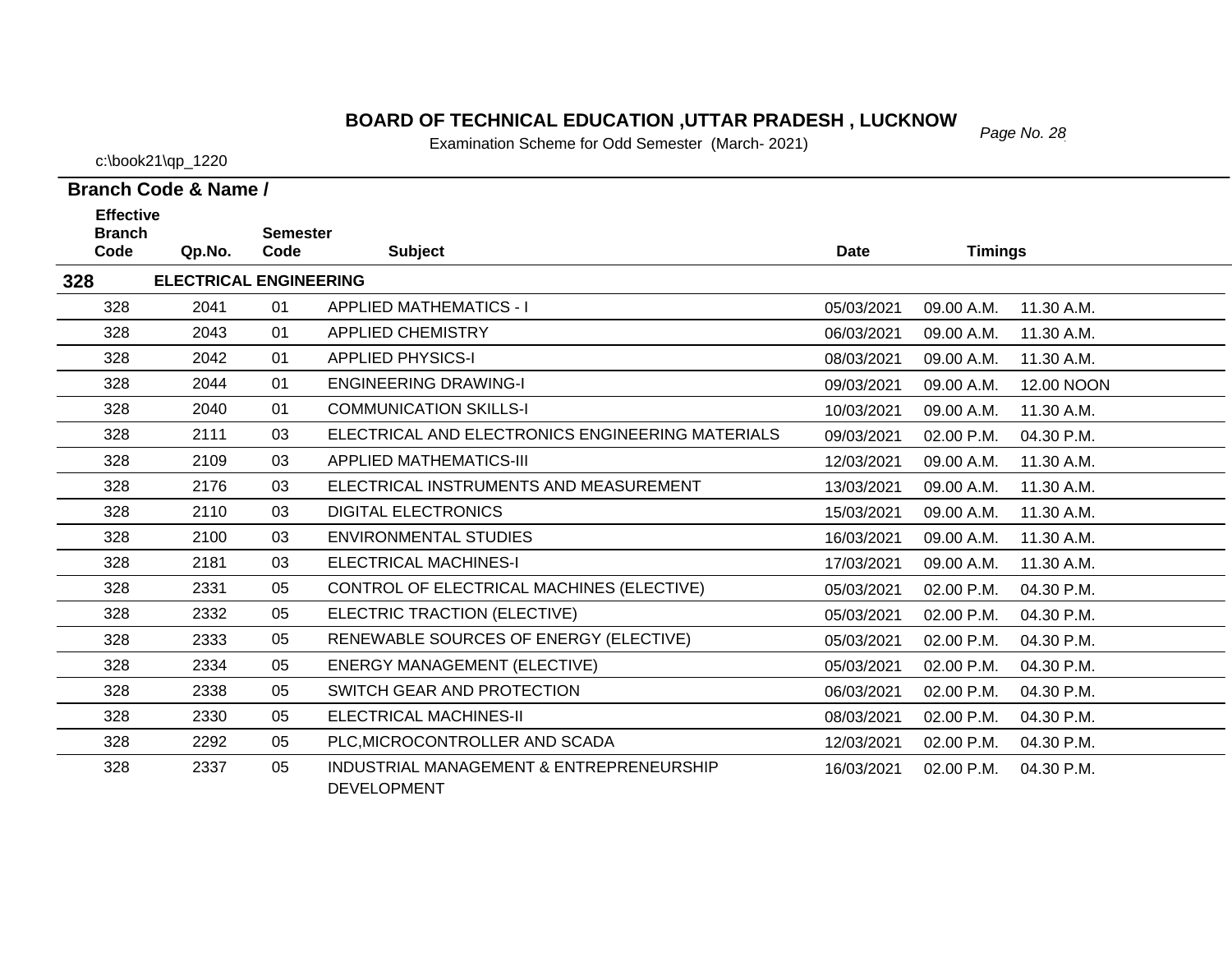# *Page No. 29* **BOARD OF TECHNICAL EDUCATION ,UTTAR PRADESH , LUCKNOW**

Examination Scheme for Odd Semester (March- 2021)

|  | Branch Code & Name / |
|--|----------------------|
|  |                      |

| <b>Effective</b><br><b>Branch</b> |        | <b>Semester</b> |                                                                |             |                |                   |
|-----------------------------------|--------|-----------------|----------------------------------------------------------------|-------------|----------------|-------------------|
| Code                              | Qp.No. | Code            | <b>Subject</b>                                                 | <b>Date</b> | <b>Timings</b> |                   |
| 329                               |        |                 | ELECTRICAL ENGINEERING (INDUSTRIAL CONTROL)                    |             |                |                   |
| 329                               | 2041   | 01              | <b>APPLIED MATHEMATICS - I</b>                                 | 05/03/2021  | 09.00 A.M.     | 11.30 A.M.        |
| 329                               | 2043   | 01              | <b>APPLIED CHEMISTRY</b>                                       | 06/03/2021  | 09.00 A.M.     | 11.30 A.M.        |
| 329                               | 2042   | 01              | <b>APPLIED PHYSICS-I</b>                                       | 08/03/2021  | 09.00 A.M.     | 11.30 A.M.        |
| 329                               | 2044   | 01              | <b>ENGINEERING DRAWING-I</b>                                   | 09/03/2021  | 09.00 A.M.     | <b>12.00 NOON</b> |
| 329                               | 2040   | 01              | <b>COMMUNICATION SKILLS-I</b>                                  | 10/03/2021  | 09.00 A.M.     | 11.30 A.M.        |
| 329                               | 2111   | 03              | ELECTRICAL AND ELECTRONICS ENGINEERING MATERIALS               | 09/03/2021  | 02.00 P.M.     | 04.30 P.M.        |
| 329                               | 2109   | 03              | APPLIED MATHEMATICS-III                                        | 12/03/2021  | 09.00 A.M.     | 11.30 A.M.        |
| 329                               | 2176   | 03              | ELECTRICAL INSTRUMENTS AND MEASUREMENT                         | 13/03/2021  | 09.00 A.M.     | 11.30 A.M.        |
| 329                               | 2113   | 03              | DIGITAL PRINCIPLES AND ELECTRONICS                             | 15/03/2021  | 09.00 A.M.     | 11.30 A.M.        |
| 329                               | 2100   | 03              | ENVIRONMENTAL STUDIES                                          | 16/03/2021  | 09.00 A.M.     | 11.30 A.M.        |
| 329                               | 2181   | 03              | ELECTRICAL MACHINES-I                                          | 17/03/2021  | 09.00 A.M.     | 11.30 A.M.        |
| 329                               | 2262   | 05              | <b>INDUSTRIAL CONTROL</b>                                      | 05/03/2021  | 02.00 P.M.     | 04.30 P.M.        |
| 329                               | 2338   | 05              | SWITCH GEAR AND PROTECTION                                     | 06/03/2021  | 02.00 P.M.     | 04.30 P.M.        |
| 329                               | 2330   | 05              | <b>ELECTRICAL MACHINES-II</b>                                  | 08/03/2021  | 02.00 P.M.     | 04.30 P.M.        |
| 329                               | 2292   | 05              | PLC, MICROCONTROLLER AND SCADA                                 | 12/03/2021  | 02.00 P.M.     | 04.30 P.M.        |
| 329                               | 2337   | 05              | INDUSTRIAL MANAGEMENT & ENTREPRENEURSHIP<br><b>DEVELOPMENT</b> | 16/03/2021  | 02.00 P.M.     | 04.30 P.M.        |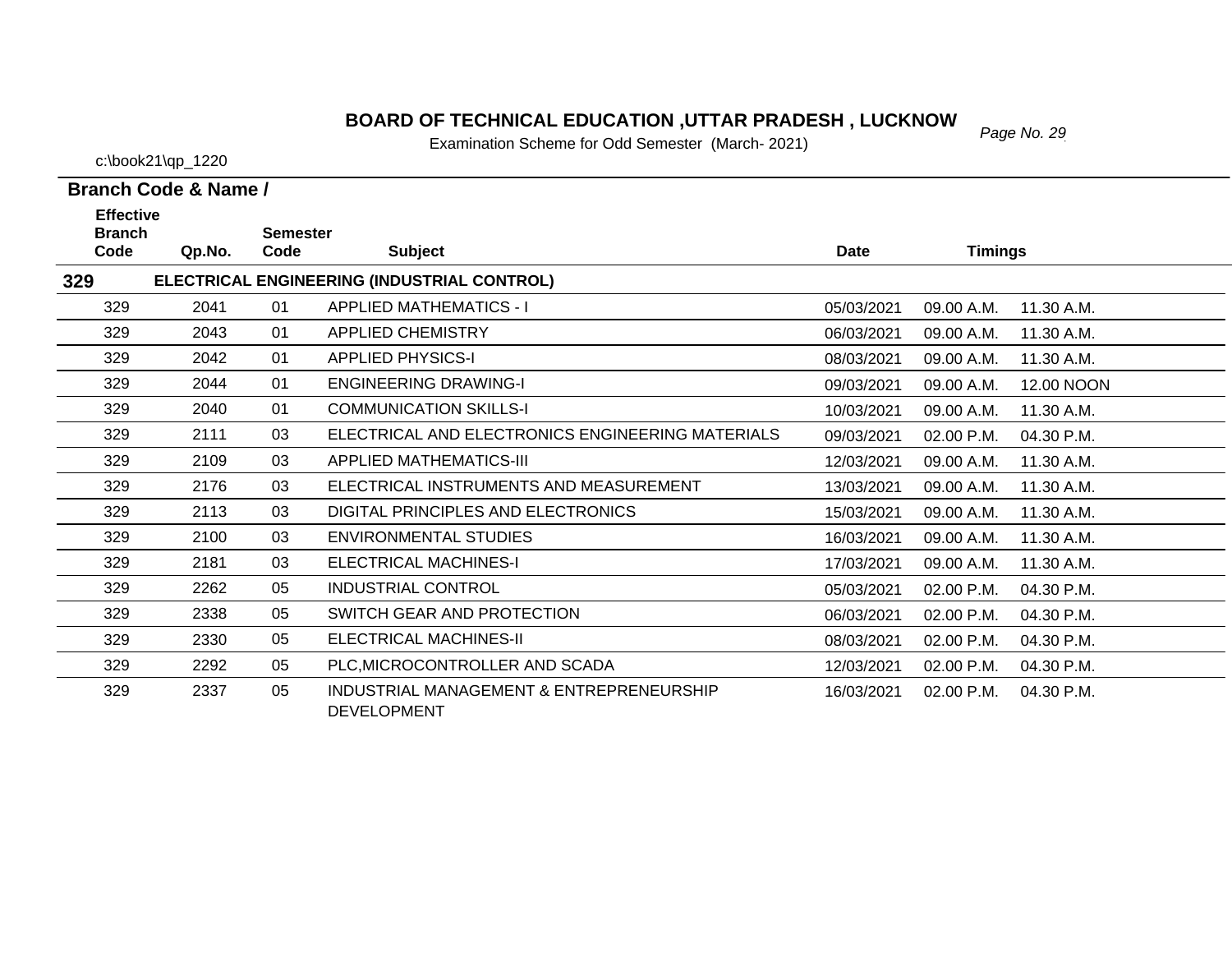# *Page No. 30* **BOARD OF TECHNICAL EDUCATION ,UTTAR PRADESH , LUCKNOW**

Examination Scheme for Odd Semester (March- 2021)

c:\book21\qp\_1220

 $\overline{\phantom{0}}$ 

| Branch Code & Name / |  |  |
|----------------------|--|--|

| <b>Effective</b><br><b>Branch</b> |                                |                         |                                                                |            |                |            |
|-----------------------------------|--------------------------------|-------------------------|----------------------------------------------------------------|------------|----------------|------------|
| Code                              | Qp.No.                         | <b>Semester</b><br>Code | <b>Subject</b>                                                 | Date       | <b>Timings</b> |            |
| 330                               | <b>ELECTRONICS ENGINEERING</b> |                         |                                                                |            |                |            |
| 330                               | 2041                           | 01                      | <b>APPLIED MATHEMATICS - I</b>                                 | 05/03/2021 | 09.00 A.M.     | 11.30 A.M. |
| 330                               | 2043                           | 01                      | <b>APPLIED CHEMISTRY</b>                                       | 06/03/2021 | 09.00 A.M.     | 11.30 A.M. |
| 330                               | 2042                           | 01                      | <b>APPLIED PHYSICS-I</b>                                       | 08/03/2021 | 09.00 A.M.     | 11.30 A.M. |
| 330                               | 2044                           | 01                      | <b>ENGINEERING DRAWING-I</b>                                   | 09/03/2021 | 09.00 A.M.     | 12.00 NOON |
| 330                               | 2040                           | 01                      | <b>COMMUNICATION SKILLS-I</b>                                  | 10/03/2021 | 09.00 A.M.     | 11.30 A.M. |
| 330                               | 2059                           | 01                      | ENGINEERING MECHANICS AND MATERIALS                            | 13/03/2021 | 09.00 A.M.     | 11.30 A.M. |
| 330                               | 2109                           | 03                      | <b>APPLIED MATHEMATICS-III</b>                                 | 12/03/2021 | 09.00 A.M.     | 11.30 A.M. |
| 330                               | 2189                           | 03                      | <b>DIGITAL ELECTRONICS</b>                                     | 13/03/2021 | 02.00 P.M.     | 04.30 P.M. |
| 330                               | 2183                           | 03                      | <b>ELECTRICAL ENGINEERING-II</b>                               | 15/03/2021 | 09.00 A.M.     | 11.30 A.M. |
| 330                               | 2100                           | 03                      | ENVIRONMENTAL STUDIES                                          | 16/03/2021 | 09.00 A.M.     | 11.30 A.M. |
| 330                               | 2182                           | 03                      | ELECTRONICS DEVICES AND CIRCUITS                               | 17/03/2021 | 09.00 A.M.     | 11.30 A.M. |
| 330                               | 2235                           | 05                      | <b>CONSUMER ELECTRONICS</b>                                    | 05/03/2021 | 02.00 P.M.     | 04.30 P.M. |
| 330                               | 2278                           | 05                      | MICROPROCESSOR AND PERIPHERAL DEVICES                          | 06/03/2021 | 02.00 P.M.     | 04.30 P.M. |
| 330                               | 2289                           | 05                      | OPTICAL FIBRE COMMUNICATION                                    | 08/03/2021 | 02.00 P.M.     | 04.30 P.M. |
| 330                               | 2299                           | 05                      | PROGRAMMING USING C                                            | 09/03/2021 | 02.00 P.M.     | 04.30 P.M. |
| 330                               | 2337                           | 05                      | INDUSTRIAL MANAGEMENT & ENTREPRENEURSHIP<br><b>DEVELOPMENT</b> | 16/03/2021 | 02.00 P.M.     | 04.30 P.M. |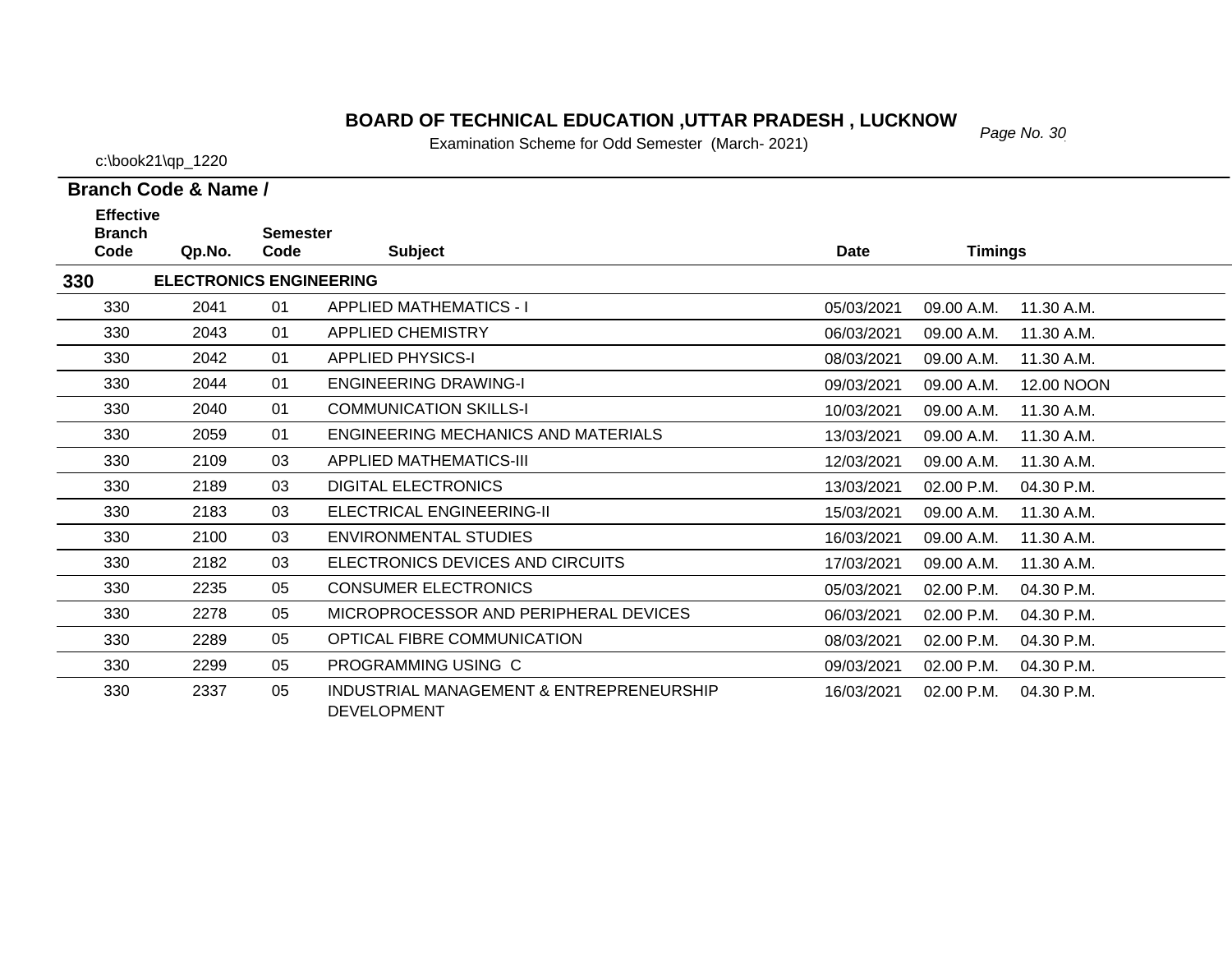#### *Page No. 31* **BOARD OF TECHNICAL EDUCATION ,UTTAR PRADESH , LUCKNOW**

Examination Scheme for Odd Semester (March- 2021)

c:\book21\qp\_1220

| <b>Effective</b><br><b>Branch</b> |        | <b>Semester</b> |                                                                  |             |                |            |
|-----------------------------------|--------|-----------------|------------------------------------------------------------------|-------------|----------------|------------|
| Code                              | Qp.No. | Code            | <b>Subject</b>                                                   | <b>Date</b> | <b>Timings</b> |            |
| 331                               |        |                 | ELECTRONICS ENGINEERING (MODERN CONSUMER ELECTRONICS APPLIANCES) |             |                |            |
| 331                               | 2041   | 01              | <b>APPLIED MATHEMATICS - I</b>                                   | 05/03/2021  | 09.00 A.M.     | 11.30 A.M. |
| 331                               | 2043   | 01              | <b>APPLIED CHEMISTRY</b>                                         | 06/03/2021  | 09.00 A.M.     | 11.30 A.M. |
| 331                               | 2042   | 01              | <b>APPLIED PHYSICS-I</b>                                         | 08/03/2021  | 09.00 A.M.     | 11.30 A.M. |
| 331                               | 2044   | 01              | <b>ENGINEERING DRAWING-I</b>                                     | 09/03/2021  | 09.00 A.M.     | 12.00 NOON |
| 331                               | 2040   | 01              | <b>COMMUNICATION SKILLS-I</b>                                    | 10/03/2021  | 09.00 A.M.     | 11.30 A.M. |
| 331                               | 2059   | 01              | <b>ENGINEERING MECHANICS AND MATERIALS</b>                       | 13/03/2021  | 09.00 A.M.     | 11.30 A.M. |
| 331                               | 2109   | 03              | <b>APPLIED MATHEMATICS-III</b>                                   | 12/03/2021  | 09.00 A.M.     | 11.30 A.M. |
| 331                               | 2189   | 03              | <b>DIGITAL ELECTRONICS</b>                                       | 13/03/2021  | 02.00 P.M.     | 04.30 P.M. |
| 331                               | 2183   | 03              | <b>ELECTRICAL ENGINEERING-II</b>                                 | 15/03/2021  | 09.00 A.M.     | 11.30 A.M. |
| 331                               | 2100   | 03              | <b>ENVIRONMENTAL STUDIES</b>                                     | 16/03/2021  | 09.00 A.M.     | 11.30 A.M. |
| 331                               | 2182   | 03              | ELECTRONICS DEVICES AND CIRCUITS                                 | 17/03/2021  | 09.00 A.M.     | 11.30 A.M. |
| 331                               | 2235   | 05              | <b>CONSUMER ELECTRONICS</b>                                      | 05/03/2021  | 02.00 P.M.     | 04.30 P.M. |
| 331                               | 2278   | 05              | MICROPROCESSOR AND PERIPHERAL DEVICES                            | 06/03/2021  | 02.00 P.M.     | 04.30 P.M. |
| 331                               | 2289   | 05              | OPTICAL FIBRE COMMUNICATION                                      | 08/03/2021  | 02.00 P.M.     | 04.30 P.M. |
| 331                               | 2299   | 05              | PROGRAMMING USING C                                              | 09/03/2021  | 02.00 P.M.     | 04.30 P.M. |
| 331                               | 2337   | 05              | INDUSTRIAL MANAGEMENT & ENTREPRENEURSHIP<br><b>DEVELOPMENT</b>   | 16/03/2021  | 02.00 P.M.     | 04.30 P.M. |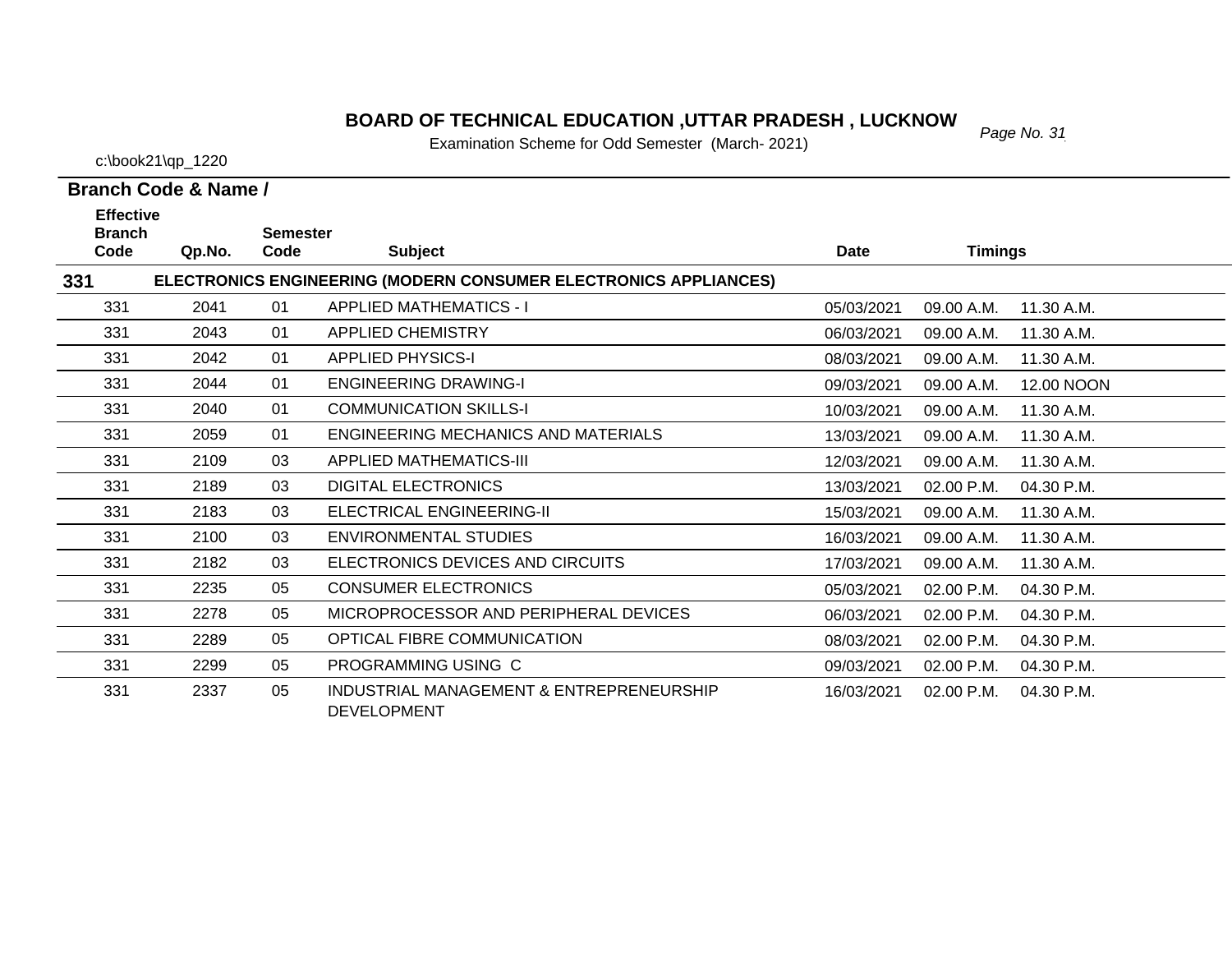#### *Page No. 32* **BOARD OF TECHNICAL EDUCATION ,UTTAR PRADESH , LUCKNOW**

Examination Scheme for Odd Semester (March- 2021)

c:\book21\qp\_1220

| <b>Effective</b><br><b>Branch</b> |        | <b>Semester</b> |                                                                         |             |                |            |
|-----------------------------------|--------|-----------------|-------------------------------------------------------------------------|-------------|----------------|------------|
| Code                              | Qp.No. | Code            | <b>Subject</b>                                                          | <b>Date</b> | <b>Timings</b> |            |
| 332                               |        |                 | <b>ELECTRONICS ENGINEERING (ADVANCE MICROPROCESSOR &amp; INTERFACE)</b> |             |                |            |
| 332                               | 2041   | 01              | <b>APPLIED MATHEMATICS - I</b>                                          | 05/03/2021  | 09.00 A.M.     | 11.30 A.M. |
| 332                               | 2043   | 01              | <b>APPLIED CHEMISTRY</b>                                                | 06/03/2021  | 09.00 A.M.     | 11.30 A.M. |
| 332                               | 2042   | 01              | <b>APPLIED PHYSICS-I</b>                                                | 08/03/2021  | 09.00 A.M.     | 11.30 A.M. |
| 332                               | 2044   | 01              | <b>ENGINEERING DRAWING-I</b>                                            | 09/03/2021  | 09.00 A.M.     | 12.00 NOON |
| 332                               | 2040   | 01              | <b>COMMUNICATION SKILLS-I</b>                                           | 10/03/2021  | 09.00 A.M.     | 11.30 A.M. |
| 332                               | 2059   | 01              | <b>ENGINEERING MECHANICS AND MATERIALS</b>                              | 13/03/2021  | 09.00 A.M.     | 11.30 A.M. |
| 332                               | 2109   | 03              | <b>APPLIED MATHEMATICS-III</b>                                          | 12/03/2021  | 09.00 A.M.     | 11.30 A.M. |
| 332                               | 2189   | 03              | <b>DIGITAL ELECTRONICS</b>                                              | 13/03/2021  | 02.00 P.M.     | 04.30 P.M. |
| 332                               | 2183   | 03              | <b>ELECTRICAL ENGINEERING-II</b>                                        | 15/03/2021  | 09.00 A.M.     | 11.30 A.M. |
| 332                               | 2100   | 03              | <b>ENVIRONMENTAL STUDIES</b>                                            | 16/03/2021  | 09.00 A.M.     | 11.30 A.M. |
| 332                               | 2182   | 03              | ELECTRONICS DEVICES AND CIRCUITS                                        | 17/03/2021  | 09.00 A.M.     | 11.30 A.M. |
| 332                               | 2235   | 05              | <b>CONSUMER ELECTRONICS</b>                                             | 05/03/2021  | 02.00 P.M.     | 04.30 P.M. |
| 332                               | 2278   | 05              | MICROPROCESSOR AND PERIPHERAL DEVICES                                   | 06/03/2021  | 02.00 P.M.     | 04.30 P.M. |
| 332                               | 2289   | 05              | OPTICAL FIBRE COMMUNICATION                                             | 08/03/2021  | 02.00 P.M.     | 04.30 P.M. |
| 332                               | 2299   | 05              | PROGRAMMING USING C                                                     | 09/03/2021  | 02.00 P.M.     | 04.30 P.M. |
| 332                               | 2337   | 05              | INDUSTRIAL MANAGEMENT & ENTREPRENEURSHIP<br><b>DEVELOPMENT</b>          | 16/03/2021  | 02.00 P.M.     | 04.30 P.M. |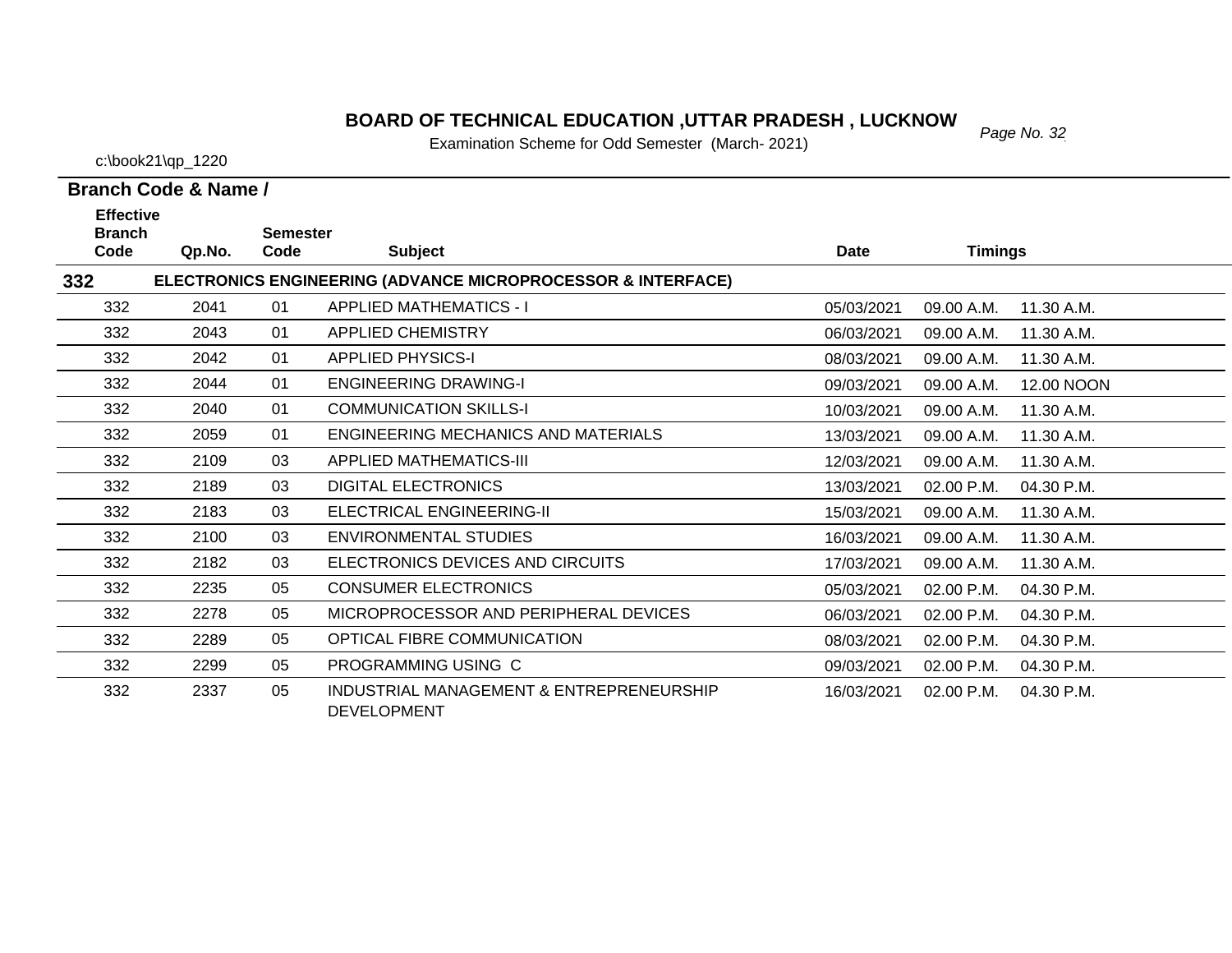# *Page No. 33* **BOARD OF TECHNICAL EDUCATION ,UTTAR PRADESH , LUCKNOW**

Examination Scheme for Odd Semester (March- 2021)

| ------               |  |
|----------------------|--|
| Branch Code & Name / |  |

| <b>Effective</b><br><b>Branch</b> |        | <b>Semester</b> |                                                                |            |                |            |
|-----------------------------------|--------|-----------------|----------------------------------------------------------------|------------|----------------|------------|
| Code                              | Qp.No. | Code            | <b>Subject</b>                                                 | Date       | <b>Timings</b> |            |
| 333                               |        |                 | ELECTRONICS ENGINEERING (MICRO ELECTRONICS)                    |            |                |            |
| 333                               | 2041   | 01              | <b>APPLIED MATHEMATICS - I</b>                                 | 05/03/2021 | 09.00 A.M.     | 11.30 A.M. |
| 333                               | 2043   | 01              | <b>APPLIED CHEMISTRY</b>                                       | 06/03/2021 | 09.00 A.M.     | 11.30 A.M. |
| 333                               | 2042   | 01              | <b>APPLIED PHYSICS-I</b>                                       | 08/03/2021 | 09.00 A.M.     | 11.30 A.M. |
| 333                               | 2044   | 01              | <b>ENGINEERING DRAWING-I</b>                                   | 09/03/2021 | 09.00 A.M.     | 12.00 NOON |
| 333                               | 2040   | 01              | <b>COMMUNICATION SKILLS-I</b>                                  | 10/03/2021 | 09.00 A.M.     | 11.30 A.M. |
| 333                               | 2059   | 01              | <b>ENGINEERING MECHANICS AND MATERIALS</b>                     | 13/03/2021 | 09.00 A.M.     | 11.30 A.M. |
| 333                               | 2109   | 03              | <b>APPLIED MATHEMATICS-III</b>                                 | 12/03/2021 | 09.00 A.M.     | 11.30 A.M. |
| 333                               | 2189   | 03              | <b>DIGITAL ELECTRONICS</b>                                     | 13/03/2021 | 02.00 P.M.     | 04.30 P.M. |
| 333                               | 2183   | 03              | <b>ELECTRICAL ENGINEERING-II</b>                               | 15/03/2021 | 09.00 A.M.     | 11.30 A.M. |
| 333                               | 2100   | 03              | <b>ENVIRONMENTAL STUDIES</b>                                   | 16/03/2021 | 09.00 A.M.     | 11.30 A.M. |
| 333                               | 2182   | 03              | ELECTRONICS DEVICES AND CIRCUITS                               | 17/03/2021 | 09.00 A.M.     | 11.30 A.M. |
| 333                               | 2235   | 05              | <b>CONSUMER ELECTRONICS</b>                                    | 05/03/2021 | 02.00 P.M.     | 04.30 P.M. |
| 333                               | 2278   | 05              | MICROPROCESSOR AND PERIPHERAL DEVICES                          | 06/03/2021 | 02.00 P.M.     | 04.30 P.M. |
| 333                               | 2289   | 05              | OPTICAL FIBRE COMMUNICATION                                    | 08/03/2021 | 02.00 P.M.     | 04.30 P.M. |
| 333                               | 2299   | 05              | PROGRAMMING USING C                                            | 09/03/2021 | 02.00 P.M.     | 04.30 P.M. |
| 333                               | 2337   | 05              | INDUSTRIAL MANAGEMENT & ENTREPRENEURSHIP<br><b>DEVELOPMENT</b> | 16/03/2021 | 02.00 P.M.     | 04.30 P.M. |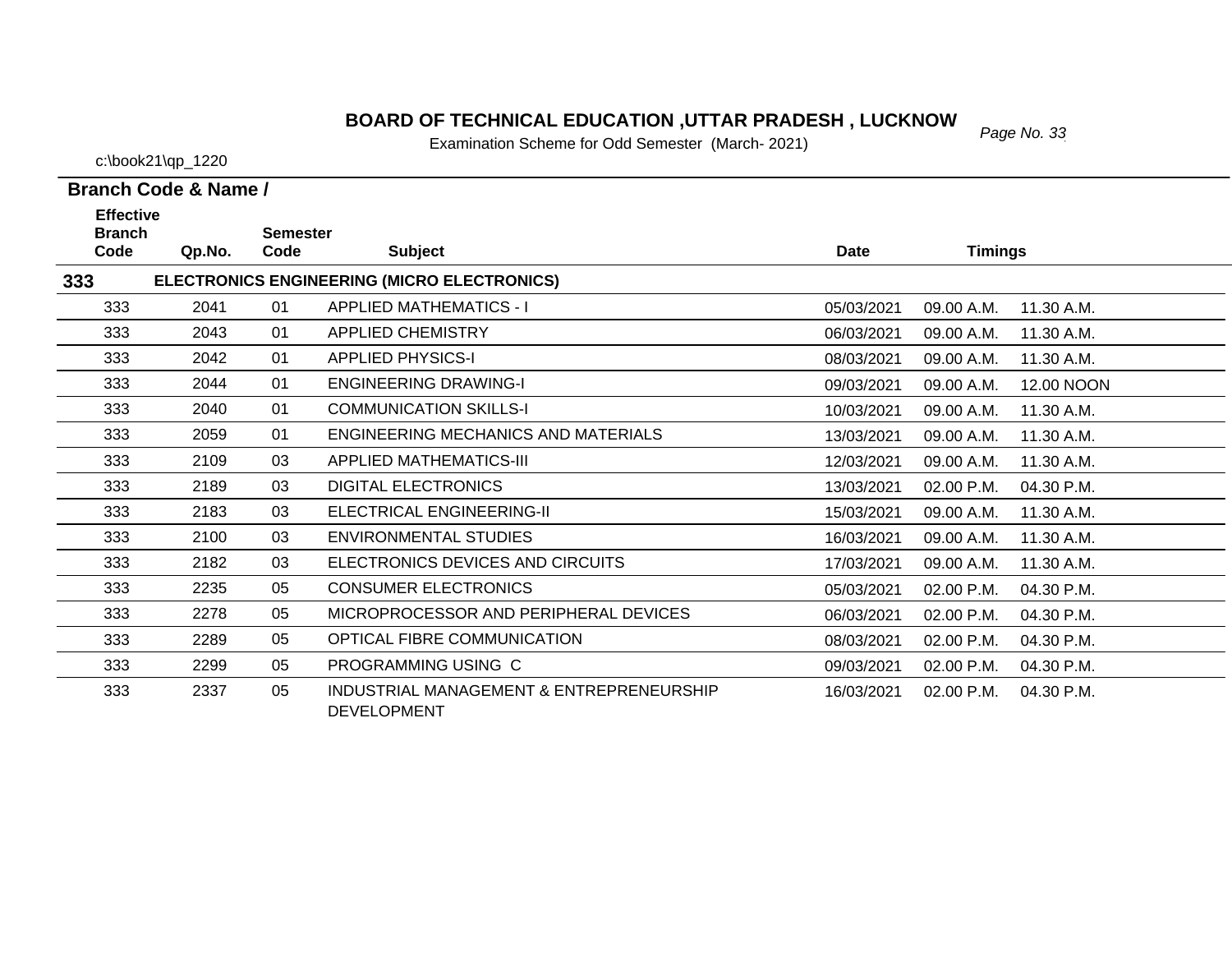# *Page No. 34* **BOARD OF TECHNICAL EDUCATION ,UTTAR PRADESH , LUCKNOW**

Examination Scheme for Odd Semester (March- 2021)

| <b>Effective</b><br><b>Branch</b> |        | <b>Semester</b> |                                                                |            |                |            |
|-----------------------------------|--------|-----------------|----------------------------------------------------------------|------------|----------------|------------|
| Code                              | Qp.No. | Code            | <b>Subject</b>                                                 | Date       | <b>Timings</b> |            |
| 334                               |        |                 | <b>ELECTRICAL &amp; ELECTRONICS ENGINEERING</b>                |            |                |            |
| 334                               | 2041   | 01              | <b>APPLIED MATHEMATICS - I</b>                                 | 05/03/2021 | 09.00 A.M.     | 11.30 A.M. |
| 334                               | 2043   | 01              | <b>APPLIED CHEMISTRY</b>                                       | 06/03/2021 | 09.00 A.M.     | 11.30 A.M. |
| 334                               | 2042   | 01              | <b>APPLIED PHYSICS-I</b>                                       | 08/03/2021 | 09.00 A.M.     | 11.30 A.M. |
| 334                               | 2044   | 01              | <b>ENGINEERING DRAWING-I</b>                                   | 09/03/2021 | 09.00 A.M.     | 12.00 NOON |
| 334                               | 2040   | 01              | <b>COMMUNICATION SKILLS-I</b>                                  | 10/03/2021 | 09.00 A.M.     | 11.30 A.M. |
| 734                               | 0821   | 03              | <b>APPLIED MATHEMATICS-II</b>                                  | 06/03/2021 | 02.00 P.M.     | 04.30 P.M. |
| 734                               | 0896   | 03              | PRINCIPLES OF DIGITAL ELECTRONICS                              | 12/03/2021 | 09.00 A.M.     | 11.30 A.M. |
| 734                               | 1963   | 03              | ELECTRICAL & ELECTRONICS MEASUREMENTS                          | 13/03/2021 | 09.00 A.M.     | 11.30 A.M. |
| 734                               | 0831   | 03              | ELECTRICAL MACHINES                                            | 15/03/2021 | 09.00 A.M.     | 11.30 A.M. |
| 734                               | 0023   | 05              | SWITCH GEAR AND PROTECTION                                     | 05/03/2021 | 02.00 P.M.     | 04.30 P.M. |
| 734                               | 1962   | 05              | <b>CONTROL SYSTEM</b>                                          | 08/03/2021 | 02.00 P.M.     | 04.30 P.M. |
| 734                               | 0877   | 05              | MICROPROCESSOR AND APPLICATION                                 | 09/03/2021 | 02.00 P.M.     | 04.30 P.M. |
| 734                               | 1964   | 05              | INDUSTRIAL MANAGEMENT & ENTREPRENEURSHIP<br><b>DEVELOPMENT</b> | 16/03/2021 | 02.00 P.M.     | 04.30 P.M. |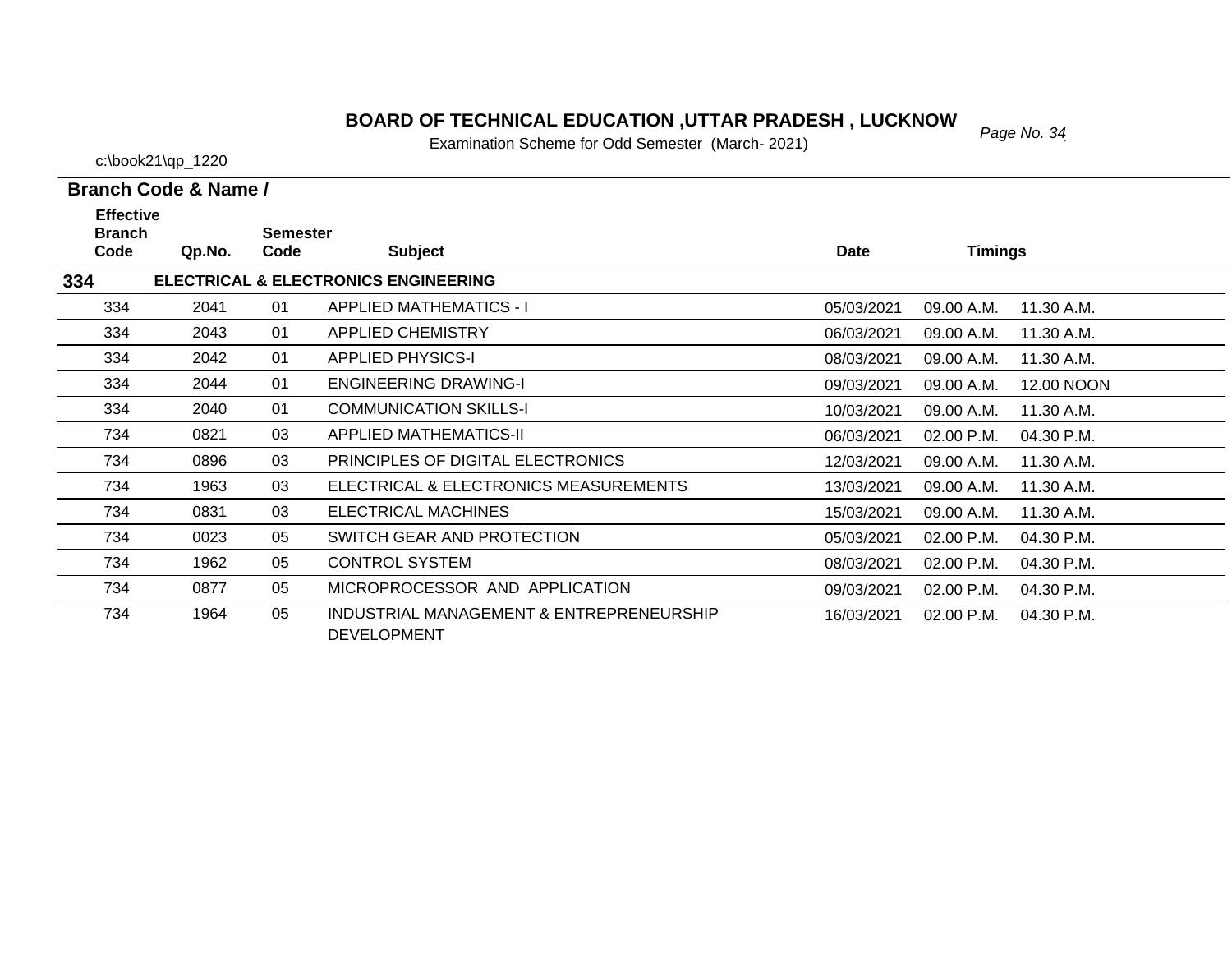#### *Page No. 35* **BOARD OF TECHNICAL EDUCATION ,UTTAR PRADESH , LUCKNOW**

Examination Scheme for Odd Semester (March- 2021)

c:\book21\qp\_1220

| <b>Effective</b><br><b>Branch</b> |        | <b>Semester</b> |                                                                |            |                          |  |
|-----------------------------------|--------|-----------------|----------------------------------------------------------------|------------|--------------------------|--|
| Code                              | Qp.No. | Code            | <b>Subject</b>                                                 | Date       | Timings                  |  |
| 336                               |        |                 | LEATHER TECHNOLOGY FOOTWEAR (COMPUTER AIDED SHOE DESIGN)       |            |                          |  |
| 336                               | 1901   | 01              | APPLIED MATHEMATICS-I(A)                                       | 05/03/2021 | 11.30 A.M.<br>09.00 A.M. |  |
| 336                               | 1504   | 01              | <b>APPLIED CHEMISTRY</b>                                       | 06/03/2021 | 09.00 A.M.<br>11.30 A.M. |  |
| 336                               | 1903   | 01              | <b>APPLIED PHYSICS-I</b>                                       | 08/03/2021 | 09.00 A.M.<br>11.30 A.M. |  |
| 336                               | 1905   | 01              | FOUNDATIONAL COMMUNICATION                                     | 10/03/2021 | 11.30 A.M.<br>09.00 A.M. |  |
| 336                               | 1021   | 03              | <b>FOOTWEAR DESIGN-I</b>                                       | 05/03/2021 | 02.00 P.M.<br>04.30 P.M. |  |
| 336                               | 1022   | 03              | <b>FOOTWEAR DESIGN-II</b>                                      | 08/03/2021 | 02.00 P.M.<br>04.30 P.M. |  |
| 336                               | 1023   | 03              | FOOTWEAR TECHNOLOGY-II                                         | 09/03/2021 | 09.00 A.M.<br>11.30 A.M. |  |
| 336                               | 1017   | 03              | <b>GENERAL ENGINEERING-II</b>                                  | 12/03/2021 | 11.30 A.M.<br>09.00 A.M. |  |
| 336                               | 0172   | 05              | LEATHER GARMENT MANUFACTURE                                    | 06/03/2021 | 02.00 P.M.<br>04.30 P.M. |  |
| 336                               | 0175   | 05              | TESTING AND QUALITY CONTROL                                    | 09/03/2021 | 02.00 P.M.<br>04.30 P.M. |  |
| 336                               | 0176   | 05              | LEATHER GOODS MANUFACTURE-II                                   | 10/03/2021 | 02.00 P.M.<br>04.30 P.M. |  |
| 336                               | 1964   | 05              | INDUSTRIAL MANAGEMENT & ENTREPRENEURSHIP<br><b>DEVELOPMENT</b> | 16/03/2021 | 02.00 P.M.<br>04.30 P.M. |  |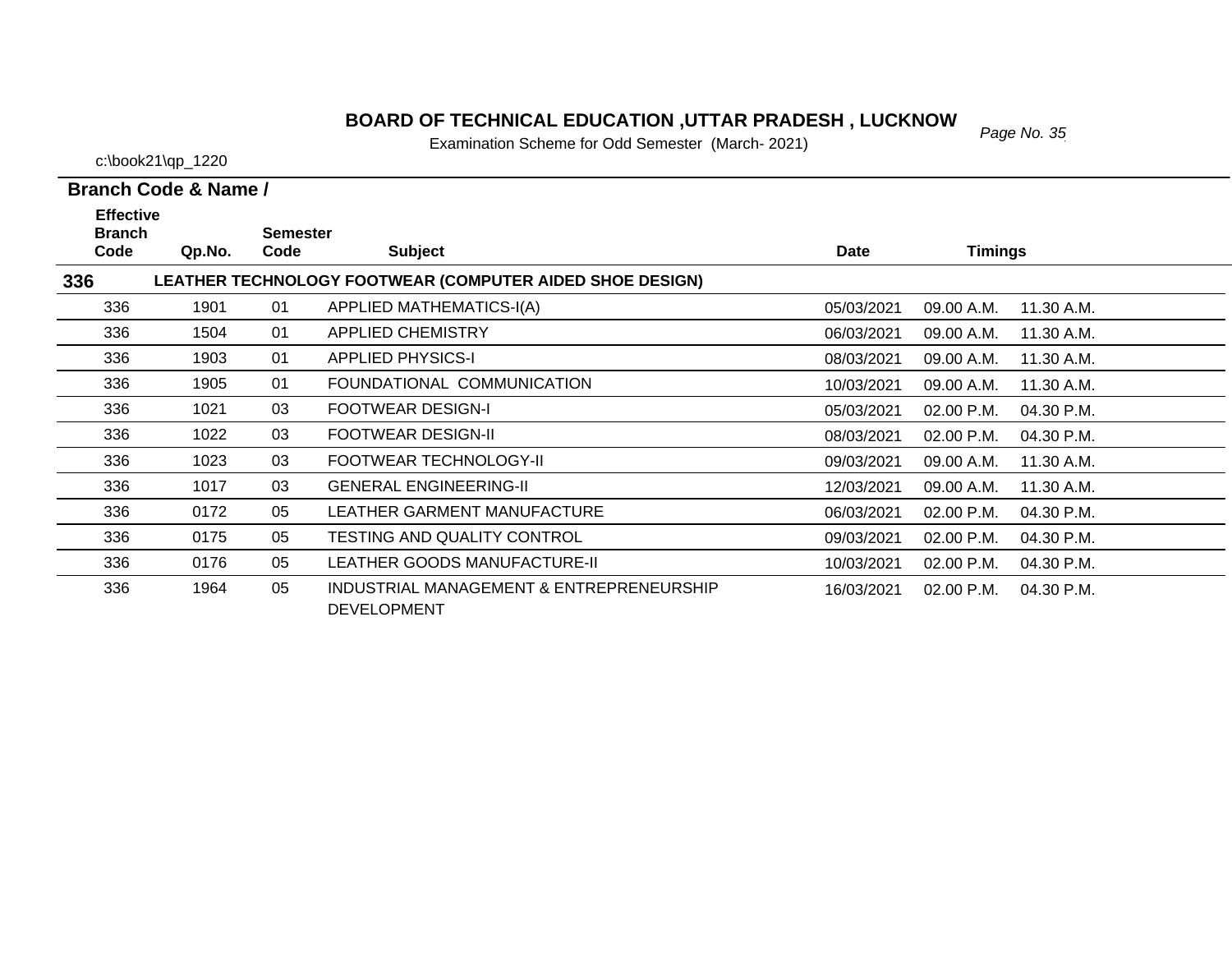#### *Page No. 36* **BOARD OF TECHNICAL EDUCATION ,UTTAR PRADESH , LUCKNOW**

Examination Scheme for Odd Semester (March- 2021)

c:\book21\qp\_1220

| <b>Effective</b><br><b>Branch</b> |        | <b>Semester</b> |                                                     |             |                |            |
|-----------------------------------|--------|-----------------|-----------------------------------------------------|-------------|----------------|------------|
| Code                              | Qp.No. | Code            | <b>Subject</b>                                      | <b>Date</b> | <b>Timings</b> |            |
| 337                               |        |                 | DIPLOMA IN HOTEL MANAGEMENT AND CATERING TECHNOLOGY |             |                |            |
| 337                               | 1601   | 01              | FOUNDATION COURSE IN FOOD PRODUCTION                | 05/03/2021  | 09.00 A.M.     | 11.30 A.M. |
| 337                               | 1602   | 01              | FOUNDATION COURSE IN FOOD & BEVERAGE SERVICES       | 06/03/2021  | 09.00 A.M.     | 11.30 A.M. |
| 337                               | 1607   | 01              | BASIC NUTRITION & PRINCIPLE OF FOOD SCIENCE         | 08/03/2021  | 09.00 A.M.     | 11.30 A.M. |
| 337                               | 1608   | 01              | <b>BASIC ACCOUNTANCY</b>                            | 09/03/2021  | 09.00 A.M.     | 11.30 A.M. |
| 337                               | 1609   | 01              | <b>COMMUNICATION SKILL</b>                          | 10/03/2021  | 09.00 A.M.     | 11.30 A.M. |
| 337                               | 1041   | 03              | FOOD & BEVERAGE SERVICE OPERATION                   | 05/03/2021  | 02.00 P.M.     | 04.30 P.M. |
| 337                               | 1042   | 03              | FOOD PRODUCTION OPERATION                           | 08/03/2021  | 02.00 P.M.     | 04.30 P.M. |
| 337                               | 1048   | 03              | <b>MANAGEMENT IN TOURISM</b>                        | 09/03/2021  | 02.00 P.M.     | 04.30 P.M. |
| 337                               | 1043   | 03              | <b>FRONT OFFICE OPERATION</b>                       | 10/03/2021  | 02.00 P.M.     | 04.30 P.M. |
| 337                               | 1044   | 03              | <b>ACCOMODATION OPERATION</b>                       | 12/03/2021  | 02.00 P.M.     | 04.30 P.M. |
| 337                               | 1046   | 03              | HOTEL ACCOUNTANCY                                   | 13/03/2021  | 02.00 P.M.     | 04.30 P.M. |
| 337                               | 1047   | 03              | <b>FOOD SAFETY &amp; QUALITY</b>                    | 15/03/2021  | 02.00 P.M.     | 04.30 P.M. |
| 337                               | 1049   | 03              | <b>COMMUNICATION SKILL IN ENGLISH</b>               | 16/03/2021  | 02.00 P.M.     | 04.30 P.M. |
| 337                               | 1050   | 03              | HUMAN RESOURCE MANAGEMENT                           | 17/03/2021  | 02.00 P.M.     | 04.30 P.M. |
| 337                               | 0291   | 05              | ADVANCE FOOD PRODUCTION OPERATION                   | 06/03/2021  | 02.00 P.M.     | 04.30 P.M. |
| 337                               | 0297   | 05              | <b>STRATEGIC MANAGEMENT</b>                         | 12/03/2021  | 09.00 A.M.     | 11.30 A.M. |
| 337                               | 0298   | 05              | <b>FINANCIAL MANAGEMENT</b>                         | 13/03/2021  | 09.00 A.M.     | 11.30 A.M. |
| 337                               | 0295   | 05              | FOOD AND BEVERAGE MANAGEMENT                        | 15/03/2021  | 09.00 A.M.     | 11.30 A.M. |
| 337                               | 0292   | 05              | ADVANCE FOOD & BEVERAGE OPERATION                   | 16/03/2021  | 09.00 A.M.     | 11.30 A.M. |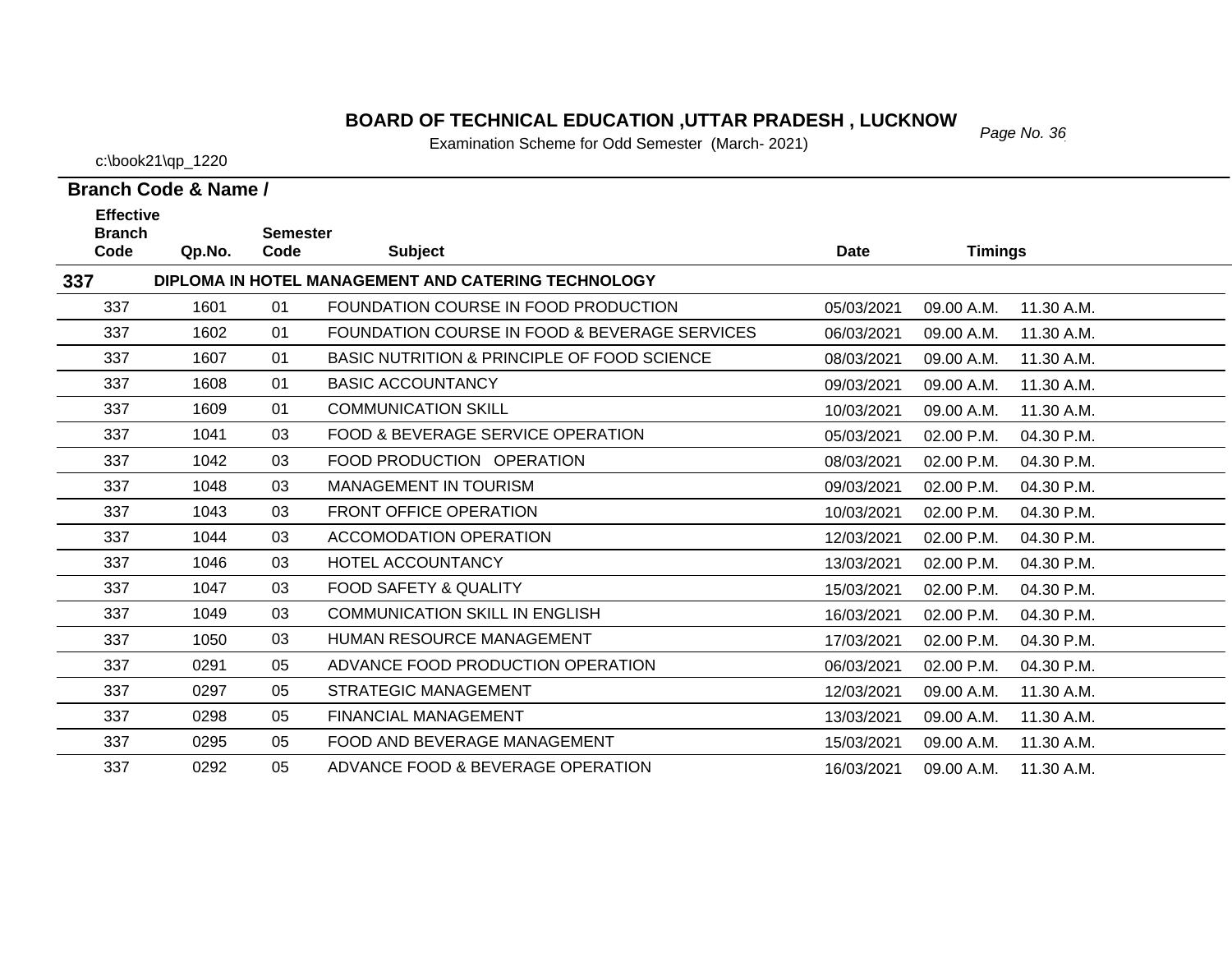### *Page No. 37* **BOARD OF TECHNICAL EDUCATION ,UTTAR PRADESH , LUCKNOW**

Examination Scheme for Odd Semester (March- 2021)

c:\book21\qp\_1220

| <b>Effective</b><br><b>Branch</b><br>Code | Qp.No. | <b>Semester</b><br>Code | <b>Subject</b>                     | Date       | <b>Timings</b> |
|-------------------------------------------|--------|-------------------------|------------------------------------|------------|----------------|
| 338                                       |        |                         | <b>INSTRUMENTATION AND CONTROL</b> |            |                |
| 338                                       | 2041   | 01                      | APPLIED MATHEMATICS - I            | 05/03/2021 | 09.00 A.M.     |
| 338                                       | 2043   | 01                      | <b>APPLIED CHEMISTRY</b>           | 06/03/2021 | 09.00 A.M.     |
| 338                                       | 2042   | 01                      | <b>APPLIED PHYSICS-I</b>           | 08/03/2021 | 09.00 A.M.     |

| 338 |      |    | <b>INSTRUMENTATION AND CONTROL</b>                             |            |              |            |
|-----|------|----|----------------------------------------------------------------|------------|--------------|------------|
| 338 | 2041 | 01 | <b>APPLIED MATHEMATICS - I</b>                                 | 05/03/2021 | 09.00 A.M.   | 11.30 A.M. |
| 338 | 2043 | 01 | <b>APPLIED CHEMISTRY</b>                                       | 06/03/2021 | 09.00 A.M.   | 11.30 A.M. |
| 338 | 2042 | 01 | <b>APPLIED PHYSICS-I</b>                                       | 08/03/2021 | 09.00 A.M.   | 11.30 A.M. |
| 338 | 2044 | 01 | <b>ENGINEERING DRAWING-I</b>                                   | 09/03/2021 | 09.00 A.M.   | 12.00 NOON |
| 338 | 2040 | 01 | <b>COMMUNICATION SKILLS-I</b>                                  | 10/03/2021 | 09.00 A.M.   | 11.30 A.M. |
| 338 | 2059 | 01 | ENGINEERING MECHANICS AND MATERIALS                            | 13/03/2021 | 09.00 A.M.   | 11.30 A.M. |
| 338 | 2116 | 03 | TRANSDUCERS AND APPLICATION                                    | 10/03/2021 | 02.00 P.M.   | 04.30 P.M. |
| 338 | 2109 | 03 | APPLIED MATHEMATICS-III                                        | 12/03/2021 | 09.00 A.M.   | 11.30 A.M. |
| 338 | 2183 | 03 | ELECTRICAL ENGINEERING-II                                      | 15/03/2021 | 09.00 A.M.   | 11.30 A.M. |
| 338 | 2100 | 03 | ENVIRONMENTAL STUDIES                                          | 16/03/2021 | 09.00 A.M.   | 11.30 A.M. |
| 338 | 2182 | 03 | ELECTRONICS DEVICES AND CIRCUITS                               | 17/03/2021 | 09.00 A.M.   | 11.30 A.M. |
| 338 | 2328 | 05 | SIGNAL TRANSMISSION RECORDING AND DISPLAY                      | 05/03/2021 | 02.00 P.M.   | 04.30 P.M. |
| 338 | 2278 | 05 | MICROPROCESSOR AND PERIPHERAL DEVICES                          | 06/03/2021 | 02.00 P.M.   | 04.30 P.M. |
| 338 | 2329 | 05 | <b>INDUSTRIAL CONTROL</b>                                      | 08/03/2021 | 02.00 P.M.   | 04.30 P.M. |
| 338 | 2299 | 05 | PROGRAMMING USING C                                            | 09/03/2021 | 02.00 P.M.   | 04.30 P.M. |
| 338 | 2337 | 05 | INDUSTRIAL MANAGEMENT & ENTREPRENEURSHIP<br><b>DEVELOPMENT</b> | 16/03/2021 | $02.00$ P.M. | 04.30 P.M. |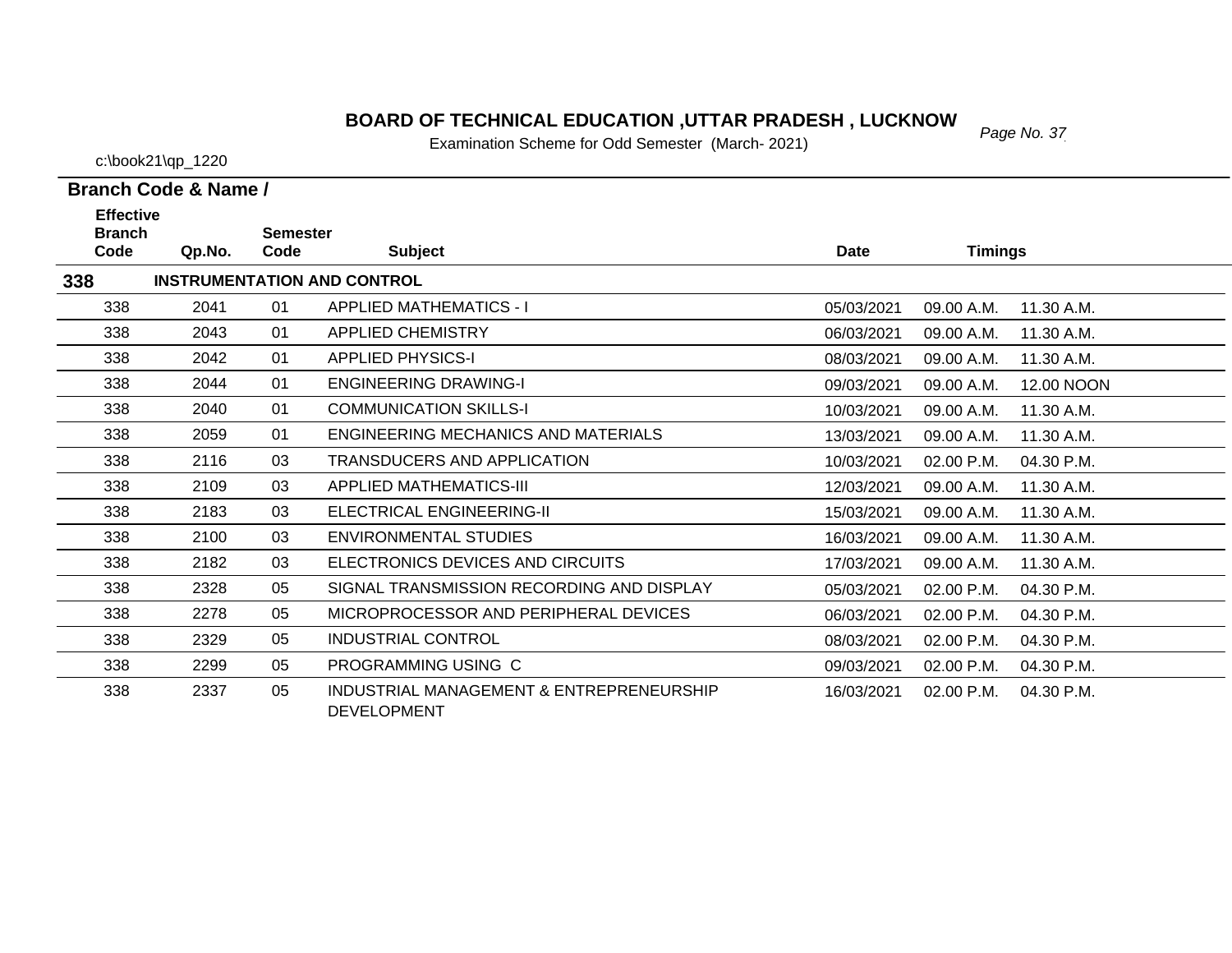# *Page No. 38* **BOARD OF TECHNICAL EDUCATION ,UTTAR PRADESH , LUCKNOW**

Examination Scheme for Odd Semester (March- 2021)

|  |  | <b>Branch Code &amp; Name</b> |  |
|--|--|-------------------------------|--|

| <b>Effective</b><br><b>Branch</b> |        | <b>Semester</b> |                                               |            |                            |  |
|-----------------------------------|--------|-----------------|-----------------------------------------------|------------|----------------------------|--|
| Code                              | Qp.No. | Code            | <b>Subject</b>                                | Date       | <b>Timings</b>             |  |
| 339                               |        |                 | INTERIOR DESIGN AND DECORATION                |            |                            |  |
| 339                               | 1591   | 01              | <b>BASIC DESIGN AND SKETCHING</b>             | 08/03/2021 | 09.00 A.M.<br>03.00 P.M    |  |
| 339                               | 2258   | 01              | <b>GRAPHIC PRESENTATION AND ART</b>           | 09/03/2021 | 09.00 A.M.<br>03.00 P.M    |  |
| 339                               | 2040   | 01              | <b>COMMUNICATION SKILLS-I</b>                 | 10/03/2021 | 09.00 A.M.<br>11.30 A.M.   |  |
| 739                               | 1033   | 03              | APPRECIATION OF DECORATIVE DESIGNS            | 05/03/2021 | 09.00 A.M.<br>11.30 A.M.   |  |
| 739                               | 1034   | 03              | <b>INTERIOR SERVICES</b>                      | 06/03/2021 | 09.00 A.M.<br>11.30 A.M.   |  |
| 739                               | 1036   | 03              | <b>FURNITURE DESIGN</b>                       | 12/03/2021 | 09.00 A.M.<br>03.00 P.M    |  |
| 739                               | 0182   | 05              | BUILDING CONSTRUCTION & MATERIALS -III        | 05/03/2021 | $02.00$ P.M.<br>06.00 P.M. |  |
| 739                               | 0183   | 05              | <b>DISPLAY</b>                                | 06/03/2021 | 02.00 P.M.<br>04.30 P.M.   |  |
| 739                               | 0184   | 05              | <b>ESTIMATING COSTING &amp; SPECIFICATION</b> | 10/03/2021 | $02.00$ P.M.<br>04.30 P.M. |  |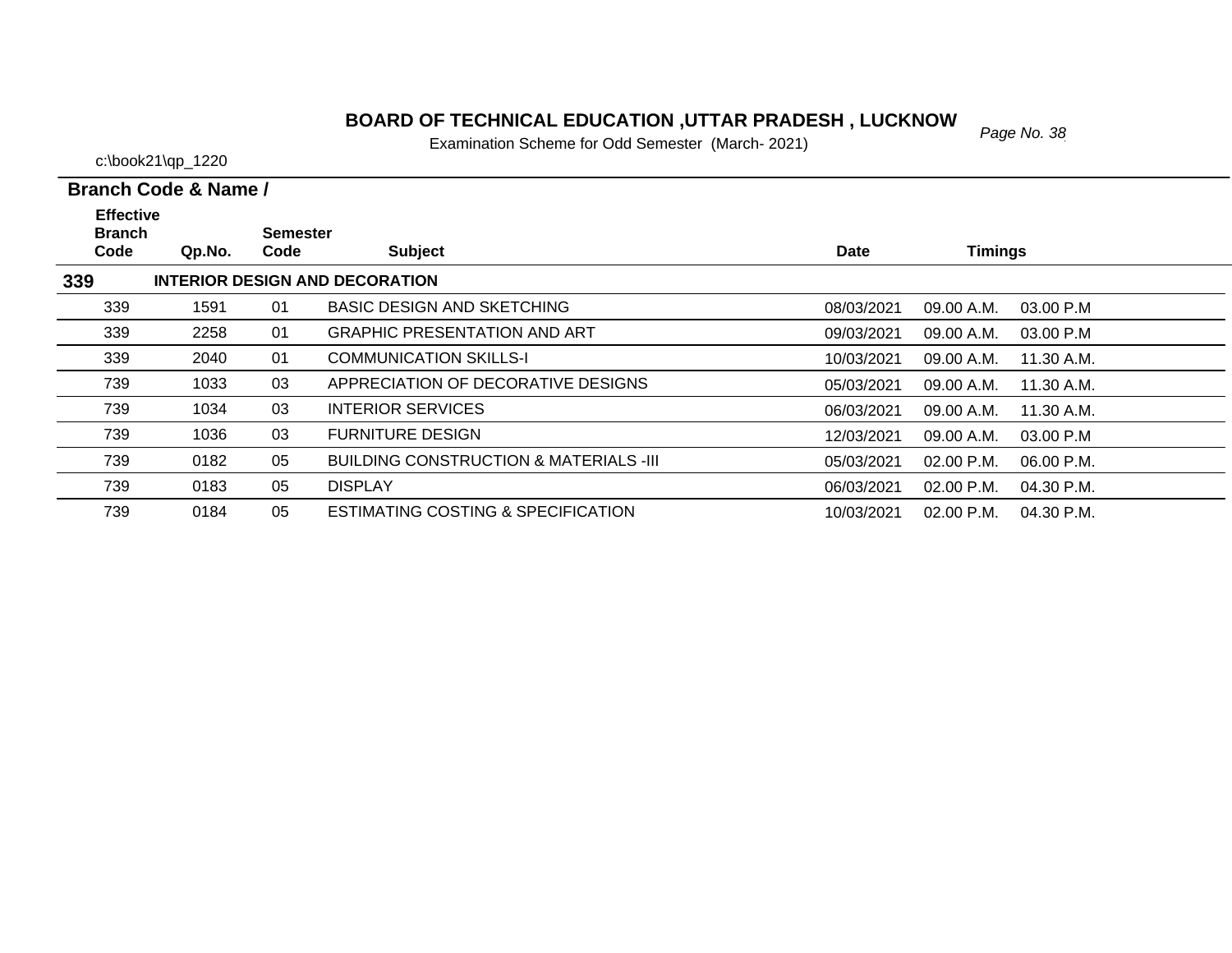# *Page No. 39* **BOARD OF TECHNICAL EDUCATION ,UTTAR PRADESH , LUCKNOW**

Examination Scheme for Odd Semester (March- 2021)

|  |  | <b>Branch Code &amp; Name /</b> |  |
|--|--|---------------------------------|--|
|--|--|---------------------------------|--|

| <b>Effective</b><br><b>Branch</b> |        | <b>Semester</b> |                                                                |             |                |            |
|-----------------------------------|--------|-----------------|----------------------------------------------------------------|-------------|----------------|------------|
| Code                              | Qp.No. | Code            | <b>Subject</b>                                                 | <b>Date</b> | <b>Timings</b> |            |
| 340                               |        |                 | <b>LEATHER TECHNOLOGY (TANNING)</b>                            |             |                |            |
| 340                               | 1901   | 01              | <b>APPLIED MATHEMATICS-I(A)</b>                                | 05/03/2021  | 09.00 A.M.     | 11.30 A.M. |
| 340                               | 1504   | 01              | <b>APPLIED CHEMISTRY</b>                                       | 06/03/2021  | 09.00 A.M.     | 11.30 A.M. |
| 340                               | 1903   | 01              | <b>APPLIED PHYSICS-I</b>                                       | 08/03/2021  | 09.00 A.M.     | 11.30 A.M. |
| 340                               | 1905   | 01              | FOUNDATIONAL COMMUNICATION                                     | 10/03/2021  | 09.00 A.M.     | 11.30 A.M. |
| 340                               | 1011   | 03              | ELEMENTARY MICROSCOPY AND MICROBIOLOGY                         | 05/03/2021  | 02.00 P.M.     | 04.30 P.M. |
| 340                               | 1012   | 03              | THEORY OF LEATHER MANUFACTURE-II                               | 09/03/2021  | 09.00 A.M.     | 11.30 A.M. |
| 340                               | 1013   | 03              | THEORY OF LEATHER MANUFACTURE-III                              | 10/03/2021  | 02.00 P.M.     | 04.30 P.M. |
| 340                               | 1017   | 03              | <b>GENERAL ENGINEERING-II</b>                                  | 12/03/2021  | 09.00 A.M.     | 11.30 A.M. |
| 340                               | 0161   | 05              | <b>PROCESS OF LEATHER MANUFACTURE-III</b>                      | 06/03/2021  | 02.00 P.M.     | 04.30 P.M. |
| 340                               | 0162   | 05              | ELEMENTS OF FOOTWEAR & LEATHER GOODS<br><b>MANUFACTURE</b>     | 08/03/2021  | 02.00 P.M.     | 04.30 P.M. |
| 340                               | 0163   | 05              | ANALYTICAL CHEMISTRY OF LEATHER MANUFACTURE                    | 09/03/2021  | $02.00$ P.M.   | 04.30 P.M. |
| 340                               | 1964   | 05              | INDUSTRIAL MANAGEMENT & ENTREPRENEURSHIP<br><b>DEVELOPMENT</b> | 16/03/2021  | 02.00 P.M.     | 04.30 P.M. |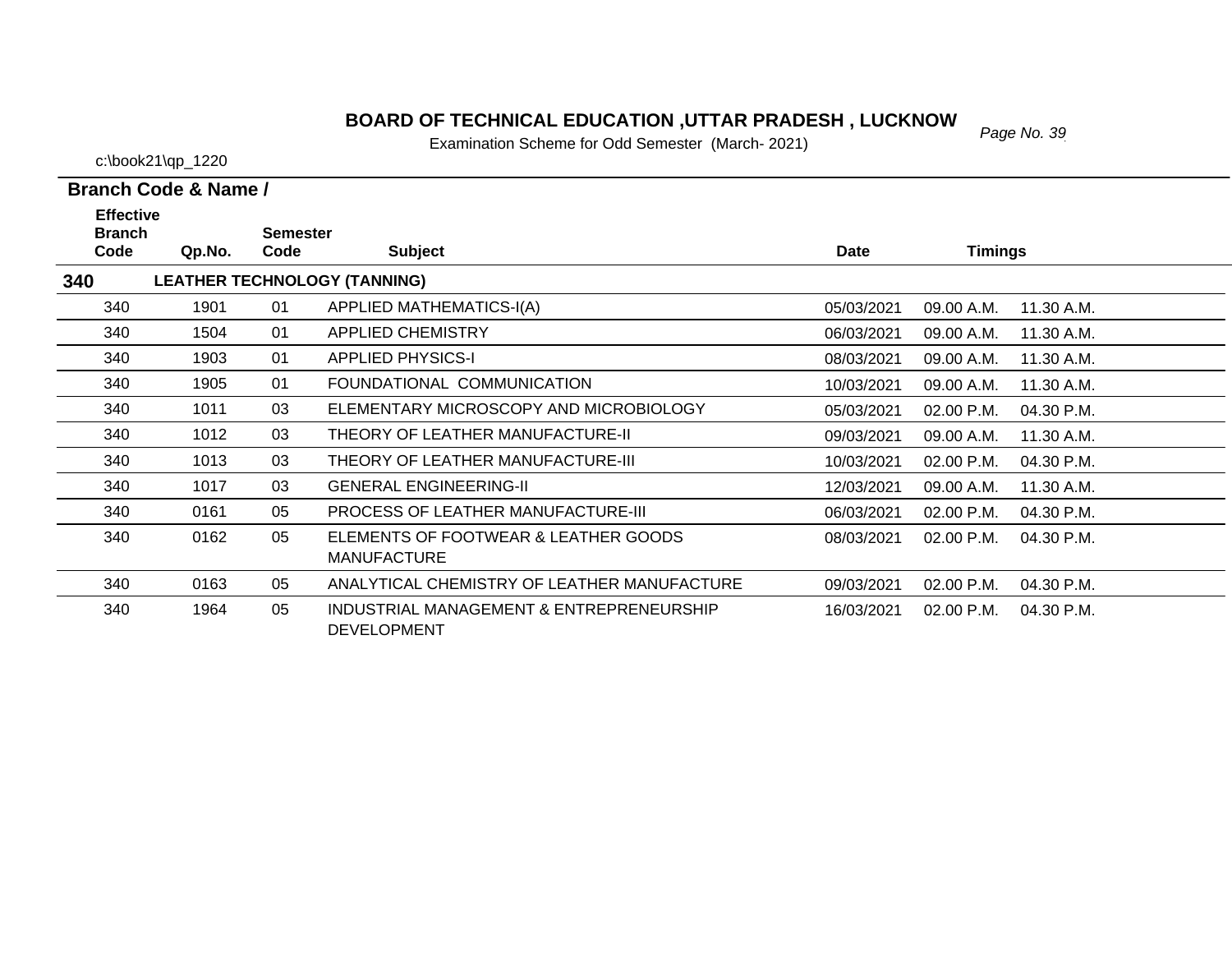# *Page No. 40* **BOARD OF TECHNICAL EDUCATION ,UTTAR PRADESH , LUCKNOW**

Examination Scheme for Odd Semester (March- 2021)

c:\book21\qp\_1220

 $\overline{\phantom{0}}$ 

| <b>Effective</b><br><b>Branch</b> |        | <b>Semester</b> |                                                                |             |                |            |
|-----------------------------------|--------|-----------------|----------------------------------------------------------------|-------------|----------------|------------|
| Code                              | Qp.No. | Code            | <b>Subject</b>                                                 | <b>Date</b> | <b>Timings</b> |            |
| 341                               |        |                 | <b>MECHANICAL ENGINEERING (AUTOMOBILE)</b>                     |             |                |            |
| 341                               | 2041   | 01              | <b>APPLIED MATHEMATICS - I</b>                                 | 05/03/2021  | 09.00 A.M.     | 11.30 A.M. |
| 341                               | 2043   | 01              | <b>APPLIED CHEMISTRY</b>                                       | 06/03/2021  | 09.00 A.M.     | 11.30 A.M. |
| 341                               | 2042   | 01              | <b>APPLIED PHYSICS-I</b>                                       | 08/03/2021  | 09.00 A.M.     | 11.30 A.M. |
| 341                               | 2044   | 01              | <b>ENGINEERING DRAWING-I</b>                                   | 09/03/2021  | 09.00 A.M.     | 12.00 NOON |
| 341                               | 2040   | 01              | <b>COMMUNICATION SKILLS-I</b>                                  | 10/03/2021  | 09.00 A.M.     | 11.30 A.M. |
| 341                               | 2109   | 03              | <b>APPLIED MATHEMATICS-III</b>                                 | 12/03/2021  | 09.00 A.M.     | 11.30 A.M. |
| 341                               | 2118   | 03              | <b>WORKSHOP TECHNOLOGY</b>                                     | 13/03/2021  | 09.00 A.M.     | 11.30 A.M. |
| 341                               | 2184   | 03              | <b>MECHANICS OF SOLIDS</b>                                     | 15/03/2021  | 09.00 A.M.     | 11.30 A.M. |
| 341                               | 2185   | 03              | THERMAL ENGINEERING                                            | 16/03/2021  | 09.00 A.M.     | 11.30 A.M. |
| 341                               | 2117   | 03              | <b>ENGINEERING MATERIALS</b>                                   | 17/03/2021  | 09.00 A.M.     | 11.30 A.M. |
| 341                               | 2220   | 05              | AUTOMOBILE ENGINEERING                                         | 05/03/2021  | 02.00 P.M.     | 04.30 P.M. |
| 341                               | 2270   | 05              | <b>MACHINE DESIGN</b>                                          | 06/03/2021  | 02.00 P.M.     | 04.30 P.M. |
| 341                               | 2298   | 05              | PRODUCTION MANAGEMENT                                          | 08/03/2021  | 02.00 P.M.     | 04.30 P.M. |
| 341                               | 2322   | 05              | PRODUCTION TECHNOLOGY                                          | 09/03/2021  | 02.00 P.M.     | 04.30 P.M. |
| 341                               | 2335   | 05              | THEORY OF MACHINES                                             | 10/03/2021  | 02.00 P.M.     | 04.30 P.M. |
| 341                               | 2337   | 05              | INDUSTRIAL MANAGEMENT & ENTREPRENEURSHIP<br><b>DEVELOPMENT</b> | 16/03/2021  | 02.00 P.M.     | 04.30 P.M. |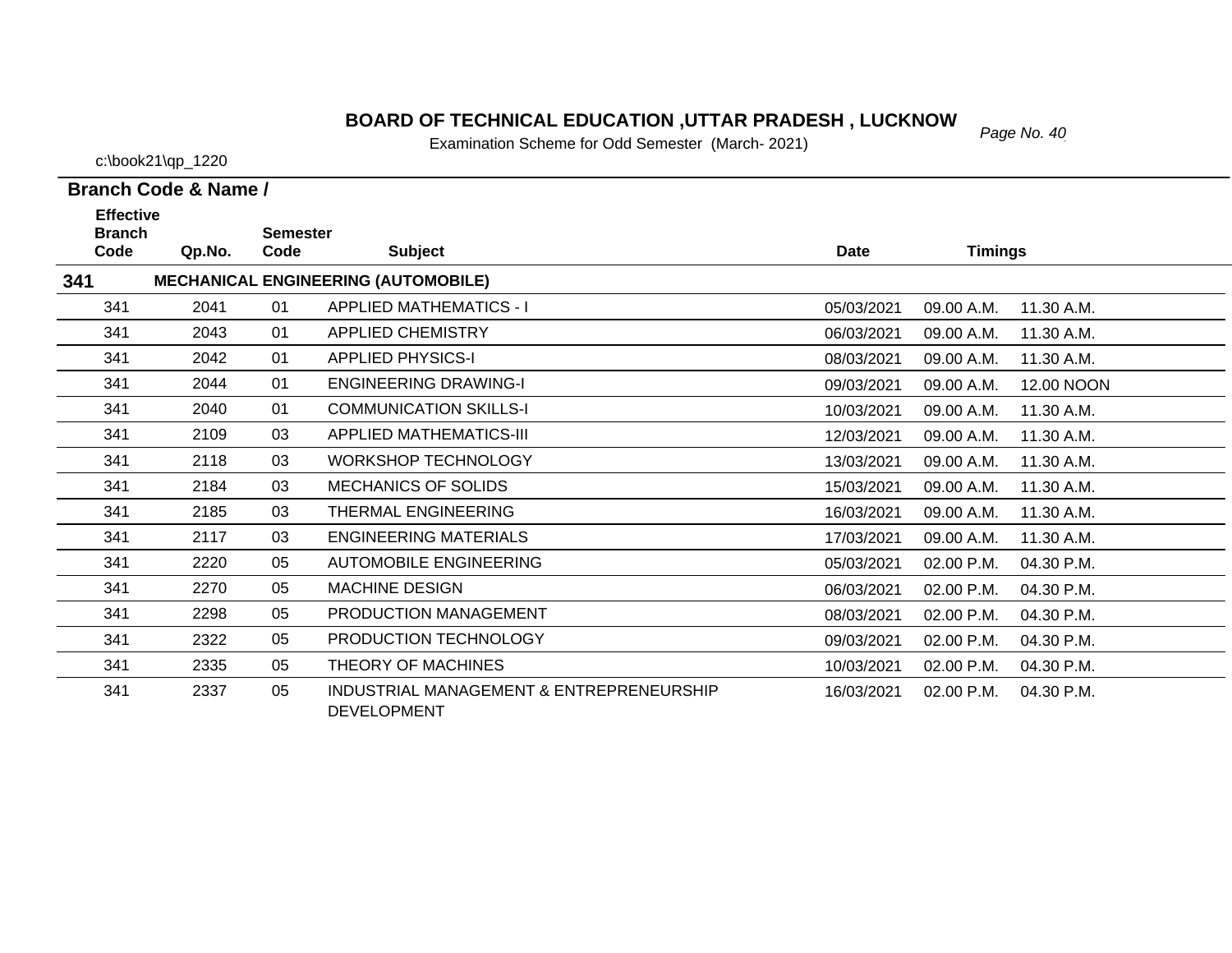### *Page No. 41* **BOARD OF TECHNICAL EDUCATION ,UTTAR PRADESH , LUCKNOW**

Examination Scheme for Odd Semester (March- 2021)

c:\book21\qp\_1220

| <b>Effective</b>      |        |                         |                                                                |             |                |            |
|-----------------------|--------|-------------------------|----------------------------------------------------------------|-------------|----------------|------------|
| <b>Branch</b><br>Code | Qp.No. | <b>Semester</b><br>Code | <b>Subject</b>                                                 | <b>Date</b> | <b>Timings</b> |            |
| 342                   |        |                         | <b>MECHANICAL ENGINEERING (COMPUTER AIDED DESIGN)</b>          |             |                |            |
| 342                   | 2041   | 01                      | <b>APPLIED MATHEMATICS - I</b>                                 | 05/03/2021  | 09.00 A.M.     | 11.30 A.M. |
| 342                   | 2043   | 01                      | <b>APPLIED CHEMISTRY</b>                                       | 06/03/2021  | 09.00 A.M.     | 11.30 A.M. |
| 342                   | 2042   | 01                      | <b>APPLIED PHYSICS-I</b>                                       | 08/03/2021  | 09.00 A.M.     | 11.30 A.M. |
| 342                   | 2044   | 01                      | <b>ENGINEERING DRAWING-I</b>                                   | 09/03/2021  | 09.00 A.M.     | 12.00 NOON |
| 342                   | 2040   | 01                      | <b>COMMUNICATION SKILLS-I</b>                                  | 10/03/2021  | 09.00 A.M.     | 11.30 A.M. |
| 342                   | 2109   | 03                      | APPLIED MATHEMATICS-III                                        | 12/03/2021  | 09.00 A.M.     | 11.30 A.M. |
| 342                   | 2118   | 03                      | <b>WORKSHOP TECHNOLOGY</b>                                     | 13/03/2021  | 09.00 A.M.     | 11.30 A.M. |
| 342                   | 2184   | 03                      | <b>MECHANICS OF SOLIDS</b>                                     | 15/03/2021  | 09.00 A.M.     | 11.30 A.M. |
| 342                   | 2185   | 03                      | THERMAL ENGINEERING                                            | 16/03/2021  | 09.00 A.M.     | 11.30 A.M. |
| 342                   | 2117   | 03                      | ENGINEERING MATERIALS                                          | 17/03/2021  | 09.00 A.M.     | 11.30 A.M. |
| 342                   | 2220   | 05                      | <b>AUTOMOBILE ENGINEERING</b>                                  | 05/03/2021  | 02.00 P.M.     | 04.30 P.M. |
| 342                   | 2270   | 05                      | <b>MACHINE DESIGN</b>                                          | 06/03/2021  | 02.00 P.M.     | 04.30 P.M. |
| 342                   | 2298   | 05                      | PRODUCTION MANAGEMENT                                          | 08/03/2021  | 02.00 P.M.     | 04.30 P.M. |
| 342                   | 2322   | 05                      | PRODUCTION TECHNOLOGY                                          | 09/03/2021  | 02.00 P.M.     | 04.30 P.M. |
| 342                   | 2335   | 05                      | THEORY OF MACHINES                                             | 10/03/2021  | 02.00 P.M.     | 04.30 P.M. |
| 342                   | 2337   | 05                      | INDUSTRIAL MANAGEMENT & ENTREPRENEURSHIP<br><b>DEVELOPMENT</b> | 16/03/2021  | 02.00 P.M.     | 04.30 P.M. |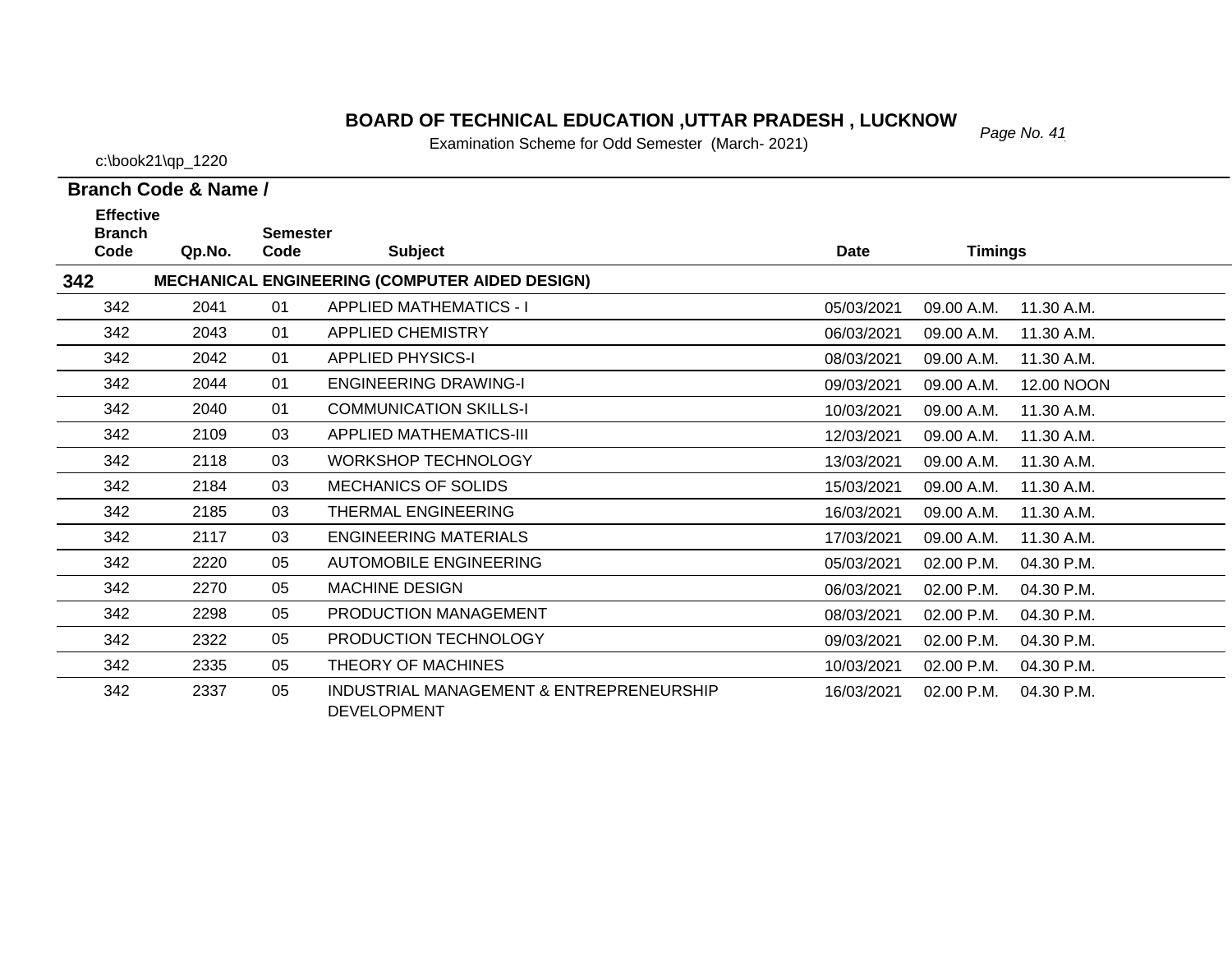# *Page No. 42* **BOARD OF TECHNICAL EDUCATION ,UTTAR PRADESH , LUCKNOW**

Examination Scheme for Odd Semester (March- 2021)

c:\book21\qp\_1220

| <b>Effective</b><br><b>Branch</b> |        | <b>Semester</b> |                                                                |             |                |            |
|-----------------------------------|--------|-----------------|----------------------------------------------------------------|-------------|----------------|------------|
| Code                              | Qp.No. | Code            | <b>Subject</b>                                                 | <b>Date</b> | <b>Timings</b> |            |
| 343                               |        |                 | <b>MECHANICAL ENGINEERING (PRODUCTION)</b>                     |             |                |            |
| 343                               | 2041   | 01              | <b>APPLIED MATHEMATICS - I</b>                                 | 05/03/2021  | 09.00 A.M.     | 11.30 A.M. |
| 343                               | 2043   | 01              | <b>APPLIED CHEMISTRY</b>                                       | 06/03/2021  | 09.00 A.M.     | 11.30 A.M. |
| 343                               | 2042   | 01              | <b>APPLIED PHYSICS-I</b>                                       | 08/03/2021  | 09.00 A.M.     | 11.30 A.M. |
| 343                               | 2044   | 01              | <b>ENGINEERING DRAWING-I</b>                                   | 09/03/2021  | 09.00 A.M.     | 12.00 NOON |
| 343                               | 2040   | 01              | <b>COMMUNICATION SKILLS-I</b>                                  | 10/03/2021  | 09.00 A.M.     | 11.30 A.M. |
| 343                               | 2109   | 03              | <b>APPLIED MATHEMATICS-III</b>                                 | 12/03/2021  | 09.00 A.M.     | 11.30 A.M. |
| 343                               | 2118   | 03              | <b>WORKSHOP TECHNOLOGY</b>                                     | 13/03/2021  | 09.00 A.M.     | 11.30 A.M. |
| 343                               | 2184   | 03              | <b>MECHANICS OF SOLIDS</b>                                     | 15/03/2021  | 09.00 A.M.     | 11.30 A.M. |
| 343                               | 2185   | 03              | THERMAL ENGINEERING                                            | 16/03/2021  | 09.00 A.M.     | 11.30 A.M. |
| 343                               | 2117   | 03              | <b>ENGINEERING MATERIALS</b>                                   | 17/03/2021  | 09.00 A.M.     | 11.30 A.M. |
| 343                               | 2220   | 05              | AUTOMOBILE ENGINEERING                                         | 05/03/2021  | 02.00 P.M.     | 04.30 P.M. |
| 343                               | 2270   | 05              | <b>MACHINE DESIGN</b>                                          | 06/03/2021  | 02.00 P.M.     | 04.30 P.M. |
| 343                               | 2298   | 05              | PRODUCTION MANAGEMENT                                          | 08/03/2021  | 02.00 P.M.     | 04.30 P.M. |
| 343                               | 2322   | 05              | PRODUCTION TECHNOLOGY                                          | 09/03/2021  | 02.00 P.M.     | 04.30 P.M. |
| 343                               | 2335   | 05              | THEORY OF MACHINES                                             | 10/03/2021  | 02.00 P.M.     | 04.30 P.M. |
| 343                               | 2337   | 05              | INDUSTRIAL MANAGEMENT & ENTREPRENEURSHIP<br><b>DEVELOPMENT</b> | 16/03/2021  | 02.00 P.M.     | 04.30 P.M. |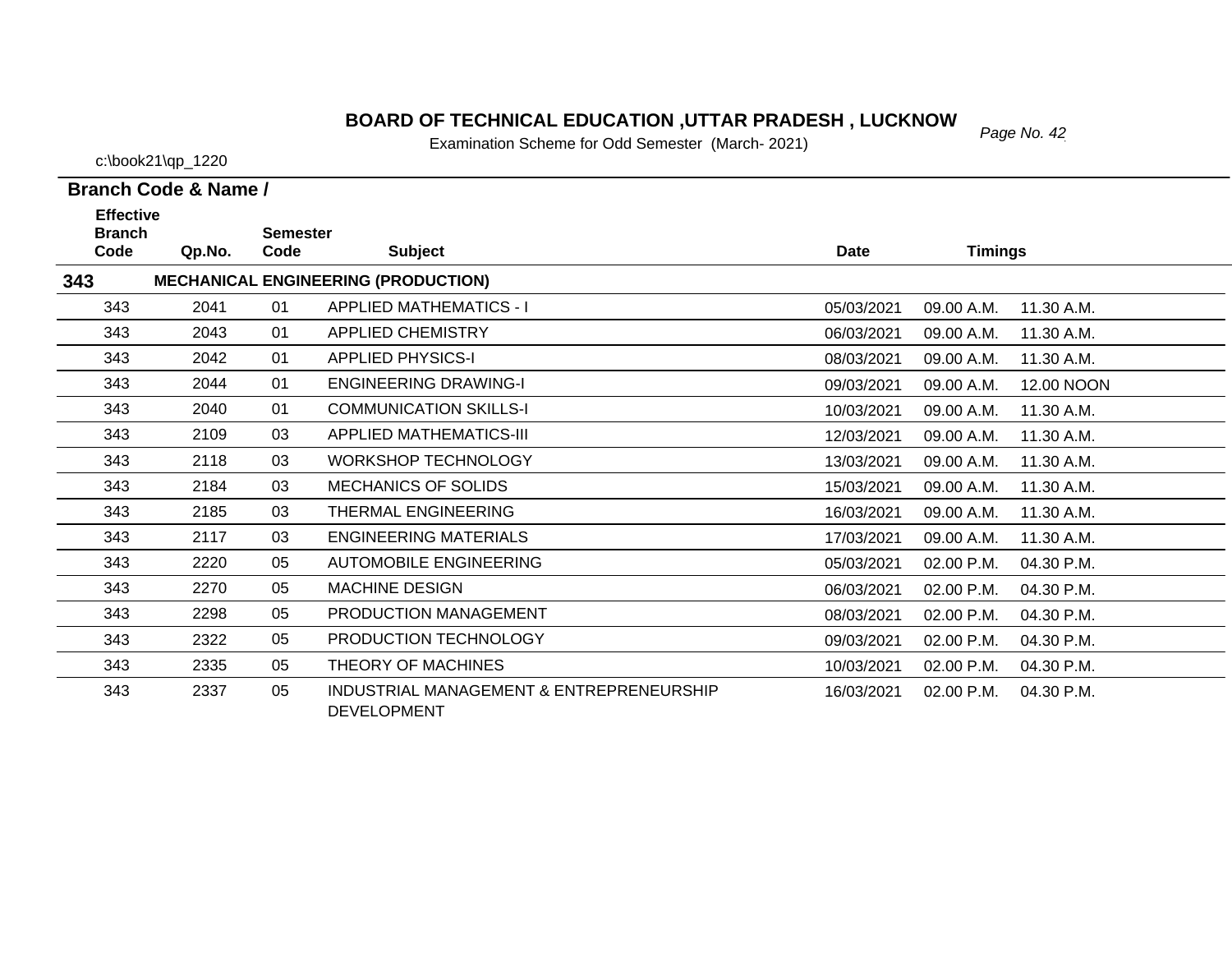### *Page No. 43* **BOARD OF TECHNICAL EDUCATION ,UTTAR PRADESH , LUCKNOW**

Examination Scheme for Odd Semester (March- 2021)

c:\book21\qp\_1220

| <b>Effective</b>      |        |                         |                                                                     |             |                          |  |
|-----------------------|--------|-------------------------|---------------------------------------------------------------------|-------------|--------------------------|--|
| <b>Branch</b><br>Code | Qp.No. | <b>Semester</b><br>Code | <b>Subject</b>                                                      | <b>Date</b> | <b>Timings</b>           |  |
| 344                   |        |                         | <b>MECHANICAL ENGINEERING (REFRIGERATION &amp; AIRCONDITIONING)</b> |             |                          |  |
| 344                   | 2041   | 01                      | <b>APPLIED MATHEMATICS - I</b>                                      | 05/03/2021  | 11.30 A.M.<br>09.00 A.M. |  |
| 344                   | 2043   | 01                      | <b>APPLIED CHEMISTRY</b>                                            | 06/03/2021  | 11.30 A.M.<br>09.00 A.M. |  |
| 344                   | 2042   | 01                      | <b>APPLIED PHYSICS-I</b>                                            | 08/03/2021  | 09.00 A.M.<br>11.30 A.M. |  |
| 344                   | 2044   | 01                      | <b>ENGINEERING DRAWING-I</b>                                        | 09/03/2021  | 12.00 NOON<br>09.00 A.M. |  |
| 344                   | 2040   | 01                      | <b>COMMUNICATION SKILLS-I</b>                                       | 10/03/2021  | 09.00 A.M.<br>11.30 A.M. |  |
| 344                   | 2109   | 03                      | <b>APPLIED MATHEMATICS-III</b>                                      | 12/03/2021  | 09.00 A.M.<br>11.30 A.M. |  |
| 344                   | 2118   | 03                      | <b>WORKSHOP TECHNOLOGY</b>                                          | 13/03/2021  | 09.00 A.M.<br>11.30 A.M. |  |
| 344                   | 2184   | 03                      | <b>MECHANICS OF SOLIDS</b>                                          | 15/03/2021  | 09.00 A.M.<br>11.30 A.M. |  |
| 344                   | 2185   | 03                      | THERMAL ENGINEERING                                                 | 16/03/2021  | 09.00 A.M.<br>11.30 A.M. |  |
| 344                   | 2117   | 03                      | <b>ENGINEERING MATERIALS</b>                                        | 17/03/2021  | 09.00 A.M.<br>11.30 A.M. |  |
| 344                   | 2217   | 05                      | AIR CONDITIONING                                                    | 05/03/2021  | 02.00 P.M.<br>04.30 P.M. |  |
| 344                   | 2270   | 05                      | <b>MACHINE DESIGN</b>                                               | 06/03/2021  | 02.00 P.M.<br>04.30 P.M. |  |
| 344                   | 2298   | 05                      | PRODUCTION MANAGEMENT                                               | 08/03/2021  | 02.00 P.M.<br>04.30 P.M. |  |
| 344                   | 2322   | 05                      | PRODUCTION TECHNOLOGY                                               | 09/03/2021  | 02.00 P.M.<br>04.30 P.M. |  |
| 344                   | 2335   | 05                      | THEORY OF MACHINES                                                  | 10/03/2021  | 02.00 P.M.<br>04.30 P.M. |  |
| 344                   | 2337   | 05                      | INDUSTRIAL MANAGEMENT & ENTREPRENEURSHIP<br><b>DEVELOPMENT</b>      | 16/03/2021  | 02.00 P.M.<br>04.30 P.M. |  |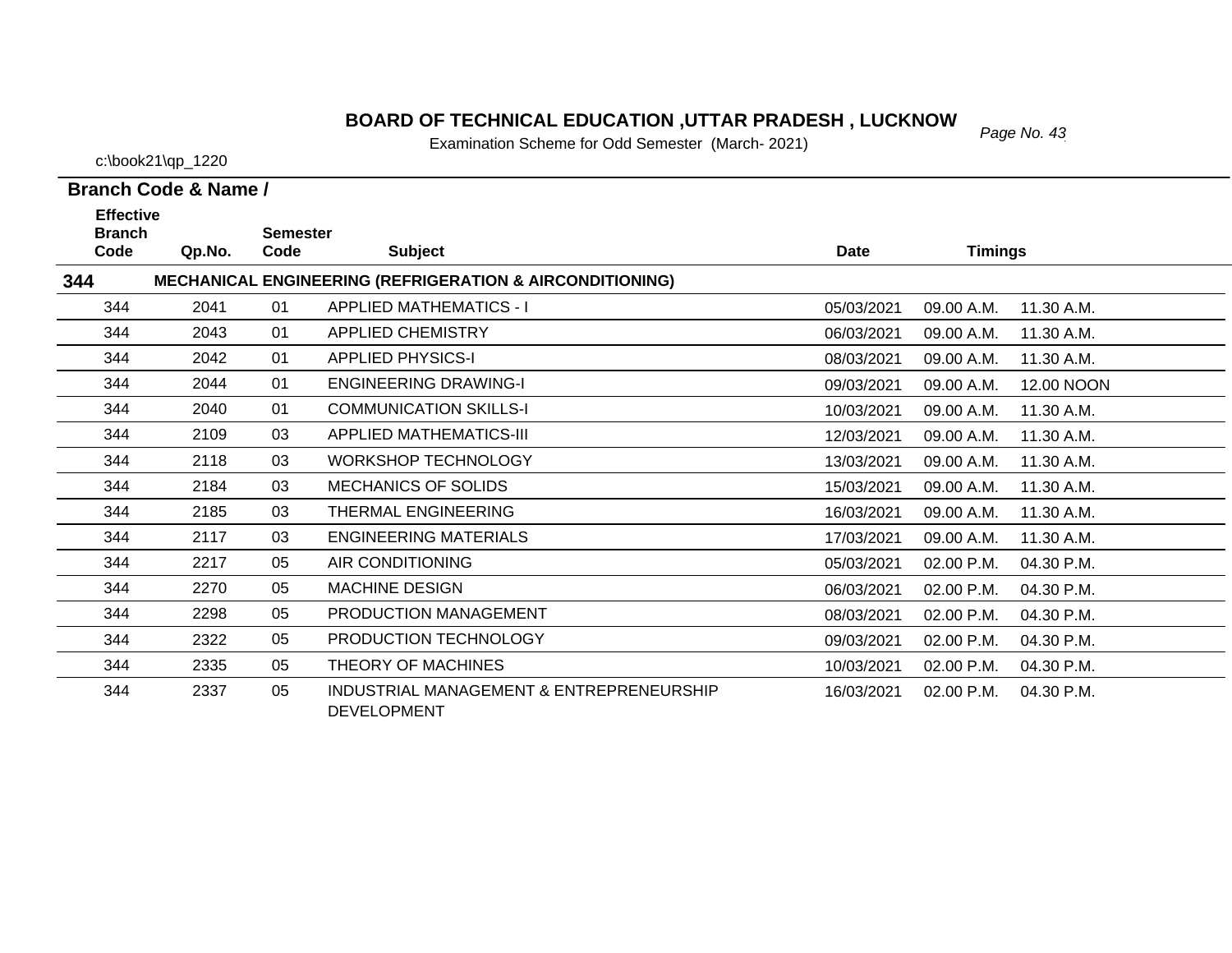#### **BOARD OF TECHNICAL EDUCATION ,UTTAR PRADESH , LUCKNOW** Page No. 44

Examination Scheme for Odd Semester (March- 2021)

5 2337 05 INDUSTRIAL MANAGEMENT & ENTREPRENEURSHIP 16/03/2021 02.00 P.M. 04.30 P.M.

c:\book21\qp\_1220

**Branch Code & Name /**

**Code Qp.No.**

**Semester**

2298 05 PRODUCTION MANAGEMENT

2322 05 PRODUCTION TECHNOLOGY

DEVELOPMENT

2335 05 THEORY OF MACHINES

**Branch** 

345

345

345

345

345

345

345

345

345

345

345

345

345

345

345

345

**345**

**Effective** 

|     |        | ,,,,,,,,,, |                                             |            |                            |  |
|-----|--------|------------|---------------------------------------------|------------|----------------------------|--|
| le. | Qp.No. | Code       | <b>Subject</b>                              | Date       | <b>Timings</b>             |  |
|     |        |            | <b>MECHANICAL ENGINEERING (MAINTENANCE)</b> |            |                            |  |
| 5.  | 2041   | 01         | <b>APPLIED MATHEMATICS - I</b>              | 05/03/2021 | 09.00 A.M.<br>11.30 A.M.   |  |
| 5   | 2043   | 01         | <b>APPLIED CHEMISTRY</b>                    | 06/03/2021 | 09.00 A.M.<br>11.30 A.M.   |  |
| 5   | 2042   | 01         | <b>APPLIED PHYSICS-I</b>                    | 08/03/2021 | 09.00 A.M.<br>11.30 A.M.   |  |
| 5   | 2044   | 01         | <b>ENGINEERING DRAWING-I</b>                | 09/03/2021 | 09.00 A.M.<br>12.00 NOON   |  |
| 5   | 2040   | 01         | <b>COMMUNICATION SKILLS-I</b>               | 10/03/2021 | 11.30 A.M.<br>09.00 A.M.   |  |
| 5   | 2109   | 03         | <b>APPLIED MATHEMATICS-III</b>              | 12/03/2021 | 09.00 A.M.<br>11.30 A.M.   |  |
| 5   | 2118   | 03         | <b>WORKSHOP TECHNOLOGY</b>                  | 13/03/2021 | 09.00 A.M.<br>11.30 A.M.   |  |
| 5   | 2184   | 03         | <b>MECHANICS OF SOLIDS</b>                  | 15/03/2021 | 11.30 A.M.<br>09.00 A.M.   |  |
| 5   | 2185   | 03         | THERMAL ENGINEERING                         | 16/03/2021 | 09.00 A.M.<br>11.30 A.M.   |  |
| 5   | 2117   | 03         | ENGINEERING MATERIALS                       | 17/03/2021 | 09.00 A.M.<br>11.30 A.M.   |  |
| 5   | 2304   | 05         | <b>REPAIR AND MAINTENANCE-I</b>             | 05/03/2021 | 04.30 P.M.<br>$02.00$ P.M. |  |
| 5   | 2270   | 05         | <b>MACHINE DESIGN</b>                       | 06/03/2021 | 02.00 P.M.<br>04.30 P.M.   |  |

08/03/2021 02.00 P.M.

09/03/2021 02.00 P.M.

10/03/2021 02.00 P.M.

04.30 P.M.

04.30 P.M.

04.30 P.M.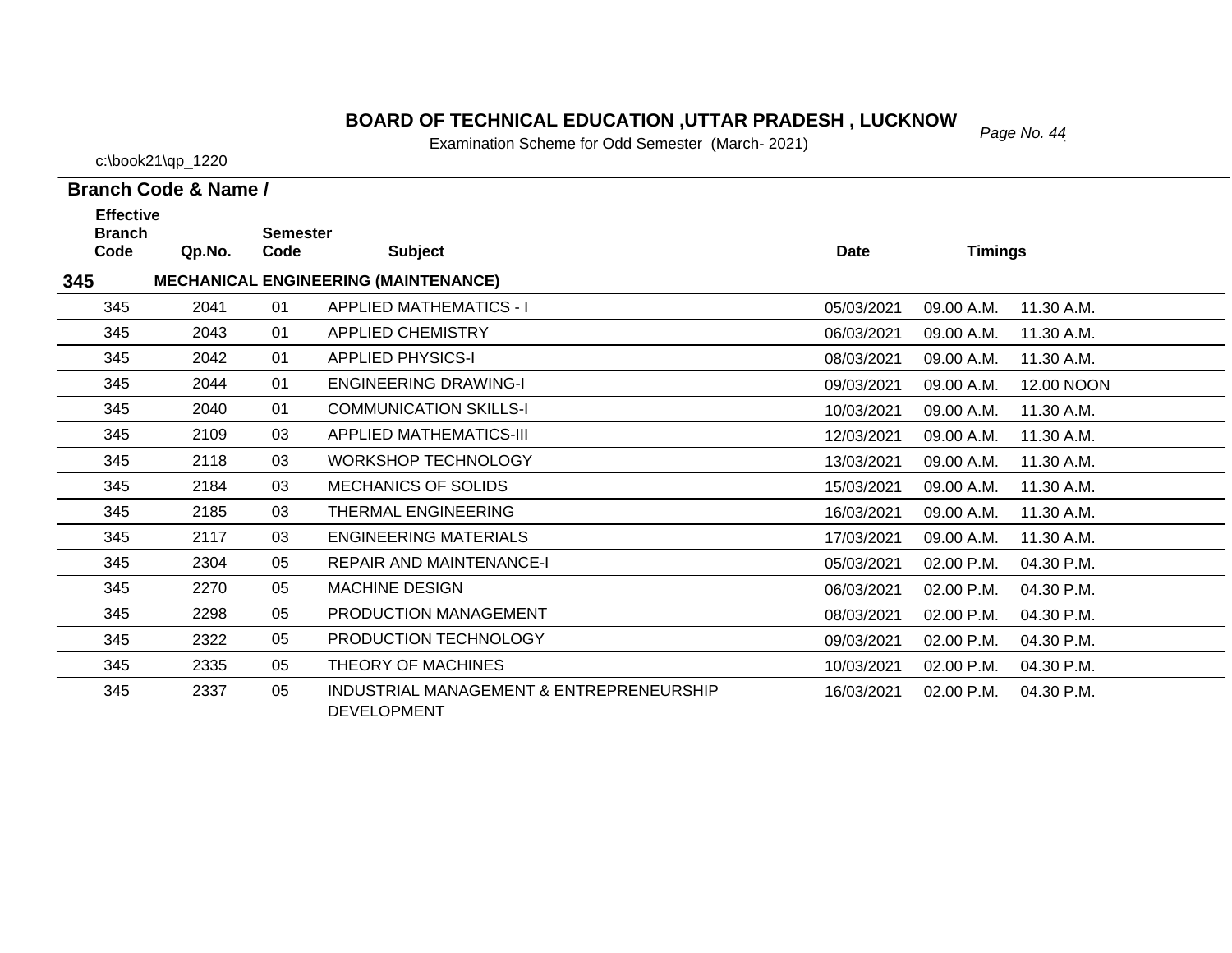# *Page No. 45* **BOARD OF TECHNICAL EDUCATION ,UTTAR PRADESH , LUCKNOW**

Examination Scheme for Odd Semester (March- 2021)

| Branch Code & Name / |  |
|----------------------|--|

| <b>Effective</b><br><b>Branch</b> |                          | <b>Semester</b> |                                                                |            |                |            |
|-----------------------------------|--------------------------|-----------------|----------------------------------------------------------------|------------|----------------|------------|
| Code                              | Qp.No.                   | Code            | <b>Subject</b>                                                 | Date       | <b>Timings</b> |            |
| 348                               | <b>TEXTILE CHEMISTRY</b> |                 |                                                                |            |                |            |
| 348                               | 1901                     | 01              | APPLIED MATHEMATICS-I(A)                                       | 05/03/2021 | 09.00 A.M.     | 11.30 A.M. |
| 348                               | 1903                     | 01              | <b>APPLIED PHYSICS-I</b>                                       | 08/03/2021 | 09.00 A.M.     | 11.30 A.M. |
| 348                               | 1905                     | 01              | FOUNDATIONAL COMMUNICATION                                     | 10/03/2021 | 09.00 A.M.     | 11.30 A.M. |
| 348                               | 1648                     | 01              | <b>GENERAL MECHANICAL ENGINEERING</b>                          | 13/03/2021 | 09.00 A.M.     | 11.30 A.M. |
| 348                               | 1506                     | 01              | <b>ENGINEERING DRAWING</b>                                     | 16/03/2021 | 09.00 A.M.     | 12.00 NOON |
| 348                               | 1109                     | 03              | TECHNOLOGY OF BLEACHING                                        | 06/03/2021 | 09.00 A.M.     | 11.30 A.M. |
| 348                               | 1110                     | 03              | PHYSICAL CHEMISTRY                                             | 08/03/2021 | 02.00 P.M.     | 04.30 P.M. |
| 348                               | 1112                     | 03              | <b>FABRIC STRUCTURE &amp; ANALYSIS</b>                         | 12/03/2021 | 02.00 P.M.     | 04.30 P.M. |
| 348                               | 0845                     | 03              | ELECTRICAL TECHNOLOGY & ELECTRONICS                            | 15/03/2021 | 02.00 P.M.     | 04.30 P.M. |
| 348                               | 0251                     | 05              | TECHNOLOGY OF DYEING - II                                      | 05/03/2021 | 02.00 P.M.     | 04.30 P.M. |
| 348                               | 0252                     | 05              | TECHNOLOGY OF TEXTILE PRINTING                                 | 06/03/2021 | 02.00 P.M.     | 04.30 P.M. |
| 348                               | 0254                     | 05              | <b>TEXTILE PROCESSING CHEMICALS &amp; AUXILIARIES</b>          | 10/03/2021 | 02.00 P.M.     | 04.30 P.M. |
| 348                               | 0255                     | 05              | <b>CHEMISTRY OF INTERMEDIATES &amp; DYES</b>                   | 12/03/2021 | 09.00 A.M.     | 11.30 A.M. |
| 348                               | 1964                     | 05              | INDUSTRIAL MANAGEMENT & ENTREPRENEURSHIP<br><b>DEVELOPMENT</b> | 16/03/2021 | 02.00 P.M.     | 04.30 P.M. |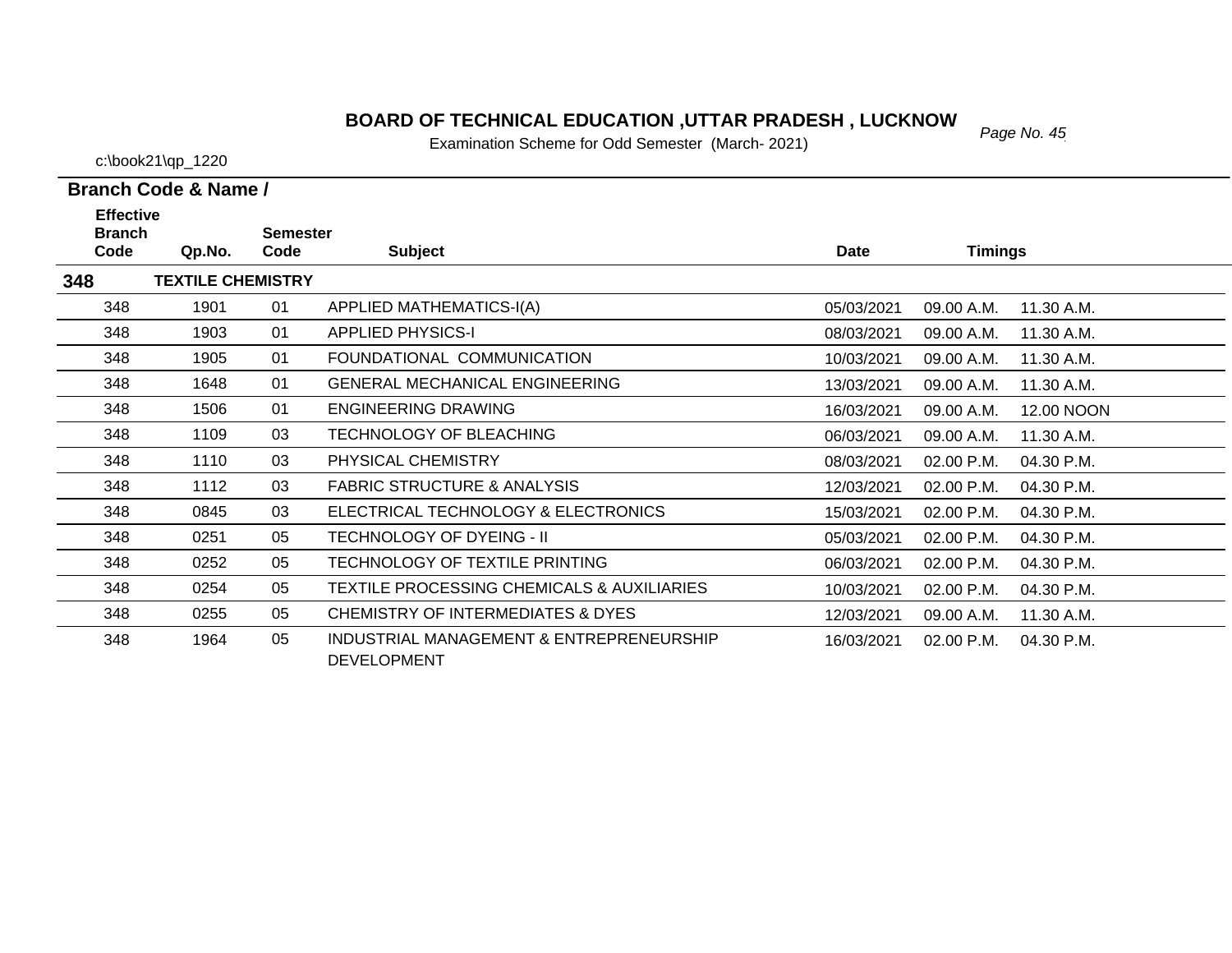# *Page No. 46* **BOARD OF TECHNICAL EDUCATION ,UTTAR PRADESH , LUCKNOW**

Examination Scheme for Odd Semester (March- 2021)

| Branch Code & Name / |  |
|----------------------|--|

| <b>Effective</b><br><b>Branch</b> |                       | <b>Semester</b> |                                                 |             |                |              |
|-----------------------------------|-----------------------|-----------------|-------------------------------------------------|-------------|----------------|--------------|
| Code                              | Qp.No.                | Code            | <b>Subject</b>                                  | <b>Date</b> | <b>Timings</b> |              |
| 349                               | <b>TEXTILE DESIGN</b> |                 |                                                 |             |                |              |
| 349                               | 1632                  | 01              | TEXTILE MATERIALS                               | 06/03/2021  | 09.00 A.M.     | 11.30 A.M.   |
| 349                               | 1633                  | 01              | YARN MANUFACTURING PROCESS                      | 08/03/2021  | $02.00$ P.M.   | 04.30 P.M.   |
| 349                               | 1905                  | 01              | FOUNDATIONAL COMMUNICATION                      | 10/03/2021  | 09.00 A.M.     | 11.30 A.M.   |
| 349                               | 1074                  | 03              | <b>FABRIC CONSTRUCTION &amp; CLOTH ANALYSIS</b> | 05/03/2021  | 09.00 A.M.     | 11.30 A.M.   |
| 349                               | 1075                  | 03              | TEXTILE COLOURATION                             | 06/03/2021  | $02.00$ P.M.   | $04.30$ P.M. |
| 349                               | 0081                  | 05              | <b>GARMENT TECHNOLOGY</b>                       | 05/03/2021  | $02.00$ P.M.   | $04.30$ P.M. |
| 349                               | 0082                  | 05              | TEXTILE DESIGN-II                               | 08/03/2021  | 09.00 A.M.     | 11.30 A.M.   |
| 349                               | 0084                  | 05              | PROFESSIONAL STUDIES                            | 09/03/2021  | 09.00 A.M.     | 11.30 A.M.   |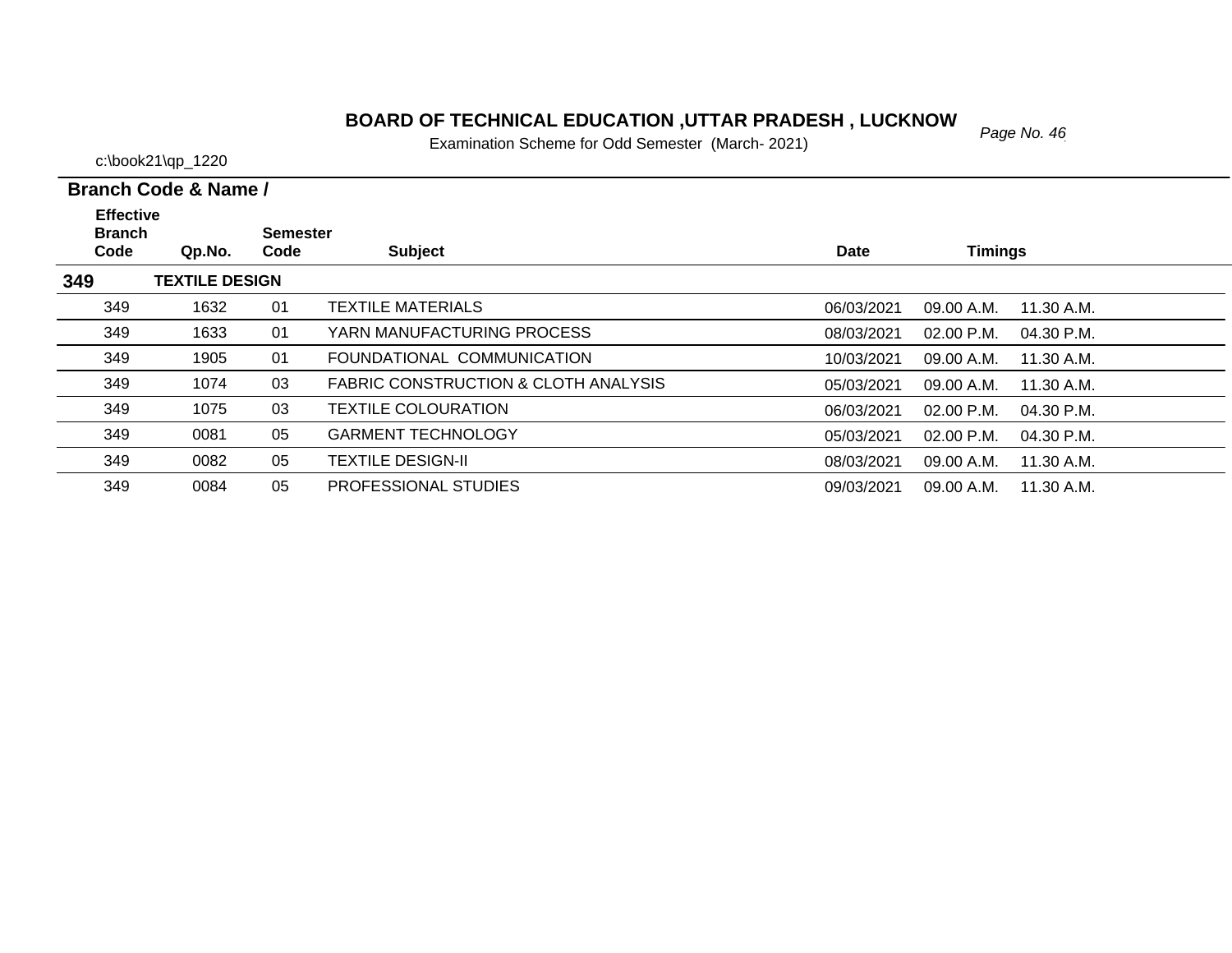### *Page No. 47* **BOARD OF TECHNICAL EDUCATION ,UTTAR PRADESH , LUCKNOW**

Examination Scheme for Odd Semester (March- 2021)

c:\book21\qp\_1220

| <b>Effective</b><br><b>Branch</b> |        | <b>Semester</b> |                                                 |            |                            |  |
|-----------------------------------|--------|-----------------|-------------------------------------------------|------------|----------------------------|--|
| Code                              | Qp.No. | Code            | <b>Subject</b>                                  | Date       | <b>Timings</b>             |  |
| 350                               |        |                 | <b>TEXTILE DESIGN (TEXTILE PRINTING)</b>        |            |                            |  |
| 350                               | 1632   | 01              | <b>TEXTILE MATERIALS</b>                        | 06/03/2021 | 09.00 A.M.<br>11.30 A.M.   |  |
| 350                               | 1633   | 01              | YARN MANUFACTURING PROCESS                      | 08/03/2021 | 02.00 P.M.<br>04.30 P.M.   |  |
| 350                               | 1905   | 01              | FOUNDATIONAL COMMUNICATION                      | 10/03/2021 | 09.00 A.M.<br>11.30 A.M.   |  |
| 350                               | 1074   | 03              | <b>FABRIC CONSTRUCTION &amp; CLOTH ANALYSIS</b> | 05/03/2021 | 09.00 A.M.<br>11.30 A.M.   |  |
| 350                               | 1075   | 03              | <b>TEXTILE COLOURATION</b>                      | 06/03/2021 | $02.00$ P.M.<br>04.30 P.M. |  |
| 350                               | 0081   | 05              | <b>GARMENT TECHNOLOGY</b>                       | 05/03/2021 | 02.00 P.M.<br>04.30 P.M.   |  |
| 350                               | 0082   | 05              | <b>TEXTILE DESIGN - II</b>                      | 08/03/2021 | 09.00 A.M.<br>11.30 A.M.   |  |
| 350                               | 0084   | 05              | <b>PROFESSIONAL STUDIES</b>                     | 09/03/2021 | 11.30 A.M.<br>09.00 A.M.   |  |
| 350                               | 0085   | 05              | ADVANCE TEXTILE PRINTING                        | 10/03/2021 | 02.00 P.M.<br>04.30 P.M.   |  |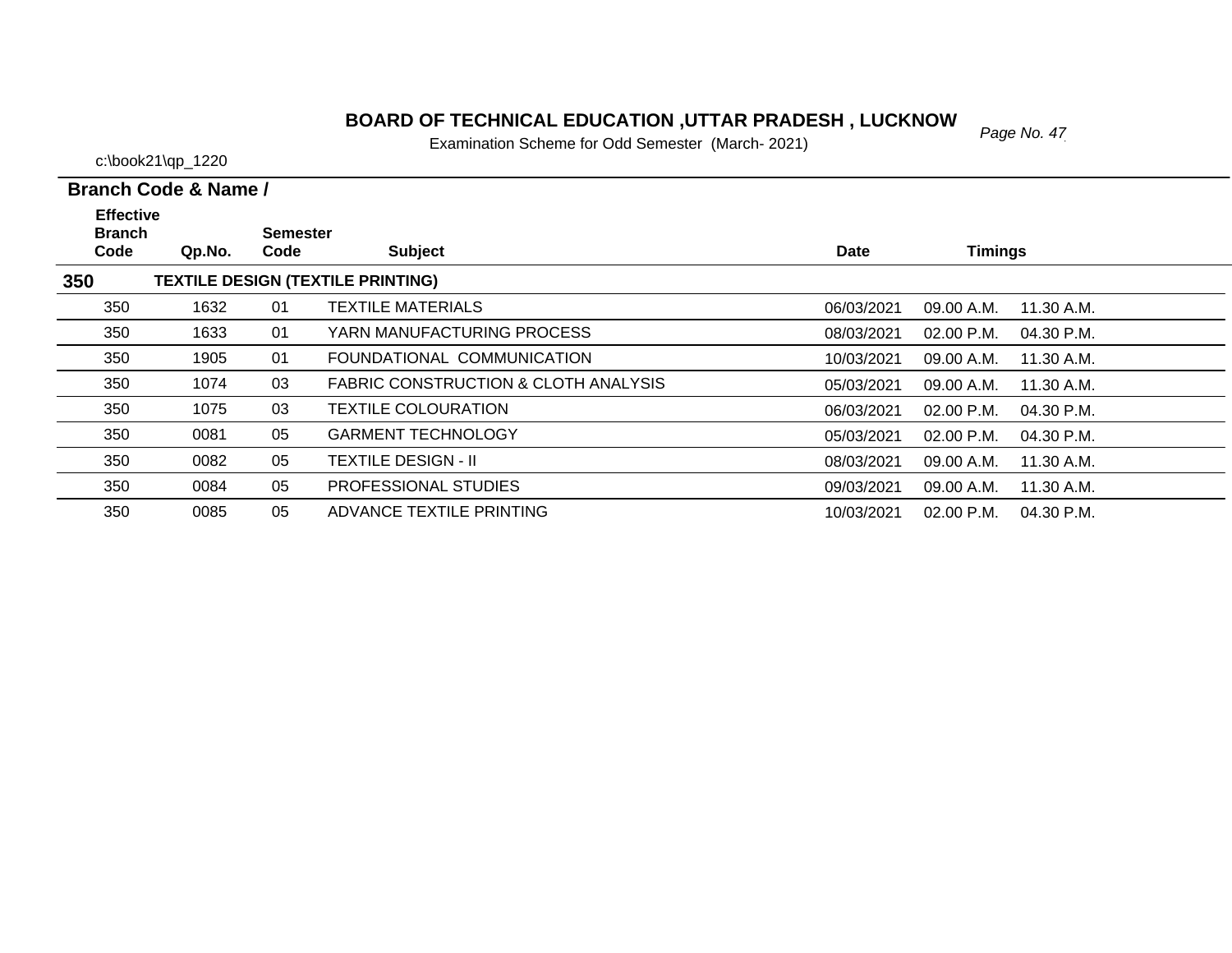# *Page No. 48* **BOARD OF TECHNICAL EDUCATION ,UTTAR PRADESH , LUCKNOW**

Examination Scheme for Odd Semester (March- 2021)

|  | Branch Code & Name / |
|--|----------------------|

| <b>Effective</b>      |                           | <b>Semester</b> |                                                         |            |                |            |
|-----------------------|---------------------------|-----------------|---------------------------------------------------------|------------|----------------|------------|
| <b>Branch</b><br>Code | Qp.No.                    | Code            | <b>Subject</b>                                          | Date       | <b>Timings</b> |            |
| 351                   | <b>TEXTILE TECHNOLOGY</b> |                 |                                                         |            |                |            |
| 351                   | 1901                      | 01              | <b>APPLIED MATHEMATICS-I(A)</b>                         | 05/03/2021 | 09.00 A.M.     | 11.30 A.M. |
| 351                   | 1903                      | 01              | <b>APPLIED PHYSICS-I</b>                                | 08/03/2021 | 09.00 A.M.     | 11.30 A.M. |
| 351                   | 1905                      | 01              | FOUNDATIONAL COMMUNICATION                              | 10/03/2021 | 09.00 A.M.     | 11.30 A.M. |
| 351                   | 1648                      | 01              | <b>GENERAL MECHANICAL ENGINEERING</b>                   | 13/03/2021 | 09.00 A.M.     | 11.30 A.M. |
| 351                   | 1506                      | 01              | <b>ENGINEERING DRAWING</b>                              | 16/03/2021 | 09.00 A.M.     | 12.00 NOON |
| 351                   | 1115                      | 03              | <b>WEAVING PREPARATION</b>                              | 06/03/2021 | 09.00 A.M.     | 11.30 A.M. |
| 351                   | 1114                      | 03              | SPINNING PREPARATION                                    | 09/03/2021 | 09.00 A.M.     | 11.30 A.M. |
| 351                   | 1112                      | 03              | <b>FABRIC STRUCTURE &amp; ANALYSIS</b>                  | 12/03/2021 | 02.00 P.M.     | 04.30 P.M. |
| 351                   | 0845                      | 03              | ELECTRICAL TECHNOLOGY & ELECTRONICS                     | 15/03/2021 | 02.00 P.M.     | 04.30 P.M. |
| 351                   | 0243                      | 05              | <b>WEAVING TECHNOLOGY-I</b>                             | 05/03/2021 | 02.00 P.M.     | 04.30 P.M. |
| 351                   | 0244                      | 05              | <b>WEAVING TECHNOLOGY-II</b>                            | 06/03/2021 | 02.00 P.M.     | 04.30 P.M. |
| 351                   | 0241                      | 05              | <b>SPINNING TECHNOLOGY-I</b>                            | 12/03/2021 | 09.00 A.M.     | 11.30 A.M. |
| 351                   | 0242                      | 05              | <b>SPINNING TECHNOLOGY-II</b>                           | 13/03/2021 | 02.00 P.M.     | 04.30 P.M. |
| 351                   | 1964                      | 05              | INDUSTRIAL MANAGEMENT & ENTREPRENEURSHIP<br>DEVELOPMENT | 16/03/2021 | 02.00 P.M.     | 04.30 P.M. |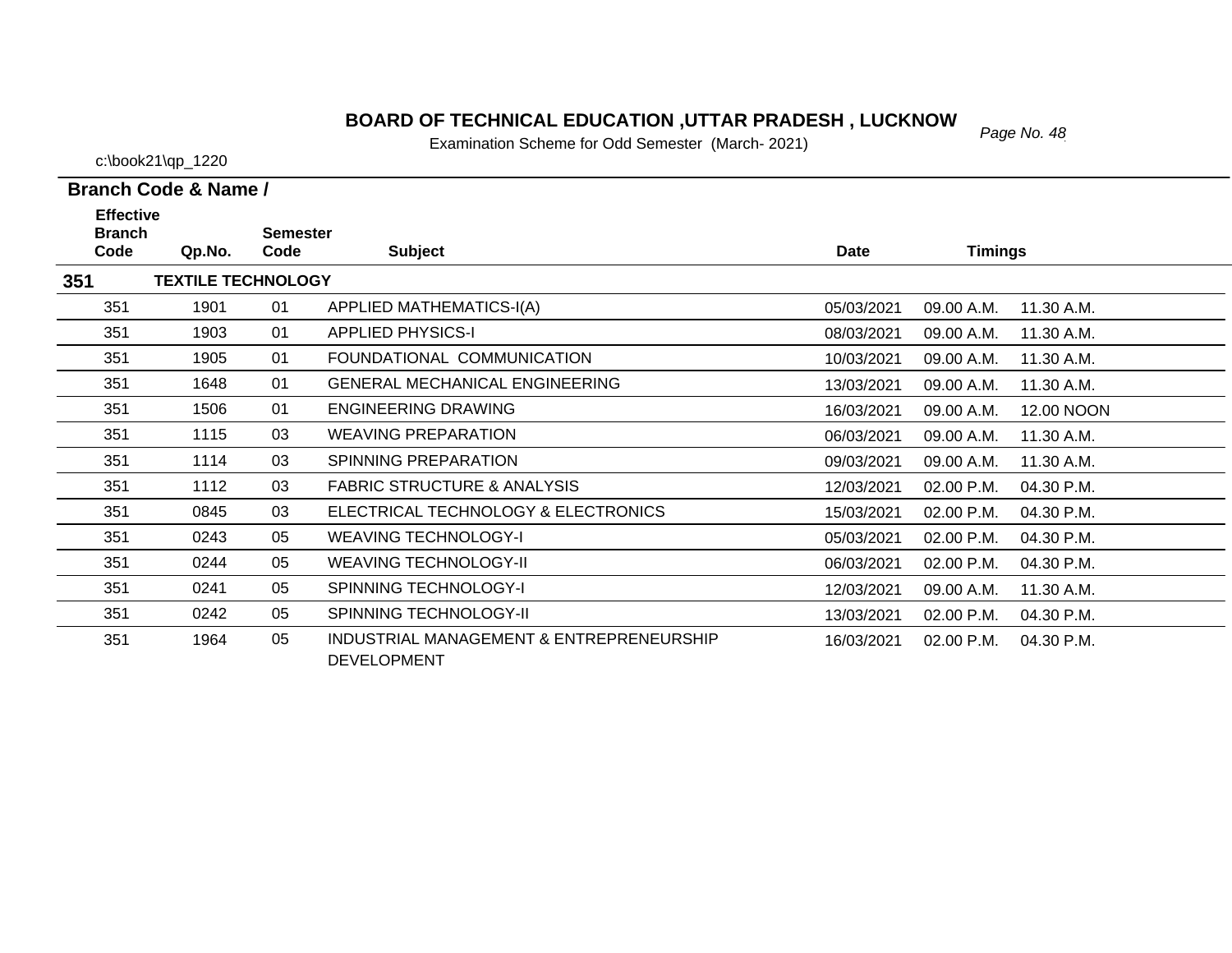#### *Page No. 49* **BOARD OF TECHNICAL EDUCATION ,UTTAR PRADESH , LUCKNOW**

Examination Scheme for Odd Semester (March- 2021)

c:\book21\qp\_1220

**Effective** 

| <b>Branch</b> |                             | <b>Semester</b> |                                                 |             |                |            |
|---------------|-----------------------------|-----------------|-------------------------------------------------|-------------|----------------|------------|
| Code          | Qp.No.                      | Code            | <b>Subject</b>                                  | <b>Date</b> | <b>Timings</b> |            |
| 352           | <b>CHEMICAL ENGINEERING</b> |                 |                                                 |             |                |            |
| 352           | 2041                        | 01              | <b>APPLIED MATHEMATICS - I</b>                  | 05/03/2021  | 09.00 A.M.     | 11.30 A.M. |
| 352           | 2043                        | 01              | <b>APPLIED CHEMISTRY</b>                        | 06/03/2021  | 09.00 A.M.     | 11.30 A.M. |
| 352           | 2042                        | 01              | <b>APPLIED PHYSICS-I</b>                        | 08/03/2021  | 09.00 A.M.     | 11.30 A.M. |
| 352           | 2044                        | 01              | <b>ENGINEERING DRAWING-I</b>                    | 09/03/2021  | 09.00 A.M.     | 12.00 NOON |
| 352           | 2040                        | 01              | <b>COMMUNICATION SKILLS-I</b>                   | 10/03/2021  | 09.00 A.M.     | 11.30 A.M. |
| 352           | 2049                        | 01              | <b>MEASURING INSTRUMENTS &amp; MEASUREMENTS</b> | 13/03/2021  | 09.00 A.M.     | 11.30 A.M. |
| 352           | 2123                        | 03              | <b>CHEMICAL TECHNOLOGY-I</b>                    | 05/03/2021  | 02.00 P.M.     | 04.30 P.M. |
| 352           | 2124                        | 03              | MATERIAL AND ENERGY BALANCES                    | 08/03/2021  | 02.00 P.M.     | 04.30 P.M. |
| 352           | 2109                        | 03              | <b>APPLIED MATHEMATICS-III</b>                  | 12/03/2021  | 09.00 A.M.     | 11.30 A.M. |
| 352           | 2186                        | 03              | <b>FLUID MECHANICS</b>                          | 13/03/2021  | 02.00 P.M.     | 04.30 P.M. |
| 352           | 2190                        | 03              | CHEMICAL ENGINEERING THERMODYNAMICS             | 15/03/2021  | 09.00 A.M.     | 11.30 A.M. |
| 352           | 2100                        | 03              | <b>ENVIRONMENTAL STUDIES</b>                    | 16/03/2021  | 09.00 A.M.     | 11.30 A.M. |
| 352           | 2271                        | 05              | <b>MASS TRANSFER OPERATIONS-II</b>              | 06/03/2021  | 02.00 P.M.     | 04.30 P.M. |
| 352           | 2273                        | 05              | <b>MATERIAL SCIENCE</b>                         | 09/03/2021  | 02.00 P.M.     | 04.30 P.M. |
| 352           | 2297                        | 05              | PROCESS PLANT UTILITIES                         | 10/03/2021  | 02.00 P.M.     | 04.30 P.M. |
| 352           | 2303                        | 05              | RENEWABLE ENERGY SOURCES                        | 12/03/2021  | 02.00 P.M.     | 04.30 P.M. |
| 352           | 2339                        | 05              | POLLUTION CONTROL & INDUSTRIAL SAFETY           | 15/03/2021  | $02.00$ P.M.   | 04.30 P.M. |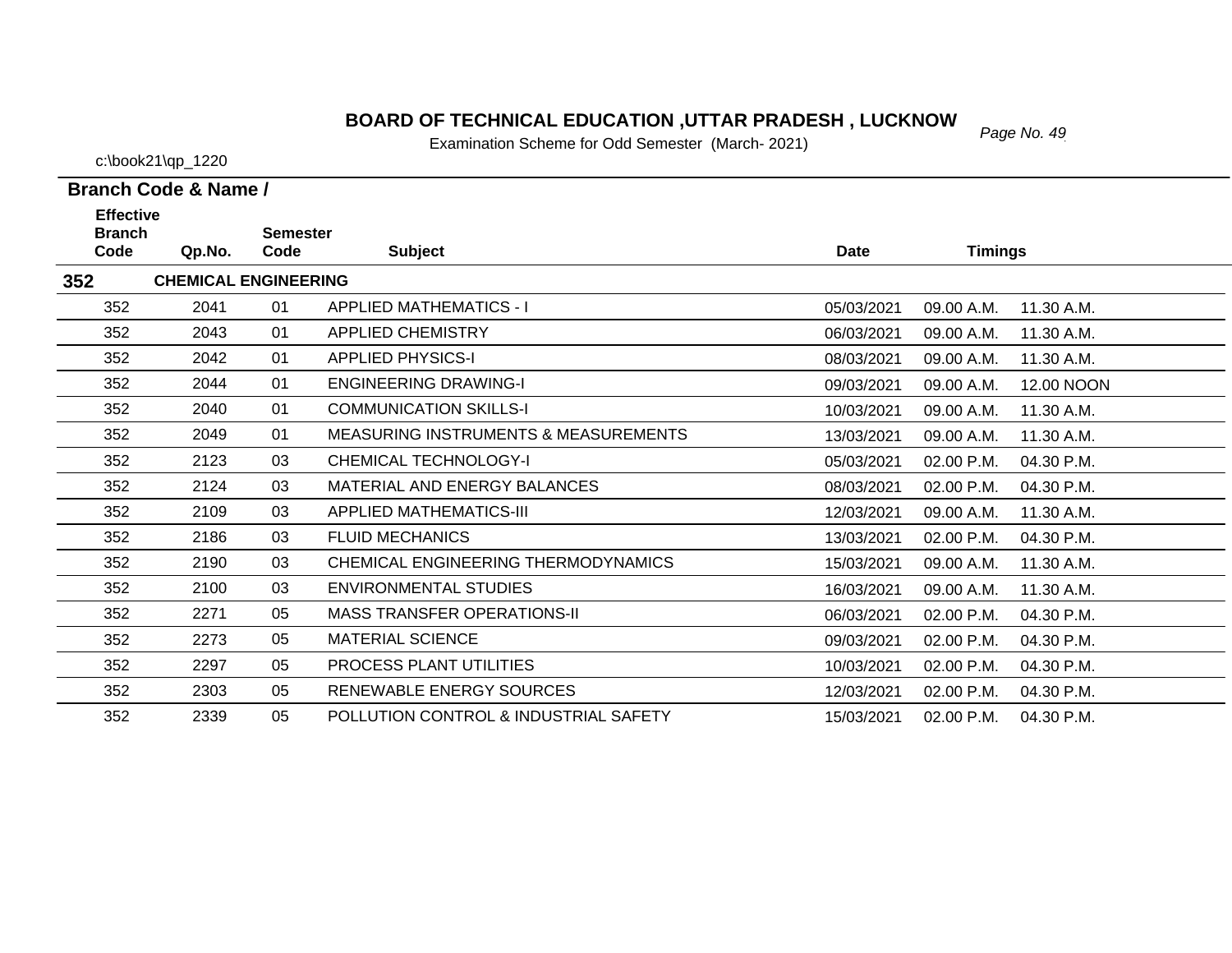# **BOARD OF TECHNICAL EDUCATION ,UTTAR PRADESH , LUCKNOW**<br>Examination Sabarna for Odd Samostar (March. 2021)

Examination Scheme for Odd Semester (March- 2021)

c:\book21\qp\_1220

| <b>Effective</b><br><b>Branch</b> |        | <b>Semester</b> |                                                                |            |            |            |
|-----------------------------------|--------|-----------------|----------------------------------------------------------------|------------|------------|------------|
| Code                              | Qp.No. | Code            | <b>Subject</b>                                                 | Date       | Timings    |            |
| 353                               |        |                 | <b>CHEMICAL ENGINEERING (PETRO CHEMICAL)</b>                   |            |            |            |
| 353                               | 2041   | 01              | <b>APPLIED MATHEMATICS - I</b>                                 | 05/03/2021 | 09.00 A.M. | 11.30 A.M. |
| 353                               | 2043   | 01              | APPLIED CHEMISTRY                                              | 06/03/2021 | 09.00 A.M. | 11.30 A.M. |
| 353                               | 2042   | 01              | <b>APPLIED PHYSICS-I</b>                                       | 08/03/2021 | 09.00 A.M. | 11.30 A.M. |
| 353                               | 2044   | 01              | <b>ENGINEERING DRAWING-I</b>                                   | 09/03/2021 | 09.00 A.M. | 12.00 NOON |
| 353                               | 2040   | 01              | <b>COMMUNICATION SKILLS-I</b>                                  | 10/03/2021 | 09.00 A.M. | 11.30 A.M. |
| 353                               | 2049   | 01              | <b>MEASURING INSTRUMENTS &amp; MEASUREMENTS</b>                | 13/03/2021 | 09.00 A.M. | 11.30 A.M. |
| 753                               | 1084   | 03              | <b>MATERIAL ENERGY BALANCES</b>                                | 05/03/2021 | 02.00 P.M. | 04.30 P.M. |
| 753                               | 0821   | 03              | <b>APPLIED MATHEMATICS-II</b>                                  | 06/03/2021 | 02.00 P.M. | 04.30 P.M. |
| 753                               | 1086   | 03              | CHEMICAL ENGG. THERMODYNAMICS                                  | 08/03/2021 | 02.00 P.M. | 04.30 P.M. |
| 753                               | 0845   | 03              | ELECTRICAL TECHNOLOGY & ELECTRONICS                            | 15/03/2021 | 02.00 P.M. | 04.30 P.M. |
| 753                               | 0231   | 05              | PETROLEUM REFINING                                             | 09/03/2021 | 02.00 P.M. | 04.30 P.M. |
| 753                               | 0222   | 05              | <b>MASS TRANSFER OPERATIONS</b>                                | 10/03/2021 | 02.00 P.M. | 04.30 P.M. |
| 753                               | 0221   | 05              | <b>HEAT TRANSFER OPERATIONS</b>                                | 12/03/2021 | 09.00 A.M. | 11.30 A.M. |
| 753                               | 0228   | 05              | POLLUTION CONTROL & INDUSTRIAL SAFETY                          | 13/03/2021 | 02.00 P.M. | 04.30 P.M. |
| 753                               | 1964   | 05              | INDUSTRIAL MANAGEMENT & ENTREPRENEURSHIP<br><b>DEVELOPMENT</b> | 16/03/2021 | 02.00 P.M. | 04.30 P.M. |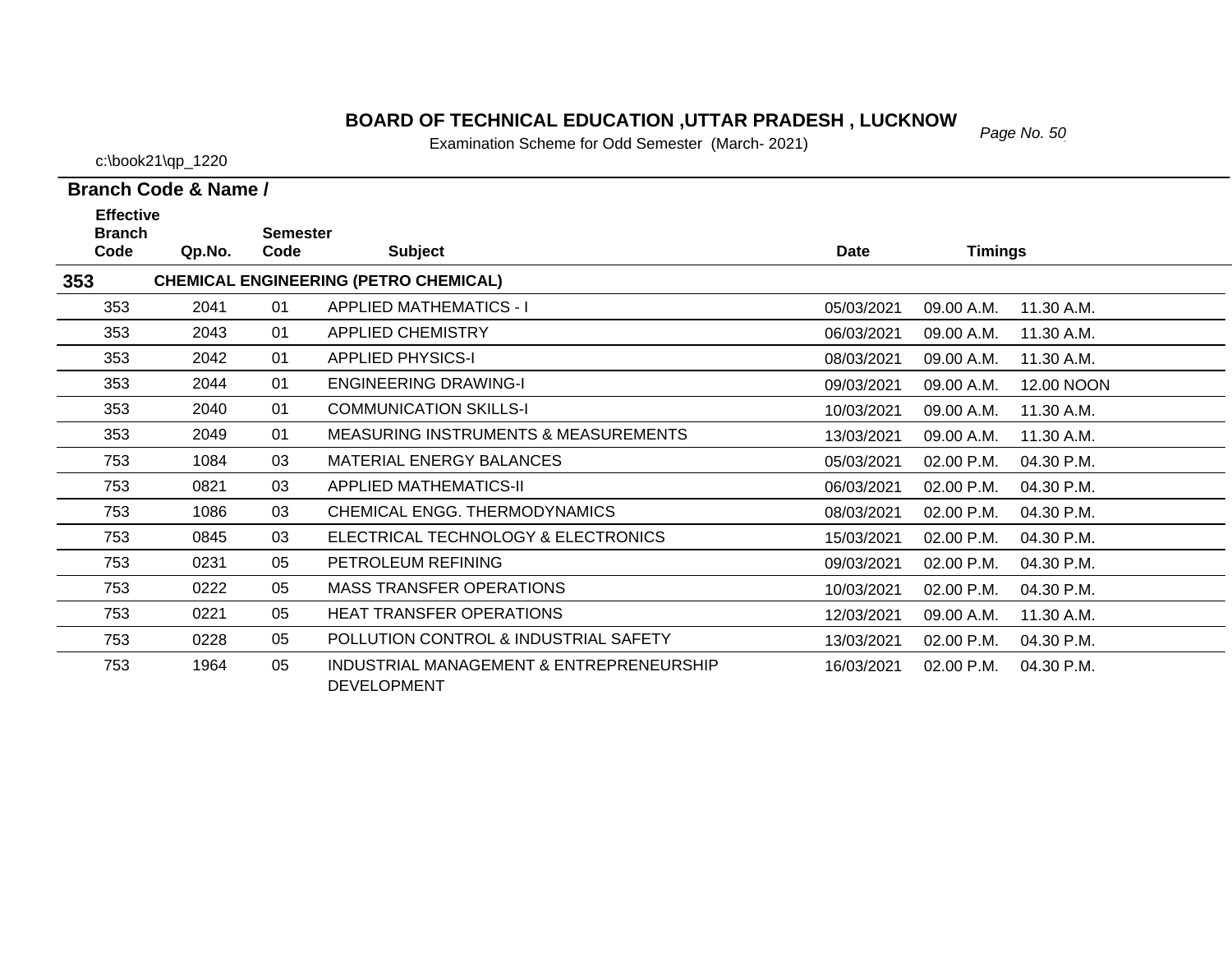### *Page No. 51* **BOARD OF TECHNICAL EDUCATION ,UTTAR PRADESH , LUCKNOW**

Examination Scheme for Odd Semester (March- 2021)

c:\book21\qp\_1220

| <b>Effective</b><br><b>Branch</b><br>Code | Qp.No. | <b>Semester</b><br>Code | <b>Subject</b>                                                | <b>Date</b> | <b>Timings</b> |            |
|-------------------------------------------|--------|-------------------------|---------------------------------------------------------------|-------------|----------------|------------|
| 355                                       |        |                         | <b>COMPUTER SCIENCE AND ENGINEERING</b>                       |             |                |            |
| 355                                       | 2041   | 01                      | <b>APPLIED MATHEMATICS - I</b>                                | 05/03/2021  | 09.00 A.M.     | 11.30 A.M. |
| 355                                       | 2043   | 01                      | <b>APPLIED CHEMISTRY</b>                                      | 06/03/2021  | 09.00 A.M.     | 11.30 A.M. |
| 355                                       | 2042   | 01                      | <b>APPLIED PHYSICS-I</b>                                      | 08/03/2021  | 09.00 A.M.     | 11.30 A.M. |
| 355                                       | 2058   | 01                      | <b>TECHNICAL DRAWING</b>                                      | 09/03/2021  | 02.00 P.M.     | 05.00 P.M. |
| 355                                       | 2040   | 01                      | <b>COMMUNICATION SKILLS-I</b>                                 | 10/03/2021  | 09.00 A.M.     | 11.30 A.M. |
| 355                                       | 2050   | 01                      | FUNDAMENTALS OF COMPUTER AND INFORMATION<br><b>TECHNOLOGY</b> | 12/03/2021  | 02.00 P.M.     | 04.30 P.M. |
| 355                                       | 2109   | 03                      | <b>APPLIED MATHEMATICS-III</b>                                | 12/03/2021  | 09.00 A.M.     | 11.30 A.M. |
| 355                                       | 2189   | 03                      | <b>DIGITAL ELECTRONICS</b>                                    | 13/03/2021  | 02.00 P.M.     | 04.30 P.M. |
| 355                                       | 2187   | 03                      | DATA COMMUNICATION AND COMPUTER NETWORK                       | 15/03/2021  | 09.00 A.M.     | 11.30 A.M. |
| 355                                       | 2100   | 03                      | ENVIRONMENTAL STUDIES                                         | 16/03/2021  | 09.00 A.M.     | 11.30 A.M. |
| 355                                       | 2130   | 03                      | INTERNET AND WEB TECHNOLOGY                                   | 17/03/2021  | 09.00 A.M.     | 11.30 A.M. |
| 355                                       | 2188   | 03                      | DATA STRUCTURE USING C                                        | 18/03/2021  | 09.00 A.M.     | 11.30 A.M. |
| 355                                       | 2268   | 05                      | <b>INTERNET OF THINGS</b>                                     | 05/03/2021  | 02.00 P.M.     | 04.30 P.M. |
| 355                                       | 2308   | 05                      | SOFTWARE ENGINEERING                                          | 06/03/2021  | 02.00 P.M.     | 04.30 P.M. |
| 355                                       | 2319   | 05                      | WEB DEVELOPMENT USING PHP                                     | 08/03/2021  | 02.00 P.M.     | 04.30 P.M. |
| 355                                       | 2231   | 05                      | COMPUTER PROGRAMMING USING PYTHON                             | 09/03/2021  | 09.00 A.M.     | 11.30 A.M. |
| 355                                       | 2232   | 05                      | COMPUTER ARCHITECTURE AND HARDWARE MAINTENANCE                | 10/03/2021  | $02.00$ P.M.   | 04.30 P.M. |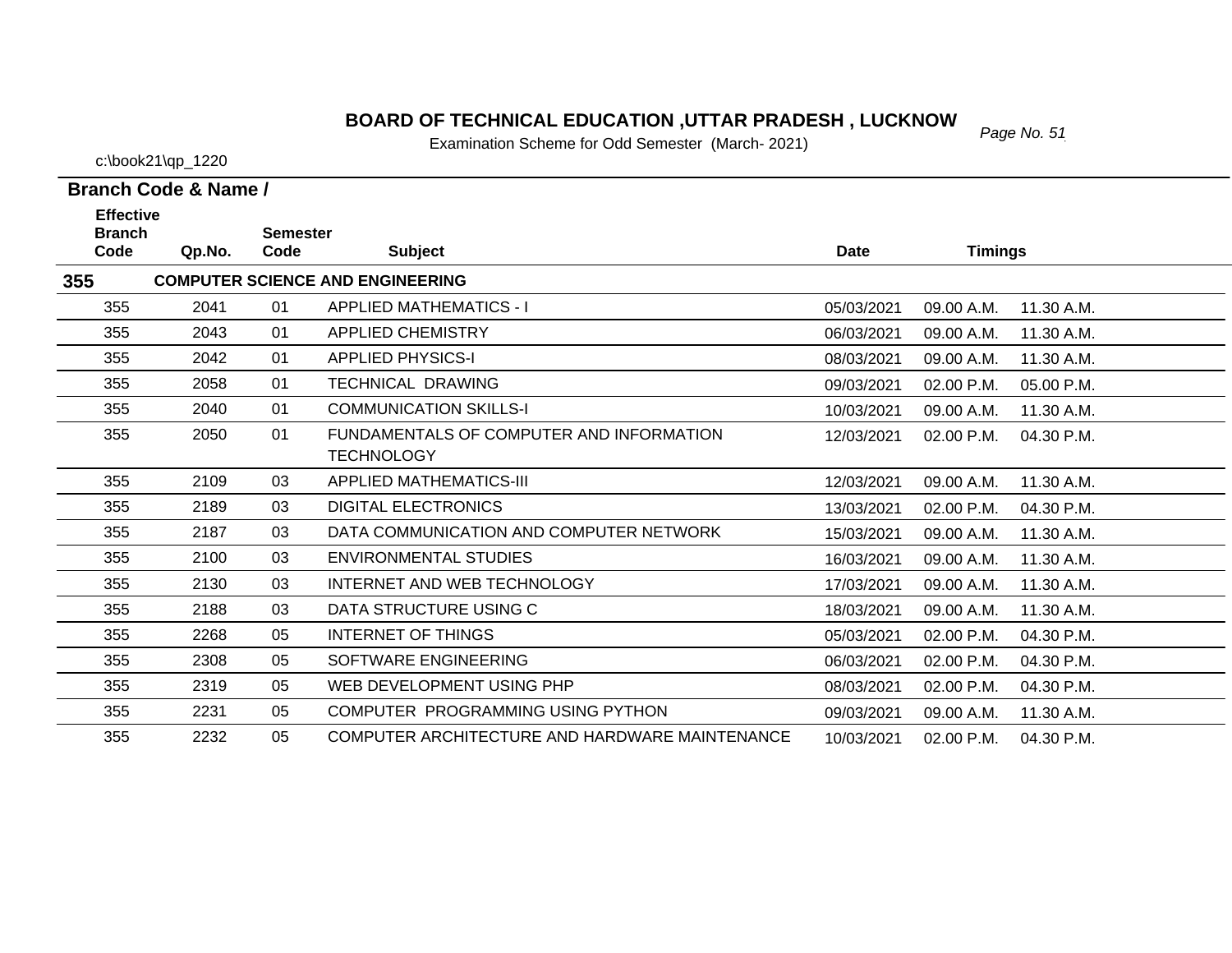#### *Page No. 52* **BOARD OF TECHNICAL EDUCATION ,UTTAR PRADESH , LUCKNOW**

Examination Scheme for Odd Semester (March- 2021)

c:\book21\qp\_1220

**Effective** 

356

356

**Branch Code & Name /**

| <b>Branch</b> |                               | <b>Semester</b> |                                                               |            |                |            |  |
|---------------|-------------------------------|-----------------|---------------------------------------------------------------|------------|----------------|------------|--|
| Code          | Qp.No.                        | Code            | <b>Subject</b>                                                | Date       | <b>Timings</b> |            |  |
| 356           | <b>INFORMATION TECHNOLOGY</b> |                 |                                                               |            |                |            |  |
| 356           | 2041                          | 01              | <b>APPLIED MATHEMATICS - I</b>                                | 05/03/2021 | 09.00 A.M.     | 11.30 A.M. |  |
| 356           | 2043                          | 01              | <b>APPLIED CHEMISTRY</b>                                      | 06/03/2021 | 09.00 A.M.     | 11.30 A.M. |  |
| 356           | 2042                          | 01              | <b>APPLIED PHYSICS-I</b>                                      | 08/03/2021 | 09.00 A.M.     | 11.30 A.M. |  |
| 356           | 2058                          | 01              | <b>TECHNICAL DRAWING</b>                                      | 09/03/2021 | 02.00 P.M.     | 05.00 P.M. |  |
| 356           | 2040                          | 01              | <b>COMMUNICATION SKILLS-I</b>                                 | 10/03/2021 | 09.00 A.M.     | 11.30 A.M. |  |
| 356           | 2050                          | 01              | FUNDAMENTALS OF COMPUTER AND INFORMATION<br><b>TECHNOLOGY</b> | 12/03/2021 | 02.00 P.M.     | 04.30 P.M. |  |
| 356           | 2109                          | 03              | <b>APPLIED MATHEMATICS-III</b>                                | 12/03/2021 | 09.00 A.M.     | 11.30 A.M. |  |
| 356           | 2134                          | 03              | COMPUTER ARCHITECTURE AND HARDWARE MAINTENANCE                | 13/03/2021 | 09.00 A.M.     | 11.30 A.M. |  |
| 356           | 2187                          | 03              | DATA COMMUNICATION AND COMPUTER NETWORK                       | 15/03/2021 | 09.00 A.M.     | 11.30 A.M. |  |
| 356           | 2100                          | 03              | <b>ENVIRONMENTAL STUDIES</b>                                  | 16/03/2021 | 09.00 A.M.     | 11.30 A.M. |  |
| 356           | 2130                          | 03              | INTERNET AND WEB TECHNOLOGY                                   | 17/03/2021 | 09.00 A.M.     | 11.30 A.M. |  |
| 356           | 2188                          | 03              | DATA STRUCTURE USING C                                        | 18/03/2021 | 09.00 A.M.     | 11.30 A.M. |  |
| 356           | 2268                          | 05              | INTERNET OF THINGS                                            | 05/03/2021 | 02.00 P.M.     | 04.30 P.M. |  |
| 356           | 2308                          | 05              | SOFTWARE ENGINEERING                                          | 06/03/2021 | 02.00 P.M.     | 04.30 P.M. |  |
| 356           | 2319                          | 05              | WEB DEVELOPMENT USING PHP                                     | 08/03/2021 | $02.00$ P.M.   | 04.30 P.M. |  |

2231 05 COMPUTER PROGRAMMING USING PYTHON

2336 05 INFORMATION SECURITY & I T LAWS

09/03/2021 09.00 A.M.

10/03/2021 02.00 P.M. 04.30 P.M.

11.30 A.M.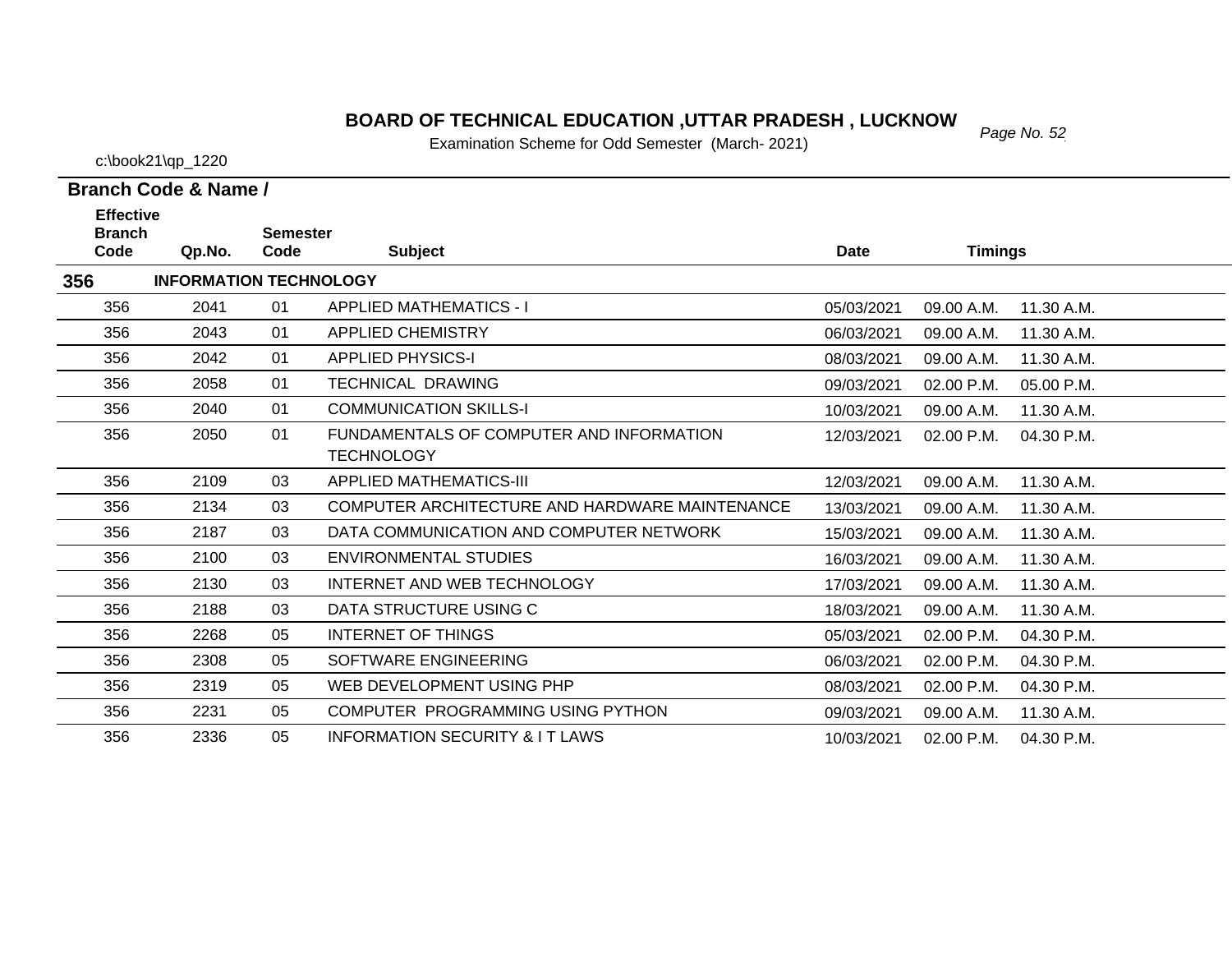# *Page No. 53* **BOARD OF TECHNICAL EDUCATION ,UTTAR PRADESH , LUCKNOW**

Examination Scheme for Odd Semester (March- 2021)

c:\book21\qp\_1220

| <b>Effective</b><br><b>Branch</b> |        | <b>Semester</b> |                                                                |             |                |            |
|-----------------------------------|--------|-----------------|----------------------------------------------------------------|-------------|----------------|------------|
| Code                              | Qp.No. | Code            | <b>Subject</b>                                                 | <b>Date</b> | <b>Timings</b> |            |
| 357                               |        |                 | <b>DIPLOMA IN PAINT TECHNOLOGY</b>                             |             |                |            |
| 357                               | 2041   | 01              | <b>APPLIED MATHEMATICS - I</b>                                 | 05/03/2021  | 09.00 A.M.     | 11.30 A.M. |
| 357                               | 2043   | 01              | <b>APPLIED CHEMISTRY</b>                                       | 06/03/2021  | 09.00 A.M.     | 11.30 A.M. |
| 357                               | 2042   | 01              | <b>APPLIED PHYSICS-I</b>                                       | 08/03/2021  | 09.00 A.M.     | 11.30 A.M. |
| 357                               | 2044   | 01              | <b>ENGINEERING DRAWING-I</b>                                   | 09/03/2021  | 09.00 A.M.     | 12.00 NOON |
| 357                               | 2040   | 01              | <b>COMMUNICATION SKILLS-I</b>                                  | 10/03/2021  | 09.00 A.M.     | 11.30 A.M. |
| 357                               | 2049   | 01              | <b>MEASURING INSTRUMENTS &amp; MEASUREMENTS</b>                | 13/03/2021  | 09.00 A.M.     | 11.30 A.M. |
| 757                               | 1096   | 03              | <b>PIGMENTS &amp; EXTENDERS</b>                                | 05/03/2021  | 02.00 P.M.     | 04.30 P.M. |
| 757                               | 0821   | 03              | <b>APPLIED MATHEMATICS-II</b>                                  | 06/03/2021  | 02.00 P.M.     | 04.30 P.M. |
| 757                               | 1098   | 03              | DRYING OILS & PAINT MEDIA                                      | 08/03/2021  | 02.00 P.M.     | 04.30 P.M. |
| 757                               | 0845   | 03              | ELECTRICAL TECHNOLOGY & ELECTRONICS                            | 15/03/2021  | 02.00 P.M.     | 04.30 P.M. |
| 757                               | 0217   | 05              | COATING PROPERTIES, EVALUATION & QUALITY CONTROL               | 09/03/2021  | 02.00 P.M.     | 04.30 P.M. |
| 757                               | 0233   | 05              | <b>HEAT &amp; MASS TRANSFER</b>                                | 10/03/2021  | 02.00 P.M.     | 04.30 P.M. |
| 757                               | 0218   | 05              | FORMULATION & MANUFACTURING OF PAINT                           | 12/03/2021  | 02.00 P.M.     | 04.30 P.M. |
| 757                               | 0228   | 05              | POLLUTION CONTROL & INDUSTRIAL SAFETY                          | 13/03/2021  | 02.00 P.M.     | 04.30 P.M. |
| 757                               | 1964   | 05              | INDUSTRIAL MANAGEMENT & ENTREPRENEURSHIP<br><b>DEVELOPMENT</b> | 16/03/2021  | 02.00 P.M.     | 04.30 P.M. |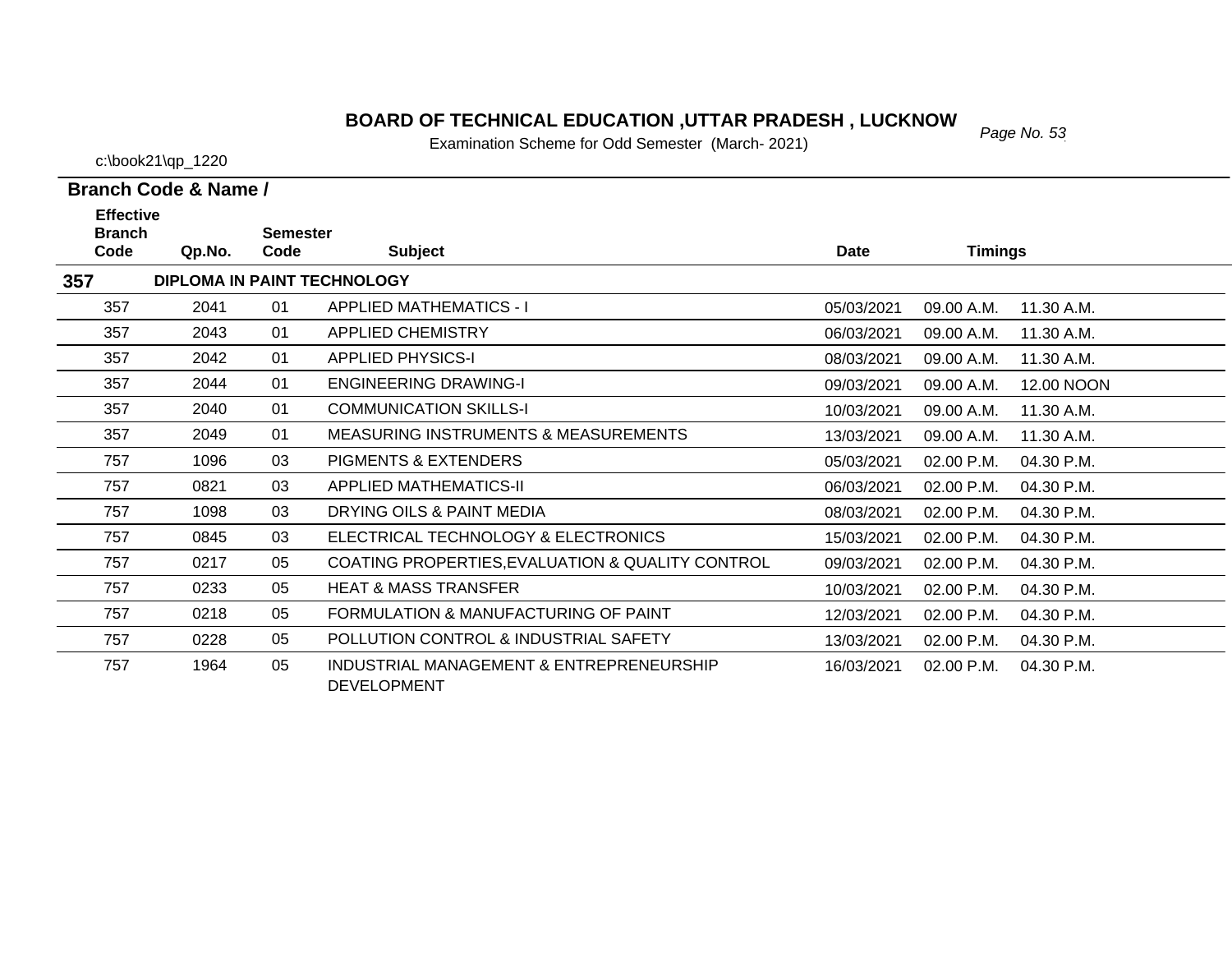#### *Page No. 54* **BOARD OF TECHNICAL EDUCATION ,UTTAR PRADESH , LUCKNOW**

Examination Scheme for Odd Semester (March- 2021)

c:\book21\qp\_1220

| <b>Effective</b><br><b>Branch</b> |        | <b>Semester</b> |                                                                |             |                |            |
|-----------------------------------|--------|-----------------|----------------------------------------------------------------|-------------|----------------|------------|
| Code                              | Qp.No. | Code            | <b>Subject</b>                                                 | <b>Date</b> | <b>Timings</b> |            |
| 358                               |        |                 | DIPLOMA IN PLASTIC MOULD TECHNOLOGY                            |             |                |            |
| 358                               | 2041   | 01              | <b>APPLIED MATHEMATICS - I</b>                                 | 05/03/2021  | 09.00 A.M.     | 11.30 A.M. |
| 358                               | 2043   | 01              | <b>APPLIED CHEMISTRY</b>                                       | 06/03/2021  | 09.00 A.M.     | 11.30 A.M. |
| 358                               | 2042   | 01              | <b>APPLIED PHYSICS-I</b>                                       | 08/03/2021  | 09.00 A.M.     | 11.30 A.M. |
| 358                               | 2044   | 01              | <b>ENGINEERING DRAWING-I</b>                                   | 09/03/2021  | 09.00 A.M.     | 12.00 NOON |
| 358                               | 2040   | 01              | <b>COMMUNICATION SKILLS-I</b>                                  | 10/03/2021  | 09.00 A.M.     | 11.30 A.M. |
| 758                               | 0848   | 03              | <b>METROLOGY &amp; MEASURING INSTRUMENTS</b>                   | 05/03/2021  | 02.00 P.M.     | 04.30 P.M. |
| 758                               | 0821   | 03              | APPLIED MATHEMATICS-II                                         | 06/03/2021  | 02.00 P.M.     | 04.30 P.M. |
| 758                               | 0864   | 03              | <b>MATERIALS &amp; METALLURGY</b>                              | 09/03/2021  | 02.00 P.M.     | 04.30 P.M. |
| 758                               | 0861   | 03              | <b>HYDRAULICS AND PNEUMATIC SYSTEMS</b>                        | 10/03/2021  | 02.00 P.M.     | 04.30 P.M. |
| 758                               | 0072   | 05              | <b>PLASTIC PROCESS TECHNIQUES-II</b>                           | 08/03/2021  | 02.00 P.M.     | 04.30 P.M. |
| 758                               | 0073   | 05              | <b>DESIGN OF DIES &amp; MOULDS - II</b>                        | 12/03/2021  | 02.00 P.M.     | 04.30 P.M. |
| 758                               | 1964   | 05              | INDUSTRIAL MANAGEMENT & ENTREPRENEURSHIP<br><b>DEVELOPMENT</b> | 16/03/2021  | 02.00 P.M.     | 04.30 P.M. |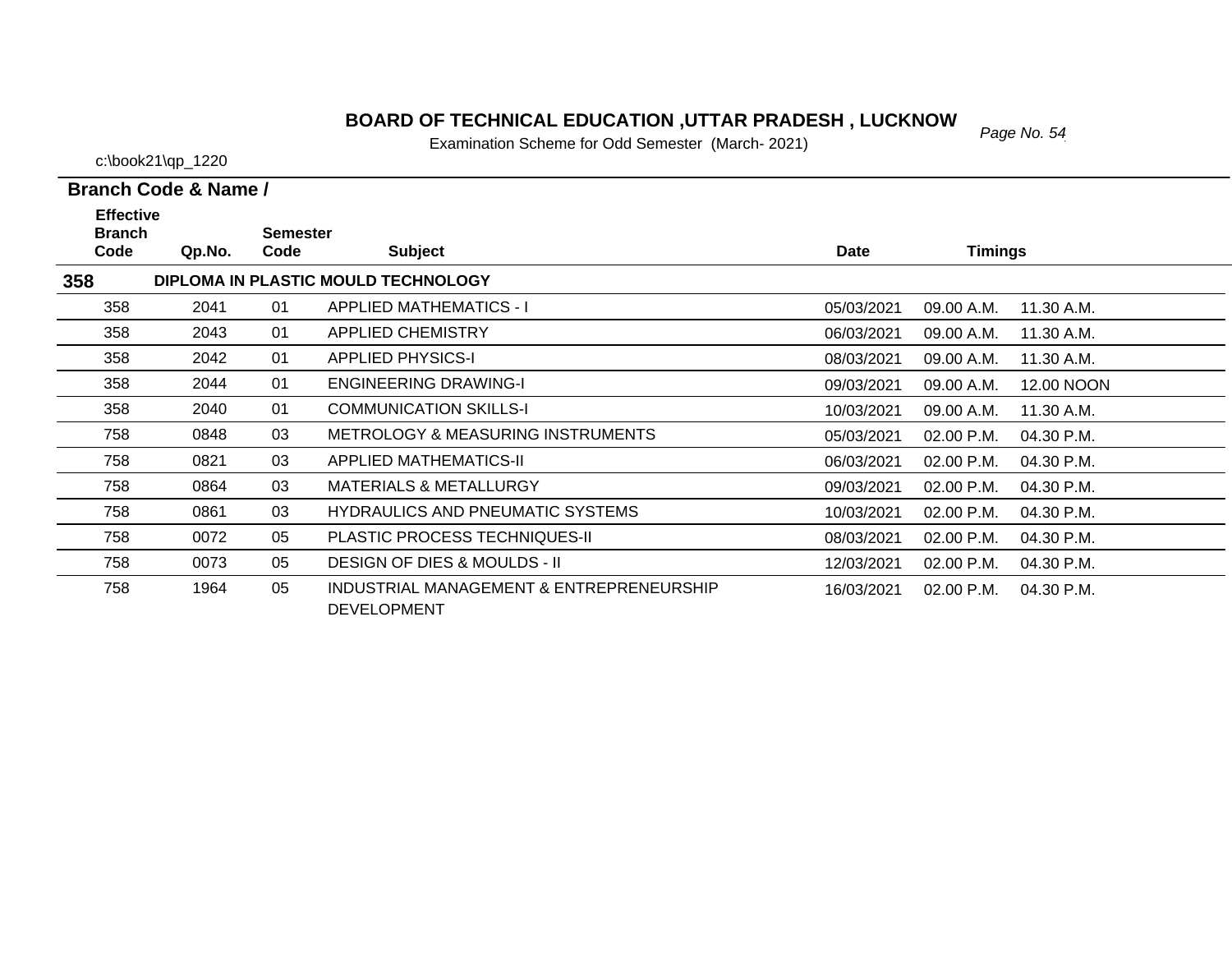### *Page No. 55* **BOARD OF TECHNICAL EDUCATION ,UTTAR PRADESH , LUCKNOW**

Examination Scheme for Odd Semester (March- 2021)

c:\book21\qp\_1220

| <b>Effective</b>      |        |                         |                                                        |             |                |            |
|-----------------------|--------|-------------------------|--------------------------------------------------------|-------------|----------------|------------|
| <b>Branch</b><br>Code | Qp.No. | <b>Semester</b><br>Code | <b>Subject</b>                                         | <b>Date</b> | <b>Timings</b> |            |
| 359                   |        |                         | DIPLOMA IN AIRCRAFT MAINTENANCE ENGINEERING (AVIONICS) |             |                |            |
|                       |        |                         |                                                        |             |                |            |
| 359                   | 1940   | 01                      | <b>MATHEMATICS-I</b>                                   | 05/03/2021  | 09.00 A.M.     | 11.30 A.M. |
| 359                   | 1619   | 01                      | <b>GENERAL ENGINEERING &amp; GROUND SUPPORTS</b>       | 06/03/2021  | 09.00 A.M.     | 11.30 A.M. |
| 359                   | 1620   | 01                      | <b>ENGINEERING DRAWING</b>                             | 08/03/2021  | 09.00 A.M.     | 01.00 P.M. |
| 359                   | 1622   | 01                      | AIR LAW C.A.R. & HUMAN FACTORS & LIMITATION-I          | 09/03/2021  | 09.00 A.M.     | 11.30 A.M. |
| 359                   | 1623   | 01                      | <b>WORKSHOP PRACTICE</b>                               | 10/03/2021  | 09.00 A.M.     | 11.30 A.M. |
| 359                   | 1949   | 01                      | <b>PHYSICS-I</b>                                       | 12/03/2021  | 09.00 A.M.     | 11.30 A.M. |
| 359                   | 1132   | 03                      | AIRFRAME & SYSTEMS                                     | 06/03/2021  | 02.00 P.M.     | 04.30 P.M. |
| 359                   | 1133   | 03                      | <b>GENERAL AERO ENGINE</b>                             | 08/03/2021  | 02.00 P.M.     | 04.30 P.M. |
| 359                   | 1136   | 03                      | AIRCRAFT ELECTRICAL SYSTEM-I                           | 10/03/2021  | 02.00 P.M.     | 04.30 P.M. |
| 359                   | 1137   | 03                      | AIRCRAFT ELECTRONICS SYSTEM                            | 12/03/2021  | 02.00 P.M.     | 04.30 P.M. |
| 359                   | 0271   | 05                      | <b>COMPUTER THEORY</b>                                 | 05/03/2021  | $02.00$ P.M.   | 04.30 P.M. |
| 359                   | 0272   | 05                      | AIRCRAFT ELECTRICAL SYSTEM-II                          | 09/03/2021  | 02.00 P.M.     | 04.30 P.M. |
| 359                   | 0273   | 05                      | AIRCRAFT INSTRUMENTATION-II                            | 13/03/2021  | 02.00 P.M.     | 04.30 P.M. |
|                       |        |                         |                                                        |             |                |            |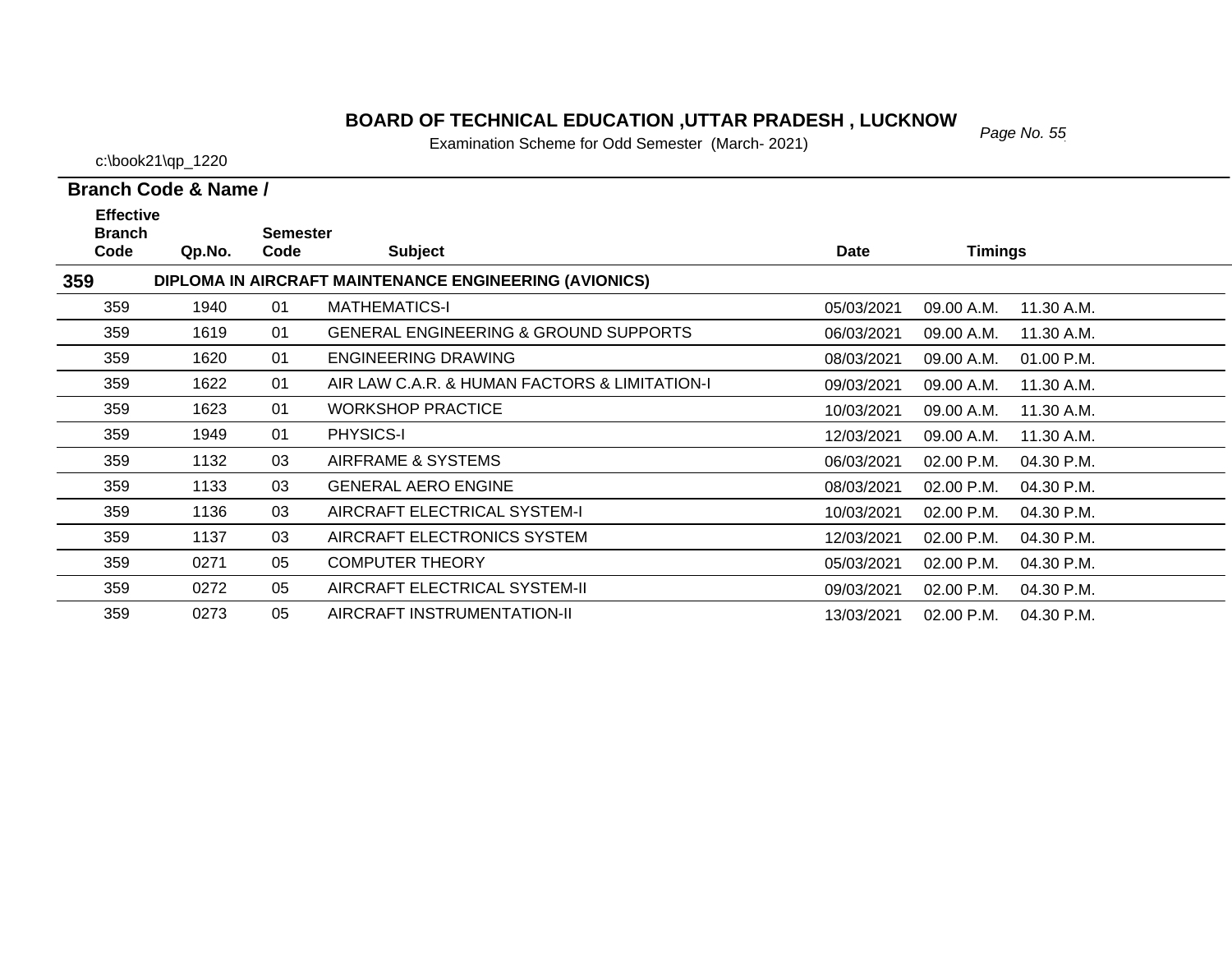### *Page No. 56* **BOARD OF TECHNICAL EDUCATION ,UTTAR PRADESH , LUCKNOW**

Examination Scheme for Odd Semester (March- 2021)

c:\book21\qp\_1220

| <b>Effective</b>      |        |                         |                                                             |            |                          |  |
|-----------------------|--------|-------------------------|-------------------------------------------------------------|------------|--------------------------|--|
| <b>Branch</b><br>Code | Qp.No. | <b>Semester</b><br>Code | <b>Subject</b>                                              | Date       | <b>Timings</b>           |  |
| 360                   |        |                         | AIRCRAFT MAINTENANCE ENGINEERING (HELICOPTER & POWER PLANT) |            |                          |  |
| 360                   | 1940   | 01                      | <b>MATHEMATICS-I</b>                                        | 05/03/2021 | 11.30 A.M.<br>09.00 A.M. |  |
| 360                   | 1619   | 01                      | <b>GENERAL ENGINEERING &amp; GROUND SUPPORTS</b>            | 06/03/2021 | 09.00 A.M.<br>11.30 A.M. |  |
| 360                   | 1620   | 01                      | <b>ENGINEERING DRAWING</b>                                  | 08/03/2021 | 01.00 P.M.<br>09.00 A.M. |  |
| 360                   | 1622   | 01                      | AIR LAW C.A.R. & HUMAN FACTORS & LIMITATION-I               | 09/03/2021 | 09.00 A.M.<br>11.30 A.M. |  |
| 360                   | 1623   | 01                      | <b>WORKSHOP PRACTICE</b>                                    | 10/03/2021 | 09.00 A.M.<br>11.30 A.M. |  |
| 360                   | 1949   | 01                      | PHYSICS-I                                                   | 12/03/2021 | 09.00 A.M.<br>11.30 A.M. |  |
| 360                   | 2062   | 03                      | <b>GENERAL HELICOPTER AIRFRAME</b>                          | 05/03/2021 | 02.00 P.M.<br>04.30 P.M. |  |
| 360                   | 2063   | 03                      | <b>HELICOPTER SYSTEMS</b>                                   | 08/03/2021 | 02.00 P.M.<br>04.30 P.M. |  |
| 360                   | 1067   | 03                      | AIR CRAFT ELECTRICITY                                       | 10/03/2021 | 02.00 P.M.<br>04.30 P.M. |  |
| 360                   | 2064   | 03                      | <b>ROTORS</b>                                               | 13/03/2021 | 02.00 P.M.<br>04.30 P.M. |  |
| 360                   | 2154   | 05                      | HELICOPTER AIRFRAME ( CHETAK )                              | 06/03/2021 | 02.00 P.M.<br>04.30 P.M. |  |
| 360                   | 2178   | 05                      | <b>AVIONICS</b>                                             | 09/03/2021 | 02.00 P.M.<br>04.30 P.M. |  |
| 360                   | 2179   | 05                      | AIR CRAFT RECIPROCATING ENGINES -II                         | 12/03/2021 | 04.30 P.M.<br>02.00 P.M. |  |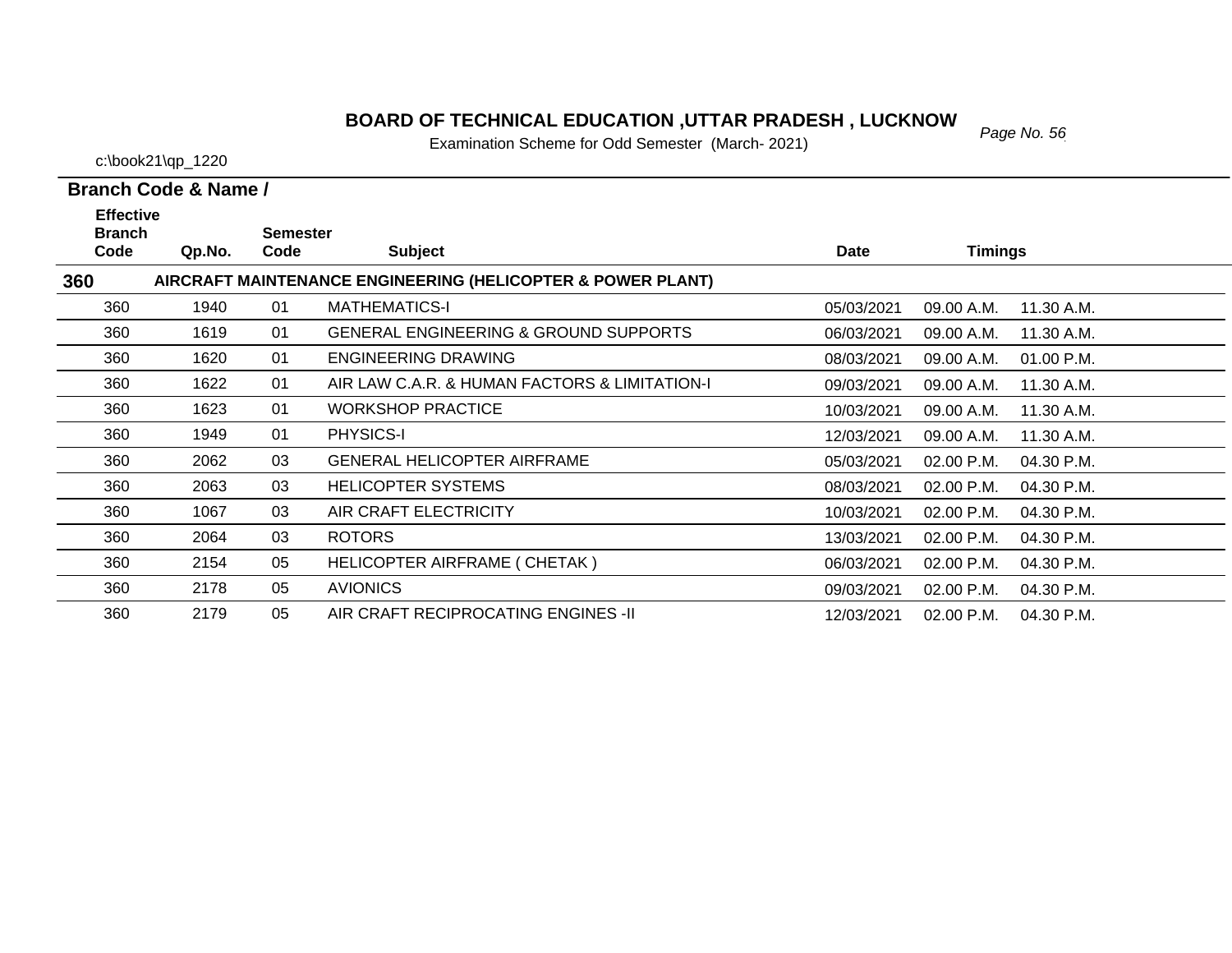# *Page No. 57* **BOARD OF TECHNICAL EDUCATION ,UTTAR PRADESH , LUCKNOW**

Examination Scheme for Odd Semester (March- 2021)

| <b>Branch Code &amp; Name /</b> |  |  |
|---------------------------------|--|--|

| <b>Effective</b><br><b>Branch</b> |        | <b>Semester</b> |                                                                |            |                |            |
|-----------------------------------|--------|-----------------|----------------------------------------------------------------|------------|----------------|------------|
| Code                              | Qp.No. | Code            | <b>Subject</b>                                                 | Date       | <b>Timings</b> |            |
| 361                               |        |                 | ELECTRONICS AND COMMUNICATION ENGINEERING                      |            |                |            |
| 361                               | 2041   | 01              | <b>APPLIED MATHEMATICS - I</b>                                 | 05/03/2021 | 09.00 A.M.     | 11.30 A.M. |
| 361                               | 2043   | 01              | <b>APPLIED CHEMISTRY</b>                                       | 06/03/2021 | 09.00 A.M.     | 11.30 A.M. |
| 361                               | 2042   | 01              | <b>APPLIED PHYSICS-I</b>                                       | 08/03/2021 | 09.00 A.M.     | 11.30 A.M. |
| 361                               | 2044   | 01              | <b>ENGINEERING DRAWING-I</b>                                   | 09/03/2021 | 09.00 A.M.     | 12.00 NOON |
| 361                               | 2040   | 01              | <b>COMMUNICATION SKILLS-I</b>                                  | 10/03/2021 | 09.00 A.M.     | 11.30 A.M. |
| 361                               | 1545   | 01              | ENGINNEERING MECHANICS AND MATERIALS                           | 12/03/2021 | 02.00 P.M.     | 04.30 P.M. |
| 761                               | 0821   | 03              | <b>APPLIED MATHEMATICS-II</b>                                  | 06/03/2021 | 02.00 P.M.     | 04.30 P.M. |
| 761                               | 0871   | 03              | ELECTRICAL ENGINEERING-II                                      | 08/03/2021 | 02.00 P.M.     | 04.30 P.M. |
| 761                               | 0874   | 03              | ELECTRONICS DEVICES AND CIRCUITS                               | 12/03/2021 | 09.00 A.M.     | 11.30 A.M. |
| 761                               | 0872   | 03              | INDUSTRIAL ELECTRONICS & TRANSDUCERS                           | 13/03/2021 | 09.00 A.M.     | 11.30 A.M. |
| 761                               | 0102   | 05              | AUDIO & VIDEO ENGINEERING                                      | 05/03/2021 | 02.00 P.M.     | 04.30 P.M. |
| 761                               | 0103   | 05              | OPTICAL FIBRE ENGINEERING                                      | 09/03/2021 | 02.00 P.M.     | 04.30 P.M. |
| 761                               | 0876   | 05              | ELECTRONIC INSTRUMENTS & MEASUREMENT                           | 10/03/2021 | 02.00 P.M.     | 04.30 P.M. |
| 761                               | 1964   | 05              | INDUSTRIAL MANAGEMENT & ENTREPRENEURSHIP<br><b>DEVELOPMENT</b> | 16/03/2021 | 02.00 P.M.     | 04.30 P.M. |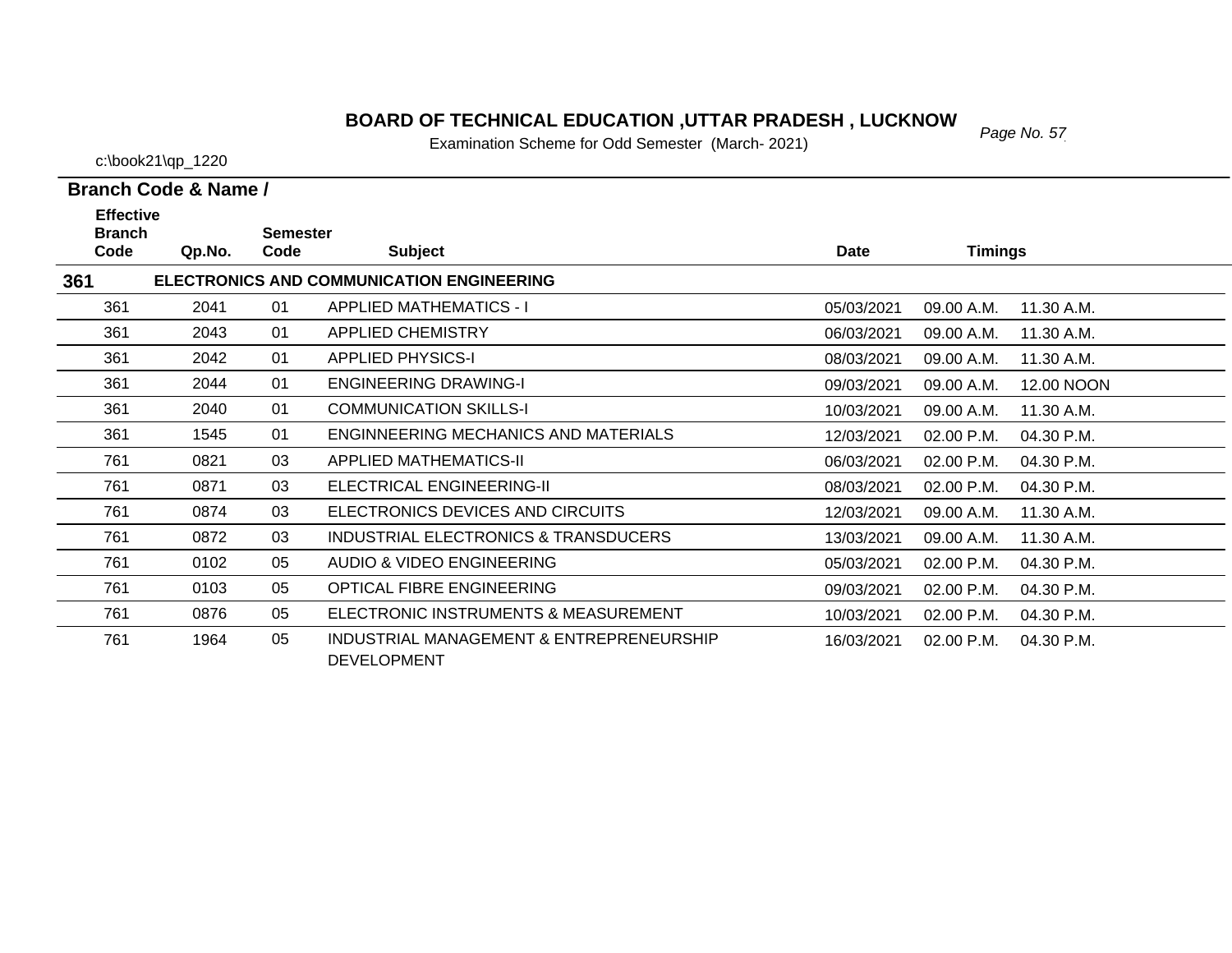# *Page No. 58* **BOARD OF TECHNICAL EDUCATION ,UTTAR PRADESH , LUCKNOW**

Examination Scheme for Odd Semester (March- 2021)

|  |  | _______ | ---- |                      |  |
|--|--|---------|------|----------------------|--|
|  |  |         |      | Branch Code & Name / |  |

| <b>Effective</b>      |                          |                         |                                                                |            |                |            |
|-----------------------|--------------------------|-------------------------|----------------------------------------------------------------|------------|----------------|------------|
| <b>Branch</b><br>Code | Qp.No.                   | <b>Semester</b><br>Code | <b>Subject</b>                                                 | Date       | <b>Timings</b> |            |
| 362                   | <b>CARPET TECHNOLOGY</b> |                         |                                                                |            |                |            |
| 362                   | 1901                     | 01                      | APPLIED MATHEMATICS-I(A)                                       | 05/03/2021 | 09.00 A.M.     | 11.30 A.M. |
| 362                   | 1903                     | 01                      | <b>APPLIED PHYSICS-I</b>                                       | 08/03/2021 | 09.00 A.M.     | 11.30 A.M. |
| 362                   | 1905                     | 01                      | FOUNDATIONAL COMMUNICATION                                     | 10/03/2021 | 09.00 A.M.     | 11.30 A.M. |
| 362                   | 1648                     | 01                      | <b>GENERAL MECHANICAL ENGINEERING</b>                          | 13/03/2021 | 09.00 A.M.     | 11.30 A.M. |
| 362                   | 1506                     | 01                      | ENGINEERING DRAWING                                            | 16/03/2021 | 09.00 A.M.     | 12.00 NOON |
| 362                   | 2065                     | 03                      | CARPET YARN MANUFACTURING                                      | 05/03/2021 | 02.00 P.M.     | 04.30 P.M. |
| 362                   | 1633                     | 03                      | YARN MANUFACTURING PROCESS                                     | 08/03/2021 | 02.00 P.M.     | 04.30 P.M. |
| 362                   | 1111                     | 03                      | <b>INDUSTRIAL SAFETY</b>                                       | 12/03/2021 | 09.00 A.M.     | 11.30 A.M. |
| 362                   | 0845                     | 03                      | ELECTRICAL TECHNOLOGY & ELECTRONICS                            | 15/03/2021 | 02.00 P.M.     | 04.30 P.M. |
| 362                   | 2157                     | 05                      | CARPET CHEMICAL PRACESSING                                     | 10/03/2021 | 02.00 P.M.     | 04.30 P.M. |
| 362                   | 2158                     | 05                      | <b>CARPET DESIGN-II</b>                                        | 12/03/2021 | 02.00 P.M.     | 04.30 P.M. |
| 362                   | 2159                     | 05                      | CARPET FINISHING AND MAINTENANCE                               | 13/03/2021 | 02.00 P.M.     | 04.30 P.M. |
| 362                   | 1964                     | 05                      | INDUSTRIAL MANAGEMENT & ENTREPRENEURSHIP<br><b>DEVELOPMENT</b> | 16/03/2021 | 02.00 P.M.     | 04.30 P.M. |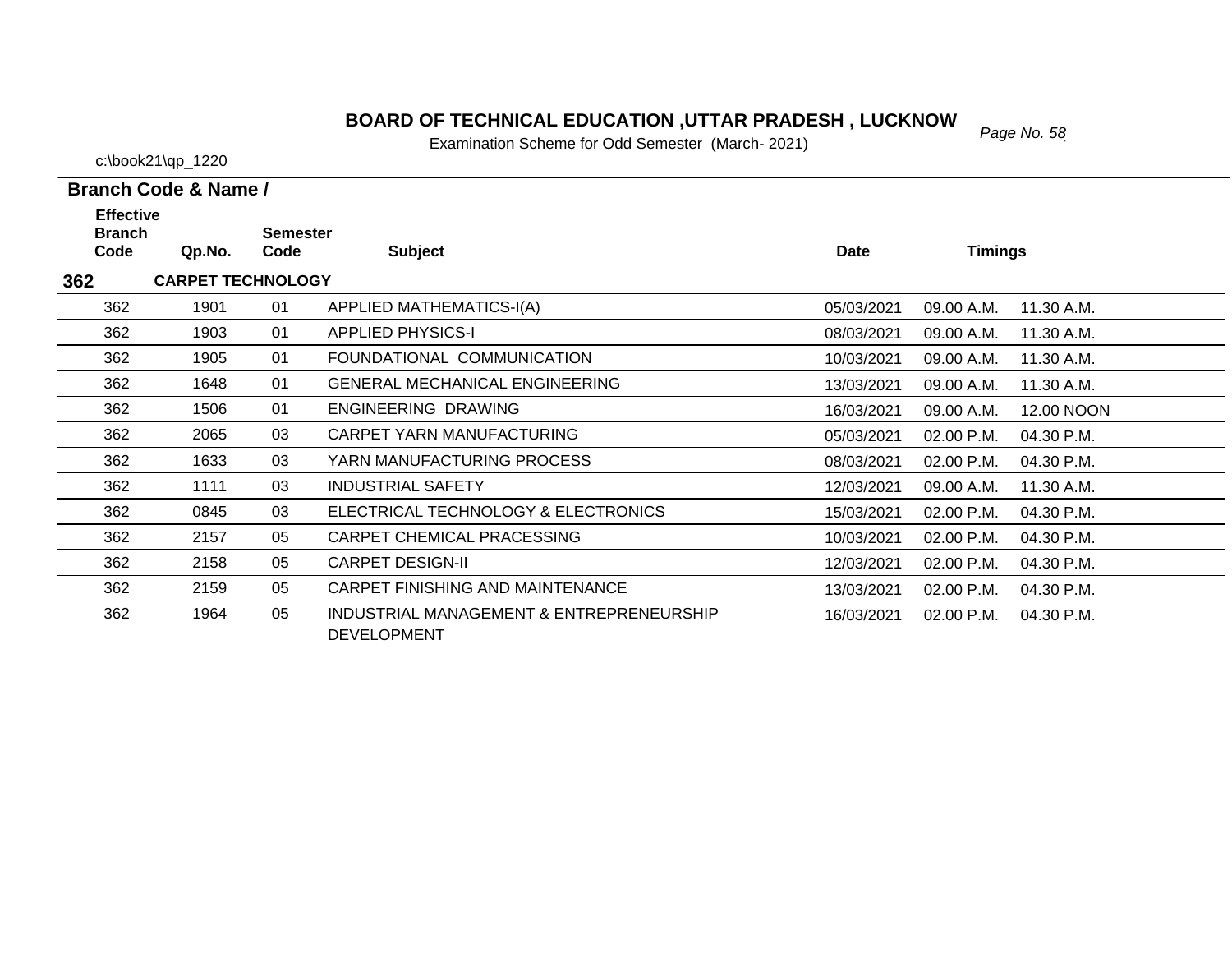#### *Page No. 59* **BOARD OF TECHNICAL EDUCATION ,UTTAR PRADESH , LUCKNOW**

Examination Scheme for Odd Semester (March- 2021)

c:\book21\qp\_1220

| <b>Effective</b>      |                        |                         |                                                                |            |                |            |
|-----------------------|------------------------|-------------------------|----------------------------------------------------------------|------------|----------------|------------|
| <b>Branch</b><br>Code | Qp.No.                 | <b>Semester</b><br>Code | <b>Subject</b>                                                 | Date       | <b>Timings</b> |            |
| 363                   | <b>FOOD TECHNOLOGY</b> |                         |                                                                |            |                |            |
| 363                   | 1901                   | 01                      | APPLIED MATHEMATICS-I(A)                                       | 05/03/2021 | 09.00 A.M.     | 11.30 A.M. |
| 363                   | 1903                   | 01                      | <b>APPLIED PHYSICS-I</b>                                       | 08/03/2021 | 09.00 A.M.     | 11.30 A.M. |
| 363                   | 1905                   | 01                      | FOUNDATIONAL COMMUNICATION                                     | 10/03/2021 | 09.00 A.M.     | 11.30 A.M. |
| 363                   | 1641                   | 01                      | MECHANICAL OPERATION AND SOLID HANDILING                       | 12/03/2021 | 02.00 P.M.     | 04.30 P.M. |
| 363                   | 1642                   | 01                      | <b>MEASURING INSTRUMENTS &amp; MEASUREMENTS</b>                | 13/03/2021 | 09.00 A.M.     | 11.30 A.M. |
| 363                   | 1506                   | 01                      | ENGINEERING DRAWING                                            | 16/03/2021 | 09.00 A.M.     | 12.00 NOON |
| 363                   | 0821                   | 03                      | APPLIED MATHEMATICS-II                                         | 06/03/2021 | 02.00 P.M.     | 04.30 P.M. |
| 363                   | 1086                   | 03                      | CHEMICAL ENGG. THERMODYNAMICS                                  | 08/03/2021 | 02.00 P.M.     | 04.30 P.M. |
| 363                   | 2069                   | 03                      | INTRODUCTION TO FOOD TECHNOLOGY                                | 09/03/2021 | 09.00 A.M.     | 11.30 A.M. |
| 363                   | 0845                   | 03                      | ELECTRICAL TECHNOLOGY & ELECTRONICS                            | 15/03/2021 | 02.00 P.M.     | 04.30 P.M. |
| 363                   | 2163                   | 05                      | FOOD PRESERVATION AND PROCESS PRINCIPLES                       | 05/03/2021 | 02.00 P.M.     | 04.30 P.M. |
| 363                   | 2164                   | 05                      | TECHNOLOGY OF ANIMAL FOODS                                     | 06/03/2021 | 09.00 A.M.     | 11.30 A.M. |
| 363                   | 0222                   | 05                      | <b>MASS TRANSFER OPERATIONS</b>                                | 10/03/2021 | 02.00 P.M.     | 04.30 P.M. |
| 363                   | 0221                   | 05                      | <b>HEAT TRANSFER OPERATIONS</b>                                | 12/03/2021 | 09.00 A.M.     | 11.30 A.M. |
| 363                   | 1964                   | 05                      | INDUSTRIAL MANAGEMENT & ENTREPRENEURSHIP<br><b>DEVELOPMENT</b> | 16/03/2021 | 02.00 P.M.     | 04.30 P.M. |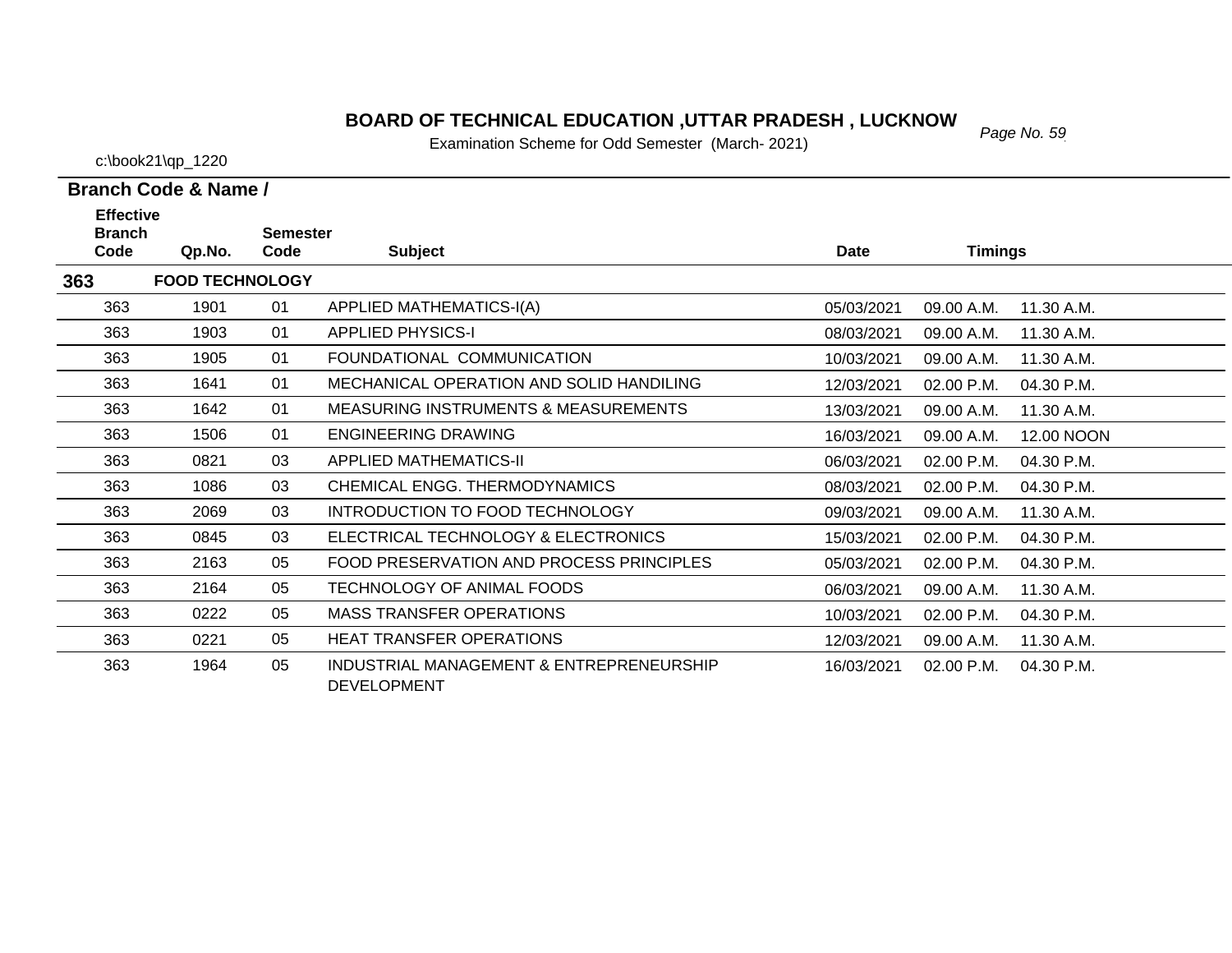# **BOARD OF TECHNICAL EDUCATION ,UTTAR PRADESH , LUCKNOW**<br>Examination Sabarna for Odd Samostar (Marsh. 2021)

Examination Scheme for Odd Semester (March- 2021)

| Branch Code & Name / |  |
|----------------------|--|

| <b>Effective</b><br><b>Branch</b> |        | <b>Semester</b> |                                                                |            |                |            |
|-----------------------------------|--------|-----------------|----------------------------------------------------------------|------------|----------------|------------|
| Code                              | Qp.No. | Code            | <b>Subject</b>                                                 | Date       | <b>Timings</b> |            |
| 364                               |        |                 | PAPER AND PULP TECHNOLOGY                                      |            |                |            |
| 364                               | 1901   | 01              | APPLIED MATHEMATICS-I(A)                                       | 05/03/2021 | 09.00 A.M.     | 11.30 A.M. |
| 364                               | 1504   | 01              | <b>APPLIED CHEMISTRY</b>                                       | 06/03/2021 | 09.00 A.M.     | 11.30 A.M. |
| 364                               | 1903   | 01              | <b>APPLIED PHYSICS-I</b>                                       | 08/03/2021 | 09.00 A.M.     | 11.30 A.M. |
| 364                               | 1905   | 01              | FOUNDATIONAL COMMUNICATION                                     | 10/03/2021 | 09.00 A.M.     | 11.30 A.M. |
| 364                               | 1642   | 01              | <b>MEASURING INSTRUMENTS &amp; MEASUREMENTS</b>                | 13/03/2021 | 09.00 A.M.     | 11.30 A.M. |
| 364                               | 1084   | 03              | <b>MATERIAL ENERGY BALANCES</b>                                | 05/03/2021 | 02.00 P.M.     | 04.30 P.M. |
| 364                               | 0821   | 03              | <b>APPLIED MATHEMATICS-II</b>                                  | 06/03/2021 | 02.00 P.M.     | 04.30 P.M. |
| 364                               | 1086   | 03              | CHEMICAL ENGG. THERMODYNAMICS                                  | 08/03/2021 | 02.00 P.M.     | 04.30 P.M. |
| 364                               | 0845   | 03              | ELECTRICAL TECHNOLOGY & ELECTRONICS                            | 15/03/2021 | 02.00 P.M.     | 04.30 P.M. |
| 364                               | 2170   | 05              | <b>PAPER TECHNOLOGY-II</b>                                     | 09/03/2021 | 09.00 A.M.     | 11.30 A.M. |
| 364                               | 0233   | 05              | <b>HEAT &amp; MASS TRANSFER</b>                                | 10/03/2021 | 02.00 P.M.     | 04.30 P.M. |
| 364                               | 2171   | 05              | PULP TECHNOLOGY-II                                             | 12/03/2021 | 09.00 A.M.     | 11.30 A.M. |
| 364                               | 0228   | 05              | POLLUTION CONTROL & INDUSTRIAL SAFETY                          | 13/03/2021 | 02.00 P.M.     | 04.30 P.M. |
| 364                               | 1964   | 05              | INDUSTRIAL MANAGEMENT & ENTREPRENEURSHIP<br><b>DEVELOPMENT</b> | 16/03/2021 | 02.00 P.M.     | 04.30 P.M. |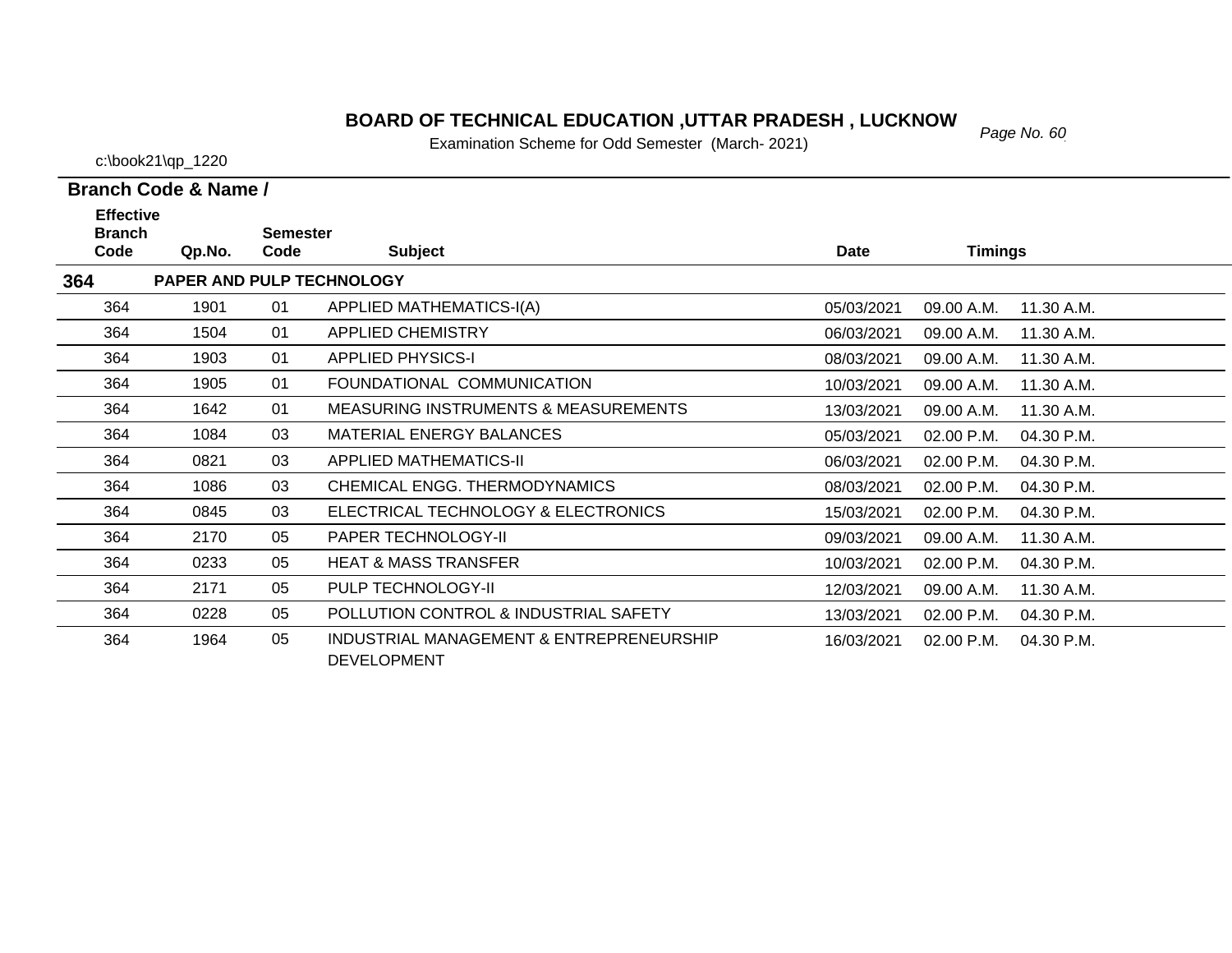# *Page No. 61* **BOARD OF TECHNICAL EDUCATION ,UTTAR PRADESH , LUCKNOW**

Examination Scheme for Odd Semester (March- 2021)

| Branch Code & Name / |  |  |
|----------------------|--|--|

| <b>Effective</b><br><b>Branch</b> |                            | <b>Semester</b> |                                                                |            |                |            |
|-----------------------------------|----------------------------|-----------------|----------------------------------------------------------------|------------|----------------|------------|
| Code                              | Qp.No.                     | Code            | <b>Subject</b>                                                 | Date       | <b>Timings</b> |            |
| 365                               | <b>TEXTILE ENGINEERING</b> |                 |                                                                |            |                |            |
| 365                               | 1901                       | 01              | APPLIED MATHEMATICS-I(A)                                       | 05/03/2021 | 09.00 A.M.     | 11.30 A.M. |
| 365                               | 1903                       | 01              | <b>APPLIED PHYSICS-I</b>                                       | 08/03/2021 | 09.00 A.M.     | 11.30 A.M. |
| 365                               | 1905                       | 01              | FOUNDATIONAL COMMUNICATION                                     | 10/03/2021 | 09.00 A.M.     | 11.30 A.M. |
| 365                               | 1648                       | 01              | <b>GENERAL MECHANICAL ENGINEERING</b>                          | 13/03/2021 | 09.00 A.M.     | 11.30 A.M. |
| 365                               | 1506                       | 01              | <b>ENGINEERING DRAWING</b>                                     | 16/03/2021 | 09.00 A.M.     | 12.00 NOON |
| 365                               | 2136                       | 03              | <b>FABRIC TECHNOLOGY -I</b>                                    | 05/03/2021 | 02.00 P.M.     | 04.30 P.M. |
| 365                               | 2137                       | 03              | <b>FABRIC TECHNOLOGY -II</b>                                   | 06/03/2021 | 02.00 P.M.     | 04.30 P.M. |
| 365                               | 2138                       | 03              | YARN TECHNOLOGY -I                                             | 08/03/2021 | 02.00 P.M.     | 04.30 P.M. |
| 365                               | 2139                       | 03              | YARN TECHNOLOGY -II                                            | 09/03/2021 | 02.00 P.M.     | 04.30 P.M. |
| 365                               | 0845                       | 03              | ELECTRICAL TECHNOLOGY & ELECTRONICS                            | 15/03/2021 | 02.00 P.M.     | 04.30 P.M. |
| 365                               | 2256                       | 05              | <b>FABRIC TECHNOLOGY -III</b>                                  | 06/03/2021 | 09.00 A.M.     | 11.30 A.M. |
| 365                               | 2313                       | 05              | <b>TECHNCAL TEXTILE</b>                                        | 09/03/2021 | 09.00 A.M.     | 11.30 A.M. |
| 365                               | 2321                       | 05              | YARN TECHNOLOGY -III                                           | 10/03/2021 | 02.00 P.M.     | 04.30 P.M. |
| 365                               | 1112                       | 05              | <b>FABRIC STRUCTURE &amp; ANALYSIS</b>                         | 12/03/2021 | 02.00 P.M.     | 04.30 P.M. |
| 365                               | 1964                       | 05              | INDUSTRIAL MANAGEMENT & ENTREPRENEURSHIP<br><b>DEVELOPMENT</b> | 16/03/2021 | 02.00 P.M.     | 04.30 P.M. |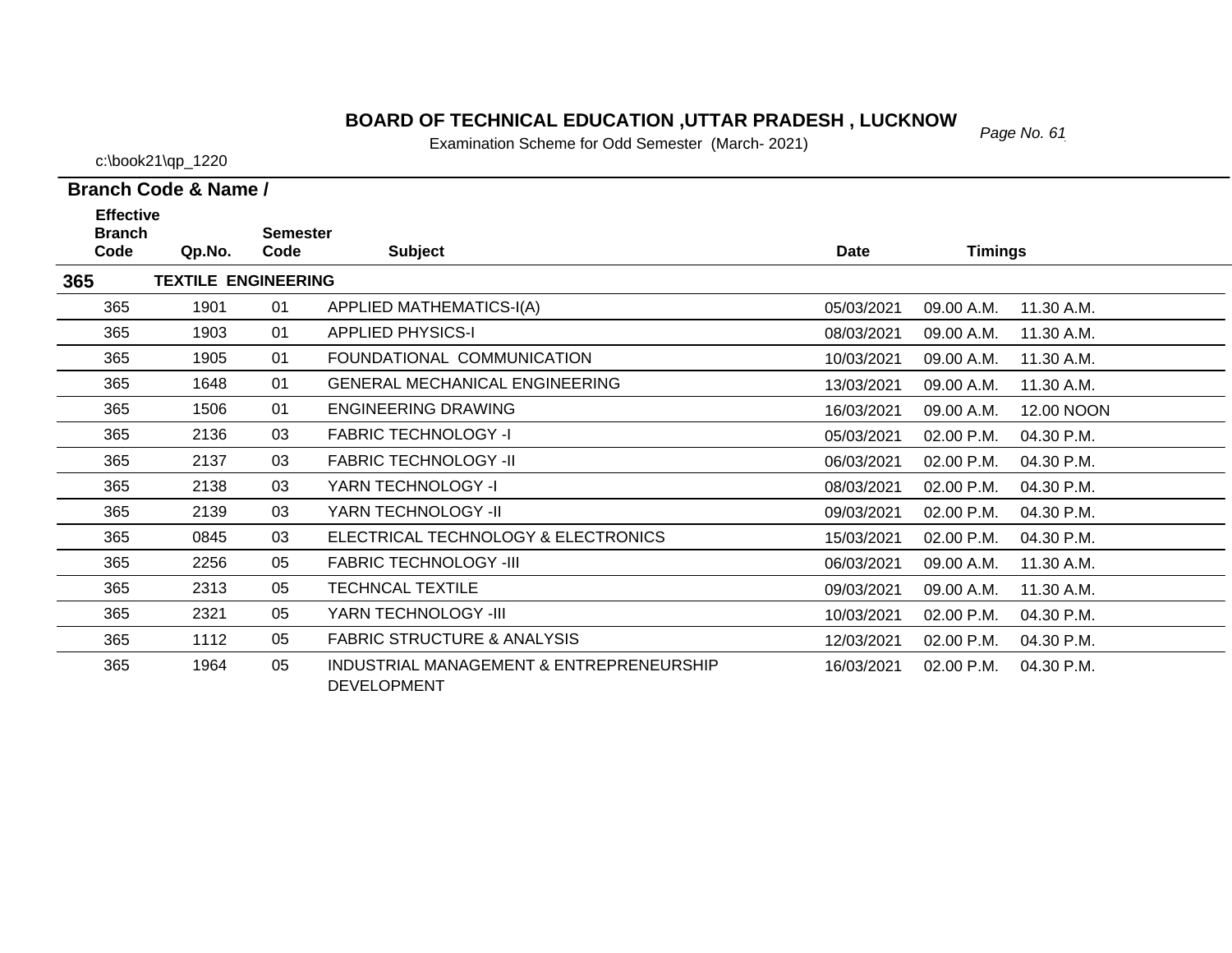# *Page No. 62* **BOARD OF TECHNICAL EDUCATION ,UTTAR PRADESH , LUCKNOW**

Examination Scheme for Odd Semester (March- 2021)

c:\book21\qp\_1220

| <b>Effective</b><br><b>Branch</b> |                           | <b>Semester</b> |                                        |            |                |            |
|-----------------------------------|---------------------------|-----------------|----------------------------------------|------------|----------------|------------|
| Code                              | Qp.No.                    | Code            | <b>Subject</b>                         | Date       | <b>Timings</b> |            |
| 366                               | <b>MINING ENGINEERING</b> |                 |                                        |            |                |            |
| 366                               | 1901                      | 01              | APPLIED MATHEMATICS-I(A)               | 05/03/2021 | 09.00 A.M.     | 11.30 A.M. |
| 366                               | 1504                      | 01              | <b>APPLIED CHEMISTRY</b>               | 06/03/2021 | 09.00 A.M.     | 11.30 A.M. |
| 366                               | 1903                      | 01              | <b>APPLIED PHYSICS-I</b>               | 08/03/2021 | 09.00 A.M.     | 11.30 A.M. |
| 366                               | 1905                      | 01              | FOUNDATIONAL COMMUNICATION             | 10/03/2021 | 09.00 A.M.     | 11.30 A.M. |
| 366                               | 1506                      | 01              | <b>ENGINEERING DRAWING</b>             | 16/03/2021 | 09.00 A.M.     | 12.00 NOON |
| 366                               | 0821                      | 03              | <b>APPLIED MATHEMATICS-II</b>          | 06/03/2021 | 02.00 P.M.     | 04.30 P.M. |
| 366                               | 2145                      | 03              | INTRODUCTION TO CIVIL ENGG.            | 10/03/2021 | 02.00 P.M.     | 04.30 P.M. |
| 366                               | 2146                      | 03              | MINING GEOLOGY                         | 12/03/2021 | 09.00 A.M.     | 11.30 A.M. |
| 366                               | 2147                      | 03              | <b>MINING MACHINERY - I</b>            | 13/03/2021 | 09.00 A.M.     | 11.30 A.M. |
| 366                               | 2148                      | 03              | <b>MINING TECHNOLOGY-1</b>             | 15/03/2021 | 09.00 A.M.     | 11.30 A.M. |
| 366                               | 2253                      | 05              | MINE LEGISLATION AND GENERAL SAFETY -I | 05/03/2021 | 02.00 P.M.     | 04.30 P.M. |
| 366                               | 2284                      | 05              | MINE SURVEYING -II                     | 08/03/2021 | 02.00 P.M.     | 04.30 P.M. |
| 366                               | 2285                      | 05              | <b>MINING MACHINERY -II</b>            | 09/03/2021 | 09.00 A.M.     | 11.30 A.M. |
| 366                               | 2311                      | 05              | SURFACE MINING TECHNOLOGY              | 12/03/2021 | 02.00 P.M.     | 04.30 P.M. |
| 366                               | 2316                      | 05              | UNDERGROUND METALLIFEROUS MINING       | 13/03/2021 | 02.00 P.M.     | 04.30 P.M. |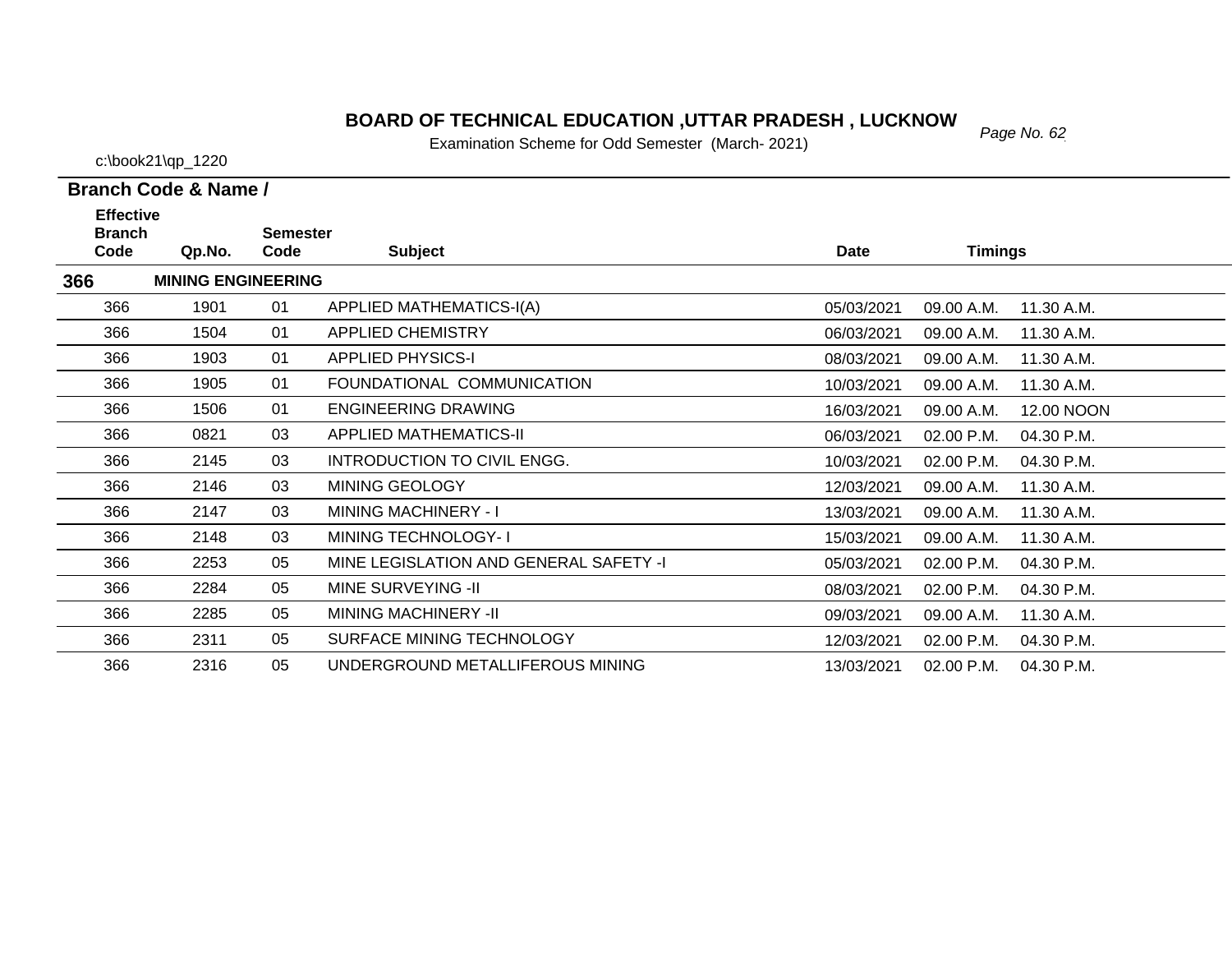# *Page No. 63* **BOARD OF TECHNICAL EDUCATION ,UTTAR PRADESH , LUCKNOW**

Examination Scheme for Odd Semester (March- 2021)

c:\book21\qp\_1220

 $\overline{\phantom{0}}$ 

| Branch Code & Name / |  |  |
|----------------------|--|--|

| <b>Effective</b><br><b>Branch</b> |                               | <b>Semester</b> |                                |             |                          |  |
|-----------------------------------|-------------------------------|-----------------|--------------------------------|-------------|--------------------------|--|
| Code                              | Qp.No.                        | Code            | <b>Subject</b>                 | <b>Date</b> | <b>Timings</b>           |  |
| 367                               | <b>MECHANICAL ENGINEERING</b> |                 |                                |             |                          |  |
| 367                               | 2041                          | 01              | <b>APPLIED MATHEMATICS - I</b> | 05/03/2021  | 09.00 A.M.<br>11.30 A.M. |  |
| 367                               | 2043                          | 01              | <b>APPLIED CHEMISTRY</b>       | 06/03/2021  | 09.00 A.M.<br>11.30 A.M. |  |
| 367                               | 2042                          | 01              | <b>APPLIED PHYSICS-I</b>       | 08/03/2021  | 09.00 A.M.<br>11.30 A.M. |  |
| 367                               | 2044                          | 01              | <b>ENGINEERING DRAWING-I</b>   | 09/03/2021  | 09.00 A.M.<br>12.00 NOON |  |
| 367                               | 2040                          | 01              | <b>COMMUNICATION SKILLS-I</b>  | 10/03/2021  | 09.00 A.M.<br>11.30 A.M. |  |
| 367                               | 2109                          | 03              | APPLIED MATHEMATICS-III        | 12/03/2021  | 09.00 A.M.<br>11.30 A.M. |  |
| 367                               | 2118                          | 03              | <b>WORKSHOP TECHNOLOGY</b>     | 13/03/2021  | 09.00 A.M.<br>11.30 A.M. |  |
| 367                               | 2184                          | 03              | <b>MECHANICS OF SOLIDS</b>     | 15/03/2021  | 09.00 A.M.<br>11.30 A.M. |  |
| 367                               | 2185                          | 03              | THERMAL ENGINEERING            | 16/03/2021  | 09.00 A.M.<br>11.30 A.M. |  |
| 367                               | 2117                          | 03              | ENGINEERING MATERIALS          | 17/03/2021  | 09.00 A.M.<br>11.30 A.M. |  |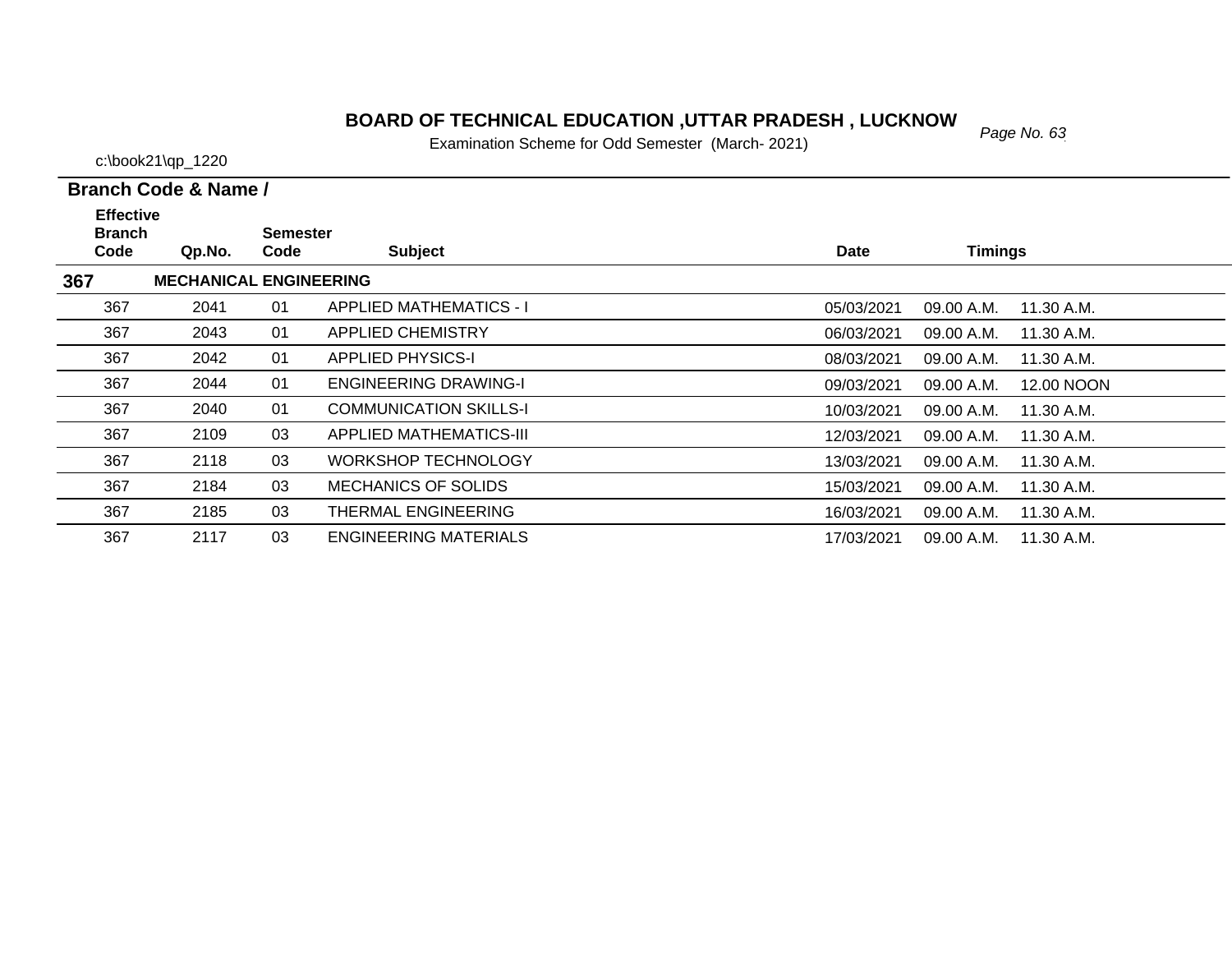#### *Page No. 64* **BOARD OF TECHNICAL EDUCATION ,UTTAR PRADESH , LUCKNOW**

Examination Scheme for Odd Semester (March- 2021)

c:\book21\qp\_1220

| <b>Effective</b><br><b>Branch</b> |        | <b>Semester</b> |                                                |             |                |            |
|-----------------------------------|--------|-----------------|------------------------------------------------|-------------|----------------|------------|
| Code                              | Qp.No. | Code            | <b>Subject</b>                                 | <b>Date</b> | <b>Timings</b> |            |
| 375                               |        |                 | <b>CIVIL ENGINEERING(Iateral entry)</b>        |             |                |            |
| 375                               | 2041   | 03              | <b>APPLIED MATHEMATICS - I</b>                 | 05/03/2021  | 09.00 A.M.     | 11.30 A.M. |
| 375                               | 2043   | 03              | APPLIED CHEMISTRY                              | 06/03/2021  | 09.00 A.M.     | 11.30 A.M. |
| 375                               | 2042   | 03              | <b>APPLIED PHYSICS-I</b>                       | 08/03/2021  | 09.00 A.M.     | 11.30 A.M. |
| 375                               | 2098   | 03              | <b>BUILDING CONSTRUCTION</b>                   | 09/03/2021  | 02.00 P.M.     | 04.30 P.M. |
| 375                               | 2040   | 03              | <b>COMMUNICATION SKILLS-I</b>                  | 10/03/2021  | 09.00 A.M.     | 11.30 A.M. |
| 375                               | 2099   | 03              | <b>BUILDING DRAWINGS</b>                       | 12/03/2021  | 09.00 A.M.     | 12.00 NOON |
| 375                               | 2101   | 03              | <b>HYDRAULICS AND HYDRAULIC MACHINES</b>       | 13/03/2021  | 09.00 A.M.     | 11.30 A.M. |
| 375                               | 2102   | 03              | <b>STRUCTURAL MECHANICS</b>                    | 15/03/2021  | 09.00 A.M.     | 11.30 A.M. |
| 375                               | 2100   | 03              | ENVIRONMENTAL STUDIES                          | 16/03/2021  | 09.00 A.M.     | 11.30 A.M. |
| 375                               | 2177   | 03              | <b>CONCRETE TECHNOLOGY</b>                     | 17/03/2021  | 09.00 A.M.     | 11.30 A.M. |
| 375                               | 2301   | 05              | RAILWAYS BRIDGES AND TUNNELS                   | 05/03/2021  | 02.00 P.M.     | 04.30 P.M. |
| 375                               | 2309   | 05              | SOIL MECHANICS AND FOUNDATION ENGINEERING      | 06/03/2021  | 02.00 P.M.     | 04.30 P.M. |
| 375                               | 2317   | 05              | WASTE WATER AND IRRIGATION ENGINEERING DRAWING | 08/03/2021  | 02.00 P.M.     | 04.30 P.M. |
| 375                               | 2326   | 05              | SURVEYING-II                                   | 10/03/2021  | 02.00 P.M.     | 04.30 P.M. |
| 375                               | 2327   | 05              | <b>EARTHQUAKE ENGINEERING</b>                  | 12/03/2021  | 02.00 P.M.     | 04.30 P.M. |
| 375                               | 2318   | 05              | WATER AND WASTE WATER ENGINEERING              | 13/03/2021  | $02.00$ P.M.   | 04.30 P.M. |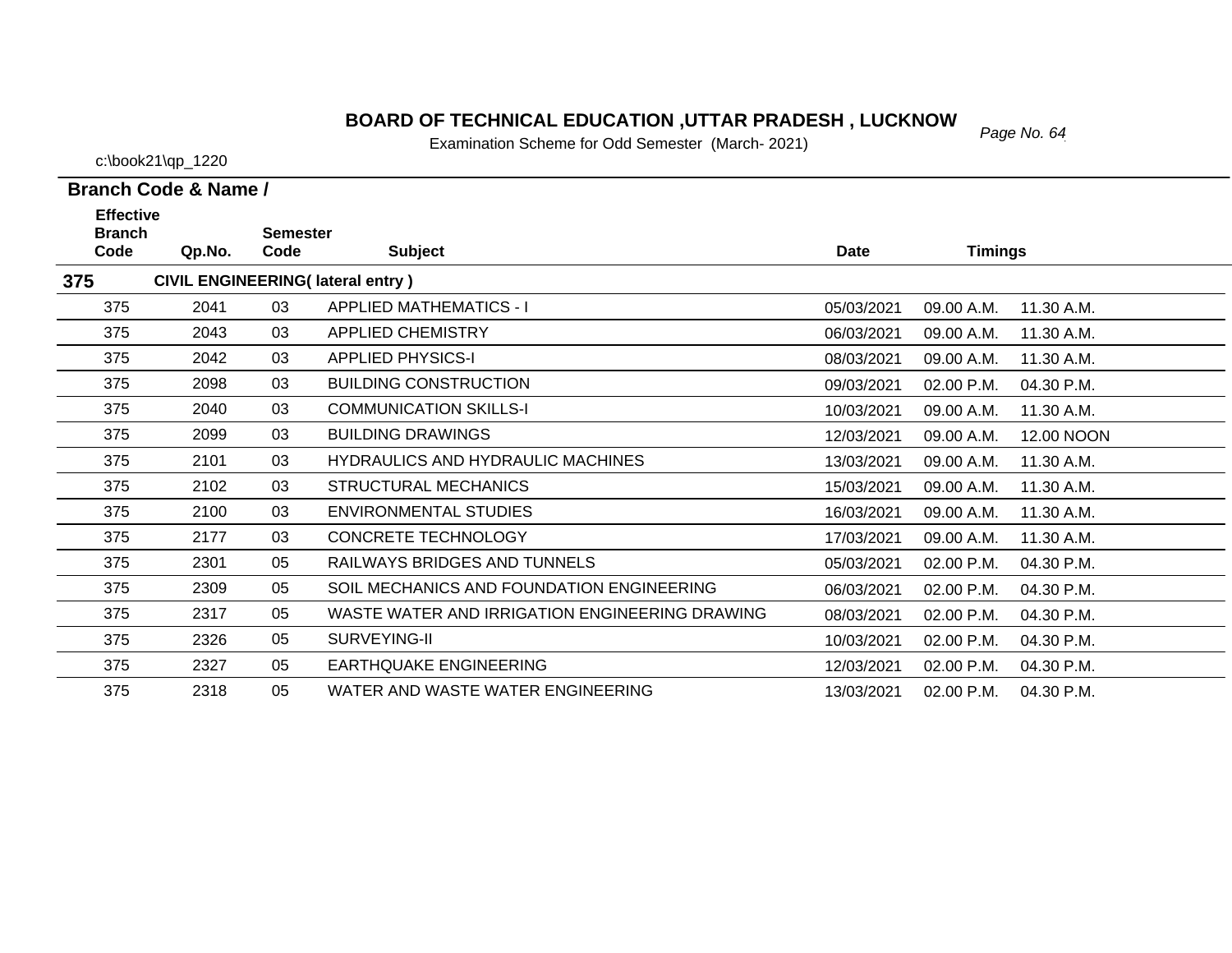### *Page No. 65* **BOARD OF TECHNICAL EDUCATION ,UTTAR PRADESH , LUCKNOW**

Examination Scheme for Odd Semester (March- 2021)

c:\book21\qp\_1220

| <b>Effective</b><br><b>Branch</b> |                                                                     | <b>Semester</b> |                                                |             |                          |  |  |  |  |  |
|-----------------------------------|---------------------------------------------------------------------|-----------------|------------------------------------------------|-------------|--------------------------|--|--|--|--|--|
| Code                              | Qp.No.                                                              | Code            | <b>Subject</b>                                 | <b>Date</b> | <b>Timings</b>           |  |  |  |  |  |
| 376                               | CIVIL ENGINEERING (ENVIRONMENT POLLUTION & CONTROL) (lateral entry) |                 |                                                |             |                          |  |  |  |  |  |
| 376                               | 2041                                                                | 03              | <b>APPLIED MATHEMATICS - I</b>                 | 05/03/2021  | 11.30 A.M.<br>09.00 A.M. |  |  |  |  |  |
| 376                               | 2043                                                                | 03              | <b>APPLIED CHEMISTRY</b>                       | 06/03/2021  | 09.00 A.M.<br>11.30 A.M. |  |  |  |  |  |
| 376                               | 2042                                                                | 03              | <b>APPLIED PHYSICS-I</b>                       | 08/03/2021  | 11.30 A.M.<br>09.00 A.M. |  |  |  |  |  |
| 376                               | 2098                                                                | 03              | <b>BUILDING CONSTRUCTION</b>                   | 09/03/2021  | 02.00 P.M.<br>04.30 P.M. |  |  |  |  |  |
| 376                               | 2040                                                                | 03              | <b>COMMUNICATION SKILLS-I</b>                  | 10/03/2021  | 09.00 A.M.<br>11.30 A.M. |  |  |  |  |  |
| 376                               | 2099                                                                | 03              | <b>BUILDING DRAWINGS</b>                       | 12/03/2021  | 09.00 A.M.<br>12.00 NOON |  |  |  |  |  |
| 376                               | 2101                                                                | 03              | <b>HYDRAULICS AND HYDRAULIC MACHINES</b>       | 13/03/2021  | 09.00 A.M.<br>11.30 A.M. |  |  |  |  |  |
| 376                               | 2102                                                                | 03              | <b>STRUCTURAL MECHANICS</b>                    | 15/03/2021  | 09.00 A.M.<br>11.30 A.M. |  |  |  |  |  |
| 376                               | 2100                                                                | 03              | <b>ENVIRONMENTAL STUDIES</b>                   | 16/03/2021  | 11.30 A.M.<br>09.00 A.M. |  |  |  |  |  |
| 376                               | 2177                                                                | 03              | <b>CONCRETE TECHNOLOGY</b>                     | 17/03/2021  | 09.00 A.M.<br>11.30 A.M. |  |  |  |  |  |
| 376                               | 2301                                                                | 05              | RAILWAYS BRIDGES AND TUNNELS                   | 05/03/2021  | 02.00 P.M.<br>04.30 P.M. |  |  |  |  |  |
| 376                               | 2309                                                                | 05              | SOIL MECHANICS AND FOUNDATION ENGINEERING      | 06/03/2021  | 04.30 P.M.<br>02.00 P.M. |  |  |  |  |  |
| 376                               | 2317                                                                | 05              | WASTE WATER AND IRRIGATION ENGINEERING DRAWING | 08/03/2021  | 02.00 P.M.<br>04.30 P.M. |  |  |  |  |  |
| 376                               | 2326                                                                | 05              | SURVEYING-II                                   | 10/03/2021  | 02.00 P.M.<br>04.30 P.M. |  |  |  |  |  |
| 376                               | 2327                                                                | 05              | EARTHQUAKE ENGINEERING                         | 12/03/2021  | 02.00 P.M.<br>04.30 P.M. |  |  |  |  |  |
| 376                               | 2318                                                                | 05              | WATER AND WASTE WATER ENGINEERING              | 13/03/2021  | 02.00 P.M.<br>04.30 P.M. |  |  |  |  |  |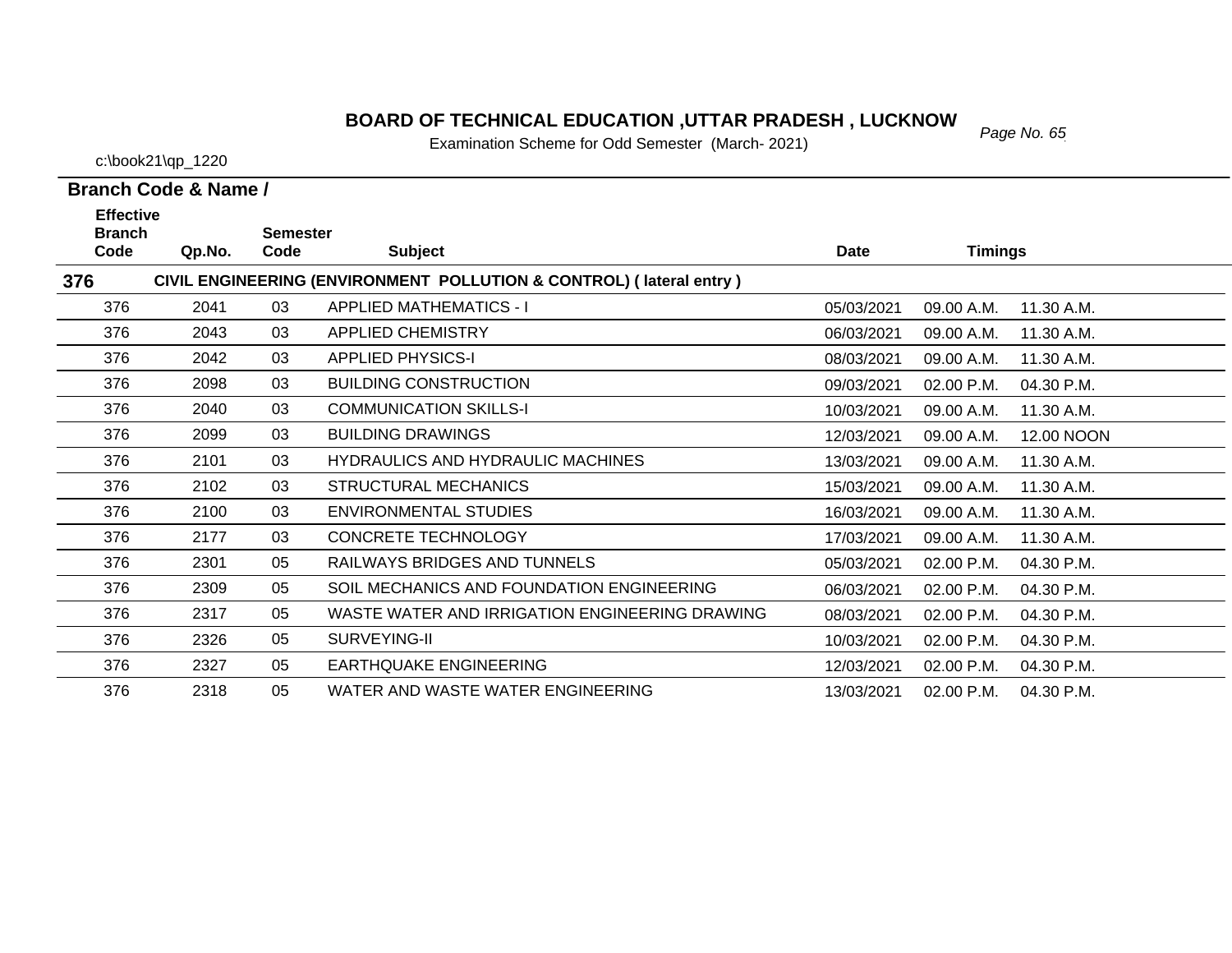### *Page No. 66* **BOARD OF TECHNICAL EDUCATION ,UTTAR PRADESH , LUCKNOW**

Examination Scheme for Odd Semester (March- 2021)

c:\book21\qp\_1220

| $-$ . The product of the set of $\sim$ |
|----------------------------------------|
|                                        |
|                                        |
|                                        |

| <b>Effective</b><br><b>Branch</b> |        | Semester |                                                                |             |                            |  |
|-----------------------------------|--------|----------|----------------------------------------------------------------|-------------|----------------------------|--|
| Code                              | Qp.No. | Code     | <b>Subject</b>                                                 | <b>Date</b> | <b>Timings</b>             |  |
| 377                               |        |          | <b>FASHION DESIGN GARMENT &amp; TECHNOLOGY (lateral entry)</b> |             |                            |  |
| 377                               | 1151   | 03       | <b>DESIGN IDEAS</b>                                            | 05/03/2021  | 09.00 A.M.<br>11.30 A.M.   |  |
| 377                               | 1153   | 03       | FABRIC SELECTION AND IDENTIFICATION                            | 06/03/2021  | 09.00 A.M.<br>11.30 A.M.   |  |
| 377                               | 1155   | 03       | <b>LEATHER SCIENCE</b>                                         | 08/03/2021  | 09.00 A.M.<br>11.30 A.M.   |  |
| 377                               | 1657   | 03       | COMPUTER PRINCIPLES & APPLICATION                              | 09/03/2021  | 09.00 A.M.<br>11.30 A.M.   |  |
| 377                               | 1905   | 03       | FOUNDATIONAL COMMUNICATION                                     | 10/03/2021  | 09.00 A.M.<br>11.30 A.M.   |  |
| 377                               | 1659   | 03       | <b>FASHION DESIGN CONCEPT</b>                                  | 12/03/2021  | 09.00 A.M.<br>11.30 A.M.   |  |
| 377                               | 0283   | 05       | <b>CAD FOR COSTUME-II</b>                                      | 05/03/2021  | 02.00 P.M.<br>04.30 P.M.   |  |
| 377                               | 0284   | 05       | <b>GRADING</b>                                                 | 06/03/2021  | $02.00$ P.M.<br>04.30 P.M. |  |
| 377                               | 0286   | 05       | LEATHER GARMENT CONSTRUCTION                                   | 08/03/2021  | $02.00$ P.M.<br>04.30 P.M. |  |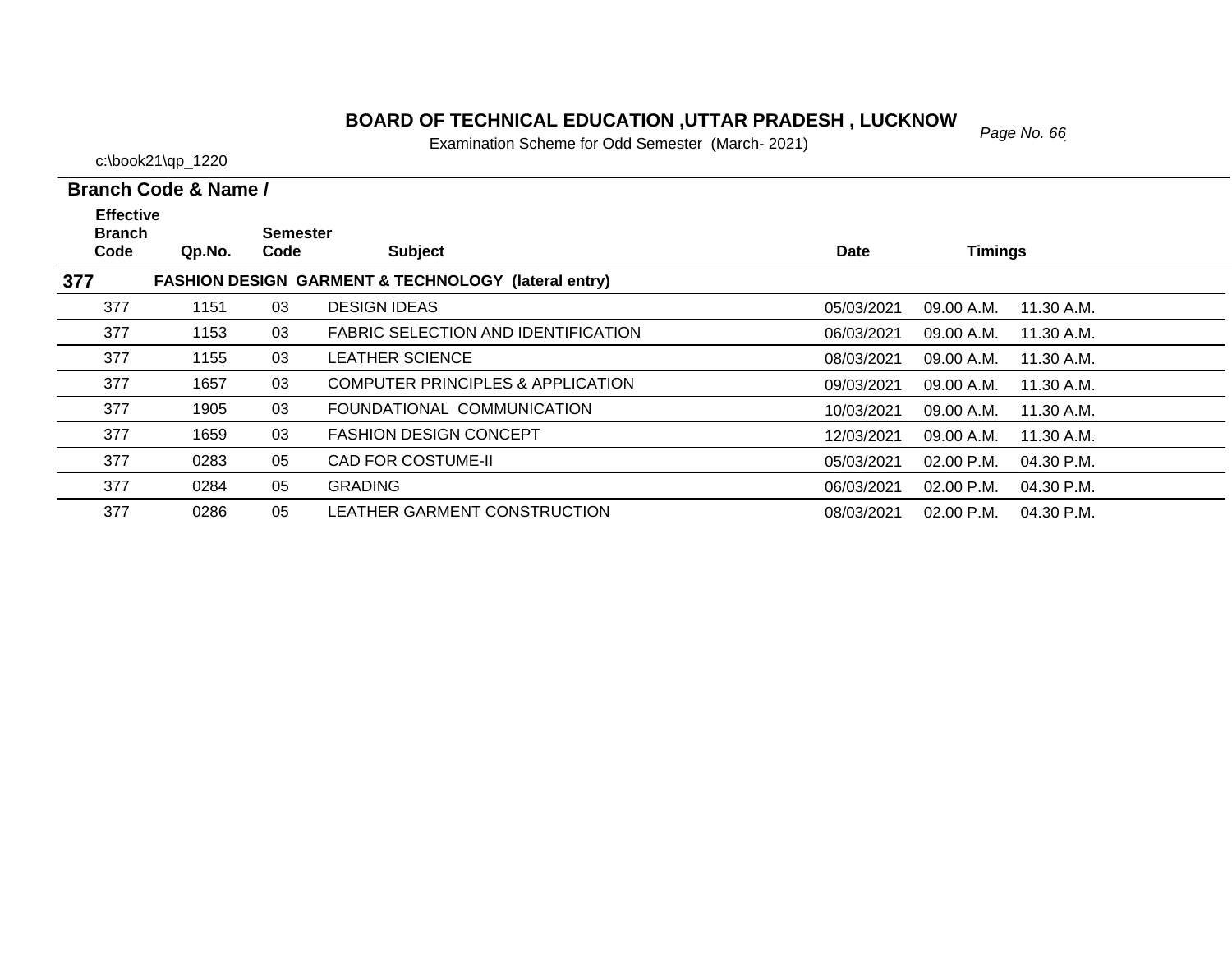#### *Page No. 67* **BOARD OF TECHNICAL EDUCATION ,UTTAR PRADESH , LUCKNOW**

Examination Scheme for Odd Semester (March- 2021)

c:\book21\qp\_1220

**Effective** 

378

**Branch Code & Name /**

| <b>Branch</b> |        | <b>Semester</b> |                                                  |            |                |            |
|---------------|--------|-----------------|--------------------------------------------------|------------|----------------|------------|
| Code          | Qp.No. | Code            | <b>Subject</b>                                   | Date       | <b>Timings</b> |            |
| 378           |        |                 | <b>ELECTRICAL ENGINEERING (Iateral entry)</b>    |            |                |            |
| 378           | 2041   | 03              | <b>APPLIED MATHEMATICS - I</b>                   | 05/03/2021 | 09.00 A.M.     | 11.30 A.M. |
| 378           | 2043   | 03              | <b>APPLIED CHEMISTRY</b>                         | 06/03/2021 | 09.00 A.M.     | 11.30 A.M. |
| 378           | 2042   | 03              | <b>APPLIED PHYSICS-I</b>                         | 08/03/2021 | 09.00 A.M.     | 11.30 A.M. |
| 378           | 2111   | 03              | ELECTRICAL AND ELECTRONICS ENGINEERING MATERIALS | 09/03/2021 | 02.00 P.M.     | 04.30 P.M. |
| 378           | 2040   | 03              | <b>COMMUNICATION SKILLS-I</b>                    | 10/03/2021 | 09.00 A.M.     | 11.30 A.M. |
| 378           | 2109   | 03              | <b>APPLIED MATHEMATICS-III</b>                   | 12/03/2021 | 09.00 A.M.     | 11.30 A.M. |
| 378           | 2176   | 03              | ELECTRICAL INSTRUMENTS AND MEASUREMENT           | 13/03/2021 | 09.00 A.M.     | 11.30 A.M. |
| 378           | 2110   | 03              | <b>DIGITAL ELECTRONICS</b>                       | 15/03/2021 | 09.00 A.M.     | 11.30 A.M. |
| 378           | 2100   | 03              | <b>ENVIRONMENTAL STUDIES</b>                     | 16/03/2021 | 09.00 A.M.     | 11.30 A.M. |
| 378           | 2181   | 03              | <b>ELECTRICAL MACHINES-I</b>                     | 17/03/2021 | 09.00 A.M.     | 11.30 A.M. |
| 378           | 2331   | 05              | CONTROL OF ELECTRICAL MACHINES (ELECTIVE)        | 05/03/2021 | 02.00 P.M.     | 04.30 P.M. |
| 378           | 2332   | 05              | ELECTRIC TRACTION (ELECTIVE)                     | 05/03/2021 | 02.00 P.M.     | 04.30 P.M. |
| 378           | 2333   | 05              | RENEWABLE SOURCES OF ENERGY (ELECTIVE)           | 05/03/2021 | 02.00 P.M.     | 04.30 P.M. |
| 378           | 2334   | 05              | <b>ENERGY MANAGEMENT (ELECTIVE)</b>              | 05/03/2021 | 02.00 P.M.     | 04.30 P.M. |
| 378           | 2338   | 05              | SWITCH GEAR AND PROTECTION                       | 06/03/2021 | 02.00 P.M.     | 04.30 P.M. |
| 378           | 2330   | 05              | ELECTRICAL MACHINES-II                           | 08/03/2021 | 02.00 P.M.     | 04.30 P.M. |
| 378           | 2292   | 05              | PLC, MICROCONTROLLER AND SCADA                   | 12/03/2021 | 02.00 P.M.     | 04.30 P.M. |

05 INDUSTRIAL MANAGEMENT & ENTREPRENEURSHIP 2337 16/03/2021 02.00 P.M. 04.30 P.M.

DEVELOPMENT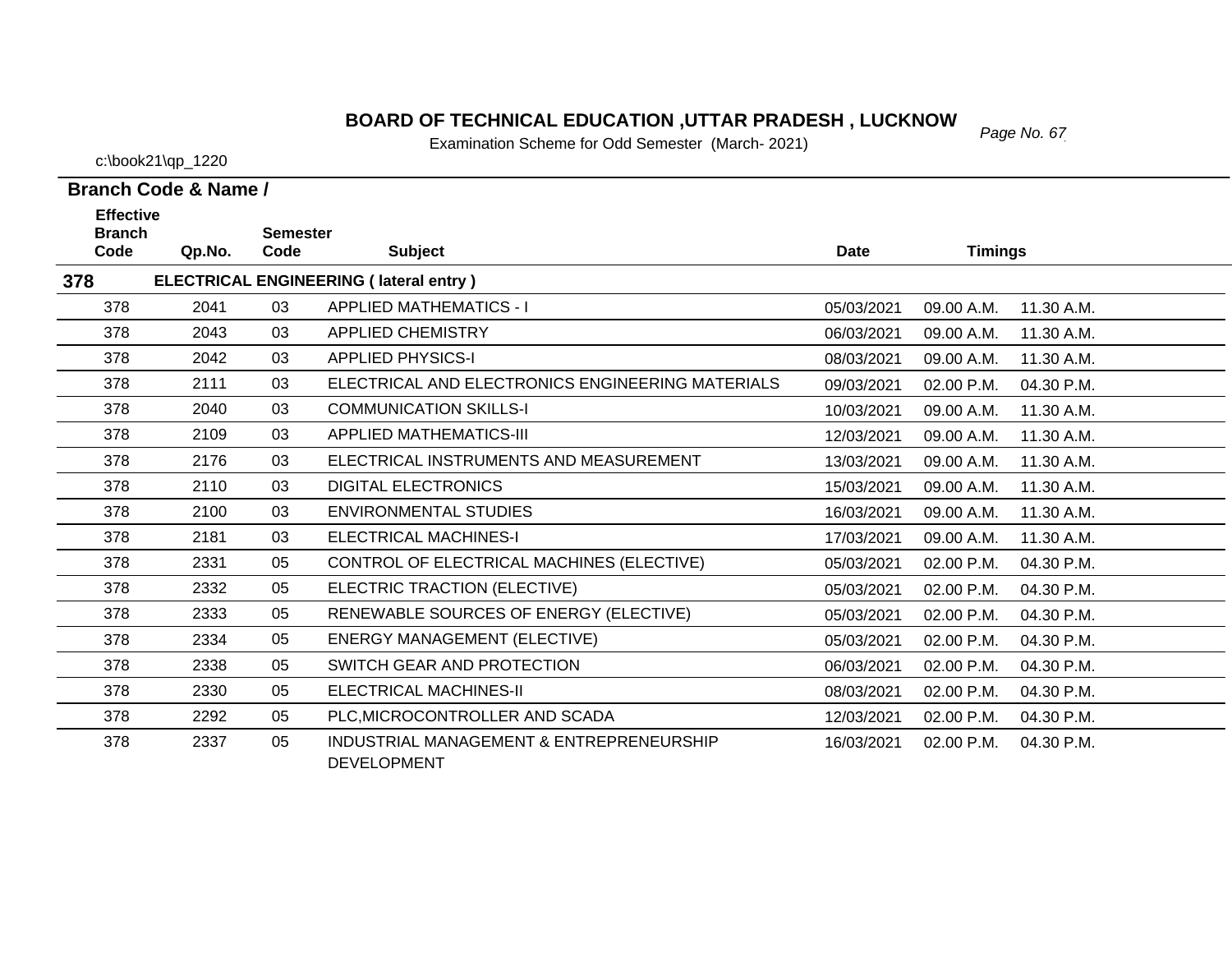#### *Page No. 68* **BOARD OF TECHNICAL EDUCATION ,UTTAR PRADESH , LUCKNOW**

Examination Scheme for Odd Semester (March- 2021)

c:\book21\qp\_1220

| <b>Effective</b>      |        |                         |                                                                |            |                |            |
|-----------------------|--------|-------------------------|----------------------------------------------------------------|------------|----------------|------------|
| <b>Branch</b><br>Code | Qp.No. | <b>Semester</b><br>Code | <b>Subject</b>                                                 | Date       | <b>Timings</b> |            |
| 379                   |        |                         | ELECTRICAL ENGINEERING (INDUSTRIAL CONTROL) (lateral entry)    |            |                |            |
| 379                   | 2041   | 03                      | <b>APPLIED MATHEMATICS - I</b>                                 | 05/03/2021 | 09.00 A.M.     | 11.30 A.M. |
| 379                   | 2043   | 03                      | <b>APPLIED CHEMISTRY</b>                                       | 06/03/2021 | 09.00 A.M.     | 11.30 A.M. |
| 379                   | 2042   | 03                      | <b>APPLIED PHYSICS-I</b>                                       | 08/03/2021 | 09.00 A.M.     | 11.30 A.M. |
| 379                   | 2111   | 03                      | ELECTRICAL AND ELECTRONICS ENGINEERING MATERIALS               | 09/03/2021 | 02.00 P.M.     | 04.30 P.M. |
| 379                   | 2040   | 03                      | <b>COMMUNICATION SKILLS-I</b>                                  | 10/03/2021 | 09.00 A.M.     | 11.30 A.M. |
| 379                   | 2109   | 03                      | <b>APPLIED MATHEMATICS-III</b>                                 | 12/03/2021 | 09.00 A.M.     | 11.30 A.M. |
| 379                   | 2176   | 03                      | ELECTRICAL INSTRUMENTS AND MEASUREMENT                         | 13/03/2021 | 09.00 A.M.     | 11.30 A.M. |
| 379                   | 2113   | 03                      | DIGITAL PRINCIPLES AND ELECTRONICS                             | 15/03/2021 | 09.00 A.M.     | 11.30 A.M. |
| 379                   | 2100   | 03                      | ENVIRONMENTAL STUDIES                                          | 16/03/2021 | 09.00 A.M.     | 11.30 A.M. |
| 379                   | 2181   | 03                      | <b>ELECTRICAL MACHINES-I</b>                                   | 17/03/2021 | 09.00 A.M.     | 11.30 A.M. |
| 379                   | 2262   | 05                      | <b>INDUSTRIAL CONTROL</b>                                      | 05/03/2021 | 02.00 P.M.     | 04.30 P.M. |
| 379                   | 2338   | 05                      | SWITCH GEAR AND PROTECTION                                     | 06/03/2021 | 02.00 P.M.     | 04.30 P.M. |
| 379                   | 2330   | 05                      | ELECTRICAL MACHINES-II                                         | 08/03/2021 | 02.00 P.M.     | 04.30 P.M. |
| 379                   | 2292   | 05                      | PLC, MICROCONTROLLER AND SCADA                                 | 12/03/2021 | 02.00 P.M.     | 04.30 P.M. |
| 379                   | 2337   | 05                      | INDUSTRIAL MANAGEMENT & ENTREPRENEURSHIP<br><b>DEVELOPMENT</b> | 16/03/2021 | 02.00 P.M.     | 04.30 P.M. |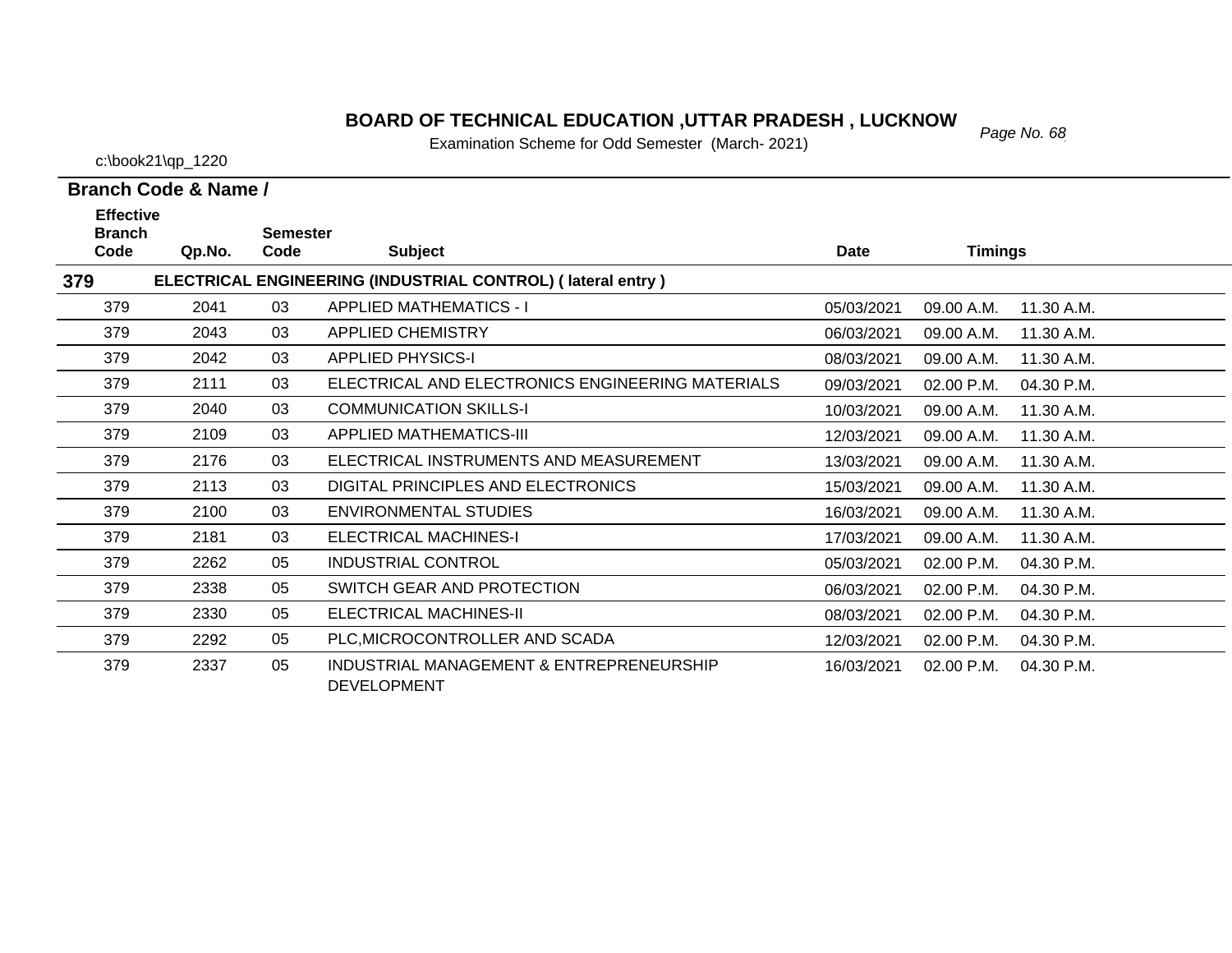#### *Page No. 69* **BOARD OF TECHNICAL EDUCATION ,UTTAR PRADESH , LUCKNOW**

Examination Scheme for Odd Semester (March- 2021)

c:\book21\qp\_1220

| $ $ (IVIAIUII <sup>-</sup> 2021) |  |  |
|----------------------------------|--|--|
|                                  |  |  |
|                                  |  |  |

| Branch Code & Name /                                       |        |                         |                                          |             |                          |  |  |  |  |
|------------------------------------------------------------|--------|-------------------------|------------------------------------------|-------------|--------------------------|--|--|--|--|
| <b>Effective</b><br><b>Branch</b><br>Code                  | Qp.No. | <b>Semester</b><br>Code | <b>Subject</b>                           | <b>Date</b> | <b>Timings</b>           |  |  |  |  |
| ELECTRONICS ENGINEERING lateral entry (second year)<br>380 |        |                         |                                          |             |                          |  |  |  |  |
| 380                                                        | 2041   | 03                      | <b>APPLIED MATHEMATICS - I</b>           | 05/03/2021  | 09.00 A.M.<br>11.30 A.M. |  |  |  |  |
| 380                                                        | 2043   | 03                      | <b>APPLIED CHEMISTRY</b>                 | 06/03/2021  | 09.00 A.M.<br>11.30 A.M. |  |  |  |  |
| 380                                                        | 2042   | 03                      | <b>APPLIED PHYSICS-I</b>                 | 08/03/2021  | 09.00 A.M.<br>11.30 A.M. |  |  |  |  |
| 380                                                        | 2040   | 03                      | <b>COMMUNICATION SKILLS-I</b>            | 10/03/2021  | 09.00 A.M.<br>11.30 A.M. |  |  |  |  |
| 380                                                        | 2109   | 03                      | <b>APPLIED MATHEMATICS-III</b>           | 12/03/2021  | 09.00 A.M.<br>11.30 A.M. |  |  |  |  |
| 380                                                        | 2189   | 03                      | <b>DIGITAL ELECTRONICS</b>               | 13/03/2021  | 02.00 P.M.<br>04.30 P.M. |  |  |  |  |
| 380                                                        | 2183   | 03                      | ELECTRICAL ENGINEERING-II                | 15/03/2021  | 09.00 A.M.<br>11.30 A.M. |  |  |  |  |
| 380                                                        | 2100   | 03                      | <b>ENVIRONMENTAL STUDIES</b>             | 16/03/2021  | 09.00 A.M.<br>11.30 A.M. |  |  |  |  |
| 380                                                        | 2182   | 03                      | ELECTRONICS DEVICES AND CIRCUITS         | 17/03/2021  | 09.00 A.M.<br>11.30 A.M. |  |  |  |  |
| 380                                                        | 2235   | 05                      | <b>CONSUMER ELECTRONICS</b>              | 05/03/2021  | 02.00 P.M.<br>04.30 P.M. |  |  |  |  |
| 380                                                        | 2278   | 05                      | MICROPROCESSOR AND PERIPHERAL DEVICES    | 06/03/2021  | 02.00 P.M.<br>04.30 P.M. |  |  |  |  |
| 380                                                        | 2289   | 05                      | OPTICAL FIBRE COMMUNICATION              | 08/03/2021  | 02.00 P.M.<br>04.30 P.M. |  |  |  |  |
| 380                                                        | 2299   | 05                      | PROGRAMMING USING C                      | 09/03/2021  | 02.00 P.M.<br>04.30 P.M. |  |  |  |  |
| 380                                                        | 2337   | 05                      | INDUSTRIAL MANAGEMENT & ENTREPRENEURSHIP | 16/03/2021  | 02.00 P.M.<br>04.30 P.M. |  |  |  |  |

DEVELOPMENT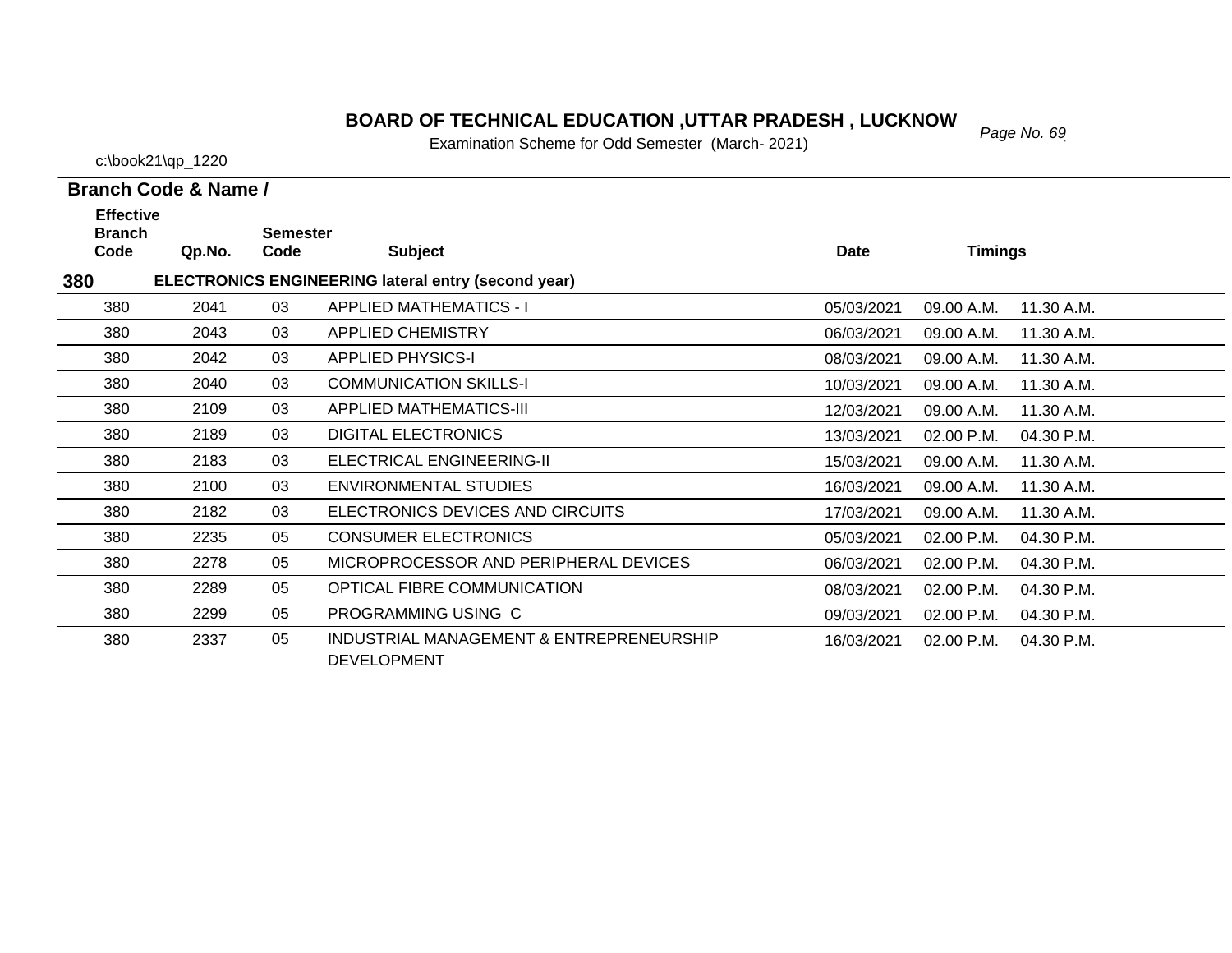### *Page No. 70* **BOARD OF TECHNICAL EDUCATION ,UTTAR PRADESH , LUCKNOW**

Examination Scheme for Odd Semester (March- 2021)

c:\book21\qp\_1220

| <b>Effective</b>      |        |                         |                                                                             |            |                |            |
|-----------------------|--------|-------------------------|-----------------------------------------------------------------------------|------------|----------------|------------|
| <b>Branch</b><br>Code | Qp.No. | <b>Semester</b><br>Code | <b>Subject</b>                                                              | Date       | <b>Timings</b> |            |
| 381                   |        |                         | <b>ELECTRONICS ENGINEERING (MODERN CONSUMER ELECTRONICS (lateral entry)</b> |            |                |            |
| 381                   | 2041   | 03                      | <b>APPLIED MATHEMATICS - I</b>                                              | 05/03/2021 | 09.00 A.M.     | 11.30 A.M. |
| 381                   | 2043   | 03                      | <b>APPLIED CHEMISTRY</b>                                                    | 06/03/2021 | 09.00 A.M.     | 11.30 A.M. |
| 381                   | 2042   | 03                      | <b>APPLIED PHYSICS-I</b>                                                    | 08/03/2021 | 09.00 A.M.     | 11.30 A.M. |
| 381                   | 2040   | 03                      | <b>COMMUNICATION SKILLS-I</b>                                               | 10/03/2021 | 09.00 A.M.     | 11.30 A.M. |
| 381                   | 2109   | 03                      | <b>APPLIED MATHEMATICS-III</b>                                              | 12/03/2021 | 09.00 A.M.     | 11.30 A.M. |
| 381                   | 2189   | 03                      | <b>DIGITAL ELECTRONICS</b>                                                  | 13/03/2021 | 02.00 P.M.     | 04.30 P.M. |
| 381                   | 2183   | 03                      | ELECTRICAL ENGINEERING-II                                                   | 15/03/2021 | 09.00 A.M.     | 11.30 A.M. |
| 381                   | 2100   | 03                      | <b>ENVIRONMENTAL STUDIES</b>                                                | 16/03/2021 | 09.00 A.M.     | 11.30 A.M. |
| 381                   | 2182   | 03                      | ELECTRONICS DEVICES AND CIRCUITS                                            | 17/03/2021 | 09.00 A.M.     | 11.30 A.M. |
| 381                   | 2235   | 05                      | <b>CONSUMER ELECTRONICS</b>                                                 | 05/03/2021 | 02.00 P.M.     | 04.30 P.M. |
| 381                   | 2278   | 05                      | MICROPROCESSOR AND PERIPHERAL DEVICES                                       | 06/03/2021 | 02.00 P.M.     | 04.30 P.M. |
| 381                   | 2289   | 05                      | OPTICAL FIBRE COMMUNICATION                                                 | 08/03/2021 | 02.00 P.M.     | 04.30 P.M. |
| 381                   | 2299   | 05                      | PROGRAMMING USING C                                                         | 09/03/2021 | 02.00 P.M.     | 04.30 P.M. |
| 381                   | 2337   | 05                      | INDUSTRIAL MANAGEMENT & ENTREPRENEURSHIP<br><b>DEVELOPMENT</b>              | 16/03/2021 | 02.00 P.M.     | 04.30 P.M. |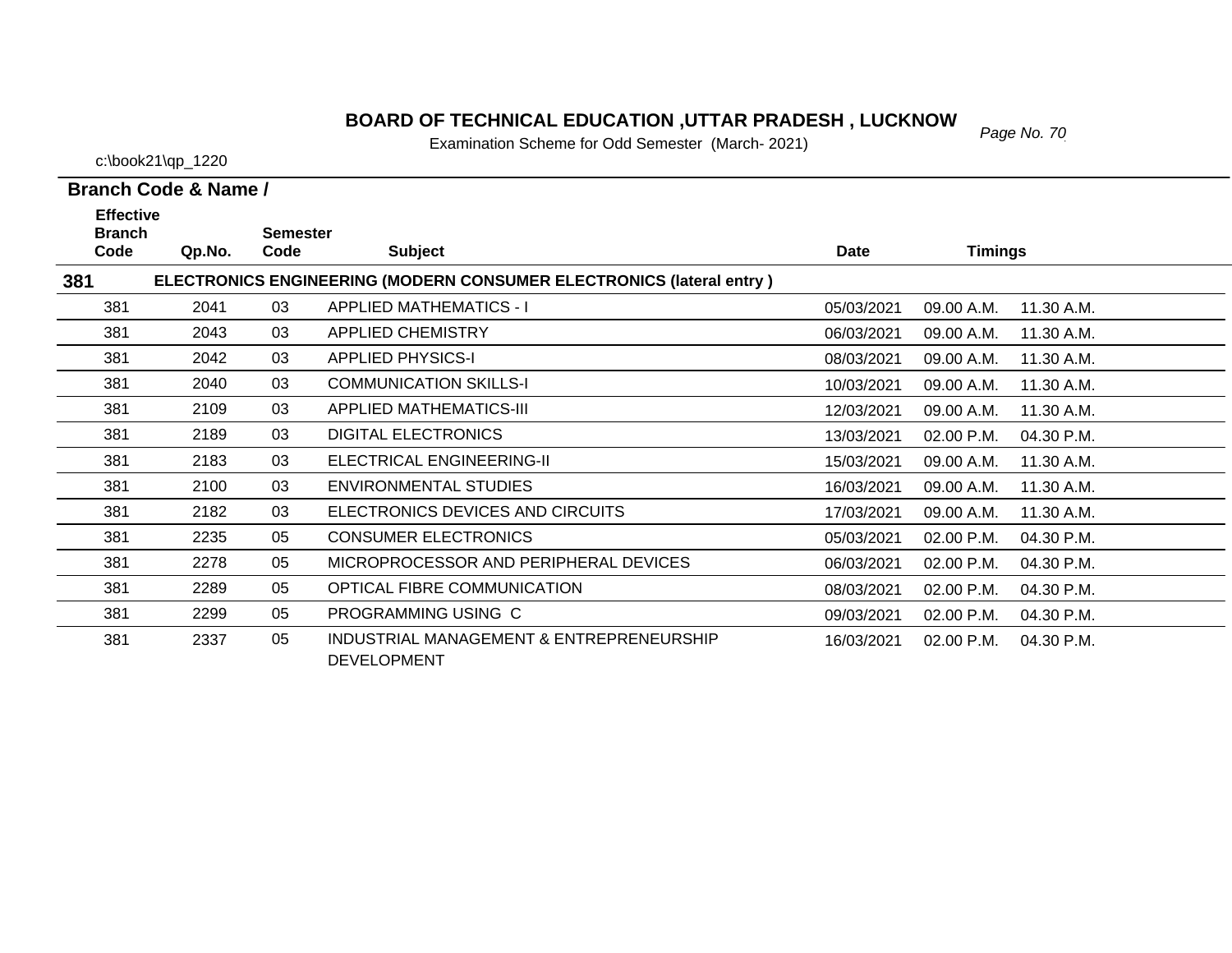### *Page No. 71* **BOARD OF TECHNICAL EDUCATION ,UTTAR PRADESH , LUCKNOW**

Examination Scheme for Odd Semester (March- 2021)

c:\book21\qp\_1220

| <b>Effective</b><br><b>Branch</b><br><b>Semester</b>                                          |        |      |                                                                |            |                |            |  |  |  |  |  |  |
|-----------------------------------------------------------------------------------------------|--------|------|----------------------------------------------------------------|------------|----------------|------------|--|--|--|--|--|--|
| Code                                                                                          | Qp.No. | Code | <b>Subject</b>                                                 | Date       | <b>Timings</b> |            |  |  |  |  |  |  |
| <b>ELECTRONICS ENGINEERING (ADVANCE MICROPROCESSOR &amp; INTERFACE (lateral entry)</b><br>382 |        |      |                                                                |            |                |            |  |  |  |  |  |  |
| 382                                                                                           | 2041   | 03   | <b>APPLIED MATHEMATICS - I</b>                                 | 05/03/2021 | 09.00 A.M.     | 11.30 A.M. |  |  |  |  |  |  |
| 382                                                                                           | 2043   | 03   | <b>APPLIED CHEMISTRY</b>                                       | 06/03/2021 | 09.00 A.M.     | 11.30 A.M. |  |  |  |  |  |  |
| 382                                                                                           | 2042   | 03   | <b>APPLIED PHYSICS-I</b>                                       | 08/03/2021 | 09.00 A.M.     | 11.30 A.M. |  |  |  |  |  |  |
| 382                                                                                           | 2040   | 03   | <b>COMMUNICATION SKILLS-I</b>                                  | 10/03/2021 | 09.00 A.M.     | 11.30 A.M. |  |  |  |  |  |  |
| 382                                                                                           | 2109   | 03   | <b>APPLIED MATHEMATICS-III</b>                                 | 12/03/2021 | 09.00 A.M.     | 11.30 A.M. |  |  |  |  |  |  |
| 382                                                                                           | 2189   | 03   | <b>DIGITAL ELECTRONICS</b>                                     | 13/03/2021 | 02.00 P.M.     | 04.30 P.M. |  |  |  |  |  |  |
| 382                                                                                           | 2183   | 03   | ELECTRICAL ENGINEERING-II                                      | 15/03/2021 | 09.00 A.M.     | 11.30 A.M. |  |  |  |  |  |  |
| 382                                                                                           | 2100   | 03   | <b>ENVIRONMENTAL STUDIES</b>                                   | 16/03/2021 | 09.00 A.M.     | 11.30 A.M. |  |  |  |  |  |  |
| 382                                                                                           | 2182   | 03   | ELECTRONICS DEVICES AND CIRCUITS                               | 17/03/2021 | 09.00 A.M.     | 11.30 A.M. |  |  |  |  |  |  |
| 382                                                                                           | 2235   | 05   | <b>CONSUMER ELECTRONICS</b>                                    | 05/03/2021 | 02.00 P.M.     | 04.30 P.M. |  |  |  |  |  |  |
| 382                                                                                           | 2278   | 05   | MICROPROCESSOR AND PERIPHERAL DEVICES                          | 06/03/2021 | 02.00 P.M.     | 04.30 P.M. |  |  |  |  |  |  |
| 382                                                                                           | 2289   | 05   | OPTICAL FIBRE COMMUNICATION                                    | 08/03/2021 | 02.00 P.M.     | 04.30 P.M. |  |  |  |  |  |  |
| 382                                                                                           | 2299   | 05   | PROGRAMMING USING C                                            | 09/03/2021 | 02.00 P.M.     | 04.30 P.M. |  |  |  |  |  |  |
| 382                                                                                           | 2337   | 05   | INDUSTRIAL MANAGEMENT & ENTREPRENEURSHIP<br><b>DEVELOPMENT</b> | 16/03/2021 | 02.00 P.M.     | 04.30 P.M. |  |  |  |  |  |  |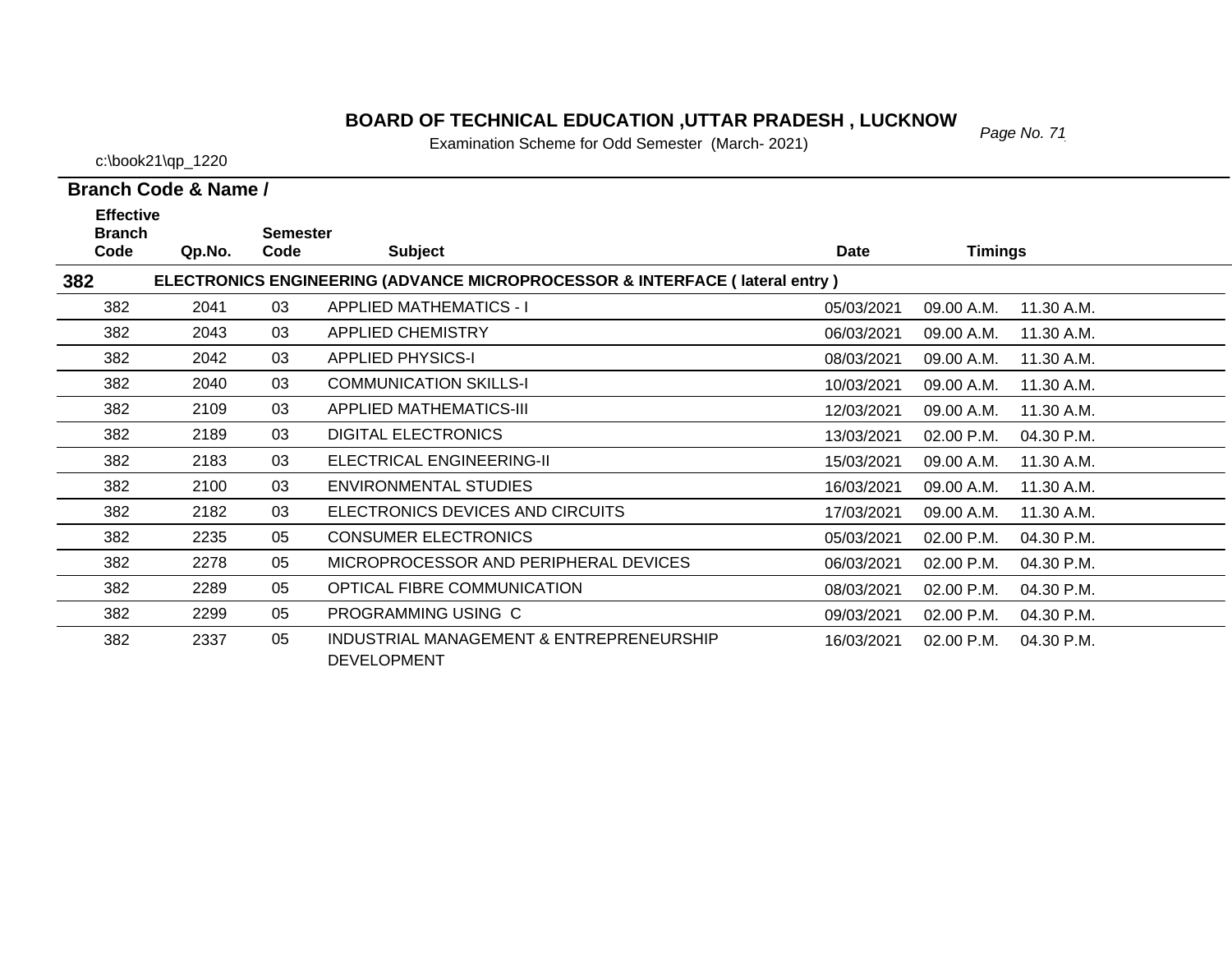### *Page No. 72* **BOARD OF TECHNICAL EDUCATION ,UTTAR PRADESH , LUCKNOW**

Examination Scheme for Odd Semester (March- 2021)

c:\book21\qp\_1220

| <b>Effective</b>      |                                                             |                         |                                                                |            |            |            |  |  |  |  |  |  |  |
|-----------------------|-------------------------------------------------------------|-------------------------|----------------------------------------------------------------|------------|------------|------------|--|--|--|--|--|--|--|
| <b>Branch</b><br>Code | Qp.No.                                                      | <b>Semester</b><br>Code | <b>Subject</b>                                                 | Date       | Timings    |            |  |  |  |  |  |  |  |
| 383                   | ELECTRONICS ENGINEERING (MICRO ELECTRONICS) (lateral entry) |                         |                                                                |            |            |            |  |  |  |  |  |  |  |
| 383                   | 2041                                                        | 03                      | <b>APPLIED MATHEMATICS - I</b>                                 | 05/03/2021 | 09.00 A.M. | 11.30 A.M. |  |  |  |  |  |  |  |
| 383                   | 2043                                                        | 03                      | <b>APPLIED CHEMISTRY</b>                                       | 06/03/2021 | 09.00 A.M. | 11.30 A.M. |  |  |  |  |  |  |  |
| 383                   | 2042                                                        | 03                      | <b>APPLIED PHYSICS-I</b>                                       | 08/03/2021 | 09.00 A.M. | 11.30 A.M. |  |  |  |  |  |  |  |
| 383                   | 2040                                                        | 03                      | <b>COMMUNICATION SKILLS-I</b>                                  | 10/03/2021 | 09.00 A.M. | 11.30 A.M. |  |  |  |  |  |  |  |
| 383                   | 2109                                                        | 03                      | APPLIED MATHEMATICS-III                                        | 12/03/2021 | 09.00 A.M. | 11.30 A.M. |  |  |  |  |  |  |  |
| 383                   | 2189                                                        | 03                      | <b>DIGITAL ELECTRONICS</b>                                     | 13/03/2021 | 02.00 P.M. | 04.30 P.M. |  |  |  |  |  |  |  |
| 383                   | 2183                                                        | 03                      | ELECTRICAL ENGINEERING-II                                      | 15/03/2021 | 09.00 A.M. | 11.30 A.M. |  |  |  |  |  |  |  |
| 383                   | 2100                                                        | 03                      | <b>ENVIRONMENTAL STUDIES</b>                                   | 16/03/2021 | 09.00 A.M. | 11.30 A.M. |  |  |  |  |  |  |  |
| 383                   | 2182                                                        | 03                      | ELECTRONICS DEVICES AND CIRCUITS                               | 17/03/2021 | 09.00 A.M. | 11.30 A.M. |  |  |  |  |  |  |  |
| 383                   | 2235                                                        | 05                      | <b>CONSUMER ELECTRONICS</b>                                    | 05/03/2021 | 02.00 P.M. | 04.30 P.M. |  |  |  |  |  |  |  |
| 383                   | 2278                                                        | 05                      | MICROPROCESSOR AND PERIPHERAL DEVICES                          | 06/03/2021 | 02.00 P.M. | 04.30 P.M. |  |  |  |  |  |  |  |
| 383                   | 2289                                                        | 05                      | OPTICAL FIBRE COMMUNICATION                                    | 08/03/2021 | 02.00 P.M. | 04.30 P.M. |  |  |  |  |  |  |  |
| 383                   | 2299                                                        | 05                      | PROGRAMMING USING C                                            | 09/03/2021 | 02.00 P.M. | 04.30 P.M. |  |  |  |  |  |  |  |
| 383                   | 2337                                                        | 05                      | INDUSTRIAL MANAGEMENT & ENTREPRENEURSHIP<br><b>DEVELOPMENT</b> | 16/03/2021 | 02.00 P.M. | 04.30 P.M. |  |  |  |  |  |  |  |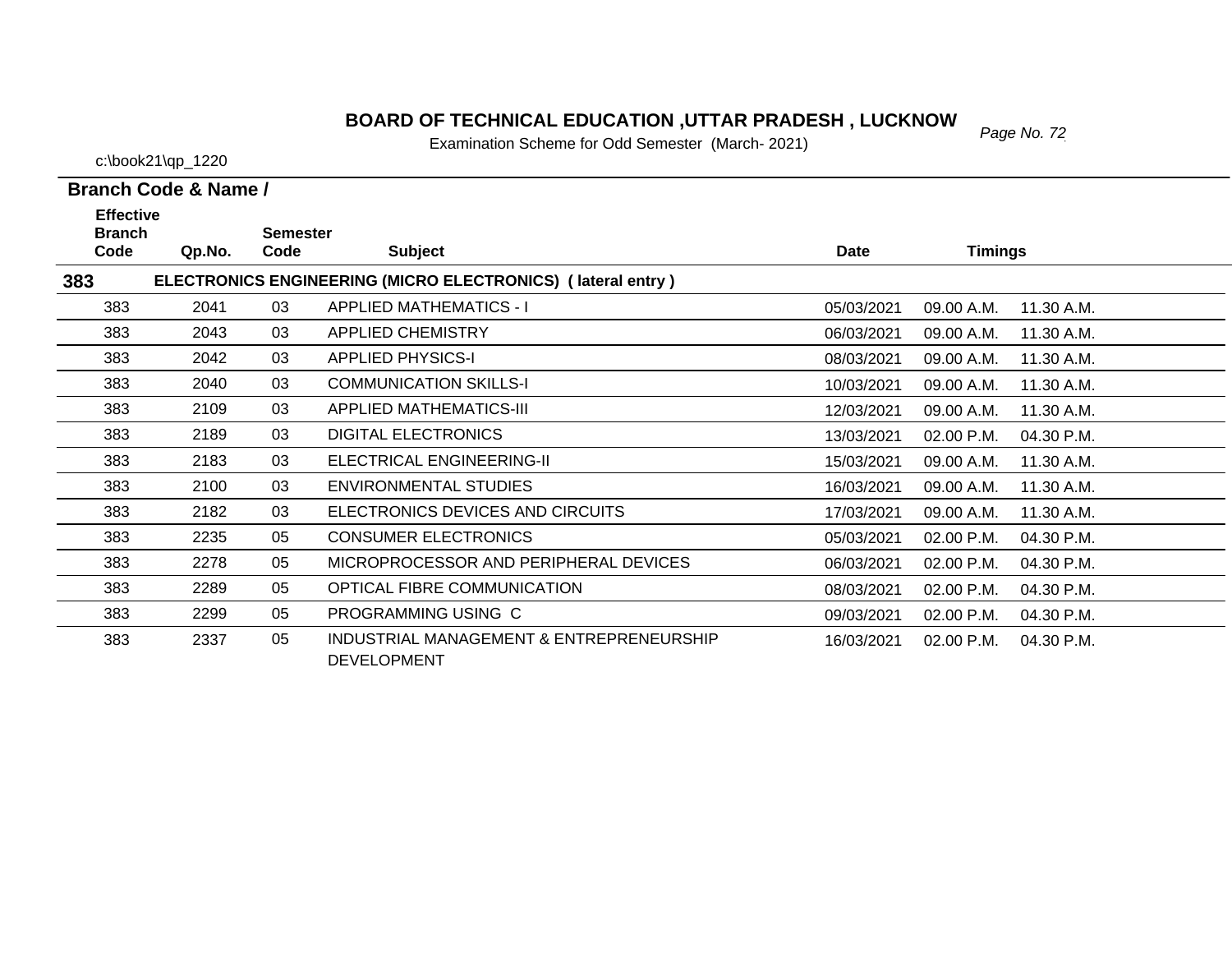### **BOARD OF TECHNICAL EDUCATION ,UTTAR PRADESH , LUCKNOW**<br>Figurization Schame for Odd Semester (Marsh, 2004)

Examination Scheme for Odd Semester (March- 2021)

c:\book21\qp\_1220

384

384

**Branch Code & Name /**

04.30 P.M.

10/03/2021 02.00 P.M.

| <b>Effective</b><br><b>Branch</b> |        | <b>Semester</b> |                                                            |            |                |            |
|-----------------------------------|--------|-----------------|------------------------------------------------------------|------------|----------------|------------|
| Code                              | Qp.No. | Code            | <b>Subject</b>                                             | Date       | <b>Timings</b> |            |
| 384                               |        |                 | <b>MECHANICAL ENGINEERING (AUTOMOBILE) (lateral entry)</b> |            |                |            |
| 384                               | 2041   | 03              | <b>APPLIED MATHEMATICS - I</b>                             | 05/03/2021 | 09.00 A.M.     | 11.30 A.M. |
| 384                               | 2043   | 03              | <b>APPLIED CHEMISTRY</b>                                   | 06/03/2021 | 09.00 A.M.     | 11.30 A.M. |
| 384                               | 2042   | 03              | <b>APPLIED PHYSICS-I</b>                                   | 08/03/2021 | 09.00 A.M.     | 11.30 A.M. |
| 384                               | 2040   | 03              | <b>COMMUNICATION SKILLS-I</b>                              | 10/03/2021 | 09.00 A.M.     | 11.30 A.M. |
| 384                               | 2109   | 03              | <b>APPLIED MATHEMATICS-III</b>                             | 12/03/2021 | 09.00 A.M.     | 11.30 A.M. |
| 384                               | 2118   | 03              | <b>WORKSHOP TECHNOLOGY</b>                                 | 13/03/2021 | 09.00 A.M.     | 11.30 A.M. |
| 384                               | 2184   | 03              | <b>MECHANICS OF SOLIDS</b>                                 | 15/03/2021 | 09.00 A.M.     | 11.30 A.M. |
| 384                               | 2185   | 03              | THERMAL ENGINEERING                                        | 16/03/2021 | 09.00 A.M.     | 11.30 A.M. |
| 384                               | 2117   | 03              | ENGINEERING MATERIALS                                      | 17/03/2021 | 09.00 A.M.     | 11.30 A.M. |
| 384                               | 2220   | 05              | <b>AUTOMOBILE ENGINEERING</b>                              | 05/03/2021 | 02.00 P.M.     | 04.30 P.M. |
| 384                               | 2270   | 05              | <b>MACHINE DESIGN</b>                                      | 06/03/2021 | 02.00 P.M.     | 04.30 P.M. |
| 384                               | 2298   | 05              | PRODUCTION MANAGEMENT                                      | 08/03/2021 | 02.00 P.M.     | 04.30 P.M. |
| 384                               | 2322   | 05              | PRODUCTION TECHNOLOGY                                      | 09/03/2021 | 02.00 P.M.     | 04.30 P.M. |

05 INDUSTRIAL MANAGEMENT & ENTREPRENEURSHIP 2337 16/03/2021 02.00 P.M. 04.30 P.M.DEVELOPMENT

2335 05 THEORY OF MACHINES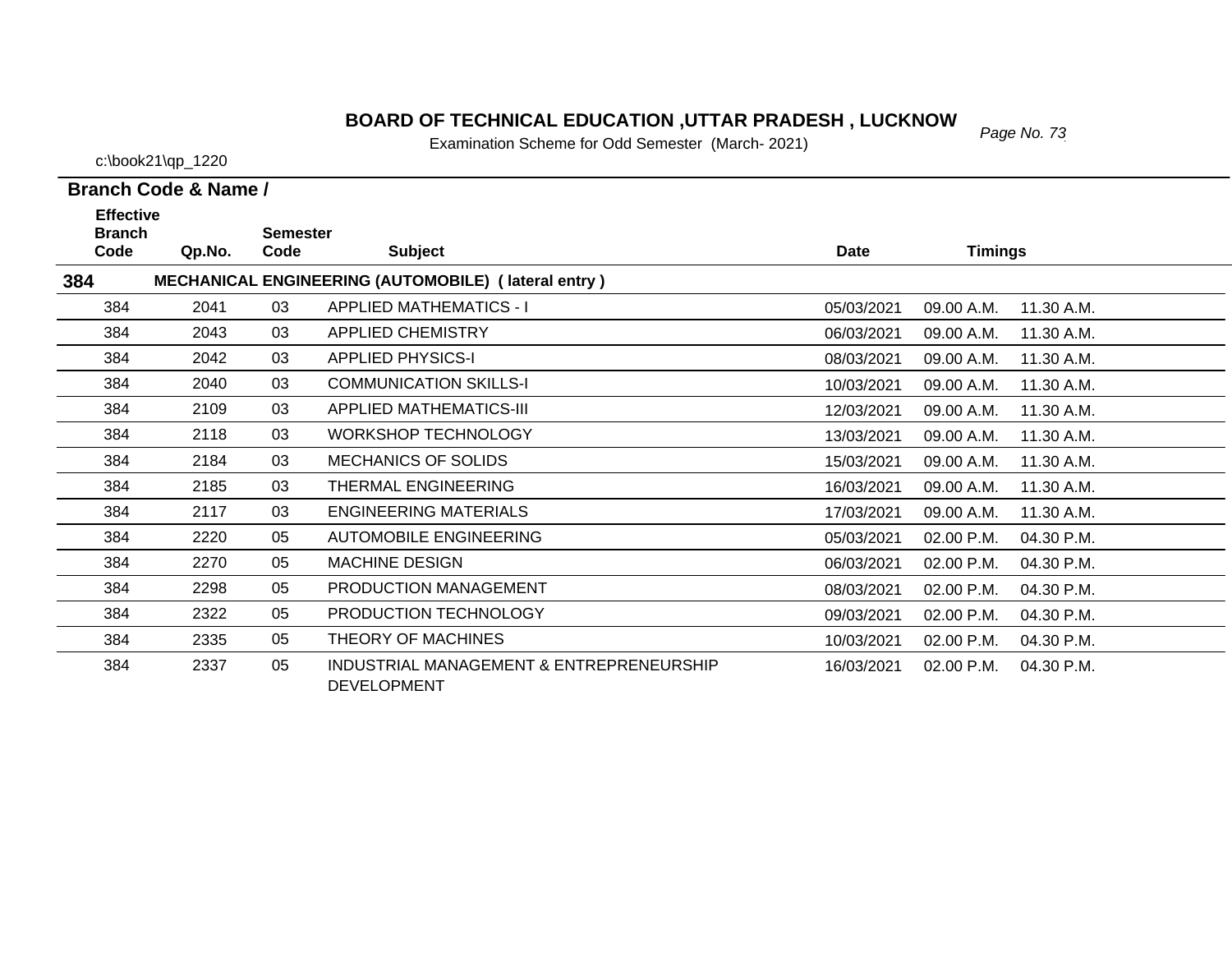# *Page No. 74* **BOARD OF TECHNICAL EDUCATION ,UTTAR PRADESH , LUCKNOW**

Examination Scheme for Odd Semester (March- 2021)

c:\book21\qp\_1220

| <b>Effective</b>      |        |                         |                                                                       |             |                          |  |
|-----------------------|--------|-------------------------|-----------------------------------------------------------------------|-------------|--------------------------|--|
| <b>Branch</b><br>Code | Qp.No. | <b>Semester</b><br>Code | <b>Subject</b>                                                        | <b>Date</b> | <b>Timings</b>           |  |
| 385                   |        |                         | <b>MECHANICAL ENGINEERING (COMPUTER AIDED DESIGN) (lateral entry)</b> |             |                          |  |
| 385                   | 2041   | 03                      | <b>APPLIED MATHEMATICS - I</b>                                        | 05/03/2021  | 09.00 A.M.<br>11.30 A.M. |  |
| 385                   | 2043   | 03                      | <b>APPLIED CHEMISTRY</b>                                              | 06/03/2021  | 09.00 A.M.<br>11.30 A.M. |  |
| 385                   | 2042   | 03                      | <b>APPLIED PHYSICS-I</b>                                              | 08/03/2021  | 09.00 A.M.<br>11.30 A.M. |  |
| 385                   | 2040   | 03                      | <b>COMMUNICATION SKILLS-I</b>                                         | 10/03/2021  | 09.00 A.M.<br>11.30 A.M. |  |
| 385                   | 2109   | 03                      | <b>APPLIED MATHEMATICS-III</b>                                        | 12/03/2021  | 09.00 A.M.<br>11.30 A.M. |  |
| 385                   | 2118   | 03                      | <b>WORKSHOP TECHNOLOGY</b>                                            | 13/03/2021  | 09.00 A.M.<br>11.30 A.M. |  |
| 385                   | 2184   | 03                      | <b>MECHANICS OF SOLIDS</b>                                            | 15/03/2021  | 09.00 A.M.<br>11.30 A.M. |  |
| 385                   | 2185   | 03                      | THERMAL ENGINEERING                                                   | 16/03/2021  | 09.00 A.M.<br>11.30 A.M. |  |
| 385                   | 2117   | 03                      | <b>ENGINEERING MATERIALS</b>                                          | 17/03/2021  | 09.00 A.M.<br>11.30 A.M. |  |
| 385                   | 2220   | 05                      | <b>AUTOMOBILE ENGINEERING</b>                                         | 05/03/2021  | 02.00 P.M.<br>04.30 P.M. |  |
| 385                   | 2270   | 05                      | <b>MACHINE DESIGN</b>                                                 | 06/03/2021  | 04.30 P.M.<br>02.00 P.M. |  |
| 385                   | 2298   | 05                      | PRODUCTION MANAGEMENT                                                 | 08/03/2021  | 02.00 P.M.<br>04.30 P.M. |  |
| 385                   | 2322   | 05                      | PRODUCTION TECHNOLOGY                                                 | 09/03/2021  | 04.30 P.M.<br>02.00 P.M. |  |
| 385                   | 2335   | 05                      | THEORY OF MACHINES                                                    | 10/03/2021  | 02.00 P.M.<br>04.30 P.M. |  |
| 385                   | 2337   | 05                      | INDUSTRIAL MANAGEMENT & ENTREPRENEURSHIP<br><b>DEVELOPMENT</b>        | 16/03/2021  | 02.00 P.M.<br>04.30 P.M. |  |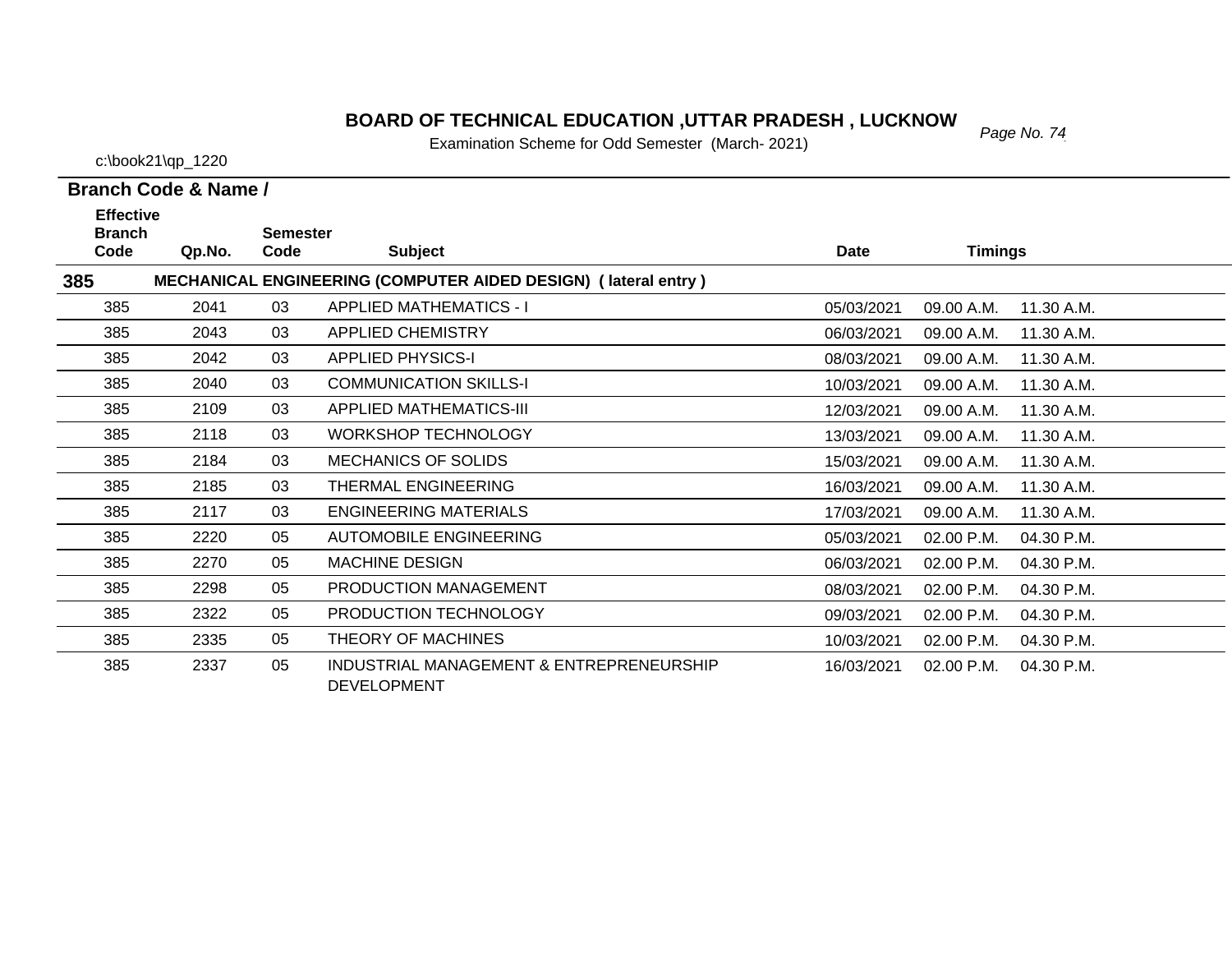# *Page No. 75* **BOARD OF TECHNICAL EDUCATION ,UTTAR PRADESH , LUCKNOW**

Examination Scheme for Odd Semester (March- 2021)

c:\book21\qp\_1220

| <b>Effective</b>      |        |                         |                                                                |             |                |            |
|-----------------------|--------|-------------------------|----------------------------------------------------------------|-------------|----------------|------------|
| <b>Branch</b><br>Code | Qp.No. | <b>Semester</b><br>Code | <b>Subject</b>                                                 | <b>Date</b> | <b>Timings</b> |            |
| 386                   |        |                         | <b>MECHANICAL ENGINEERING (PRODUCTION) (lateral entry)</b>     |             |                |            |
| 386                   | 2041   | 03                      | <b>APPLIED MATHEMATICS - I</b>                                 | 05/03/2021  | 09.00 A.M.     | 11.30 A.M. |
| 386                   | 2043   | 03                      | <b>APPLIED CHEMISTRY</b>                                       | 06/03/2021  | 09.00 A.M.     | 11.30 A.M. |
| 386                   | 2042   | 03                      | <b>APPLIED PHYSICS-I</b>                                       | 08/03/2021  | 09.00 A.M.     | 11.30 A.M. |
| 386                   | 2040   | 03                      | <b>COMMUNICATION SKILLS-I</b>                                  | 10/03/2021  | 09.00 A.M.     | 11.30 A.M. |
| 386                   | 2109   | 03                      | <b>APPLIED MATHEMATICS-III</b>                                 | 12/03/2021  | 09.00 A.M.     | 11.30 A.M. |
| 386                   | 2118   | 03                      | <b>WORKSHOP TECHNOLOGY</b>                                     | 13/03/2021  | 09.00 A.M.     | 11.30 A.M. |
| 386                   | 2184   | 03                      | <b>MECHANICS OF SOLIDS</b>                                     | 15/03/2021  | 09.00 A.M.     | 11.30 A.M. |
| 386                   | 2185   | 03                      | THERMAL ENGINEERING                                            | 16/03/2021  | 09.00 A.M.     | 11.30 A.M. |
| 386                   | 2117   | 03                      | <b>ENGINEERING MATERIALS</b>                                   | 17/03/2021  | 09.00 A.M.     | 11.30 A.M. |
| 386                   | 2220   | 05                      | <b>AUTOMOBILE ENGINEERING</b>                                  | 05/03/2021  | 02.00 P.M.     | 04.30 P.M. |
| 386                   | 2270   | 05                      | <b>MACHINE DESIGN</b>                                          | 06/03/2021  | 02.00 P.M.     | 04.30 P.M. |
| 386                   | 2298   | 05                      | PRODUCTION MANAGEMENT                                          | 08/03/2021  | 02.00 P.M.     | 04.30 P.M. |
| 386                   | 2322   | 05                      | PRODUCTION TECHNOLOGY                                          | 09/03/2021  | 02.00 P.M.     | 04.30 P.M. |
| 386                   | 2335   | 05                      | THEORY OF MACHINES                                             | 10/03/2021  | 02.00 P.M.     | 04.30 P.M. |
| 386                   | 2337   | 05                      | INDUSTRIAL MANAGEMENT & ENTREPRENEURSHIP<br><b>DEVELOPMENT</b> | 16/03/2021  | 02.00 P.M.     | 04.30 P.M. |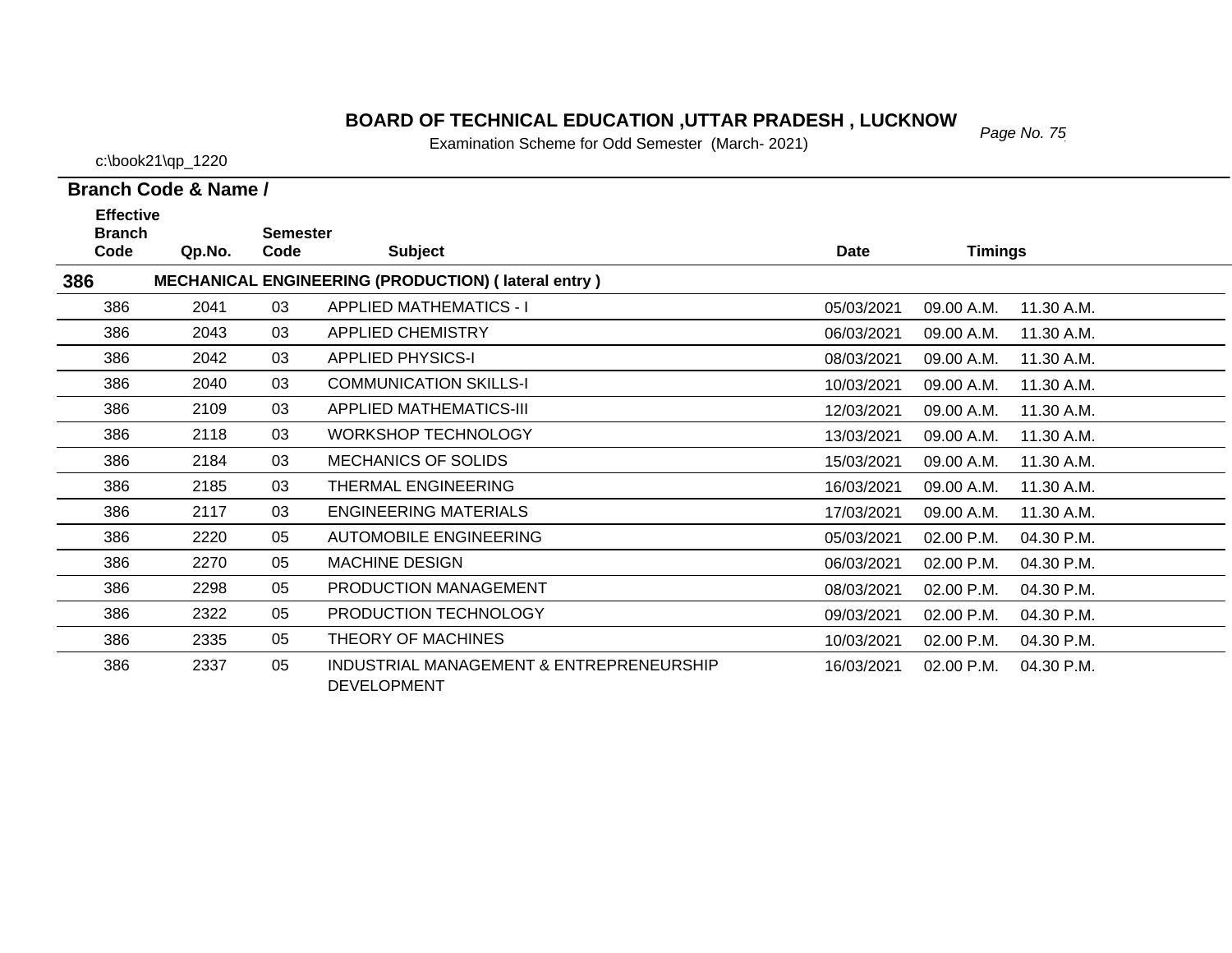# *Page No. 76* **BOARD OF TECHNICAL EDUCATION ,UTTAR PRADESH , LUCKNOW**

Examination Scheme for Odd Semester (March- 2021)

c:\book21\qp\_1220

| <b>Effective</b><br><b>Branch</b> |        |                         |                                                                                    |            |                |            |
|-----------------------------------|--------|-------------------------|------------------------------------------------------------------------------------|------------|----------------|------------|
| Code                              | Qp.No. | <b>Semester</b><br>Code | <b>Subject</b>                                                                     | Date       | <b>Timings</b> |            |
| 387                               |        |                         | <b>MECHANICAL ENGINEERING (REFRIGERATION &amp; AIRCONDITIONING (Iateral entry)</b> |            |                |            |
| 387                               | 2041   | 03                      | <b>APPLIED MATHEMATICS - I</b>                                                     | 05/03/2021 | 09.00 A.M.     | 11.30 A.M. |
| 387                               | 2043   | 03                      | <b>APPLIED CHEMISTRY</b>                                                           | 06/03/2021 | 09.00 A.M.     | 11.30 A.M. |
| 387                               | 2042   | 03                      | <b>APPLIED PHYSICS-I</b>                                                           | 08/03/2021 | 09.00 A.M.     | 11.30 A.M. |
| 387                               | 2040   | 03                      | <b>COMMUNICATION SKILLS-I</b>                                                      | 10/03/2021 | 09.00 A.M.     | 11.30 A.M. |
| 387                               | 2109   | 03                      | <b>APPLIED MATHEMATICS-III</b>                                                     | 12/03/2021 | 09.00 A.M.     | 11.30 A.M. |
| 387                               | 2118   | 03                      | <b>WORKSHOP TECHNOLOGY</b>                                                         | 13/03/2021 | 09.00 A.M.     | 11.30 A.M. |
| 387                               | 2184   | 03                      | <b>MECHANICS OF SOLIDS</b>                                                         | 15/03/2021 | 09.00 A.M.     | 11.30 A.M. |
| 387                               | 2185   | 03                      | THERMAL ENGINEERING                                                                | 16/03/2021 | 09.00 A.M.     | 11.30 A.M. |
| 387                               | 2117   | 03                      | <b>ENGINEERING MATERIALS</b>                                                       | 17/03/2021 | 09.00 A.M.     | 11.30 A.M. |
| 387                               | 2217   | 05                      | AIR CONDITIONING                                                                   | 05/03/2021 | 02.00 P.M.     | 04.30 P.M. |
| 387                               | 2270   | 05                      | <b>MACHINE DESIGN</b>                                                              | 06/03/2021 | 02.00 P.M.     | 04.30 P.M. |
| 387                               | 2298   | 05                      | PRODUCTION MANAGEMENT                                                              | 08/03/2021 | 02.00 P.M.     | 04.30 P.M. |
| 387                               | 2322   | 05                      | PRODUCTION TECHNOLOGY                                                              | 09/03/2021 | 02.00 P.M.     | 04.30 P.M. |
| 387                               | 2335   | 05                      | THEORY OF MACHINES                                                                 | 10/03/2021 | 02.00 P.M.     | 04.30 P.M. |
| 387                               | 2337   | 05                      | INDUSTRIAL MANAGEMENT & ENTREPRENEURSHIP<br><b>DEVELOPMENT</b>                     | 16/03/2021 | 02.00 P.M.     | 04.30 P.M. |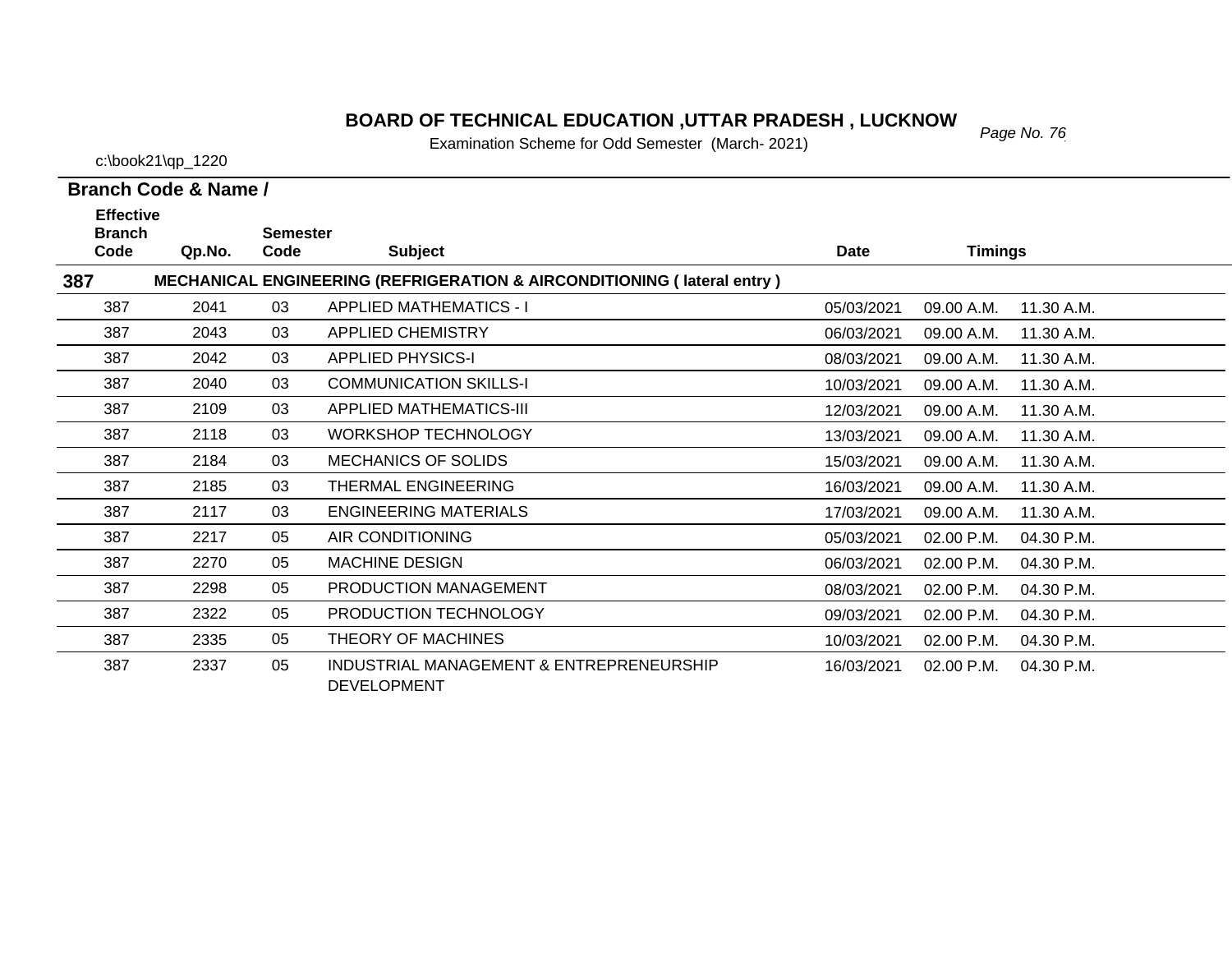# *Page No. 77* **BOARD OF TECHNICAL EDUCATION ,UTTAR PRADESH , LUCKNOW**

Examination Scheme for Odd Semester (March- 2021)

c:\book21\qp\_1220

| <b>Effective</b><br><b>Branch</b> |        | <b>Semester</b> |                                                                |             |                |            |
|-----------------------------------|--------|-----------------|----------------------------------------------------------------|-------------|----------------|------------|
| Code                              | Qp.No. | Code            | <b>Subject</b>                                                 | <b>Date</b> | <b>Timings</b> |            |
| 388                               |        |                 | MECHANICAL ENGINEERING (MAINTENANCE) (lateral entry)           |             |                |            |
| 388                               | 2041   | 03              | <b>APPLIED MATHEMATICS - I</b>                                 | 05/03/2021  | 09.00 A.M.     | 11.30 A.M. |
| 388                               | 2043   | 03              | <b>APPLIED CHEMISTRY</b>                                       | 06/03/2021  | 09.00 A.M.     | 11.30 A.M. |
| 388                               | 2042   | 03              | <b>APPLIED PHYSICS-I</b>                                       | 08/03/2021  | 09.00 A.M.     | 11.30 A.M. |
| 388                               | 2040   | 03              | <b>COMMUNICATION SKILLS-I</b>                                  | 10/03/2021  | 09.00 A.M.     | 11.30 A.M. |
| 388                               | 2109   | 03              | <b>APPLIED MATHEMATICS-III</b>                                 | 12/03/2021  | 09.00 A.M.     | 11.30 A.M. |
| 388                               | 2118   | 03              | <b>WORKSHOP TECHNOLOGY</b>                                     | 13/03/2021  | 09.00 A.M.     | 11.30 A.M. |
| 388                               | 2184   | 03              | <b>MECHANICS OF SOLIDS</b>                                     | 15/03/2021  | 09.00 A.M.     | 11.30 A.M. |
| 388                               | 2185   | 03              | THERMAL ENGINEERING                                            | 16/03/2021  | 09.00 A.M.     | 11.30 A.M. |
| 388                               | 2117   | 03              | <b>ENGINEERING MATERIALS</b>                                   | 17/03/2021  | 09.00 A.M.     | 11.30 A.M. |
| 388                               | 2304   | 05              | <b>REPAIR AND MAINTENANCE-I</b>                                | 05/03/2021  | 02.00 P.M.     | 04.30 P.M. |
| 388                               | 2270   | 05              | <b>MACHINE DESIGN</b>                                          | 06/03/2021  | 02.00 P.M.     | 04.30 P.M. |
| 388                               | 2298   | 05              | PRODUCTION MANAGEMENT                                          | 08/03/2021  | 02.00 P.M.     | 04.30 P.M. |
| 388                               | 2322   | 05              | PRODUCTION TECHNOLOGY                                          | 09/03/2021  | 02.00 P.M.     | 04.30 P.M. |
| 388                               | 2335   | 05              | THEORY OF MACHINES                                             | 10/03/2021  | 02.00 P.M.     | 04.30 P.M. |
| 388                               | 2337   | 05              | INDUSTRIAL MANAGEMENT & ENTREPRENEURSHIP<br><b>DEVELOPMENT</b> | 16/03/2021  | 02.00 P.M.     | 04.30 P.M. |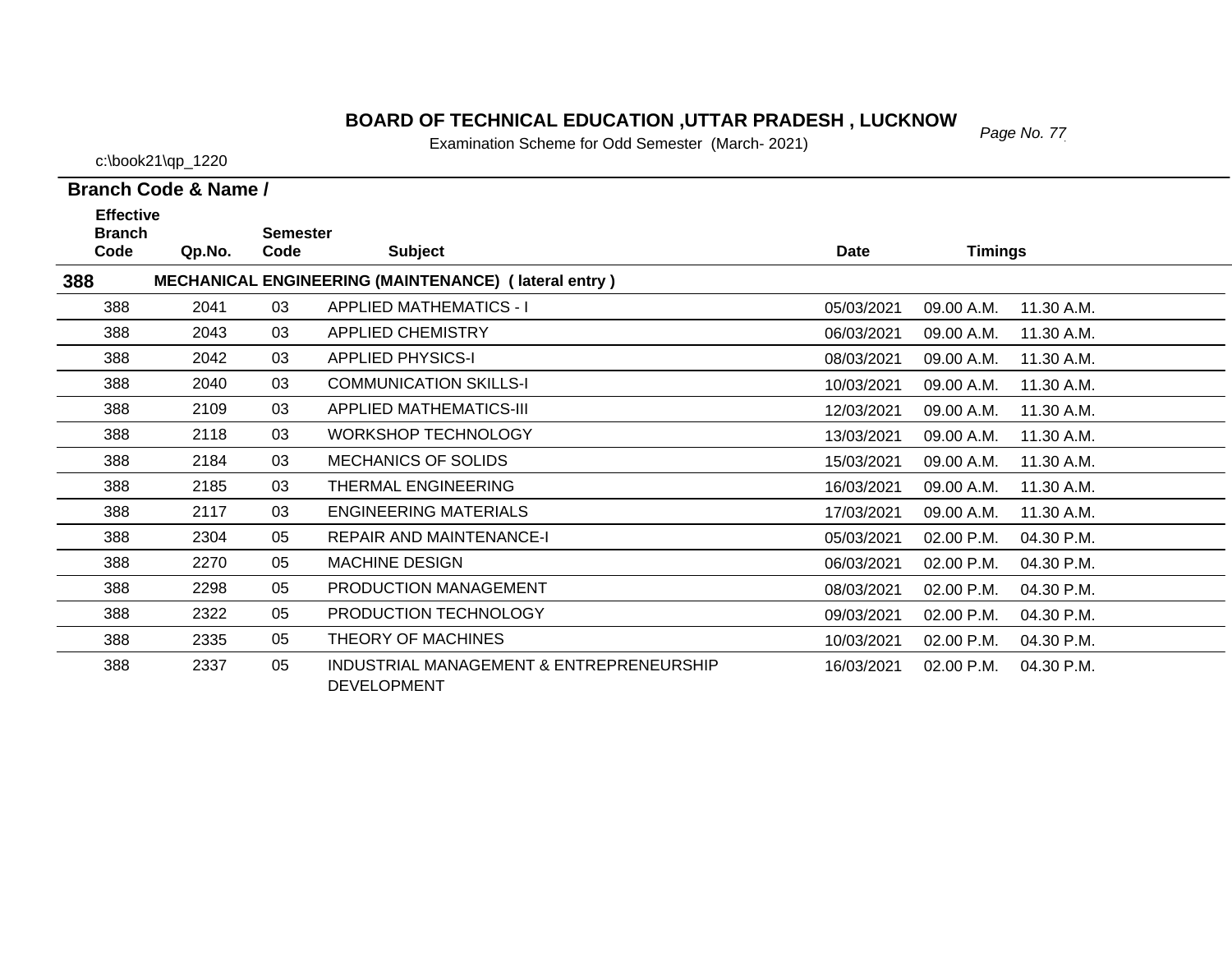# *Page No. 78* **BOARD OF TECHNICAL EDUCATION ,UTTAR PRADESH , LUCKNOW**

Examination Scheme for Odd Semester (March- 2021)

c:\book21\qp\_1220

| <b>Effective</b><br><b>Branch</b> |        | <b>Semester</b> |                                                         |            |                |            |
|-----------------------------------|--------|-----------------|---------------------------------------------------------|------------|----------------|------------|
| Code                              | Qp.No. | Code            | <b>Subject</b>                                          | Date       | <b>Timings</b> |            |
| 389                               |        |                 | <b>COMPUTER SCIENCE AND ENGINEERING (lateral entry)</b> |            |                |            |
| 389                               | 2041   | 03              | <b>APPLIED MATHEMATICS - I</b>                          | 05/03/2021 | 09.00 A.M.     | 11.30 A.M. |
| 389                               | 2043   | 03              | <b>APPLIED CHEMISTRY</b>                                | 06/03/2021 | 09.00 A.M.     | 11.30 A.M. |
| 389                               | 2042   | 03              | <b>APPLIED PHYSICS-I</b>                                | 08/03/2021 | 09.00 A.M.     | 11.30 A.M. |
| 389                               | 2040   | 03              | <b>COMMUNICATION SKILLS-I</b>                           | 10/03/2021 | 09.00 A.M.     | 11.30 A.M. |
| 389                               | 2109   | 03              | <b>APPLIED MATHEMATICS-III</b>                          | 12/03/2021 | 09.00 A.M.     | 11.30 A.M. |
| 389                               | 2189   | 03              | <b>DIGITAL ELECTRONICS</b>                              | 13/03/2021 | 02.00 P.M.     | 04.30 P.M. |
| 389                               | 2187   | 03              | DATA COMMUNICATION AND COMPUTER NETWORK                 | 15/03/2021 | 09.00 A.M.     | 11.30 A.M. |
| 389                               | 2100   | 03              | ENVIRONMENTAL STUDIES                                   | 16/03/2021 | 09.00 A.M.     | 11.30 A.M. |
| 389                               | 2130   | 03              | INTERNET AND WEB TECHNOLOGY                             | 17/03/2021 | 09.00 A.M.     | 11.30 A.M. |
| 389                               | 2188   | 03              | DATA STRUCTURE USING C                                  | 18/03/2021 | 09.00 A.M.     | 11.30 A.M. |
| 389                               | 2268   | 05              | INTERNET OF THINGS                                      | 05/03/2021 | 02.00 P.M.     | 04.30 P.M. |
| 389                               | 2308   | 05              | SOFTWARE ENGINEERING                                    | 06/03/2021 | 02.00 P.M.     | 04.30 P.M. |
| 389                               | 2319   | 05              | WEB DEVELOPMENT USING PHP                               | 08/03/2021 | 02.00 P.M.     | 04.30 P.M. |
| 389                               | 2231   | 05              | COMPUTER PROGRAMMING USING PYTHON                       | 09/03/2021 | 09.00 A.M.     | 11.30 A.M. |
| 389                               | 2232   | 05              | COMPUTER ARCHITECTURE AND HARDWARE MAINTENANCE          | 10/03/2021 | 02.00 P.M.     | 04.30 P.M. |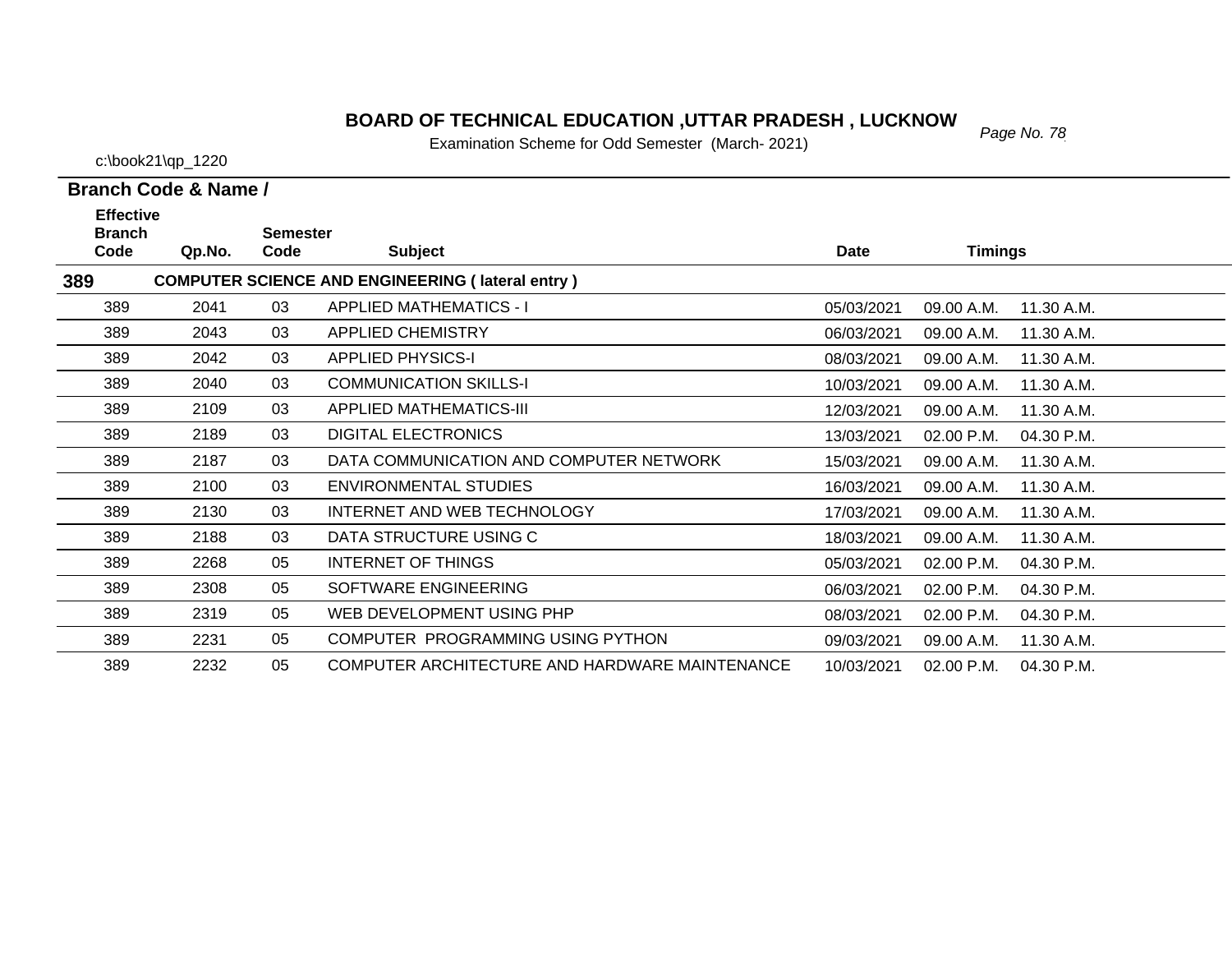### **BOARD OF TECHNICAL EDUCATION ,UTTAR PRADESH , LUCKNOW** Page No. 79

Examination Scheme for Odd Semester (March- 2021)

2187 03 DATA COMMUNICATION AND COMPUTER NETWORK

2100 03 ENVIRONMENTAL STUDIES

2188 03 DATA STRUCTURE USING C

2308 05 SOFTWARE ENGINEERING

2319 05 WEB DEVELOPMENT USING PHP

2336 05 INFORMATION SECURITY & I T LAWS

2231 05 COMPUTER PROGRAMMING USING PYTHON

2268 05 INTERNET OF THINGS

2130 03 INTERNET AND WEB TECHNOLOGY

c:\book21\qp\_1220

**Code Qp.No.**

**Branch** 

390

390

390

390

390

390

390

390

390

390

390

390

390

390

390

**390**

**Effective** 

| ective<br>nch |                               | <b>Semester</b> |                                                |            |                          |  |
|---------------|-------------------------------|-----------------|------------------------------------------------|------------|--------------------------|--|
| le.           | Qp.No.                        | Code            | <b>Subject</b>                                 | Date       | <b>Timings</b>           |  |
|               | <b>INFORMATION TECHNOLOGY</b> |                 | (lateral entry)                                |            |                          |  |
| 0             | 2041                          | 03              | <b>APPLIED MATHEMATICS - I</b>                 | 05/03/2021 | 09.00 A.M.<br>11.30 A.M. |  |
| 0             | 2043                          | 03              | <b>APPLIED CHEMISTRY</b>                       | 06/03/2021 | 09.00 A.M.<br>11.30 A.M. |  |
| 0             | 2042                          | 03              | <b>APPLIED PHYSICS-I</b>                       | 08/03/2021 | 09.00 A.M.<br>11.30 A.M. |  |
| 0             | 2040                          | 03              | <b>COMMUNICATION SKILLS-I</b>                  | 10/03/2021 | 09.00 A.M.<br>11.30 A.M. |  |
| 0             | 2109                          | 03              | <b>APPLIED MATHEMATICS-III</b>                 | 12/03/2021 | 09.00 A.M.<br>11.30 A.M. |  |
| 0             | 2134                          | 03              | COMPUTER ARCHITECTURE AND HARDWARE MAINTENANCE | 13/03/2021 | 09.00 A.M.<br>11.30 A.M. |  |

15/03/2021 09.00 A.M.

17/03/2021 09.00 A.M.

18/03/2021 09.00 A.M.

06/03/2021 02.00 P.M.

08/03/2021 02.00 P.M.

09/03/2021 09.00 A.M.

16/03/2021 09.00 A.M. 11.30 A.M.

05/03/2021 02.00 P.M. 04.30 P.M.

10/03/2021 02.00 P.M. 04.30 P.M.

11.30 A.M.

11.30 A.M.

11.30 A.M.

04.30 P.M.

04.30 P.M.

11.30 A.M.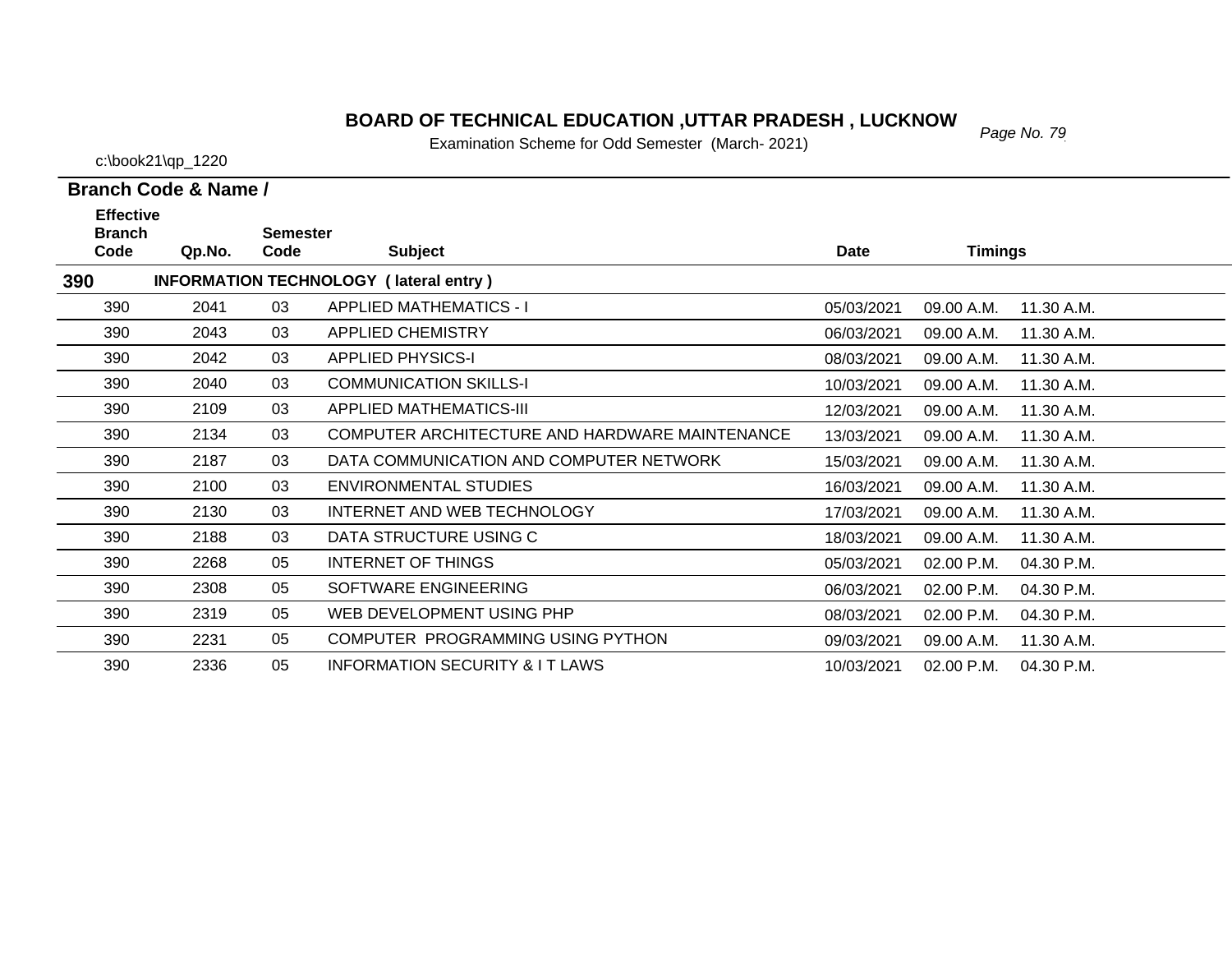### *Page No. 80* **BOARD OF TECHNICAL EDUCATION ,UTTAR PRADESH , LUCKNOW**

Examination Scheme for Odd Semester (March- 2021)

c:\book21\qp\_1220

| <b>Effective</b><br><b>Branch</b> |        | <b>Semester</b> |                                                                |             |                |            |
|-----------------------------------|--------|-----------------|----------------------------------------------------------------|-------------|----------------|------------|
| Code                              | Qp.No. | Code            | <b>Subject</b>                                                 | <b>Date</b> | <b>Timings</b> |            |
| 391                               |        |                 | ELECTRICAL & ELECTRONICS ENGINEERING (lateral entry)           |             |                |            |
| 791                               | 1901   | 03              | APPLIED MATHEMATICS-I(A)                                       | 05/03/2021  | 09.00 A.M.     | 11.30 A.M. |
| 791                               | 0821   | 03              | <b>APPLIED MATHEMATICS-II</b>                                  | 06/03/2021  | 02.00 P.M.     | 04.30 P.M. |
| 791                               | 1903   | 03              | <b>APPLIED PHYSICS-I</b>                                       | 08/03/2021  | 09.00 A.M.     | 11.30 A.M. |
| 791                               | 1905   | 03              | FOUNDATIONAL COMMUNICATION                                     | 10/03/2021  | 09.00 A.M.     | 11.30 A.M. |
| 791                               | 0896   | 03              | PRINCIPLES OF DIGITAL ELECTRONICS                              | 12/03/2021  | 09.00 A.M.     | 11.30 A.M. |
| 791                               | 1963   | 03              | ELECTRICAL & ELECTRONICS MEASUREMENTS                          | 13/03/2021  | 09.00 A.M.     | 11.30 A.M. |
| 791                               | 0831   | 03              | ELECTRICAL MACHINES                                            | 15/03/2021  | 09.00 A.M.     | 11.30 A.M. |
| 791                               | 0023   | 05              | SWITCH GEAR AND PROTECTION                                     | 05/03/2021  | $02.00$ P.M.   | 04.30 P.M. |
| 791                               | 1962   | 05              | <b>CONTROL SYSTEM</b>                                          | 08/03/2021  | $02.00$ P.M.   | 04.30 P.M. |
| 791                               | 0877   | 05              | MICROPROCESSOR AND APPLICATION                                 | 09/03/2021  | $02.00$ P.M.   | 04.30 P.M. |
| 791                               | 1964   | 05              | INDUSTRIAL MANAGEMENT & ENTREPRENEURSHIP<br><b>DEVELOPMENT</b> | 16/03/2021  | $02.00$ P.M.   | 04.30 P.M. |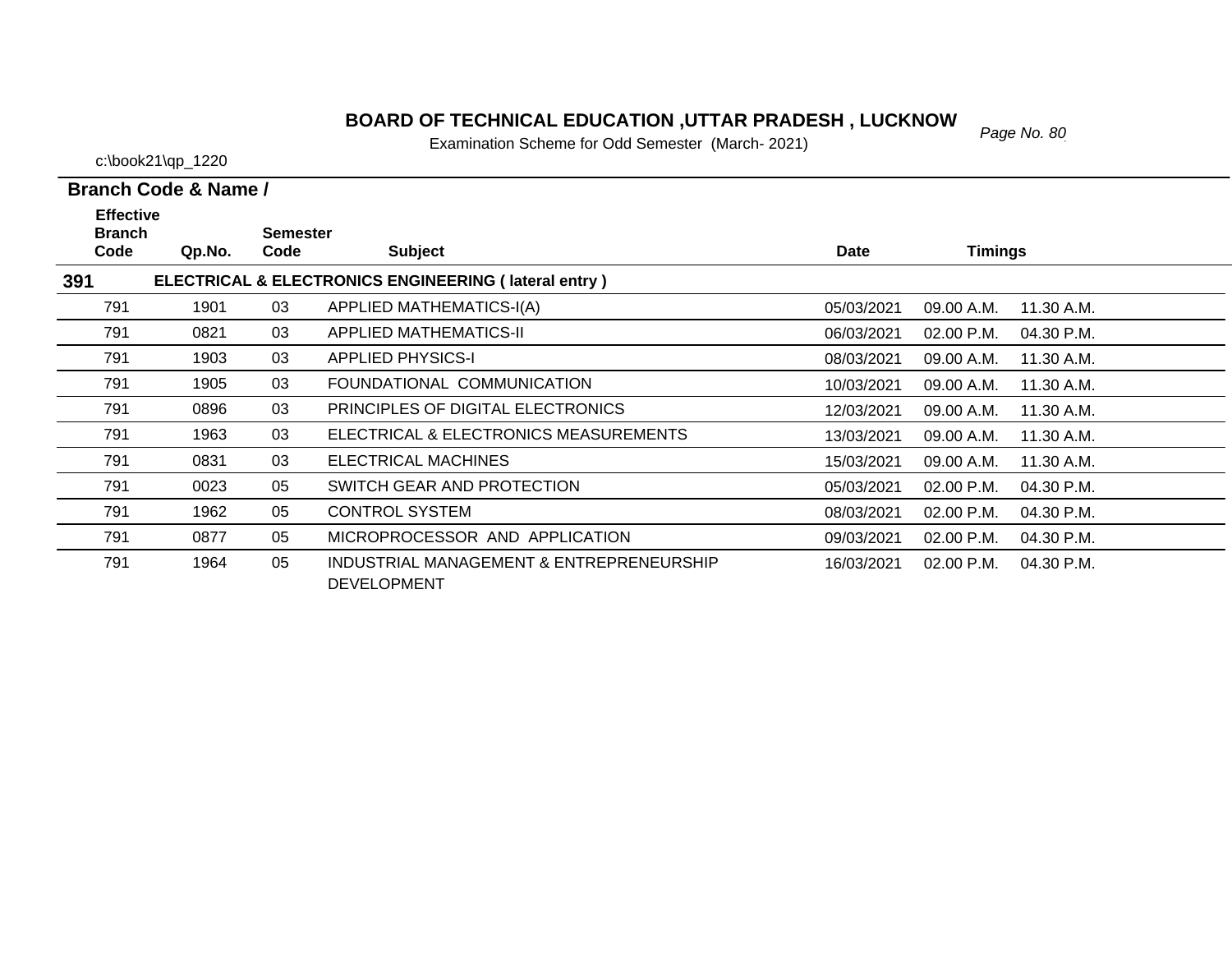# *Page No. 81* **BOARD OF TECHNICAL EDUCATION ,UTTAR PRADESH , LUCKNOW**

Examination Scheme for Odd Semester (March- 2021)

c:\book21\qp\_1220

| <b>Effective</b><br><b>Branch</b> |                            | <b>Semester</b> |                                           |             |                |            |
|-----------------------------------|----------------------------|-----------------|-------------------------------------------|-------------|----------------|------------|
| Code                              | Qp.No.                     | Code            | <b>Subject</b>                            | <b>Date</b> | <b>Timings</b> |            |
| 392                               | <b>PRINTING TECHNOLOGY</b> |                 |                                           |             |                |            |
| 392                               | 1901                       | 01              | <b>APPLIED MATHEMATICS-I(A)</b>           | 05/03/2021  | 09.00 A.M.     | 11.30 A.M. |
| 392                               | 1903                       | 01              | <b>APPLIED PHYSICS-I</b>                  | 08/03/2021  | 09.00 A.M.     | 11.30 A.M. |
| 392                               | 1965                       | 01              | <b>GRAPHICS DESIGN AND TOPOGRAPHY</b>     | 09/03/2021  | 09.00 A.M.     | 11.30 A.M. |
| 392                               | 1905                       | 01              | FOUNDATIONAL COMMUNICATION                | 10/03/2021  | 09.00 A.M.     | 11.30 A.M. |
| 392                               | 1966                       | 01              | <b>PRINTING PROCESSES - I</b>             | 15/03/2021  | 02.00 P.M.     | 04.30 P.M. |
| 392                               | 1987                       | 01              | <b>BASIC ACCOUNTANCY</b>                  | 16/03/2021  | 02.00 P.M.     | 04.30 P.M. |
| 392                               | 1969                       | 03              | <b>BASIC ENGINEERING-I</b>                | 06/03/2021  | 09.00 A.M.     | 11.30 A.M. |
| 392                               | 1974                       | 03              | ENTREPRENEURSHIP DEVLOPMENT               | 09/03/2021  | 02.00 P.M.     | 04.30 P.M. |
| 392                               | 1970                       | 03              | <b>GRAPHIC REPRODUCTION</b>               | 12/03/2021  | 09.00 A.M.     | 11.30 A.M. |
| 392                               | 1971                       | 03              | PRINTING SCIENCE                          | 13/03/2021  | 09.00 A.M.     | 11.30 A.M. |
| 392                               | 1972                       | 03              | PRINTING DESIGN-I                         | 15/03/2021  | 09.00 A.M.     | 11.30 A.M. |
| 392                               | 1973                       | 03              | <b>BINDING &amp; PACKAGING-I</b>          | 16/03/2021  | 09.00 A.M.     | 11.30 A.M. |
| 392                               | 2006                       | 05              | <b>BUSINESS MANAGEMENT</b>                | 05/03/2021  | 02.00 P.M.     | 04.30 P.M. |
| 392                               | 2007                       | 05              | <b>PRINTING DESIGN-II</b>                 | 06/03/2021  | 02.00 P.M.     | 04.30 P.M. |
| 392                               | 2008                       | 05              | <b>TEXT &amp; IMAGE SETTING-II</b>        | 08/03/2021  | 02.00 P.M.     | 04.30 P.M. |
| 392                               | 2009                       | 05              | PLANNING AND COLOUR SEPERATION TECHNOLOGY | 10/03/2021  | 02.00 P.M.     | 04.30 P.M. |
| 392                               | 2010                       | 05              | <b>IMAGE CARRIER TECHNOLOGY-II</b>        | 12/03/2021  | 02.00 P.M.     | 04.30 P.M. |
| 392                               | 2174                       | 05              | <b>PRESS TECHNOLOGY-I</b>                 | 13/03/2021  | 02.00 P.M.     | 04.30 P.M. |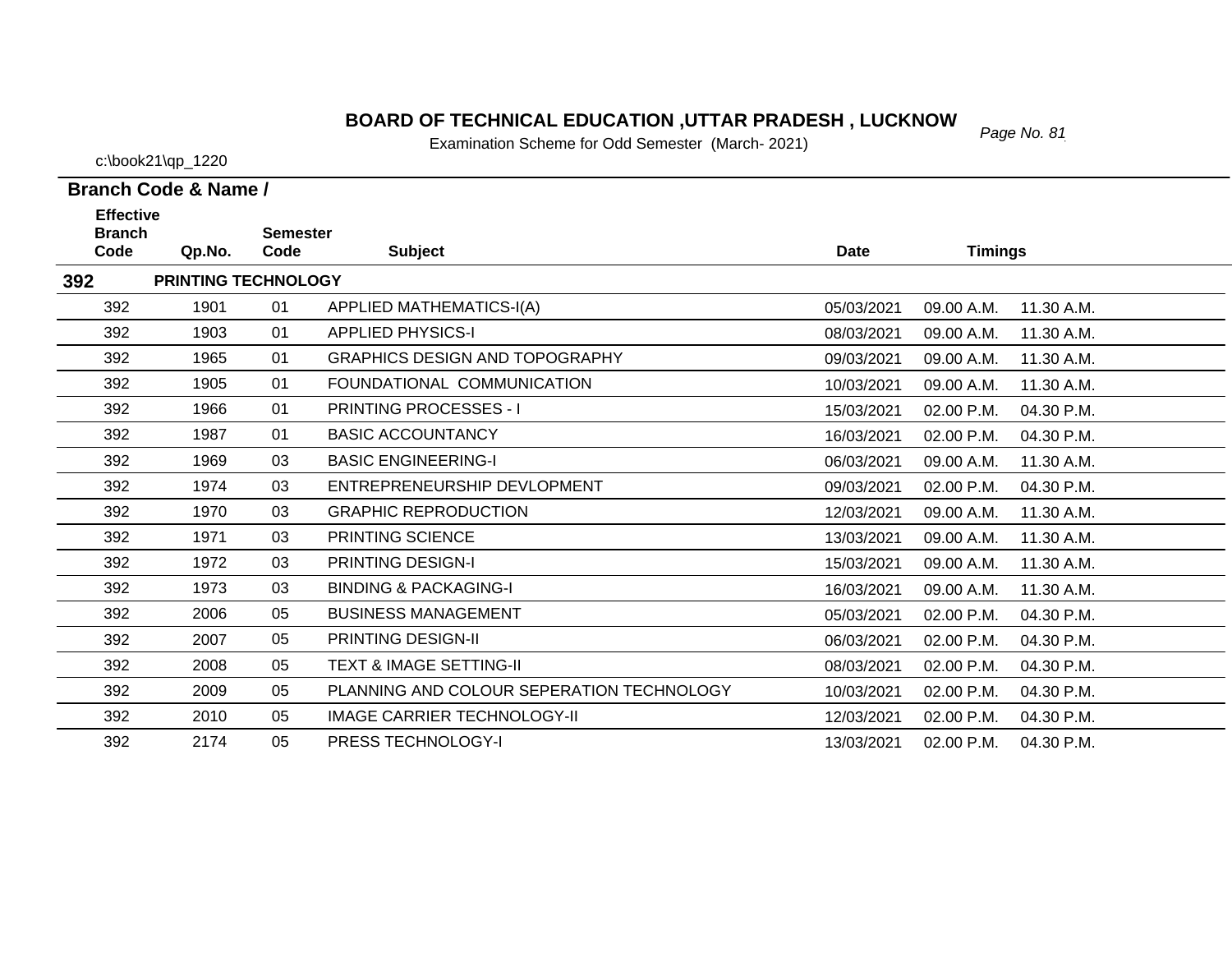### *Page No. 82* **BOARD OF TECHNICAL EDUCATION ,UTTAR PRADESH , LUCKNOW**

Examination Scheme for Odd Semester (March- 2021)

c:\book21\qp\_1220

**Branch Code & Name /**

| <b>Effective</b><br><b>Branch</b><br>Code | Qp.No. | <b>Semester</b><br>Code | <b>Subject</b>                            | <b>Date</b> | <b>Timings</b> |            |
|-------------------------------------------|--------|-------------------------|-------------------------------------------|-------------|----------------|------------|
| 393                                       |        |                         | <b>TEXTILE TECHNOLOGY (lateral entry)</b> |             |                |            |
| 393                                       | 1901   | 03                      | APPLIED MATHEMATICS-I(A)                  | 05/03/2021  | 09.00 A.M.     | 11.30 A.M. |
| 393                                       | 1115   | 03                      | <b>WEAVING PREPARATION</b>                | 06/03/2021  | 09.00 A.M.     | 11.30 A.M. |
| 393                                       | 1903   | 03                      | <b>APPLIED PHYSICS-I</b>                  | 08/03/2021  | 09.00 A.M.     | 11.30 A.M. |
| 393                                       | 1114   | 03                      | SPINNING PREPARATION                      | 09/03/2021  | 09.00 A.M.     | 11.30 A.M. |
| 393                                       | 1905   | 03                      | FOUNDATIONAL COMMUNICATION                | 10/03/2021  | 09.00 A.M.     | 11.30 A.M. |
| 393                                       | 1112   | 03                      | <b>FABRIC STRUCTURE &amp; ANALYSIS</b>    | 12/03/2021  | $02.00$ P.M.   | 04.30 P.M. |
| 393                                       | 0845   | 03                      | ELECTRICAL TECHNOLOGY & ELECTRONICS       | 15/03/2021  | 02.00 P.M.     | 04.30 P.M. |
| 393                                       | 0243   | 05                      | <b>WEAVING TECHNOLOGY-I</b>               | 05/03/2021  | 02.00 P.M.     | 04.30 P.M. |
| 393                                       | 0244   | 05                      | WEAVING TECHNOLOGY-II                     | 06/03/2021  | $02.00$ P.M.   | 04.30 P.M. |
| 393                                       | 0241   | 05                      | <b>SPINNING TECHNOLOGY-I</b>              | 12/03/2021  | 09.00 A.M.     | 11.30 A.M. |
| 393                                       | 0242   | 05                      | <b>SPINNING TECHNOLOGY-II</b>             | 13/03/2021  | $02.00$ P.M.   | 04.30 P.M. |
| 393                                       | 1964   | 05                      | INDUSTRIAL MANAGEMENT & ENTREPRENEURSHIP  | 16/03/2021  | 02.00 P.M.     | 04.30 P.M. |

DEVELOPMENT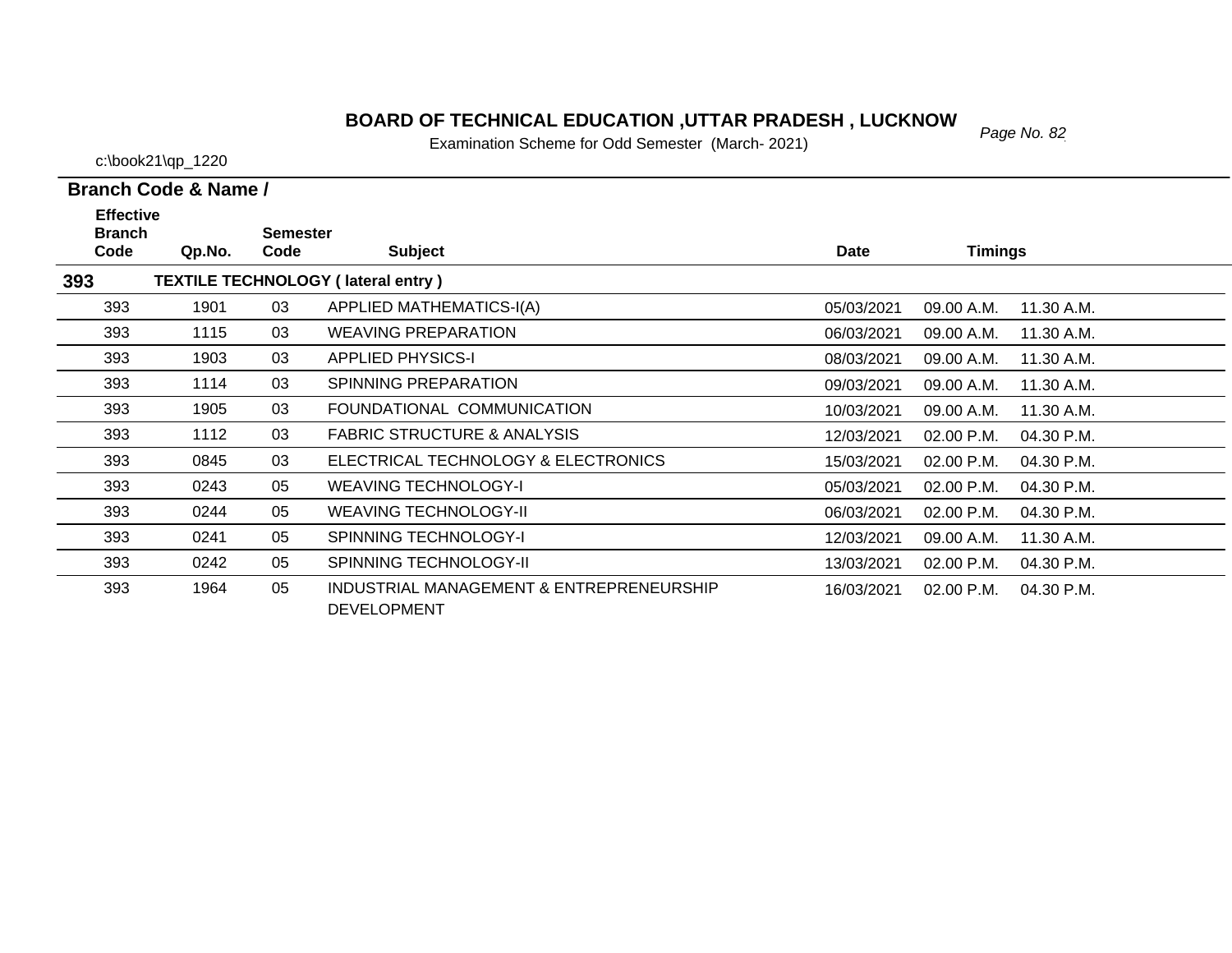# *Page No. 83* **BOARD OF TECHNICAL EDUCATION ,UTTAR PRADESH , LUCKNOW**

Examination Scheme for Odd Semester (March- 2021)

c:\book21\qp\_1220

| JOKZ I \QD_ I ZZU |  |
|-------------------|--|
|                   |  |

| <b>Effective</b><br><b>Branch</b> |        | <b>Semester</b> |                                           |            |                          |  |
|-----------------------------------|--------|-----------------|-------------------------------------------|------------|--------------------------|--|
| Code                              | Qp.No. | Code            | <b>Subject</b>                            | Date       | <b>Timings</b>           |  |
| 394                               |        |                 | PRINTING TECHNOLOGY (lateral entry)       |            |                          |  |
| 394                               | 1901   | 03              | APPLIED MATHEMATICS-I(A)                  | 05/03/2021 | 11.30 A.M.<br>09.00 A.M. |  |
| 394                               | 1969   | 03              | <b>BASIC ENGINEERING-I</b>                | 06/03/2021 | 09.00 A.M.<br>11.30 A.M. |  |
| 394                               | 1903   | 03              | <b>APPLIED PHYSICS-I</b>                  | 08/03/2021 | 11.30 A.M.<br>09.00 A.M. |  |
| 394                               | 1974   | 03              | ENTREPRENEURSHIP DEVLOPMENT               | 09/03/2021 | 02.00 P.M.<br>04.30 P.M. |  |
| 394                               | 1905   | 03              | FOUNDATIONAL COMMUNICATION                | 10/03/2021 | 09.00 A.M.<br>11.30 A.M. |  |
| 394                               | 1970   | 03              | <b>GRAPHIC REPRODUCTION</b>               | 12/03/2021 | 09.00 A.M.<br>11.30 A.M. |  |
| 394                               | 1971   | 03              | PRINTING SCIENCE                          | 13/03/2021 | 11.30 A.M.<br>09.00 A.M. |  |
| 394                               | 1972   | 03              | <b>PRINTING DESIGN-I</b>                  | 15/03/2021 | 09.00 A.M.<br>11.30 A.M. |  |
| 394                               | 1973   | 03              | <b>BINDING &amp; PACKAGING-I</b>          | 16/03/2021 | 09.00 A.M.<br>11.30 A.M. |  |
| 394                               | 2006   | 05              | <b>BUSINESS MANAGEMENT</b>                | 05/03/2021 | 02.00 P.M.<br>04.30 P.M. |  |
| 394                               | 2007   | 05              | <b>PRINTING DESIGN-II</b>                 | 06/03/2021 | 02.00 P.M.<br>04.30 P.M. |  |
| 394                               | 2008   | 05              | <b>TEXT &amp; IMAGE SETTING-II</b>        | 08/03/2021 | 02.00 P.M.<br>04.30 P.M. |  |
| 394                               | 2009   | 05              | PLANNING AND COLOUR SEPERATION TECHNOLOGY | 10/03/2021 | 02.00 P.M.<br>04.30 P.M. |  |
| 394                               | 2010   | 05              | IMAGE CARRIER TECHNOLOGY-II               | 12/03/2021 | 02.00 P.M.<br>04.30 P.M. |  |
| 394                               | 2174   | 05              | <b>PRESS TECHNOLOGY-I</b>                 | 13/03/2021 | 02.00 P.M.<br>04.30 P.M. |  |